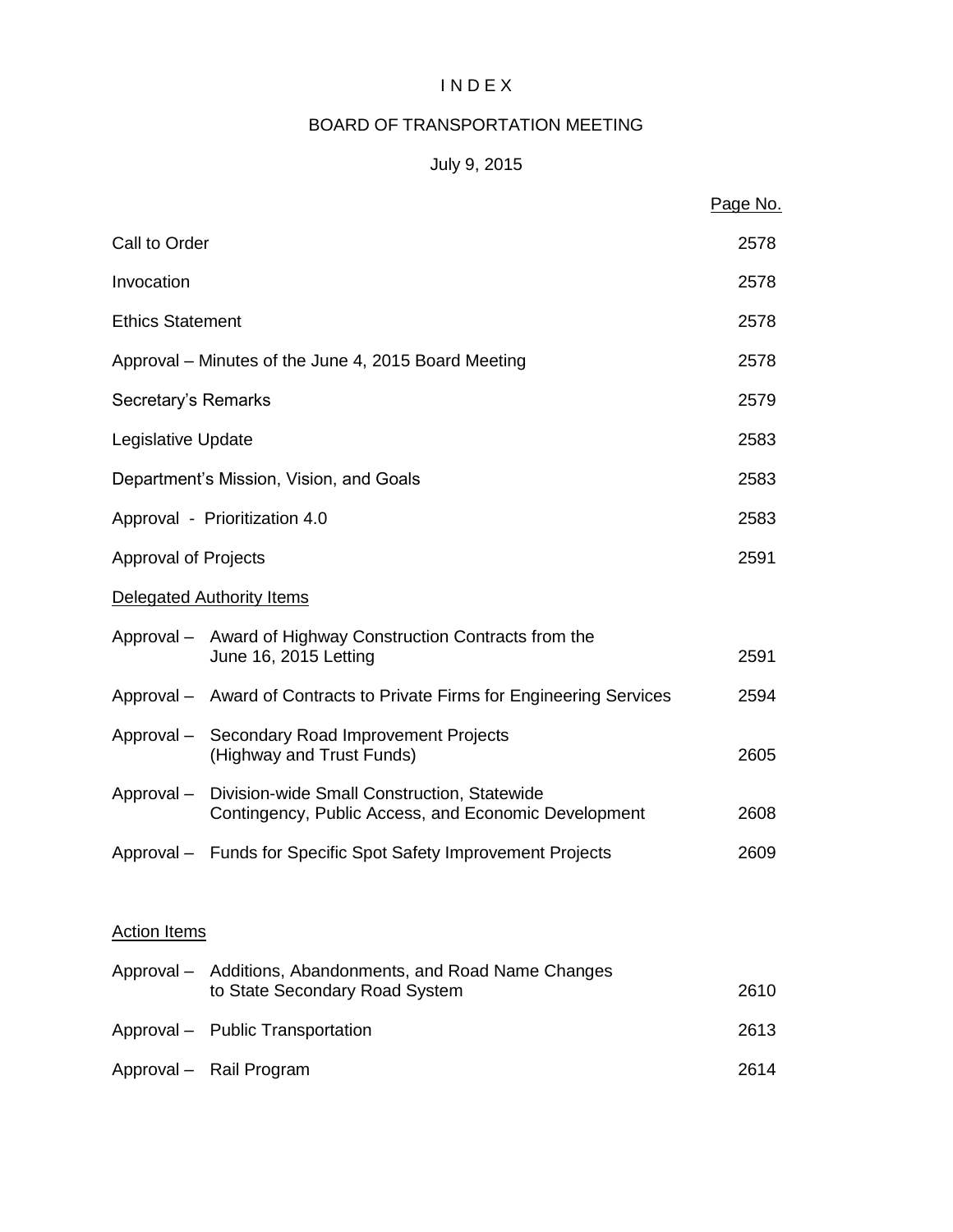|                          | Approval - Specific State Funds for Construction Projects                                                      | 2615 |
|--------------------------|----------------------------------------------------------------------------------------------------------------|------|
| Approval –               | North Carolina Highway Trust Funds - Strategic Transportation<br>Investments - Intrastate System - Urban Loops | 2617 |
|                          | Approval - Funds for Specific Federal-Aid Projects                                                             | 2620 |
|                          | Approval – Revisions to the 2012 - 2020 and 2016 - 2025 STIPS                                                  | 2631 |
|                          | Approval - Municipal and Special Agreements                                                                    | 2636 |
|                          | Approval - Municipal Street System Changes                                                                     | 2648 |
|                          | Approval - Preliminary Right of Way Plans                                                                      | 2650 |
|                          | Approval - Final Right of Way Plans                                                                            | 2651 |
|                          | Approval - Revisions of the Final Right of Way Plans                                                           | 2652 |
|                          | Approval – Conveyance of Highway Right of Way Residues                                                         | 2653 |
|                          | Approval – Conveyance of Surplus Highway Right of Way                                                          | 2654 |
|                          | Approval - Easement from Federal to State Governmental Agency                                                  | 2654 |
| <b>Committee Reports</b> |                                                                                                                | 2655 |
|                          | Approval – Resolution for Blue Star Memorial Highway                                                           | 2655 |
|                          | Approval - Resolution for Jim "Catfish" Hunter                                                                 | 2656 |
| Adjournment              |                                                                                                                | 2657 |
|                          |                                                                                                                |      |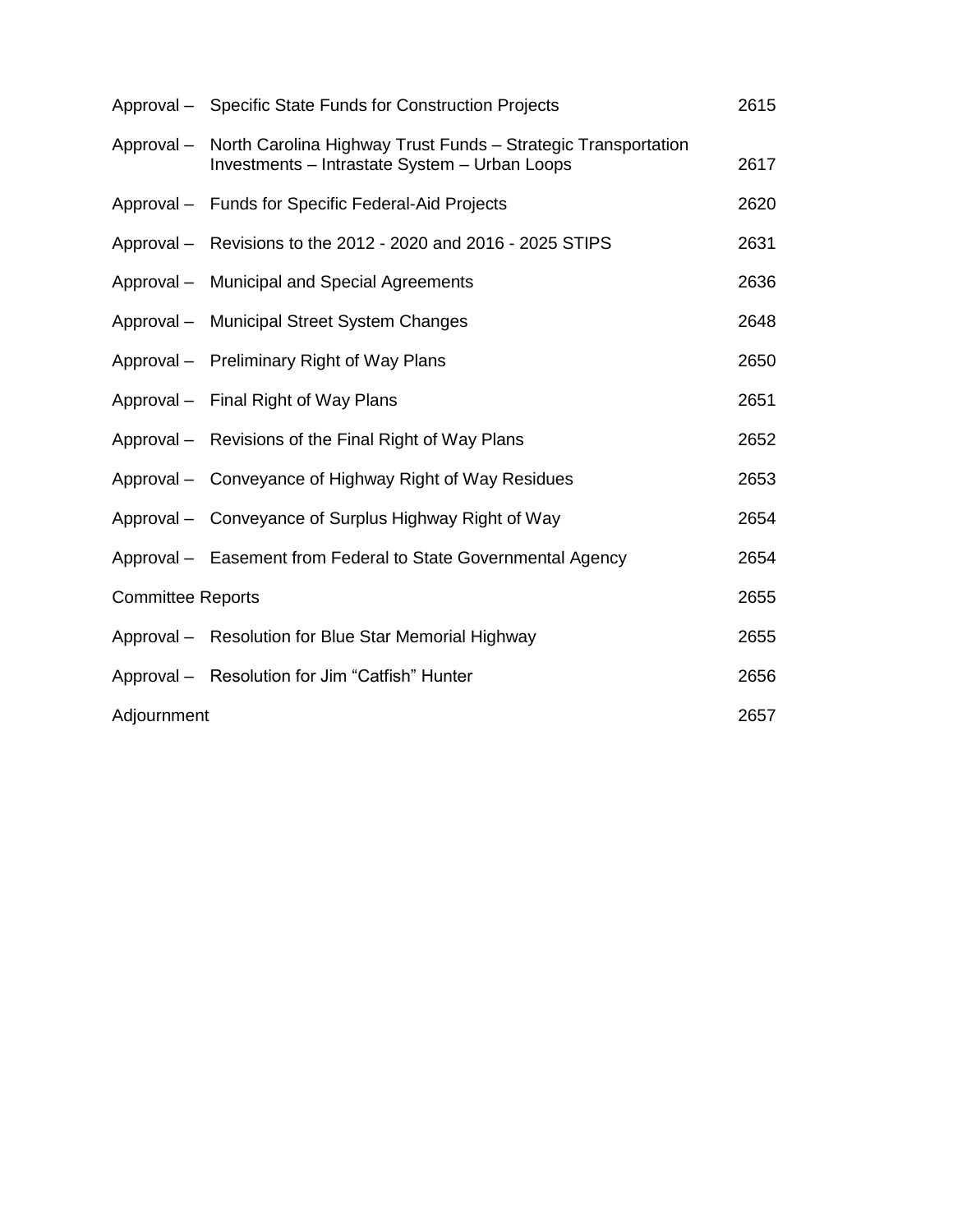#### **Board of Transportation Meeting**

#### **July 9, 2015**

#### **Call to Order**

Chairman Curran called the meeting of the Board of Transportation to order at 8:37 a.m. Thursday, July 9, 2015 in Raleigh, North Carolina with the following members present:

Fearing, Overholt, Blount, Fountain, Tulloss, Sheehan, Crawford, McQueary, Molamphy, Alexander, Perkins, Palermo, Wetmore, Brown, and Debnam.

Board Members Lennon, Hutchens, and Dodson were absent.

#### **Invocation**

The invocation was offered by Board Member Wetmore.

#### **Ethics Statement**

Chairman Curran read the Ethics Statement advising any Board Member that may have a conflict

of interest or appearance of conflict to abstain from participation in that particular item and to file the

proper paper work with the Secretary to the Board.

#### **Approval – Minutes of the June 4, 2015 Board Meeting**

The minutes of the June 4, 2015 Board of Transportation meeting were unanimously approved upon a motion by Board Member Debnam, seconded by Board Member Brown.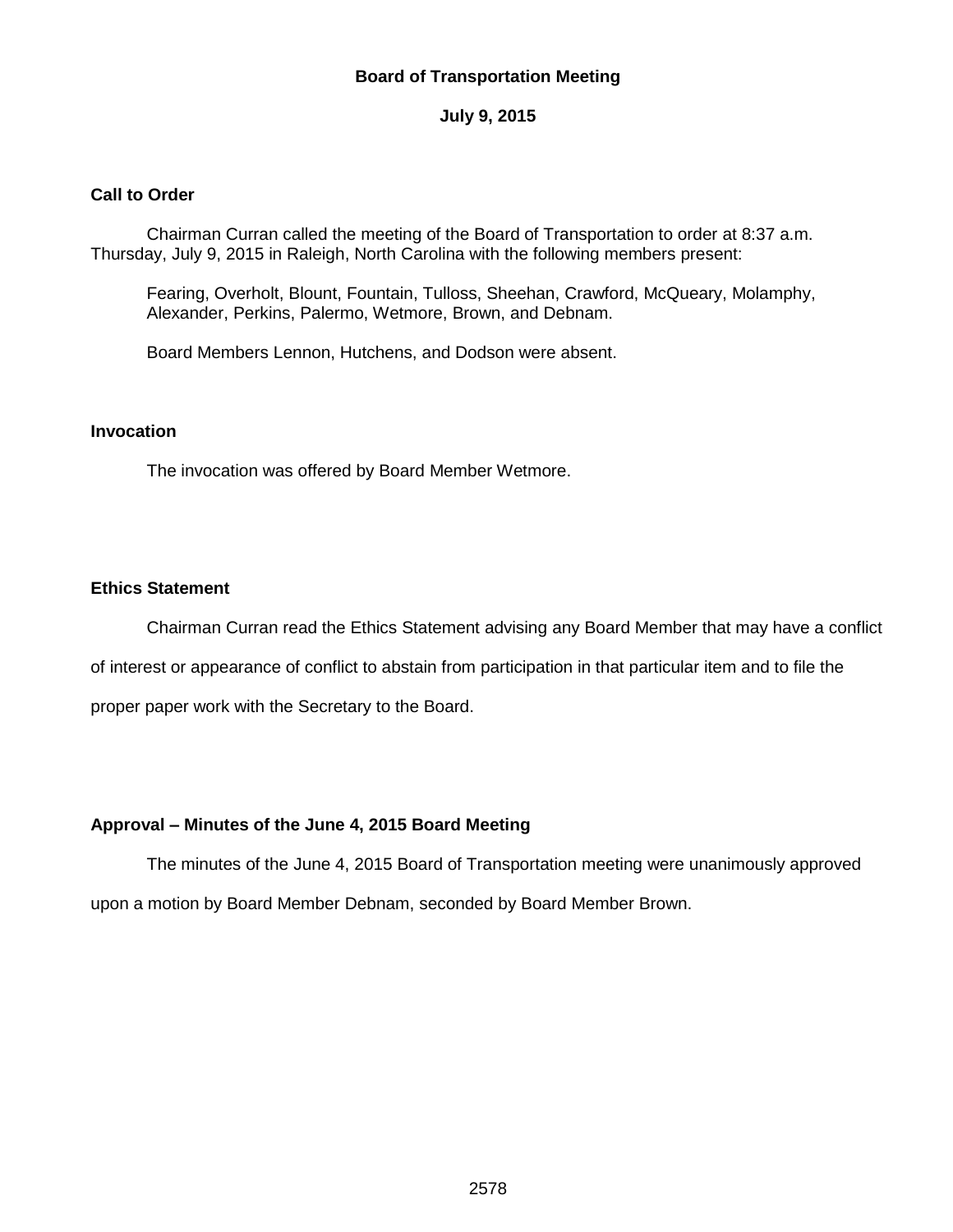#### **Secretary's Remarks**

Secretary Tata welcomed everyone to Raleigh. The Secretary started his remarks by recognizing some of the Department's employees. First, he noted the recent heroic actions of one of the ferry crews. On July 4<sup>th</sup>, the crew of the *Motor Vessel Chicamacomico* helped rescue a boater in distress when his sailboat had tipped and rolled over in the Neuse River. Crew members helped right the boat and pulled it out of the current and into shallow water. After the rescue boat and crew returned to the ferry, the *Chicamacomico* completed its scheduled run to Cherry Branch.

This is the third rescue of boaters in distress by ferry crews in the past two years. On September 26, 2013, the crew of the *M/V Cedar Island* rescued two sailors in rough seas just off of Ocracoke and on March 29, 2015, the crew of the *M/V Thomas A. Baum* came to the aid of a New Bern man whose sailboat had also overturned on the Neuse. The Secretary noted that he is very proud of the efforts of all these team members who go above and beyond the call of duty—it is a great testament to the caliber of our organization.

Secretary Tata also congratulated Susan Pullium, former Strategic Planning Director, on being named as the new Director of Customer Service for the Turnpike Authority. Over the past several years Susan has played a major role in several initiatives including the Governor's 25-Year Vision, the implementation of the Strategic Transportation Investments law, and NCDOT's Strategic Plan. This is a new opportunity for Susan and the Secretary thanked her for all her hard work.

Secretary Tata also shared news that Jeff Mann, Deputy Secretary for Transit, will be leaving the Department on July  $17<sup>th</sup>$  to pursue an exciting new opportunity as the General Manager of GoTriangle (formerly Triangle Transit Authority). GoTriangle continues to be a valuable partner to the Department, and while we are sad to see Jeff go, we look forward to working with him in this new capacity. Keith Weatherly will serve as Interim Deputy Secretary for Transit until the position is filled.

As a follow up to the meeting on Wednesday, the Secretary announced that Division 10 Engineer Louis Mitchell will be attending the United States Army War College. This is a great honor for Louis and to the Department to have an employee with such magnitude to be selected for this college. Congratulations Louis!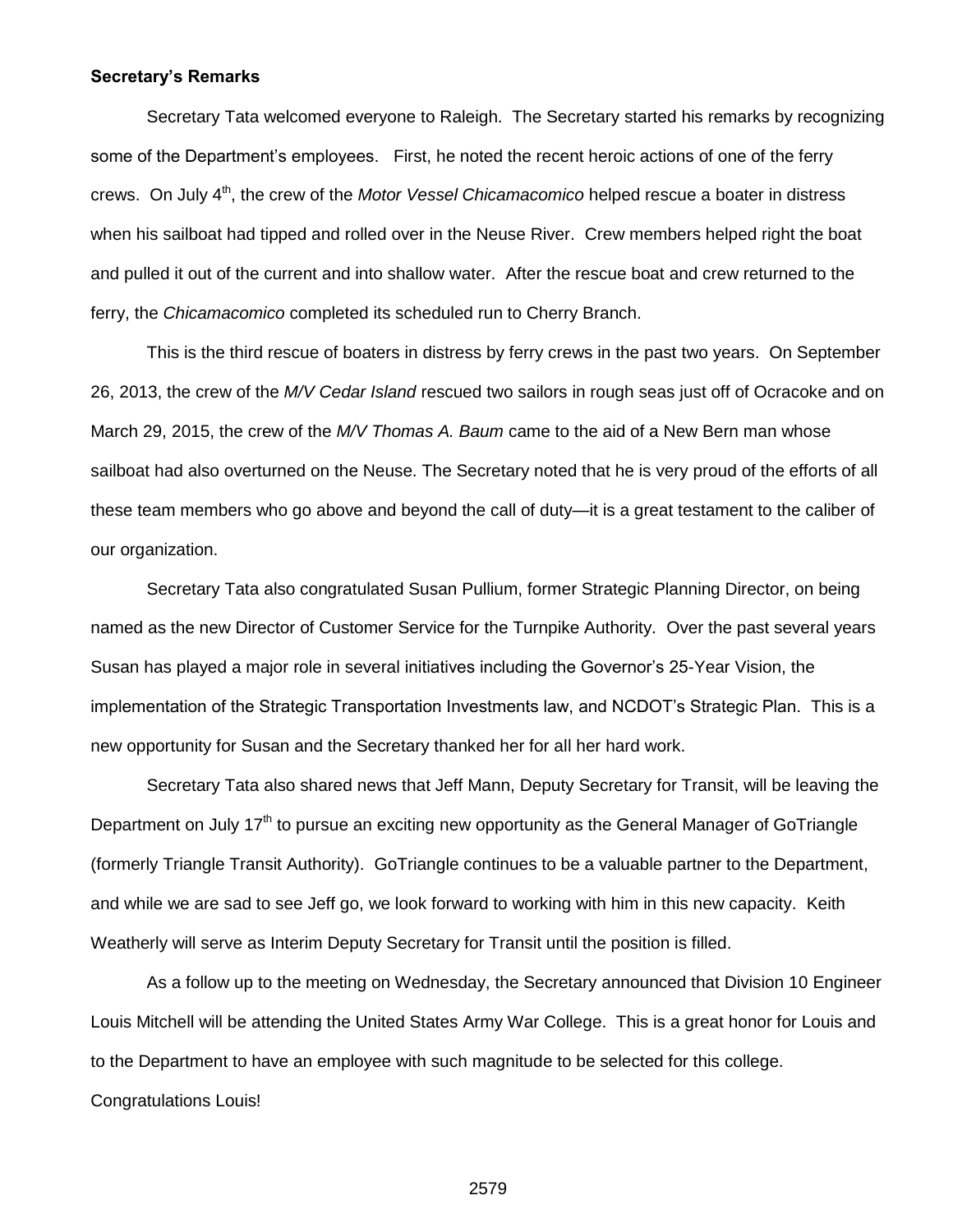Secretary Tata also acknowledged Board Secretary Sarah Mitchell for her contributions to the Board of Transportation and the Department. She will be retiring effective August 1<sup>st</sup>. The Secretary presented her with the Road Gang Award and thanked her for her service.

As you are aware, June was a landmark month for the Department. A settlement agreement was reached with the Defenders of Wildlife and National Wildlife Refuge Association represented by the Southern Environmental Law Center (SELC) that will allow us to replace the aging Bonner Bridge. This agreement has been years in the making and we are pleased to have finally reached resolution of this matter so we can complete this critical lifeline to and from Hatteras Island.

The agreement includes a few major components. It allows us to move forward with replacing the Bonner Bridge over Oregon Inlet with a parallel bridge. It stipulates that we cancel the permanent Pea Island bridge project contract further down N.C. 12, which we did the morning of the press conference announcing the settlement agreement. Instead, we will implement interim measures on Pea Island as we work with the Merger Team to address the Mirlo Beach area and Pea Island Inlet created by Hurricane Irene. We applied for an amended CAMA permit for an interim structure at Pea Island to provide safe and reliable travel through that area. Our understanding is DENR will likely be able to issue the amended permit within 60-75 days. At last month's Merger Team meeting the Department presented a preferred long–term solution for Rodanthe for approval. This solution would build a 2.5-mile jug handle bridge extending into the Pamlico Sound. Once all of these items are complete and the amended permit is issued, the Southern Environmental Law Center will drop the federal and state lawsuits. The contractor building the Bonner Bridge is mobilized and ready to begin moving dirt as soon as possible after the lawsuits are officially dismissed. Construction is expected to begin next spring and will take at least three years to complete. The Secretary especially wanted to thank Shelley Blake, General Counsel, Julie Youngman, senior attorney for the SELC, and the federal attorneys, along with the many others involved.

Secretary Tata updated the Board on several initiatives at the Division of Motor Vehicles. DMV is continuing to collaborate with the North Carolina State Board of Elections to issue no-fee voter ID cards and register qualified voters at all driver license offices statewide in advance of the 2016 elections. To date, DMV has issued more than a thousand free voter ID cards across the state. Since the voter ID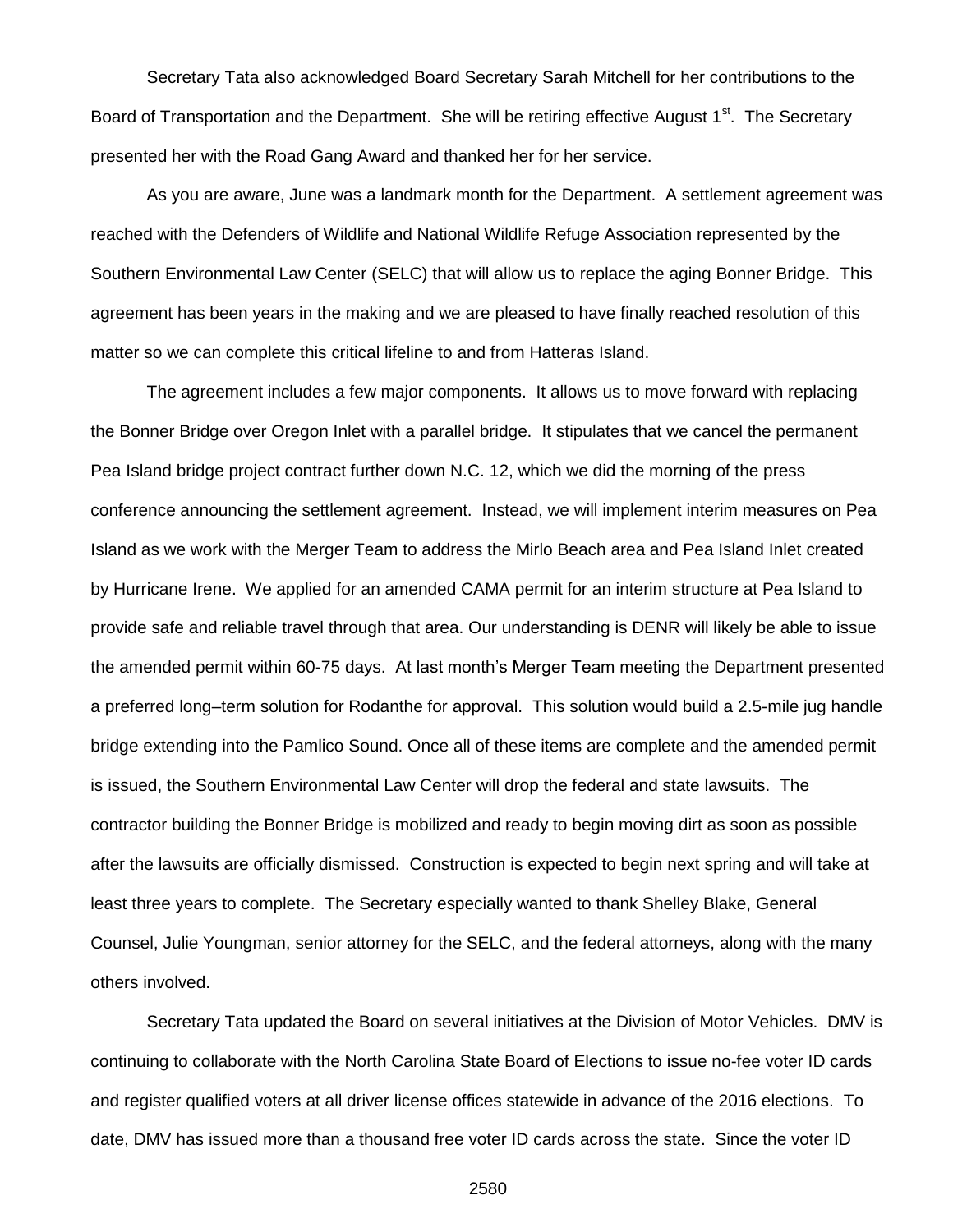issuance process began on January 1, 2014 there are 15 documented cases in which applicants did not provide required documentation or did not meet legal presence requirements. DMV later issued voter ID cards for free to five of those applicants after they gathered and produced the proper paperwork. Since January 1, 2014 three applicants were mistakenly charged for regular special identification cards instead of receiving a no-fee ID card. DMV later refunded all three of those customers.

DMV is also in a testing phase for online driver license renewals. This service will be available to drivers who certify there are no changes to their vision or other restrictions for driving every other time they renew their license, up to six months before its expiration date, and will help reduce wait times and improve customer service for everyone. During the testing phase in June, more than 39,000 customers took advantage of the online renewal service. This represents about 25 percent of all renewals during that period and also means about 39,000 fewer people had to wait in line to renew their licenses.

DMV also began issuing a new more secure and durable license for online duplicates and renewals and will switch to the new material for all licenses and ID cards beginning this summer. The new license is coated in Teslin®, a protective waterproof material that will not crack or fade. New security features include high-resolution graphics and laser-etched verbiage along with overlapping "ghost images" in various colors.

Also, DMV has re-introduced the "First in Freedom" license plate as a second standard-issue license plate alongside the "First in Flight" plate. This is the first time an additional standard plate has been available since 1982. The phrase "First in Freedom" recognizes two firsts established by North Carolinians during the early stages of the American Revolution: the Mecklenburg Declaration of Independence and the Halifax Resolves. These events have been noted throughout history as the first steps by one of the original 13 colonies to secede from Great Britain. The new version of the plates was designed by Charles Robinson, a Troy, NC resident, historian and license plate collector. It features an amber quill pen and the signing dates of these two events. The original First in Freedom plate was unveiled January 10, 1975 in collaboration with the Department of Cultural Resources to promote recognition of the 200<sup>th</sup> anniversary of our nation's independence. Secretary Tata expressed his appreciation to everyone who has been involved with each of these initiatives.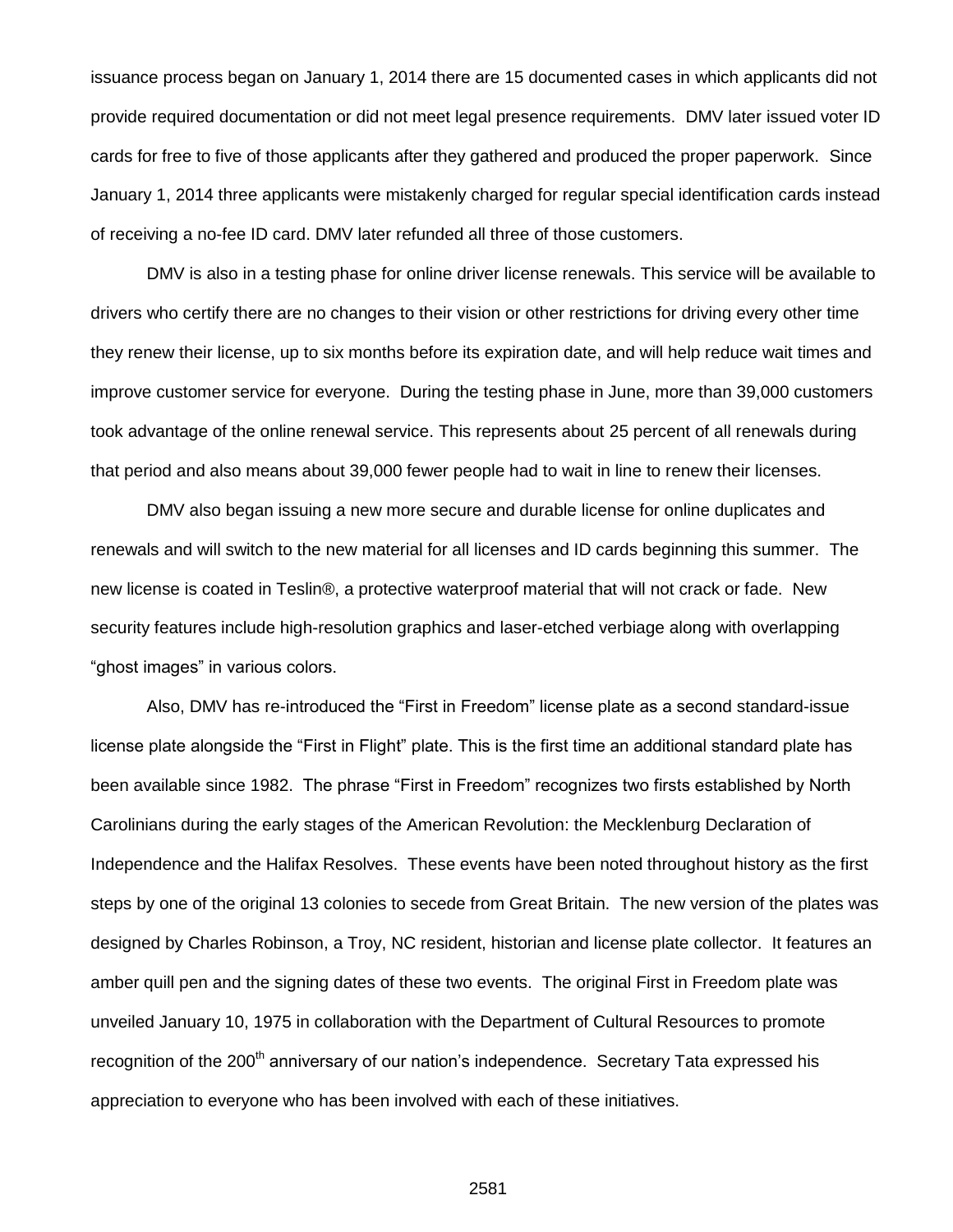The Secretary noted that he and Chief Deputy Secretary Nick Tennyson have been very busy traveling throughout the state discussing the Governor's proposed bond initiative, Connect NC. They have participated in 24 Connect NC events across the state for the last few months. The focus has been completing critical corridors, such as I-74 in the Triad, U.S. 74 in the West, and U.S. 17 in northeastern North Carolina. For the other modes of transportation, the bonds include funding for improvements such as replacing a tug and a barge and making improvements at three of our ferry landings (Hatteras, Cherry Branch and Minesott Beach); constructing three new or replacement terminal buildings and completing seven hanger projects at our general aviation airports, which serve as significant economic drivers for communities throughout the state; constructing a wye ("Y") track, to allow turning of passenger trains at the Charlotte Maintenance Facility and support development of the uptown Charlotte Gateway Station; completing four bicycle and pedestrian projects across the state that would expand our greenway system; and providing state matching funds that would allow the purchase of 50-60 buses to benefit multiple transit agencies statewide.

The Secretary noted that he has been meeting with the legislators to minimize the impact of mandated outsourcing requirements within the Department. He has been scaling the organization to help meet the outsourcing goals while continuing to provide the level of service citizens expect. As a result, the Department developed a Reduction in Force (RIF) plan to help meet those goals, and was effective in reducing the number of positions being eliminated.

In closing, Secretary Tata thanked the staff for all their hard work and the Board members for all their support.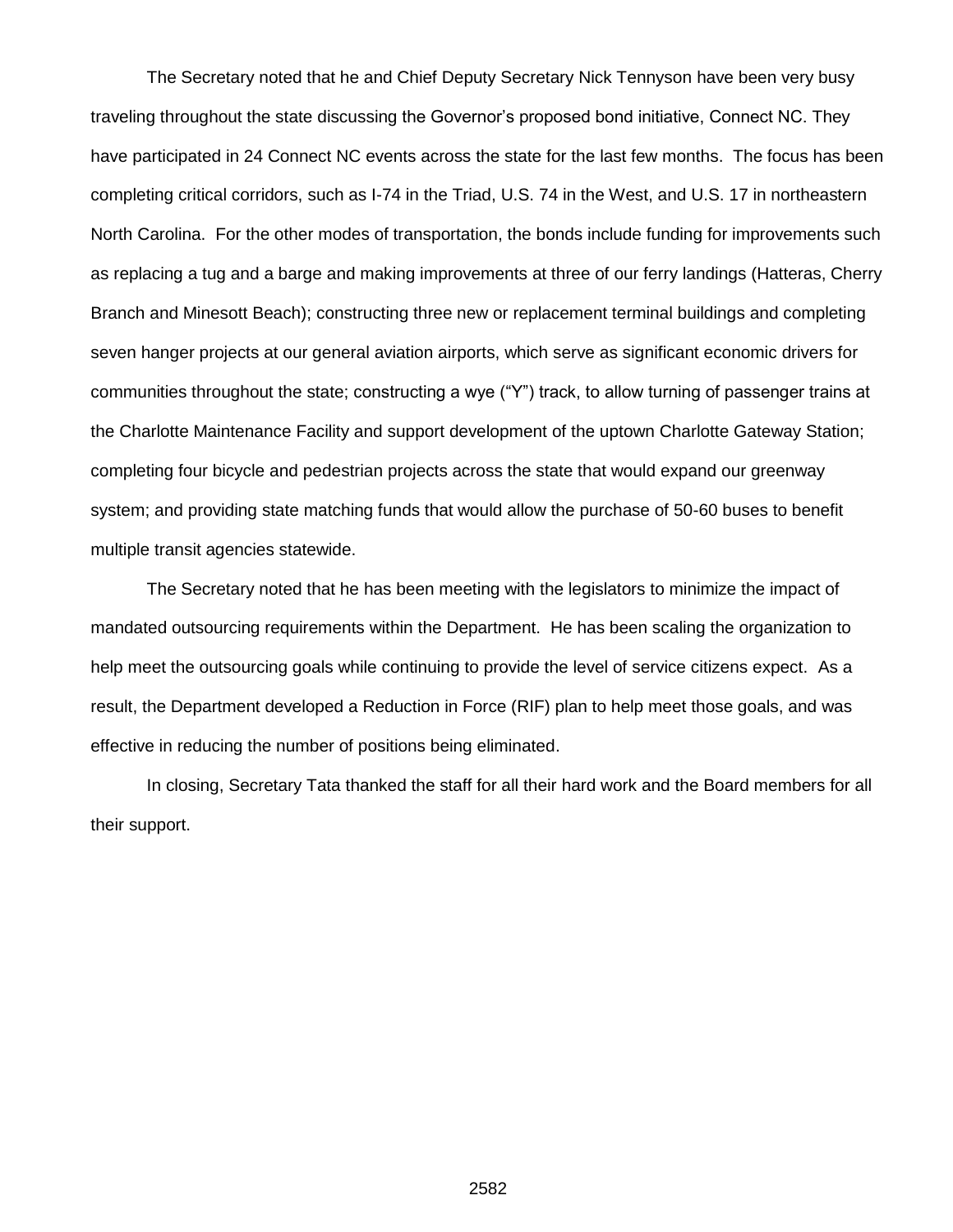## **Legislative Update**

Bobby Lewis, Chief of Staff, provided a legislative update.

#### **Department's Mission, Vision, and Goals**

Susan Pullium, North Carolina Turnpike Authority Director of Customer Service, provided an update on the Department's mission, vision, and goals.

# **Approval – Prioritization 4.0**

Upon the recommendation of staff, and on a motion by Board Member Palermo, seconded by Board Member Fountain, the Board approved the Prioritization 4.0.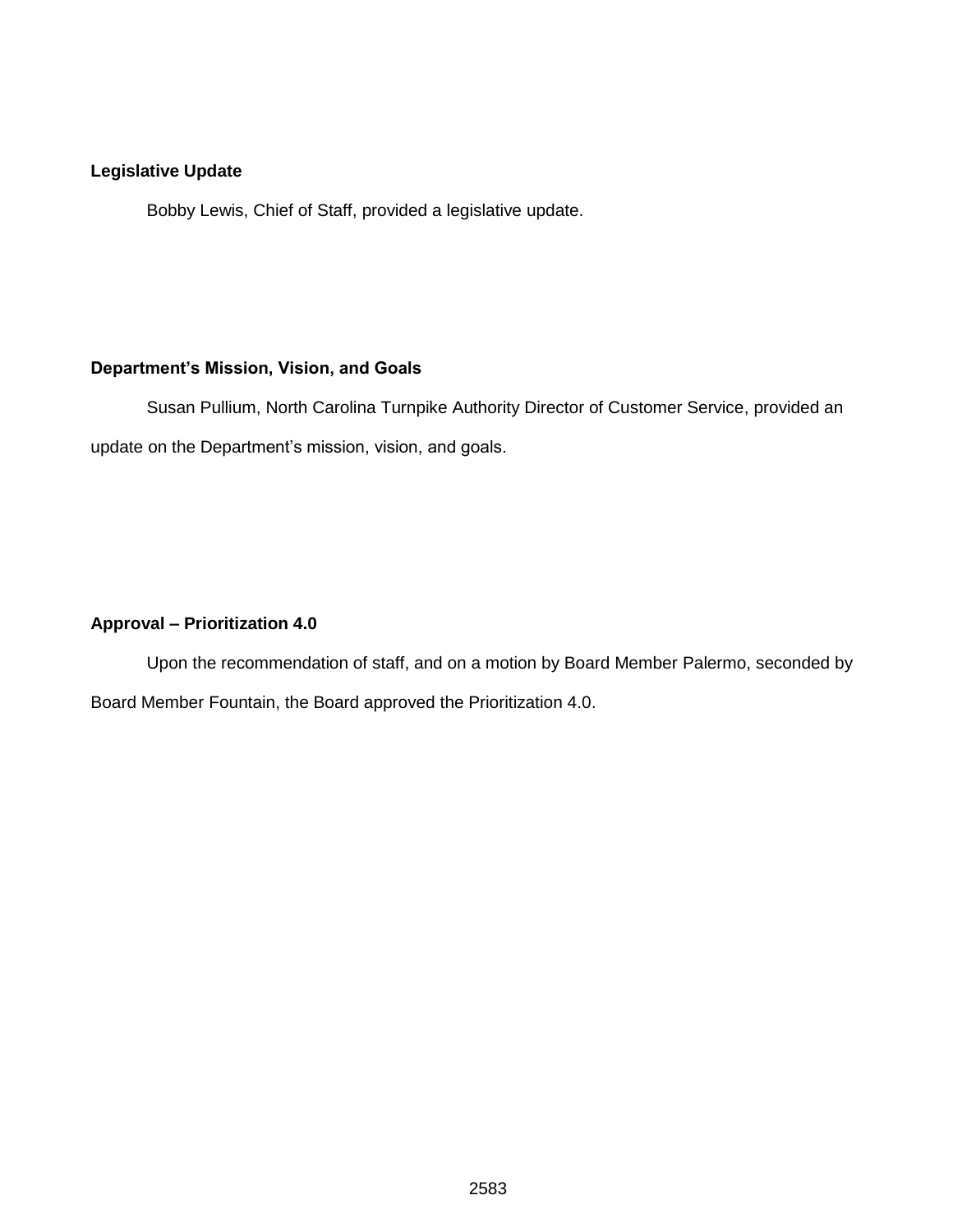# **BOARD OF TRANSPORTATION APPROVALS - PRIORITIZATION 4.0 SCORING CRITERIA, WEIGHTS, AND NORMALIZATION FOR ALL MODES (WITH CRITERIA DEFINITIONS)**

JULY 9, 2015

**Objective:** The Board of Transportation approves the following P4.0 Workgroup recommendations resulting from the Strategic Transportation Investments Law.

| <b>Highway Scoring</b>              |                                                                                                                                                                                                                                                                                                                                                                                                                                                                                                                                                                                                                                                                                                                                                                                                                                                                                                                                                                                                                                                                           |                 |                    |
|-------------------------------------|---------------------------------------------------------------------------------------------------------------------------------------------------------------------------------------------------------------------------------------------------------------------------------------------------------------------------------------------------------------------------------------------------------------------------------------------------------------------------------------------------------------------------------------------------------------------------------------------------------------------------------------------------------------------------------------------------------------------------------------------------------------------------------------------------------------------------------------------------------------------------------------------------------------------------------------------------------------------------------------------------------------------------------------------------------------------------|-----------------|--------------------|
| <b>Funding</b>                      |                                                                                                                                                                                                                                                                                                                                                                                                                                                                                                                                                                                                                                                                                                                                                                                                                                                                                                                                                                                                                                                                           |                 | <b>Local Input</b> |
| <b>Category</b>                     | <b>Quantitative Data</b>                                                                                                                                                                                                                                                                                                                                                                                                                                                                                                                                                                                                                                                                                                                                                                                                                                                                                                                                                                                                                                                  | <b>Division</b> | MPO/RPO            |
|                                     |                                                                                                                                                                                                                                                                                                                                                                                                                                                                                                                                                                                                                                                                                                                                                                                                                                                                                                                                                                                                                                                                           | Input           | Input              |
| <b>Statewide</b><br><b>Mobility</b> | Benefit/Cost = 25%<br>Measurement of travel time savings and safety benefits the project is expected<br>to provide over 10 years compared to the cost of the project to NCDOT.<br>Congestion = $30%$<br>Measurement of the Peak ADT traffic volume on the roadway compared to the<br>existing capacity of the roadway, weighted by the total traffic volume along the<br>roadway.<br><b>Economic Competitiveness = 10%</b><br>Measurement of the estimated number of long-term jobs and the % change in<br>economic activity within the county that the project is expected to provide over<br>10 years.<br>Safety = $15%$<br>Measurement of the number, severity, and frequency of crashes along the<br>$\bullet$<br>roadway.<br>Multimodal [ + Military] = 5%<br>Measurement of congestion along routes that provide connections to<br>multimodal passenger terminals.<br>Freight [ + Military] = 15%<br>Measurement of congestion along routes that provide connections to freight<br>intermodal terminals and routes that have high truck volumes.<br>Total = $100\%$ | --              |                    |
| Regional<br>Impact                  | Benefit/Cost = 20%<br>Measurement of travel time savings and safety benefits the project is expected<br>$\bullet$<br>to provide over 10 years compared to the cost of the project to NCDOT.<br>Congestion = 20%<br>Measurement of the Peak ADT traffic volume on the roadway compared to the<br>existing capacity of the roadway, weighted by the total traffic volume along the<br>roadway.<br>Safety = $10%$<br>Measurement of the number, severity, and frequency of crashes along the<br>roadway.<br><b>Accessibility/Connectivity = 10%</b><br>Measurement of county economic distress indicators and whether the project<br>upgrades how the roadway functions. Goal of improving access to opportunity<br>in rural and less-affluent areas and improving interconnectivity of the<br>transportation network.<br>Freight [ + Military ] = 10%<br>Measurement of congestion along routes that provide connections to freight<br>intermodal terminals and routes that have high truck volumes.<br>Total = $70%$                                                       | 15%             | 15%                |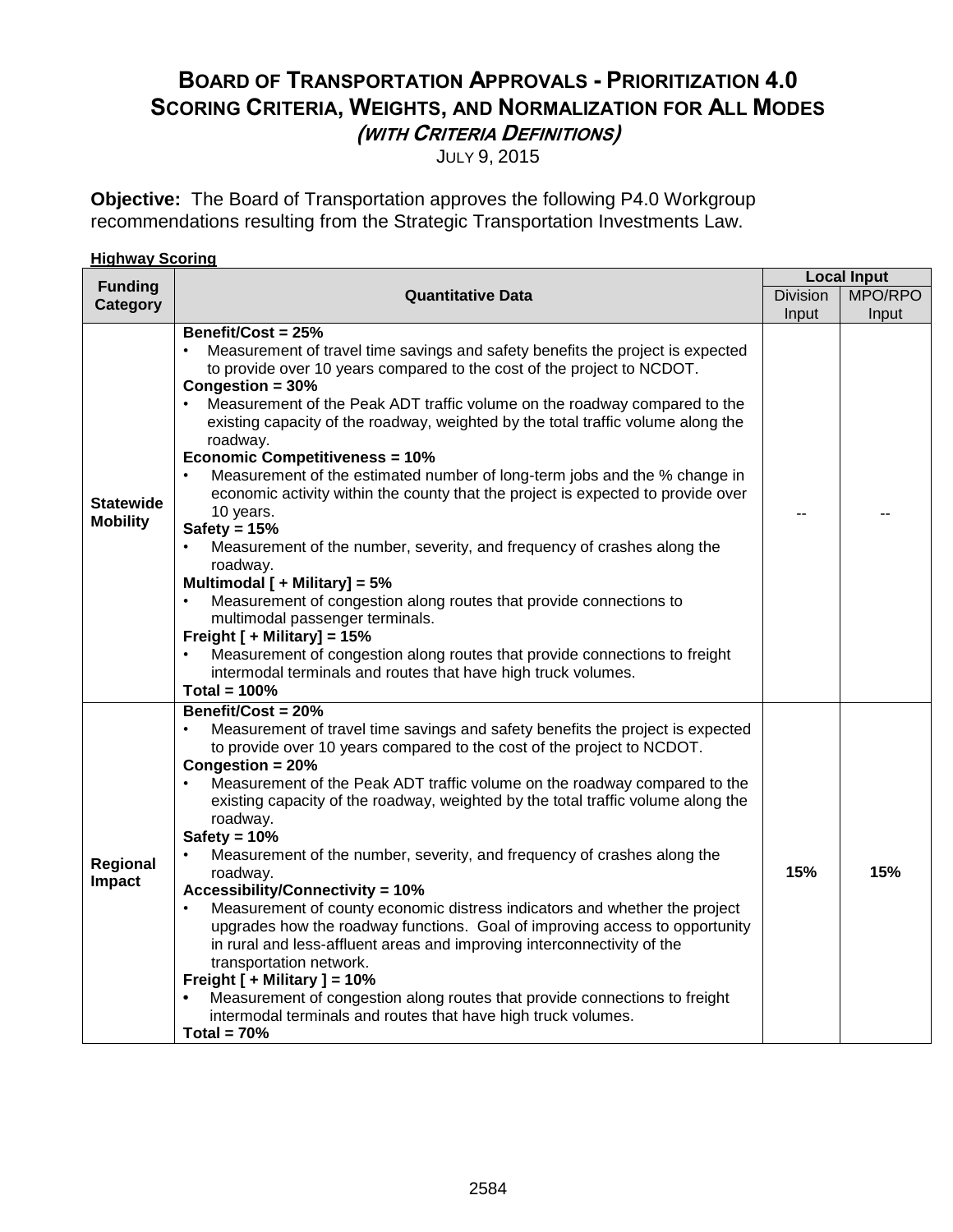| 25% |  |
|-----|--|
|     |  |
|     |  |

Note: Divisions \_\_\_ have approved different criteria and weights for their respective areas

#### **Aviation Scoring**

| <b>Funding</b>                      |                                                                                                                                                                                                                                                                                                                                                                                                                                                                                                                                                                                                                                                                                                                                                                                                                                                                                                                                                                                                                                                                     |                 | <b>Local Input</b> |
|-------------------------------------|---------------------------------------------------------------------------------------------------------------------------------------------------------------------------------------------------------------------------------------------------------------------------------------------------------------------------------------------------------------------------------------------------------------------------------------------------------------------------------------------------------------------------------------------------------------------------------------------------------------------------------------------------------------------------------------------------------------------------------------------------------------------------------------------------------------------------------------------------------------------------------------------------------------------------------------------------------------------------------------------------------------------------------------------------------------------|-----------------|--------------------|
| Category                            | <b>Quantitative Data</b>                                                                                                                                                                                                                                                                                                                                                                                                                                                                                                                                                                                                                                                                                                                                                                                                                                                                                                                                                                                                                                            | <b>Division</b> | MPO/RPO            |
|                                     |                                                                                                                                                                                                                                                                                                                                                                                                                                                                                                                                                                                                                                                                                                                                                                                                                                                                                                                                                                                                                                                                     | Input           | Input              |
| <b>Statewide</b><br><b>Mobility</b> | <b>NCDOA Project Rating = 40%</b><br>Assigns point values based on priority and need of the project. Projects are<br>prioritized and classified within NC Division of Aviation (NCDOA) established<br>project categories from the NC Airports System Plan.<br>FAA ACIP Rating = 10%<br>Federal Aviation Administration (FAA) Airport Capital Improvement Plan<br>$\bullet$<br>(ACIP) Rating. Ratings based on critical airport development and capital<br>needs within National Airspace System (NAS).<br>Non-State Contribution Index = 30%<br>Measurement of the project's Highway Trust funds compared to all other<br>sources of project funding. Provides greater points for projects with a higher<br>% of non-Highway Trust funding sources (i.e. local, federal, other state<br>grants, or public-private funds).<br>Benefit/Cost = 20%<br>Measurement of the project's total economic contribution to the area.<br>Includes the number of IFR (Instrument Flight Rules) operations, NCDOA<br>project rating, and project cost.<br>Total = $100\%$<br>٠     |                 |                    |
| Regional<br>Impact                  | <b>NCDOA Project Rating = 30%</b><br>Assigns point values based on priority and need of the project. Projects are<br>prioritized and classified within NC Division of Aviation (NCDOA) established<br>project categories from the NC Airports System Plan.<br>FAA ACIP Rating = 5%<br>Federal Aviation Administration (FAA) Airport Capital Improvement Plan<br>(ACIP) Rating. Ratings based on critical airport development and capital<br>needs within National Airspace System (NAS).<br><b>Non-State Contribution Index = 20%</b><br>Measurement of the project's Highway Trust funds compared to all other<br>$\bullet$<br>sources of project funding. Provides greater points for projects with a higher<br>% of non-Highway Trust funding sources (i.e. local, federal, other state<br>grants, or public-private funds).<br>Benefit/Cost = 15%<br>Measurement of the project's total economic contribution to the area.<br>٠<br>Includes the number of IFR (Instrument Flight Rules) operations, NCDOA<br>project rating, and project cost.<br>Total = $70%$ | 15%             | 15%                |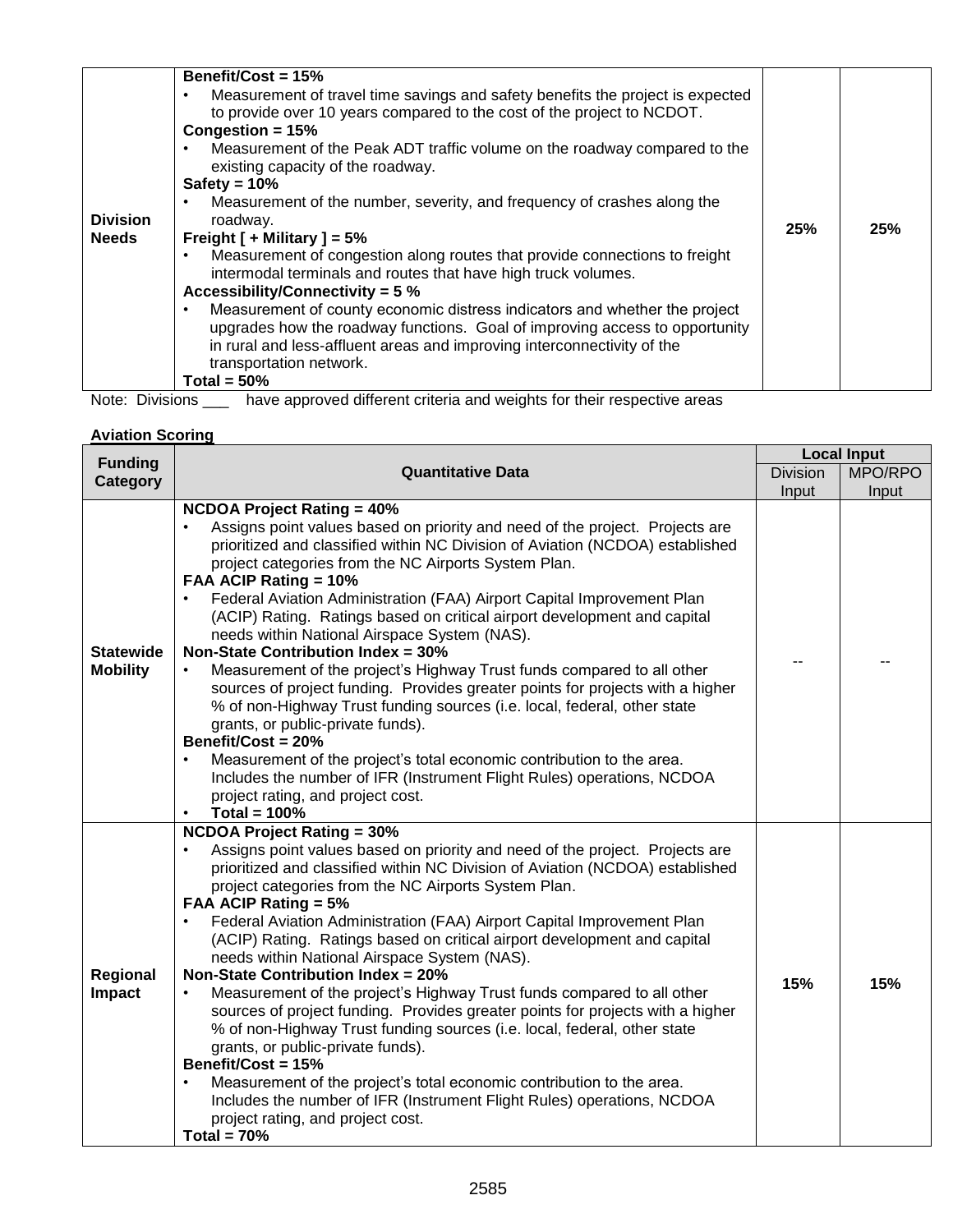| <b>Division</b><br><b>Needs</b> | <b>NCDOA Project Rating = 25%</b><br>Assigns point values based on priority and need of the project. Projects are<br>prioritized and classified within NC Division of Aviation (NCDOA) established<br>project categories from the NC Airports System Plan.<br>FAA ACIP Rating = 10%<br>Federal Aviation Administration (FAA) Airport Capital Improvement Plan<br>٠<br>(ACIP) Rating. Ratings based on critical airport development and capital<br>needs within National Airspace System (NAS).<br>Non-State Contribution Index = $5\%$<br>Measurement of the project's Highway Trust funds compared to all other<br>٠<br>sources of project funding. Provides greater points for projects with a higher<br>% of non-Highway Trust funding sources (i.e. local, federal, other state<br>grants, or public-private funds).<br>Benefit/Cost = 10%<br>Measurement of the project's total economic contribution to the area.<br>Includes the number of IFR (Instrument Flight Rules) operations, NCDOA<br>project rating, and project cost.<br>Total = $50\%$ | 25% | 25% |
|---------------------------------|----------------------------------------------------------------------------------------------------------------------------------------------------------------------------------------------------------------------------------------------------------------------------------------------------------------------------------------------------------------------------------------------------------------------------------------------------------------------------------------------------------------------------------------------------------------------------------------------------------------------------------------------------------------------------------------------------------------------------------------------------------------------------------------------------------------------------------------------------------------------------------------------------------------------------------------------------------------------------------------------------------------------------------------------------------|-----|-----|
|---------------------------------|----------------------------------------------------------------------------------------------------------------------------------------------------------------------------------------------------------------------------------------------------------------------------------------------------------------------------------------------------------------------------------------------------------------------------------------------------------------------------------------------------------------------------------------------------------------------------------------------------------------------------------------------------------------------------------------------------------------------------------------------------------------------------------------------------------------------------------------------------------------------------------------------------------------------------------------------------------------------------------------------------------------------------------------------------------|-----|-----|

# **Bicycle & Pedestrian Scoring**

| <b>Funding</b>                  |                                                                                                                                                                                                                                                                                                                                                                                                                                                                                                                                                                                                                                                                                                                                                                                                                                                                                                                                                                                                                                    | <b>Local Input</b> |         |
|---------------------------------|------------------------------------------------------------------------------------------------------------------------------------------------------------------------------------------------------------------------------------------------------------------------------------------------------------------------------------------------------------------------------------------------------------------------------------------------------------------------------------------------------------------------------------------------------------------------------------------------------------------------------------------------------------------------------------------------------------------------------------------------------------------------------------------------------------------------------------------------------------------------------------------------------------------------------------------------------------------------------------------------------------------------------------|--------------------|---------|
| Category                        | <b>Quantitative Data</b>                                                                                                                                                                                                                                                                                                                                                                                                                                                                                                                                                                                                                                                                                                                                                                                                                                                                                                                                                                                                           | <b>Division</b>    | MPO/RPO |
|                                 |                                                                                                                                                                                                                                                                                                                                                                                                                                                                                                                                                                                                                                                                                                                                                                                                                                                                                                                                                                                                                                    | Input              | Input   |
| <b>Division</b><br><b>Needs</b> | Safety = $15%$<br>Measurement of number of bicycle and/or pedestrian crashes, speed limit,<br>and safety benefits to determine adequacy of safety for users of the project.<br>Access = $10\%$<br>Measurement of the quantity and significance of destinations associated with<br>the project as well as the distance to the primary destination. Measures<br>benefit to the community as a result of constructing the project.<br>Demand $=$ 10%<br>Measurement of the density of population and employment within a walkable<br>٠<br>or bike-able distance of the project. Measures user benefit as a result of<br>constructing the project.<br>Connectivity = $10\%$<br>Measurement of the degree of bike/ped separation from the roadway, ADA<br>compliance, and connectivity to a similar or better project type.<br>Cost Effectiveness = $5\%$<br>Measurement of combined user benefits of Safety, Access, Demand, and<br>$\bullet$<br>Connectivity criteria compared to the cost of the project to NCDOT.<br>Total = $50\%$ | 25%                | 25%     |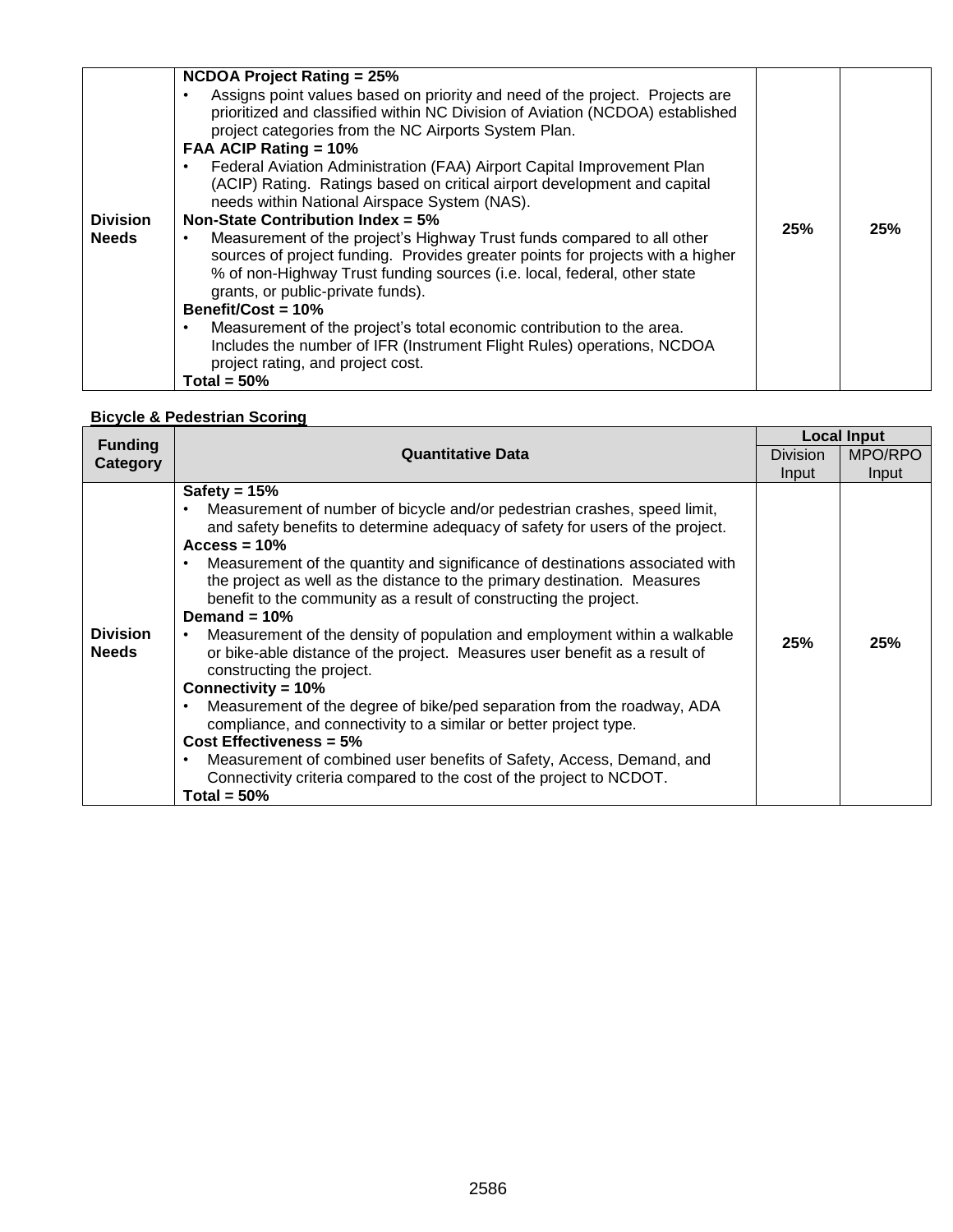# **Ferry Scoring**

| <b>Funding</b>                  |                                                                                                                                                                                                                                                                                                                                                                                                                                                                                                                                                                                                                                                                                                                                                                                                                                                                                                                                                 |                 | <b>Local Input</b> |
|---------------------------------|-------------------------------------------------------------------------------------------------------------------------------------------------------------------------------------------------------------------------------------------------------------------------------------------------------------------------------------------------------------------------------------------------------------------------------------------------------------------------------------------------------------------------------------------------------------------------------------------------------------------------------------------------------------------------------------------------------------------------------------------------------------------------------------------------------------------------------------------------------------------------------------------------------------------------------------------------|-----------------|--------------------|
| Category                        | <b>Quantitative Data</b>                                                                                                                                                                                                                                                                                                                                                                                                                                                                                                                                                                                                                                                                                                                                                                                                                                                                                                                        | <b>Division</b> | MPO/RPO            |
|                                 |                                                                                                                                                                                                                                                                                                                                                                                                                                                                                                                                                                                                                                                                                                                                                                                                                                                                                                                                                 | Input           | Input              |
| Regional<br>Impact              | <b>Asset Condition = 15%</b><br>Measurement of the condition rating of the asset.<br>Benefits $= 10%$<br>Measurement of the project benefits based on the monetized value of the number<br>of hours saved by utilizing the ferry route instead of taking the shortest alternative<br>route.<br><b>Accessibility/Connectivity = 10%</b><br>Measurement of the accessibility and connectivity provided by the route to jobs,<br>services, and other points of interest. Measured by the number of points of<br>interest within pre-determined circles of 10, 20, & 30 miles.<br><b>Asset Efficiency = 15%</b><br>Measurement of the cost effectiveness of continued maintenance of the asset<br>compared to replacement of the asset.<br>Capacity/Congestion = 20%<br>Measurement of the number of vehicles left behind at each departure compared<br>to the total number of vehicles loaded and carried by the route in a year.<br>Total = $70%$ | 15%             | 15%                |
| <b>Division</b><br><b>Needs</b> | <b>Asset Condition = 15%</b><br>Measurement of the condition rating of the asset.<br>Benefits $= 10%$<br>Measurement of the project benefits based on the monetized value of the number<br>of hours saved by utilizing the ferry route instead of taking the shortest alternative<br>route.<br><b>Accessibility/Connectivity = 10%</b><br>Measurement of the accessibility and connectivity provided by the route to jobs,<br>services, and other points of interest. Measured by the number of points of<br>interest within pre-determined circles of 10, 20, & 30 miles.<br><b>Asset Efficiency = 15%</b><br>Measurement of the cost effectiveness of continued maintenance of the asset<br>compared to replacement of the asset.<br>Total = $50\%$                                                                                                                                                                                           | 25%             | 25%                |

# **Public Transit Scoring (Vehicle)**

| <b>Funding</b>     |                                                                                                                                                                                                                                                                                                                                                                                                                                                                                                                                                                                                                                                                                                                                      |                 | <b>Local Input</b> |
|--------------------|--------------------------------------------------------------------------------------------------------------------------------------------------------------------------------------------------------------------------------------------------------------------------------------------------------------------------------------------------------------------------------------------------------------------------------------------------------------------------------------------------------------------------------------------------------------------------------------------------------------------------------------------------------------------------------------------------------------------------------------|-----------------|--------------------|
| Category           | <b>Quantitative Data</b>                                                                                                                                                                                                                                                                                                                                                                                                                                                                                                                                                                                                                                                                                                             | <b>Division</b> | MPO/RPO            |
|                    |                                                                                                                                                                                                                                                                                                                                                                                                                                                                                                                                                                                                                                                                                                                                      | Input           | Input              |
| Regional<br>Impact | $Access = 10%$<br>Measurement of the reported annual hours of operation compared to the number<br>of vehicles in the fleet.<br>System Safety = $10\%$<br>Measurement of the reported annual miles compared to the 3 year average of<br>reported incidents.<br>$Impact = 20%$<br>Measurement of the number of existing and projected annual passenger trips<br>compared to the number of existing passenger trips.<br>Cost Effectiveness = 20%<br>Measurement of the total projected passenger trips compared to the cost of the<br>project to the state.<br>Market Share = $10\%$<br>Measurement of the number of existing and projected annual passenger trips<br>compared to the population in the service area.<br>Total = $70\%$ | 15%             | 15%                |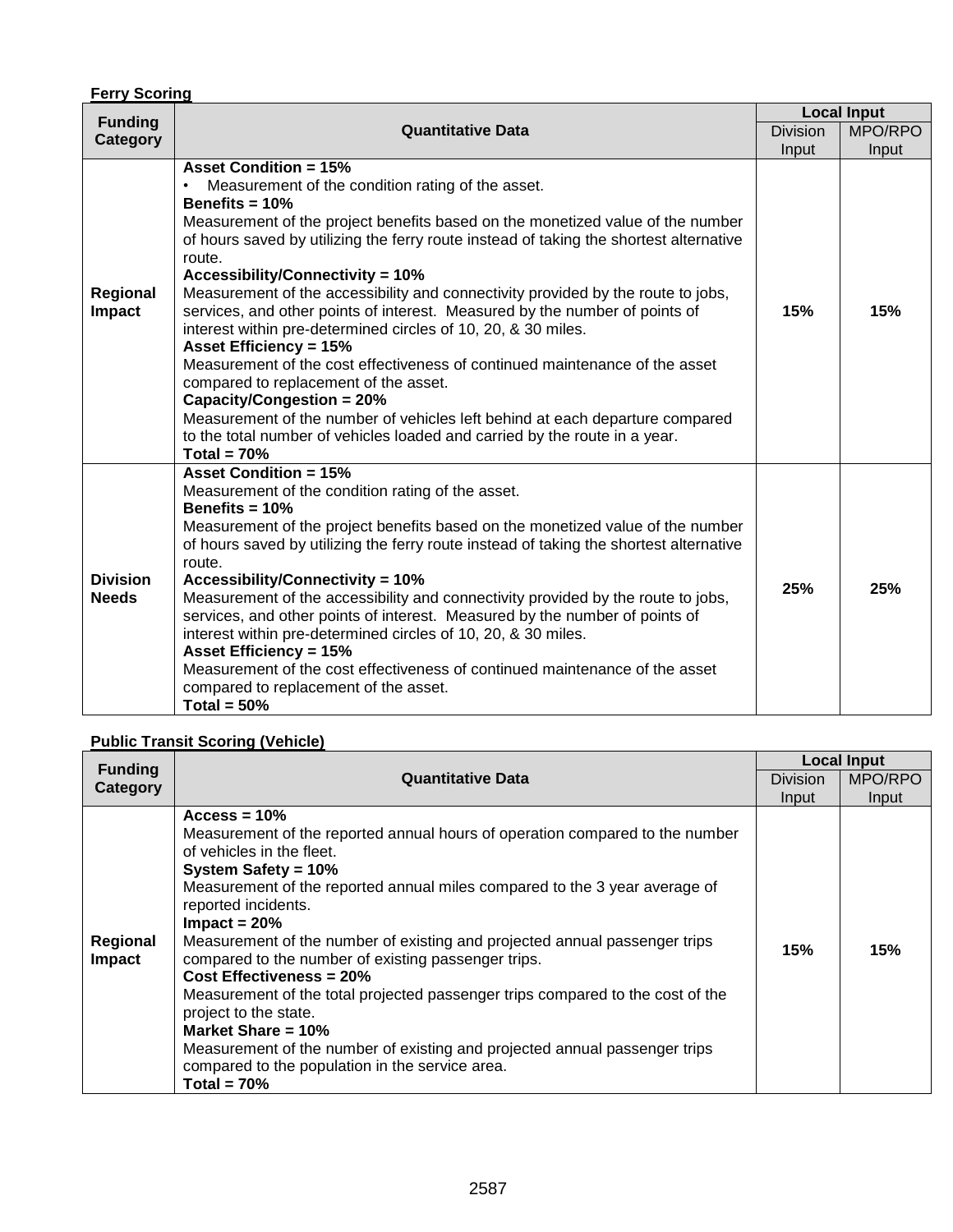| <b>Division</b><br><b>Needs</b> | $Access = 5%$<br>Measurement of the reported annual hours of operation compared to the number<br>of vehicles in the fleet.<br>System Safety = 10%<br>Measurement of the reported annual miles compared to the 3 year average of<br>reported incidents.<br>$Impact = 15%$<br>Measurement of the number of existing and projected annual passenger trips<br>compared to the number of existing passenger trips.<br>Cost Effectiveness = 15%<br>Measurement of the total projected passenger trips compared to the cost of the<br>project to the state.<br>Market Share = $5%$<br>Measurement of the number of existing and projected annual passenger trips<br>compared to the population in the service area.<br>Total = $50\%$ | 25% | 25% |
|---------------------------------|--------------------------------------------------------------------------------------------------------------------------------------------------------------------------------------------------------------------------------------------------------------------------------------------------------------------------------------------------------------------------------------------------------------------------------------------------------------------------------------------------------------------------------------------------------------------------------------------------------------------------------------------------------------------------------------------------------------------------------|-----|-----|
|---------------------------------|--------------------------------------------------------------------------------------------------------------------------------------------------------------------------------------------------------------------------------------------------------------------------------------------------------------------------------------------------------------------------------------------------------------------------------------------------------------------------------------------------------------------------------------------------------------------------------------------------------------------------------------------------------------------------------------------------------------------------------|-----|-----|

# **Public Transit Scoring (Passenger Facility)**

| <b>Funding</b>                  |                                                                                                                                                                                                                                                                                                                                                                                                                                                                                                                                                                                                                                                                                                                 |                 | <b>Local Input</b> |
|---------------------------------|-----------------------------------------------------------------------------------------------------------------------------------------------------------------------------------------------------------------------------------------------------------------------------------------------------------------------------------------------------------------------------------------------------------------------------------------------------------------------------------------------------------------------------------------------------------------------------------------------------------------------------------------------------------------------------------------------------------------|-----------------|--------------------|
| Category                        | <b>Quantitative Data</b>                                                                                                                                                                                                                                                                                                                                                                                                                                                                                                                                                                                                                                                                                        | <b>Division</b> | MPO/RPO            |
|                                 |                                                                                                                                                                                                                                                                                                                                                                                                                                                                                                                                                                                                                                                                                                                 | Input           | Input              |
| Regional<br>Impact              | Impact = 20% (Expansion projects only)<br>Measurement of the number of existing and projected annual passenger trips<br>compared to the number of existing passenger trips.<br><b>OR</b><br>Age = 20% (Non-expansion projects)<br>Age of the facility divided by 45 years (considered the useful life).<br><b>Cost Effectiveness = 20%</b><br>Measurement of existing annual passenger trips compared to the cost of the<br>project to the state.<br>Market Share = 15%<br>Measurement of the number of existing and projected annual passenger trips<br>compared to the population in the service area.<br><b>Ridership Growth = 15%</b><br>Growth trend of ridership over the past 5 years.<br>Total = $70\%$ | 15%             | 15%                |
| <b>Division</b><br><b>Needs</b> | Impact = 15% (Expansion projects only)<br>Measurement of the number of existing and projected annual passenger trips<br>compared to the number of existing passenger trips.<br><b>OR</b><br>Age = 15% (Non-expansion projects)<br>Age of the facility divided by 45 years (considered the useful life).<br><b>Cost Effectiveness = 20%</b><br>Measurement of existing annual passenger trips compared to the cost of the<br>project to the state.<br>Market Share = 15%<br>Measurement of the number of existing and projected annual passenger trips<br>compared to the population in the service area.<br><b>Ridership Growth = 15%</b><br>Growth trend of ridership over the past 5 years.<br>Total = $50\%$ | 25%             | 25%                |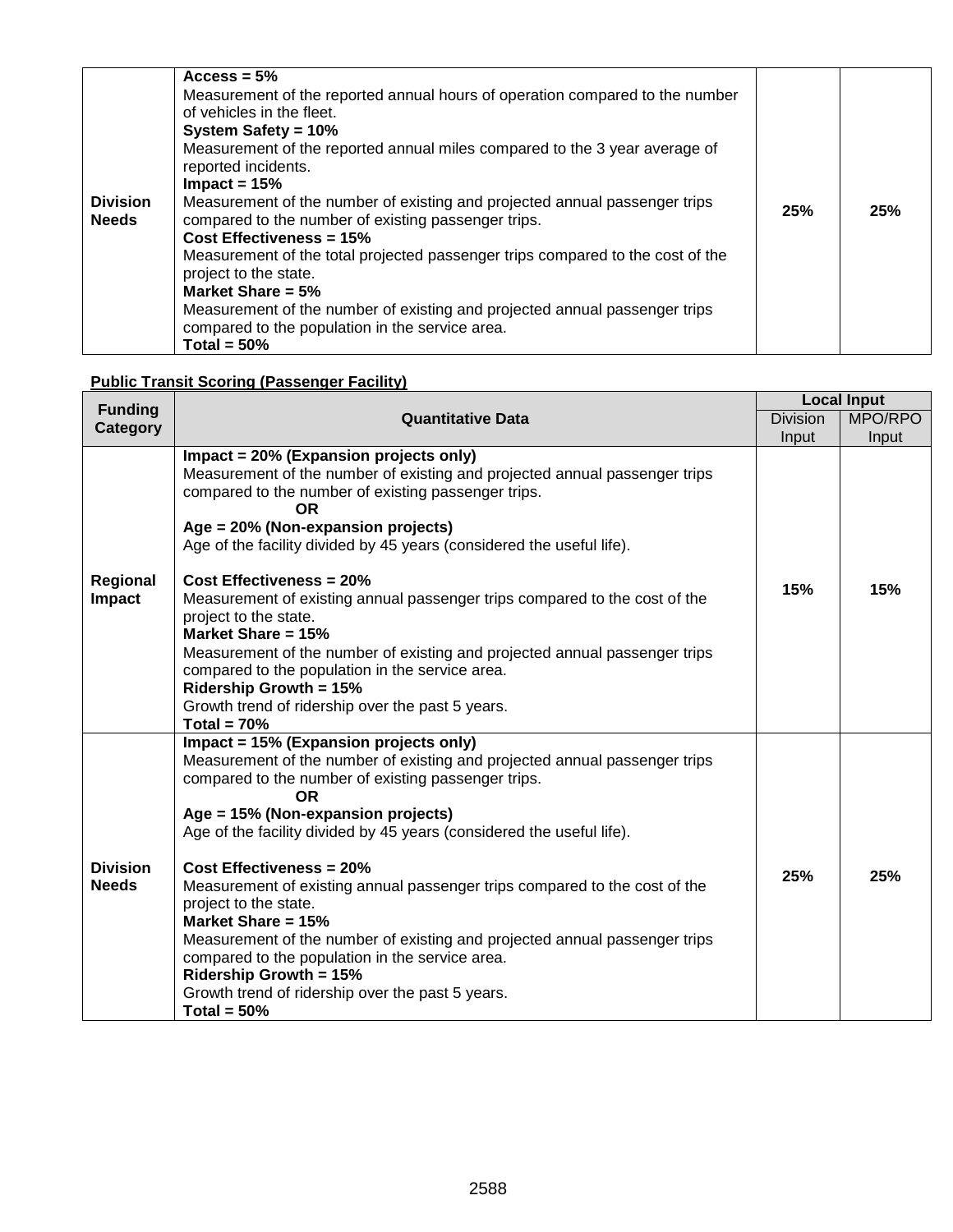# **Public Transit Scoring (Admin/Maintenance/Operations Facility)**

| <b>Funding</b>                  |                                                                                                                                                                                                                                                                                                                                                                                                                                                                                                                                                                                                                                                                         |                 | <b>Local Input</b> |
|---------------------------------|-------------------------------------------------------------------------------------------------------------------------------------------------------------------------------------------------------------------------------------------------------------------------------------------------------------------------------------------------------------------------------------------------------------------------------------------------------------------------------------------------------------------------------------------------------------------------------------------------------------------------------------------------------------------------|-----------------|--------------------|
| Category                        | <b>Quantitative Data</b>                                                                                                                                                                                                                                                                                                                                                                                                                                                                                                                                                                                                                                                | <b>Division</b> | MPO/RPO            |
|                                 |                                                                                                                                                                                                                                                                                                                                                                                                                                                                                                                                                                                                                                                                         | Input           | Input              |
| Regional<br>Impact              | Impact = 20% (Expansion projects only)<br>Measurement of the existing and additional capacity compared to the existing<br>capacity.<br><b>OR</b><br>Age = 20% (Non-expansion projects)<br>Age of the facility divided by 45 years (considered the useful life).<br><b>Cost Effectiveness = 20%</b><br>Measurement of existing annual passenger trips compared to the cost of the<br>project to the state.<br>Market Share = 15%<br>Measurement of the number of existing and projected annual passenger trips<br>compared to the population in the service area.<br><b>Ridership Growth = 15%</b><br>Growth trend of ridership over the past 5 years.<br>Total = $70%$  | 15%             | 15%                |
| <b>Division</b><br><b>Needs</b> | Impact = 15% (Expansion projects only)<br>Measurement of the existing and additional capacity compared to the existing<br>capacity.<br><b>OR</b><br>Age = 15% (Non-expansion projects)<br>Age of the facility divided by 45 years (considered the useful life).<br><b>Cost Effectiveness = 20%</b><br>Measurement of existing annual passenger trips compared to the cost of the<br>project to the state.<br>Market Share = 15%<br>Measurement of the number of existing and projected annual passenger trips<br>compared to the population in the service area.<br><b>Ridership Growth = 15%</b><br>Growth trend of ridership over the past 5 years.<br>Total = $50\%$ | 25%             | 25%                |

# **Public Transit Scoring (Fixed Guideway)**

| <b>Funding</b>                  | <b>Quantitative Data</b>                                                                                                                                                                                                                                                                                                                                                                                                                                        |       | <b>Local Input</b> |  |
|---------------------------------|-----------------------------------------------------------------------------------------------------------------------------------------------------------------------------------------------------------------------------------------------------------------------------------------------------------------------------------------------------------------------------------------------------------------------------------------------------------------|-------|--------------------|--|
| Category                        |                                                                                                                                                                                                                                                                                                                                                                                                                                                                 |       | MPO/RPO            |  |
|                                 |                                                                                                                                                                                                                                                                                                                                                                                                                                                                 | Input | Input              |  |
| Regional<br><b>Impact</b>       | Mobility = $20%$<br>Measurement of the projected annual trips.<br>Cost Effectiveness = 15%<br>Measurement of the cost per trip over the life of the project.<br><b>Economic Development = 20%</b><br>Measurement of the projected new employment and population growth in the<br>fixed guideway corridor over 20 years.<br><b>Congestion Relief = 15%</b><br>Measurement of the projected travel time savings to a passenger over 30 years.<br>Total = $70\%$   | 15%   | 15%                |  |
| <b>Division</b><br><b>Needs</b> | Mobility = $15%$<br>Measurement of the projected annual trips.<br>Cost Effectiveness = $15%$<br>Measurement of the cost per trip over the life of the project.<br><b>Economic Development = 10%</b><br>Measurement of the projected new employment and population growth in the<br>fixed guideway corridor over 20 years.<br><b>Congestion Relief = 10%</b><br>Measurement of the projected travel time savings to a passenger over 30 years.<br>Total = $50\%$ | 25%   | 25%                |  |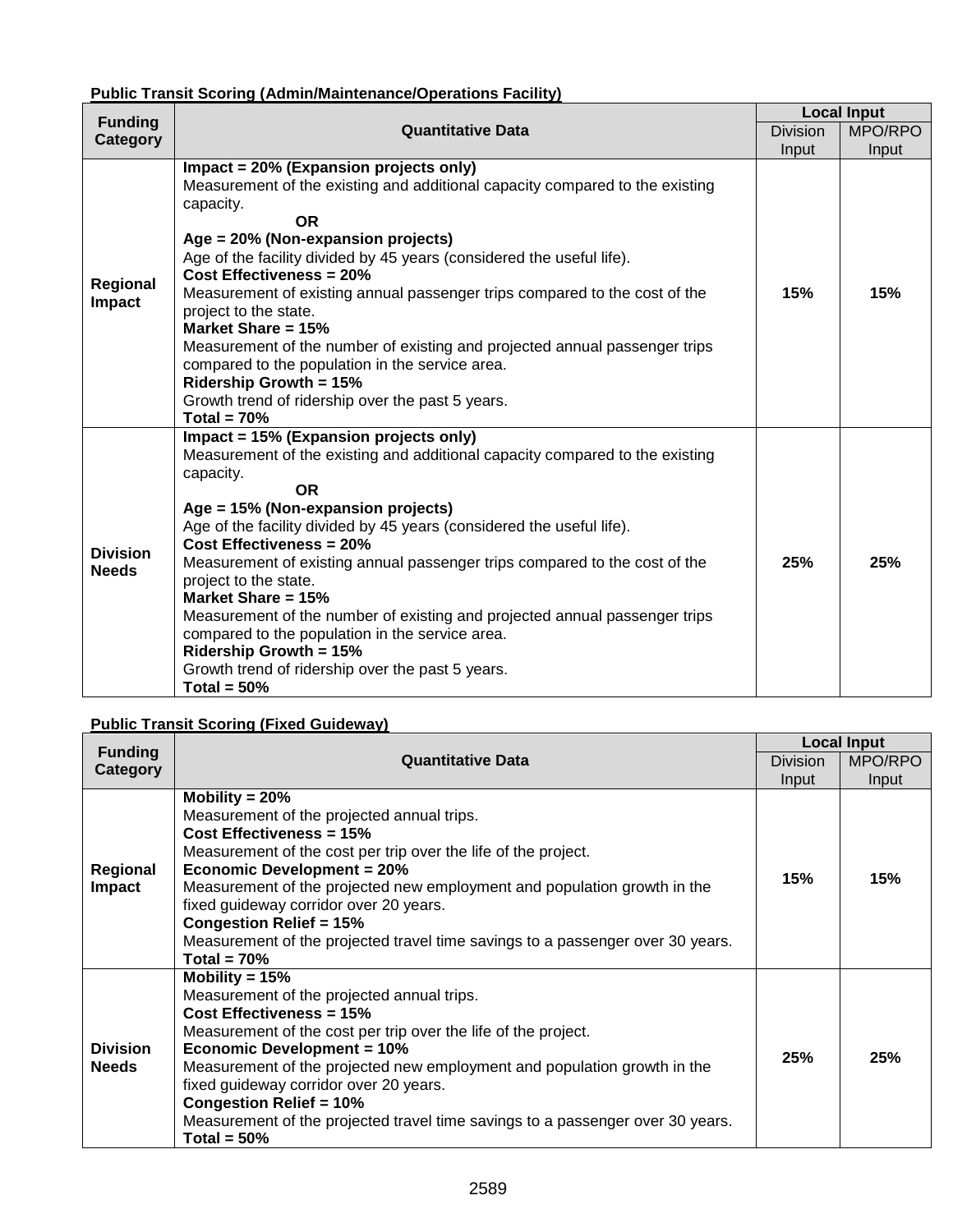| <b>Rail Scoring</b>                                                 |                                                                                                                                                                                                                                                                                                                                                                                                                                                                                                                                                                                                                                                                               |       |                                                  |  |
|---------------------------------------------------------------------|-------------------------------------------------------------------------------------------------------------------------------------------------------------------------------------------------------------------------------------------------------------------------------------------------------------------------------------------------------------------------------------------------------------------------------------------------------------------------------------------------------------------------------------------------------------------------------------------------------------------------------------------------------------------------------|-------|--------------------------------------------------|--|
| <b>Funding</b>                                                      | <b>Quantitative Data</b>                                                                                                                                                                                                                                                                                                                                                                                                                                                                                                                                                                                                                                                      |       | <b>Local Input</b><br>MPO/RPO<br><b>Division</b> |  |
| <b>Category</b>                                                     |                                                                                                                                                                                                                                                                                                                                                                                                                                                                                                                                                                                                                                                                               | Input | Input                                            |  |
| <b>Statewide</b><br><b>Mobility</b><br>(Class I<br>Freight<br>Only) | <b>Cost Effectiveness = 35%</b><br>Measurement of monetized benefits compared to the project cost to NCDOT, and<br>the jobs created for the region.<br>System Health = 35%<br>Measurement of the volume to capacity ratio, and various measurements of<br>accessibility and connectivity provided by the project via vicinity to points of<br>interest, improvements to statewide rail networks, or employment density.<br>Safety and Suitability = 20%<br>Measurement of potentially hazardous rail crossings.<br><b>Project Support = 10%</b><br>Measurement of outside contributions to the project compared to the cost of the<br>project to the state.<br>Total = $100%$ |       |                                                  |  |
| Regional<br><b>Impact</b>                                           | <b>Cost Effectiveness = 25%</b><br>Measurement of monetized benefits compared to the project cost to NCDOT, and<br>the jobs created for the region.<br>System Health = 20%<br>Measurement of the volume to capacity ratio, and various measurements of<br>accessibility and connectivity provided by the project via vicinity to points of<br>interest, improvements to statewide rail networks, or employment density.<br>Safety and Suitability = 15%<br>Measurement of potentially hazardous rail crossings.<br><b>Project Support = 10%</b><br>Measurement of outside contributions to the project compared to the cost of the<br>project to the state.<br>Total = $70%$  | 15%   | 15%                                              |  |
| <b>Division</b><br><b>Needs</b>                                     | <b>Cost Effectiveness = 20%</b><br>Measurement of monetized benefits compared to the project cost to NCDOT, and<br>the jobs created for the region.<br>System Health = 10%<br>Measurement of the volume to capacity ratio, and various measurements of<br>accessibility and connectivity provided by the project via vicinity to points of<br>interest, improvements to statewide rail networks, or employment density.<br>Safety and Suitability = 10%<br>Measurement of potentially hazardous rail crossings.<br><b>Project Support = 10%</b><br>Measurement of outside contributions to the project compared to the cost of the<br>project to the state.<br>Total = $50\%$ | 25%   | 25%                                              |  |

Note: Passenger Rail only eligible for Regional Impact and Division Needs.

# **Normalization – BOT Approval**

# **P4.0**

- Statewide Mobility (only) No normalization, scores are stand-alone for comparison (Highway, Aviation, Freight Rail).
- Regional Impact & Division Needs Allocate funds to Highway and Non-Highway modes based on minimum floor or %s.

# **Highways = 90% (minimum)**

# **Non-Highways = 4% (minimum)**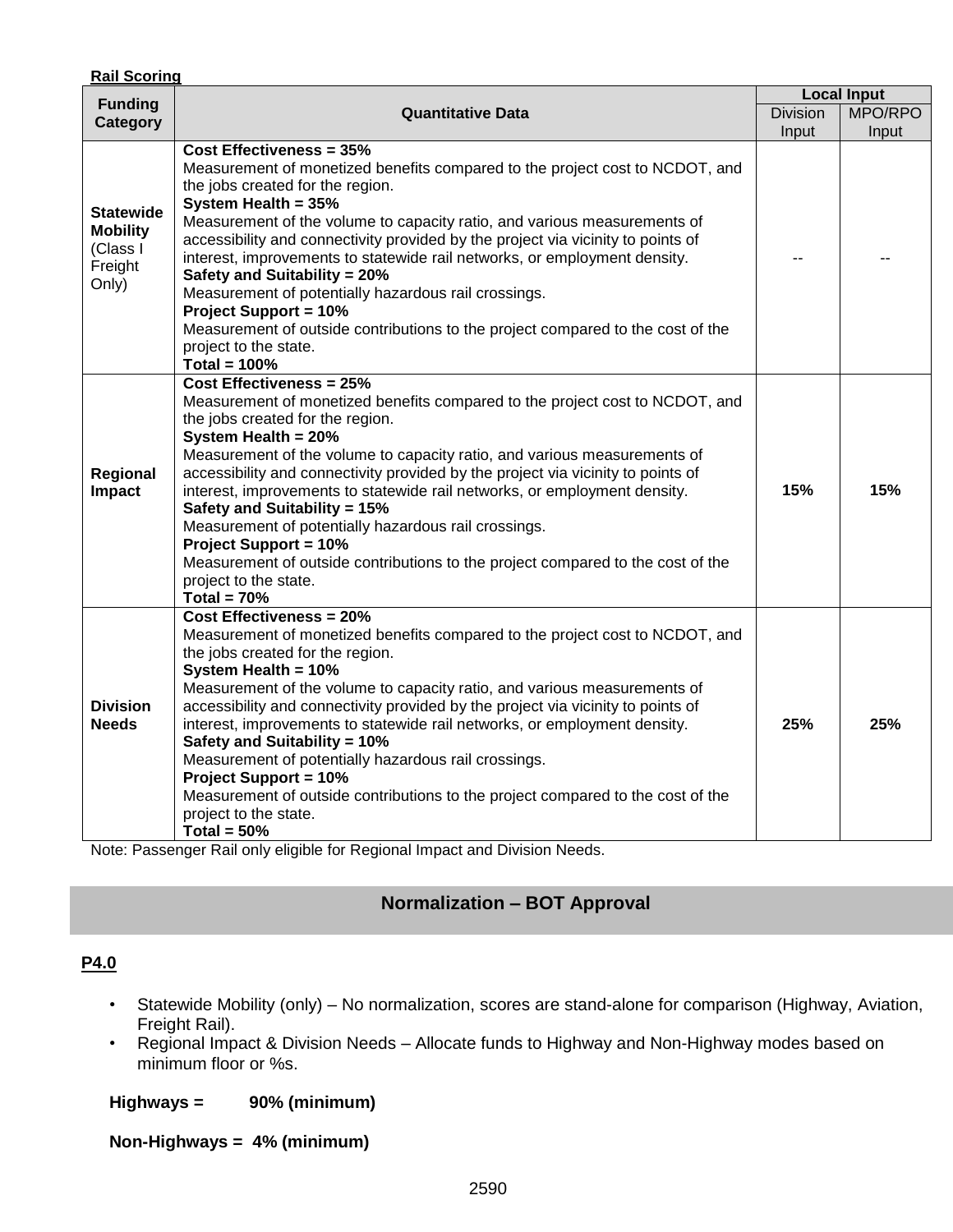#### **Approval of Projects**

A motion was made by Board Member Overholt, seconded by Board Member Palermo, to approve all the projects, excluding items C, D, E, H and L, as they are delegated authority items and require no Board action.

Board Members Fearing and Debnam abstained from voting on certain projects.

#### **Delegated Authority Items**

# **Approval – Award of Highway Construction Contracts in the June 16, 2015 Letting**

Projects were awarded by the Secretary to the low bidder on all projects.

| Project                                                                                                | <b>Contract Awarded To</b>                             | Amount           |
|--------------------------------------------------------------------------------------------------------|--------------------------------------------------------|------------------|
| C203697<br>34442.3.S4, 34442.3.S6<br>JONES, ONSLOW,<br><b>CRAVEN</b><br>R-2514B, R-2514C,<br>$R-2514D$ | <b>BBI/EVW JV</b><br>WILMINGTON, NC                    | \$143,402,171.31 |
| C203701<br>5CR.10731.15,<br>5CR.20731.15<br><b>PERSON</b>                                              | CAROLINA SUNROCK, LLC<br>RALEIGH, NC                   | \$2,642,640.30   |
| C203706<br>5CR.10921.57<br><b>WAKE</b>                                                                 | FSC II LLC DBA FRED SMITH COMPANY<br>RALEIGH, NC       | \$3,785,256.96   |
| C203635<br>35520.3.S5<br><b>WAKE</b><br>R-2635D                                                        | BLYTHE CONSTRUCTION, INC.<br>CHARLOTTE, NC             | \$18,436,920.00  |
| C203699<br>6CR.10091.83,<br>6CR.10241.83,<br>6CR.20241.83<br><b>BLADEN, COLUMBUS</b>                   | <b>BARNHILL CONTRACTING COMPANY</b><br>ROCKY MOUNT, NC | \$5,380,770.60   |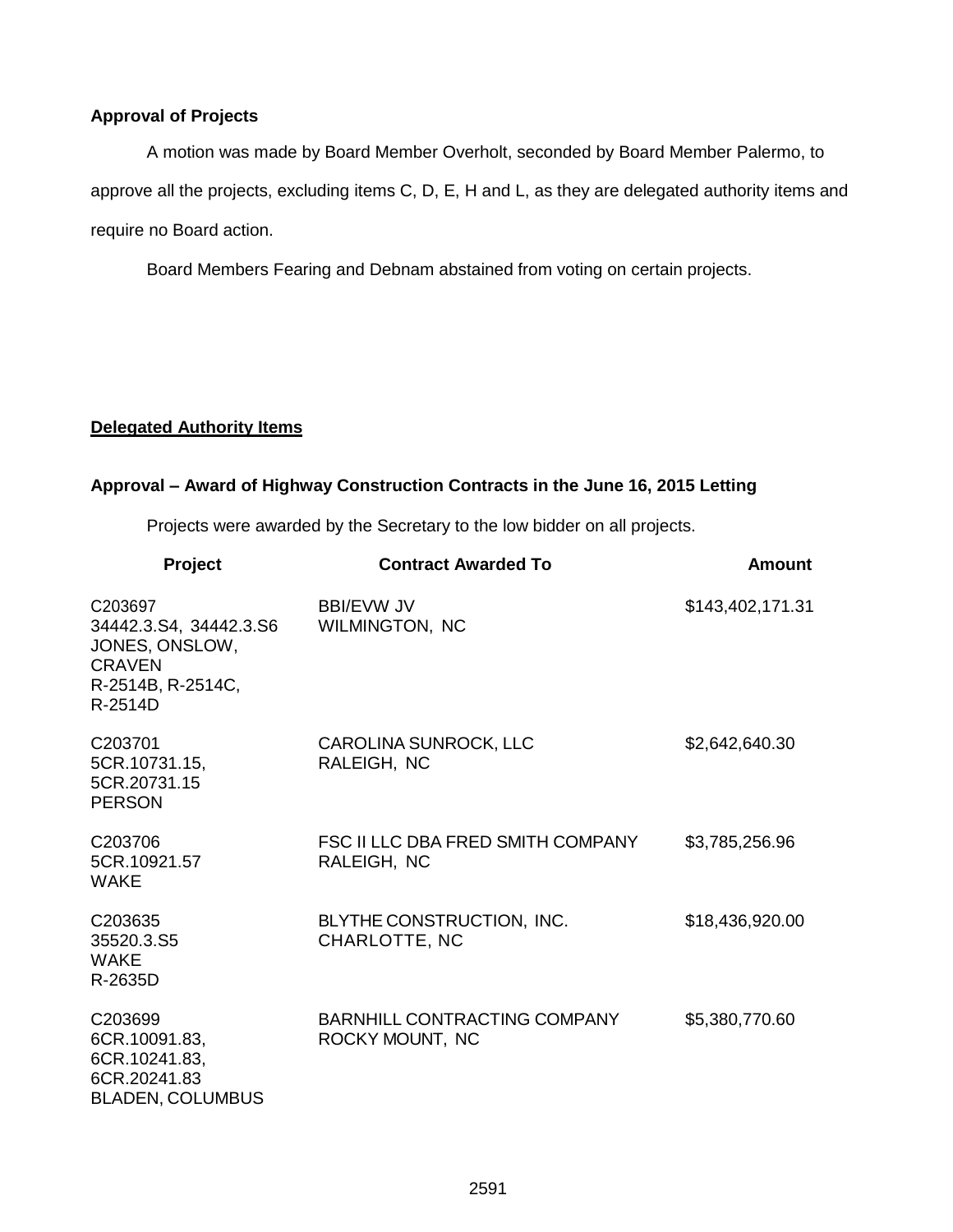| C203698<br>6CR.10431.83,<br>6CR.20261.83,<br>6CR.20431.83<br>HARNETT, CUMBERLAND             | JOHNSON BROTHERS UTILITY & PAVING<br>COMPANY, INC.<br>LILLINGTON, NC              | \$8,124,830.30  |
|----------------------------------------------------------------------------------------------|-----------------------------------------------------------------------------------|-----------------|
| C203695<br>6CR.10781.83,<br>6CR.20781.83<br><b>ROBESON</b>                                   | <b>BARNHILL CONTRACTING COMPANY</b><br>ROCKY MOUNT, NC                            | \$3,509,016.94  |
| C203645<br>34429.3.S9<br><b>ROCKINGHAM</b><br>R-2413CA                                       | <b>BRANCH HIGHWAYS, INC.</b><br>ROANOKE, VA                                       | \$11,401,065.40 |
| C203290<br>34820.3.FS29<br><b>GUILFORD</b><br>U-2524BC                                       | FLATIRON CONSTRUCTORS, INC.<br>BLYTHE DEVELOPMENT CO JOINT VENT<br>BROOMFIELD, CO | \$4,955,491.02  |
| C203708<br>7CR.10791.57,<br>7CR.20791.57<br><b>ROCKINGHAM</b>                                | APAC - ATLANTIC, INC.<br><b>THOMPSON ARTHUR DIVISION</b><br>GREENSBORO, NC        | \$3,405,678.84  |
| C203709<br>7CR.20011.48,<br>7CR.20681.48<br>ALAMANCE, ORANGE                                 | CAROLINA SUNROCK, LLC<br>RALEIGH, NC                                              | \$1,815,023.60  |
| C203589<br>42252.3.FR1<br><b>RANDOLPH</b><br>B-5114                                          | LEE CONSTRUCTION COMPANY OF THE<br>CAROLINAS, INC.<br>PINEVILLE, NC               | \$4,714,969.65  |
| C203710<br>8CR.10471.27,<br>8CR.10831.27,<br>8CR.20471.27,<br>8CR.20831.27<br>HOKE, SCOTLAND | BARNHILL CONTRACTING COMPANY<br>ROCKY MOUNT, NC                                   | \$6,977,243.04  |
| C203703<br>8CR.10531.27,<br>8CR.20531.27<br><b>LEE</b>                                       | S. T. WOOTEN CORPORATION<br>CHARLOTTE, NC                                         | \$2,539,262.54  |
| C203705<br>8CR.10771.27,<br>8CR.20771.27,<br>8SP.20775.1<br><b>RICHMOND</b>                  | HUDSON PAVING, INC.<br>ROCKINGHAM, NC                                             | \$1,875,459.81  |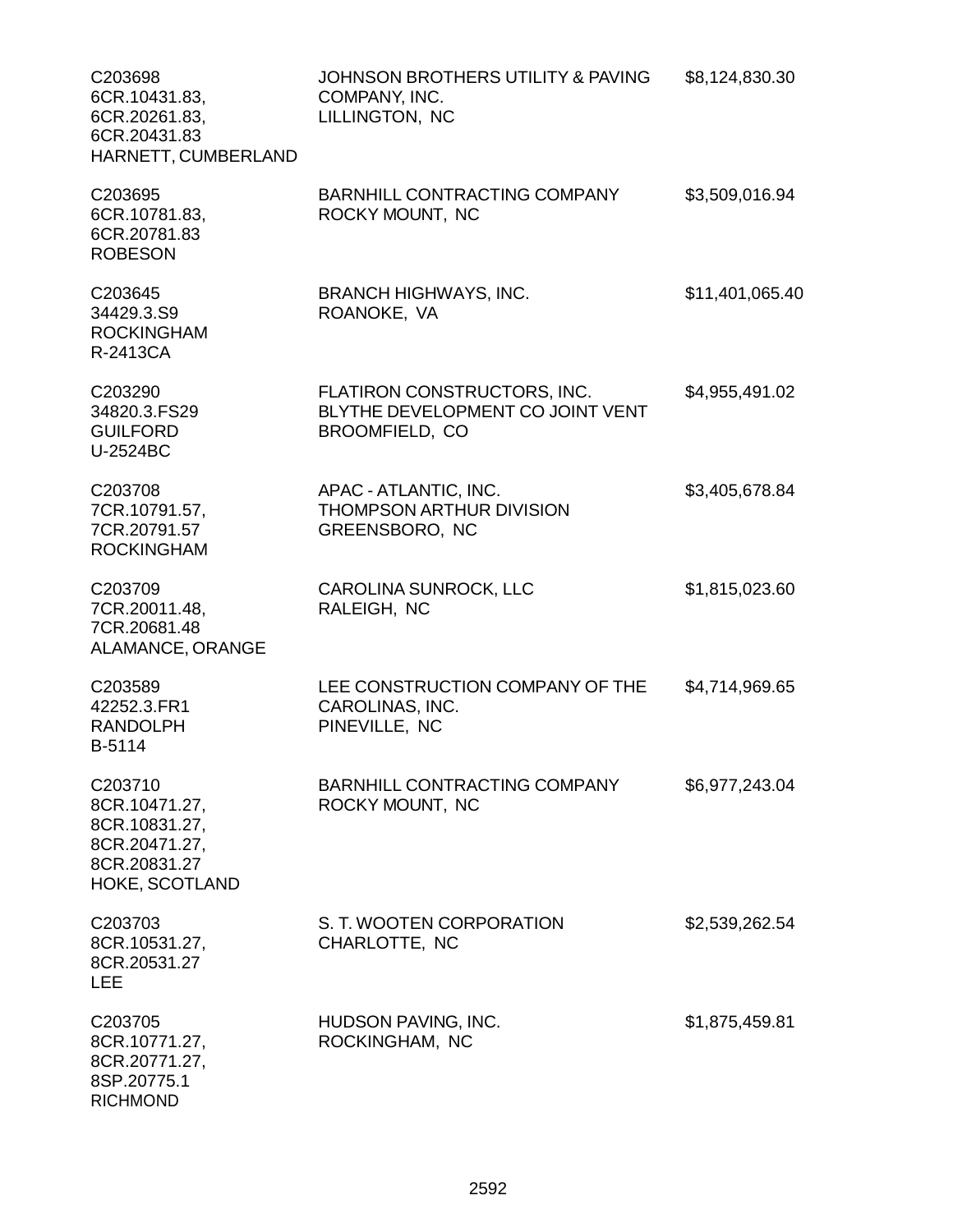| C203696<br>9CR.10801.160,<br>9CR.20801.160<br><b>ROWAN</b>                                                                                                                                                                    | APAC - ATLANTIC, INC.<br>THOMPSON ARTHUR DIVISION<br>GREENSBORO, NC          | \$1,688,035.00 |
|-------------------------------------------------------------------------------------------------------------------------------------------------------------------------------------------------------------------------------|------------------------------------------------------------------------------|----------------|
| C203700<br>9CR.10851.160,<br>9CR.20851.160<br><b>STOKES</b>                                                                                                                                                                   | <b>SHARPE BROTHERS</b><br>A DIV OF VECELLIO & GROGAN, INC.<br>GREENSBORO, NC | \$1,594,486.39 |
| C203590<br>34410.3.S29<br><b>MECKLENBURG</b><br>R-2248G                                                                                                                                                                       | BLYTHE DEVELOPMENT CO.<br>CHARLOTTE, NC                                      | \$4,779,893.00 |
| C203588<br>40096.3.FD1<br><b>CABARRUS</b><br>B-4972                                                                                                                                                                           | LEE CONSTRUCTION COMPANY OF THE<br>CAROLINAS, INC.<br>PINEVILLE, NC          | \$3,049,491.20 |
| C203704<br>10CR.10841.44,<br>10CR.10841.45,<br>10CR.10841.46,<br>10CR.20041.53,<br>10CR.20841.60,<br>10CR.20841.61,<br>10CR.20841.62,<br>10CR.20841.63,<br>10CR.20841.64,<br>10CR.20841.65,<br>10CR.20841.66<br>STANLY, ANSON | J. T. RUSSELL & SONS, INC.<br>ALBEMARLE, NC                                  | \$3,821,439.21 |
| C203707<br>10CR.20901.127,<br>10CR.20901.128<br><b>UNION</b>                                                                                                                                                                  | LYNCHES RIVER CONTRACTING, INC.<br>PAGELAND, SC                              | \$2,676,549.90 |
| C203648<br>38068.3.R3<br><b>CHEROKEE</b><br>R-3622B                                                                                                                                                                           | <b>ADAMS CONTRACTING</b><br>ROBBINSVILLE, NC                                 | \$7,165,788.95 |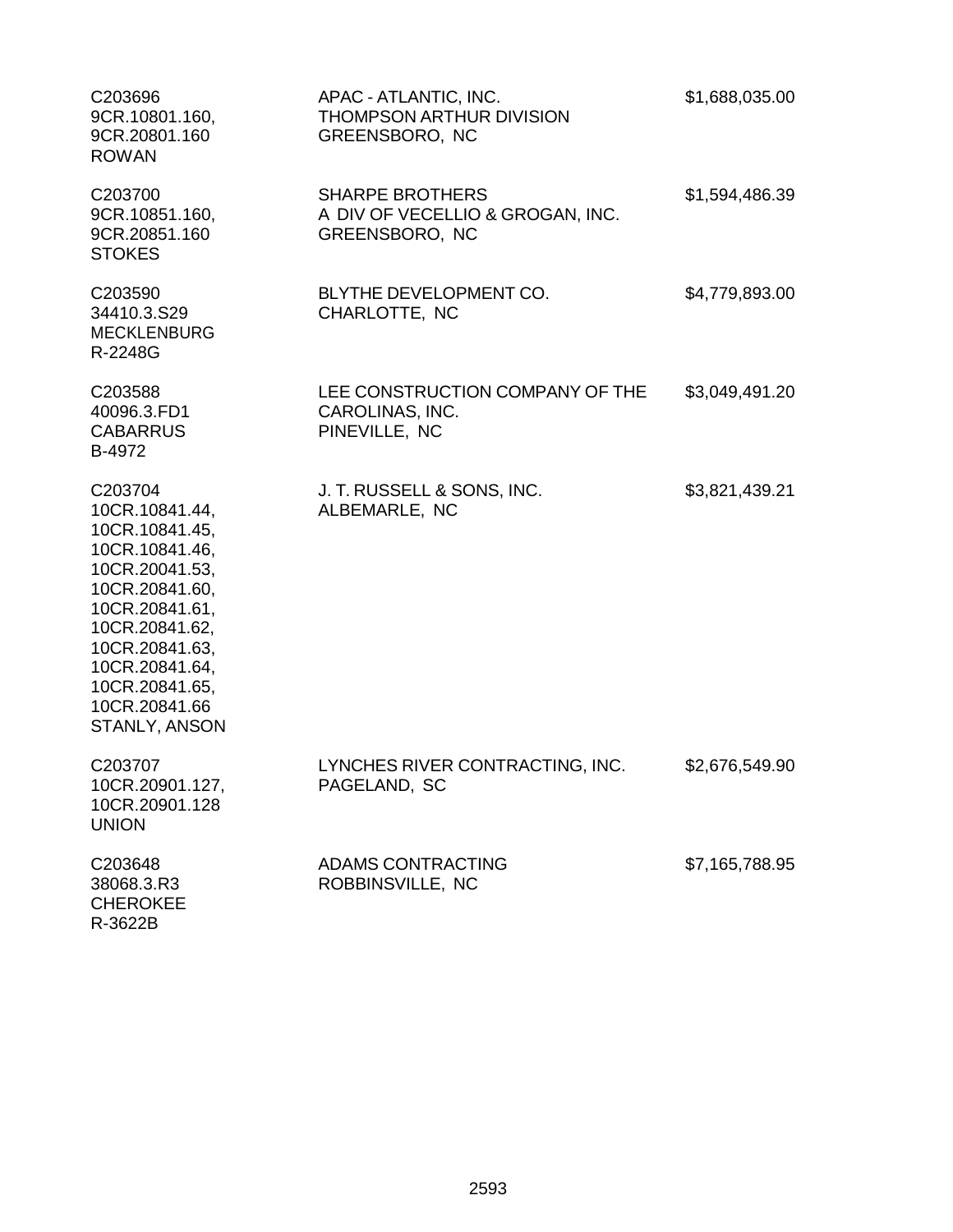#### **Approval - Professional Services Management**

The Board concurred with the staff recommendations and delegated authority to the Secretary to

award the following contracts.

#### **Preconstruction**

#### **Project Development and Environmental Analysis – Project Planning**

The following is a supplemental contract to a previous contract approved by the Board with the same engineering firm. This supplemental contract was necessary due to approved additional work that was unknown at the inception and is required of the firm to complete the project. Our staff has completed the actions in accordance with the policies and procedures adopted by the Board on May 7, 2009. This is for information only.

#### **DIVISION 5**

| Project:                            | 35869.1.2 (U-2719) Wake County<br>I-440 (Cliff Benson Beltline) US 1 from south<br>of SR 1313 (Walnut Street) to north of SR |
|-------------------------------------|------------------------------------------------------------------------------------------------------------------------------|
|                                     | 1728 (Wade Avenue)                                                                                                           |
| Scope of Work:                      | Planning environmental and preliminary                                                                                       |
|                                     | engineering services through the EA and the                                                                                  |
|                                     | <b>FONSI</b>                                                                                                                 |
| <b>Estimated Construction Cost:</b> | \$86,200,000.00                                                                                                              |
| Firm:                               | Atkins North America, Inc., Raleigh, NC                                                                                      |
| <b>Original Engineering Fee:</b>    | \$1,750,000.00                                                                                                               |
| Supplemental Fee:                   | \$ 530,000.00                                                                                                                |
| <b>DBE/WBE/SPSF Utilization:</b>    | Wetherill Engineering, Inc. \$79,500.00                                                                                      |
|                                     | 15%                                                                                                                          |
| <b>SPSF Utilization:</b>            | Sungate Design Group, PA \$31,800.00<br>6%                                                                                   |

#### **Roadway Design**

After careful evaluation of the workload and schedules of the work that can be accomplished by our staff, it was determined necessary to employ private firms to prepare planning documents for the project listed below for our Department to obligate available funds. Our staff was authorized to proceed with the actions required to employ private engineering firms in accordance with the policies and procedures adopted by the Board on May 7, 2009. This is for information only.

#### **DIVISION 6**

Scope of Work: Preliminary Roadway Design Estimated Construction Cost: \$3,850,000.00 Maximum Engineering Fee: \$59,646.55 SPSF Utilization: 0%

Project: 45833.1.1 (U-5605) Cumberland County SR 4202 (Odell Road) from the Fort Bragg Boundary to NC 24/NC 87 (Bragg Boulevard) in Spring Lake Firm: STV Incorporated, Charlotte, NC

The following are supplemental contracts to previous contracts approved by the Board with the same engineering firms. These supplemental contracts were necessary due to approved additional work that was unknown at the inception and is required of the firms to complete the project. Our staff has completed the actions in accordance with the policies and procedures adopted by the Board on May 7, 2009. These are for information only.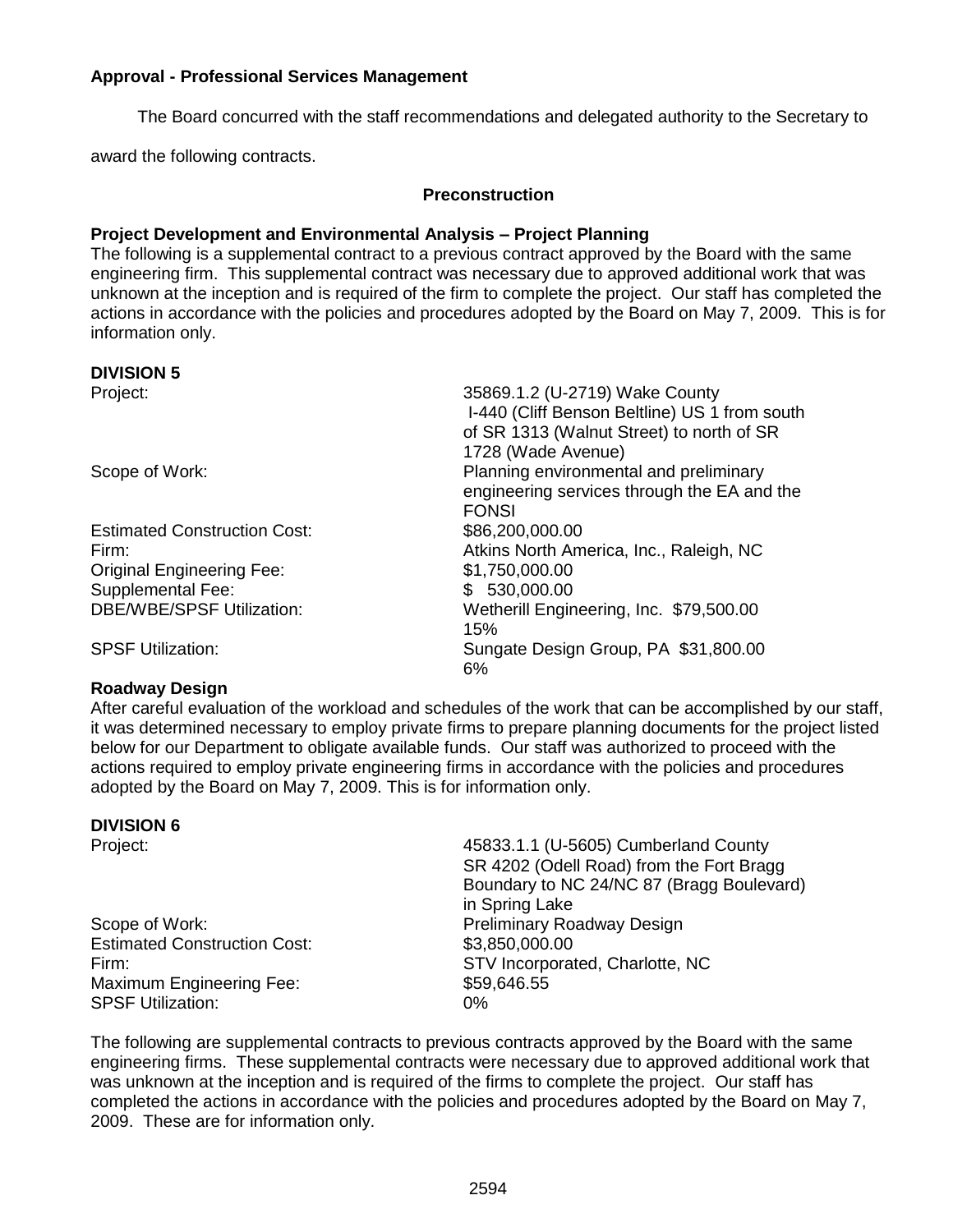# **DIVISION 3**

Estimated Construction Cost: \$145,100,000.00 Original Engineering Fee: \$507,785.82 Previous Supplemental Fee: \$876,060.74 Supplemental Fee: \$ 30,675.42

SPSF Utilization: 0%

# **DIVISION 5**

Estimated Construction Cost: \$25,300,000.00 Original Engineering Fee: \$513,030.07 Supplemental Fee: \$ 36,523.78

SPSF Utilization: 0%

**DIVISION 7**

Scope of Work: Scope of Work: Roadway Design Estimated Construction Cost: \$58,300,000.000

Original Engineering Fee: \$96,076.36 Supplemental Fee: \$57,286.78 SPSF Utilization: 0%

Project: 34491.1.2 (R-2633B) Brunswick and New Hanover Counties US 17 (Wilmington Bypass) from east of Malmo in Brunswick County to US 421 north of Wilmington in New Hanover County Scope of Work: The Contract of Muslim Contract and Audit and Hydraulic design and Hydraulic design Firm: H.W. Lochner, Inc., Raleigh, NC Supplemental Work: Roadway and Hydraulic design to incorporate revisions to a service road, and the addition of two service roads

Project: 42263.1.1 (B-5121) Wake County 46031.1.1 (B-5317) Wake County Bridge No. 227 over Peace Street on US 70/US 401/NC 50 and Bridge No. 213 over US 401 on US 70/NC 50 Scope of Work: The Contract of Muslim Roadway and Hydraulic Design, Erosion/Sediment Design and Traffic Control Plans Firm: Kimley-Horn and Associates, Raleigh, NC Supplemental Work: Supplemental Work: Roadway and Hydraulic design changes requested by the City and develop quantities for the Municipal Agreement.

Project: 34820.1.2 (U-2524D) Guilford County Greensboro Western Loop from US 220 (Battleground Avenue) to SR 2303 (Lawndale Drive) Firm: Parsons Transportation Group, Inc., Raleigh, NC Supplemental Work: Prepare Final Traffic Management Plans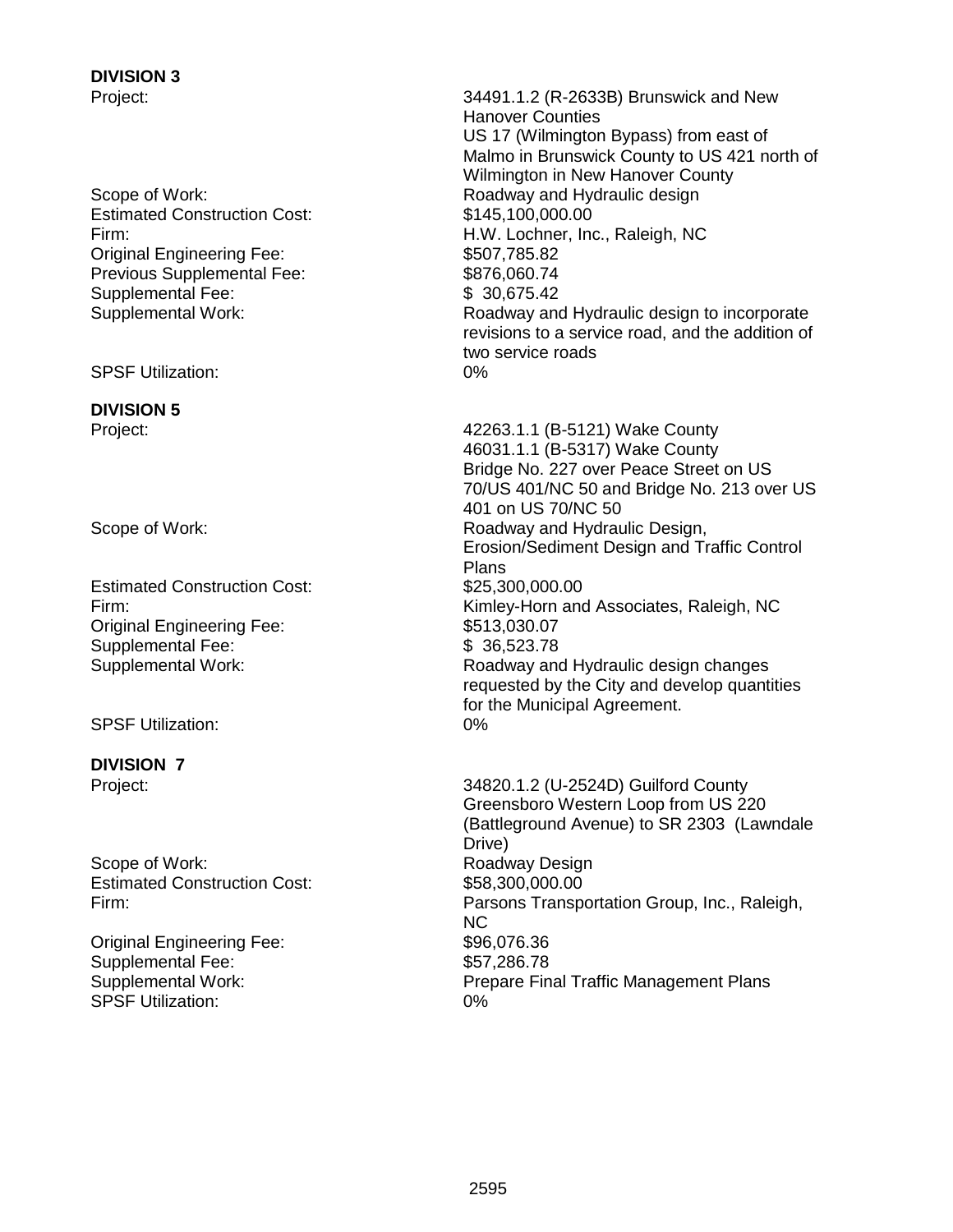**DIVISION 11**

Estimated Construction Cost: \$26,300,00.00

Original Engineering Fee: \$401,184.45 Previous Supplemental Fee: \$ 34,196.00 Supplemental Fee:  $$ 21,740.03$ <br>Supplemental Work: Roadway and

Project: 34518.1.2 (R-2915A) Watauga and Ashe **Counties** US 221 from US 421 in Watauga County to SR 1003 (Idlewild Road) in Ashe County Scope of Work:  $\begin{array}{c} \text{Scope of Work:} \\ \end{array}$  Roadway and Hydraulic Design and Traffic Management Plan Firm: Vaughn & Melton Consulting Engineers, Asheville, NC Roadway and Hydraulic Design changes to include detours on TMP and Revisions to SR2 as requested by the Division

#### SPSF Utilization: 0%

#### **Field Support**

#### **Utilities**

The following are supplemental contracts to previous contracts approved by the Board with the same engineering firms. These supplemental contracts were necessary due to approved additional work that was unknown at the inception and is required of the firms to complete the project. Our staff has completed the actions in accordance with the policies and procedures adopted by the Board on May 7, 2009. These are for information only.

#### **STATEWIDE**

Original Engineering Fee: \$300,000.00 Supplemental Fee: \$200,000.00 SPSF Utilization: 0%

Original Engineering Fee: \$300,000.00 Supplemental Fee: \$200,000.00 SPSF Utilization: 100%

Description of Work: Utility Design Services Original Engineering Fee: \$300,000.00 Supplemental Fee: \$200,000.00 SPSF Utilization: 100%

Description of Work: Utility Design Services Original Engineering Fee: \$300,000.00 Supplemental Fee: \$200,000.000 SPSF Utilization: 0%

Description of Work: Utility Design Services Firm: AECOM Technical Services of North Carolina, Inc., Raleigh, NC

Description of Work: Utility Design Services Firm: Davis-Martin-Powell & Associates, Inc., High Point, NC

Firm: Hinde Engineering, Inc., Charlotte, NC

Firm: Kimley-Horn and Associates, Inc., Raleigh, NC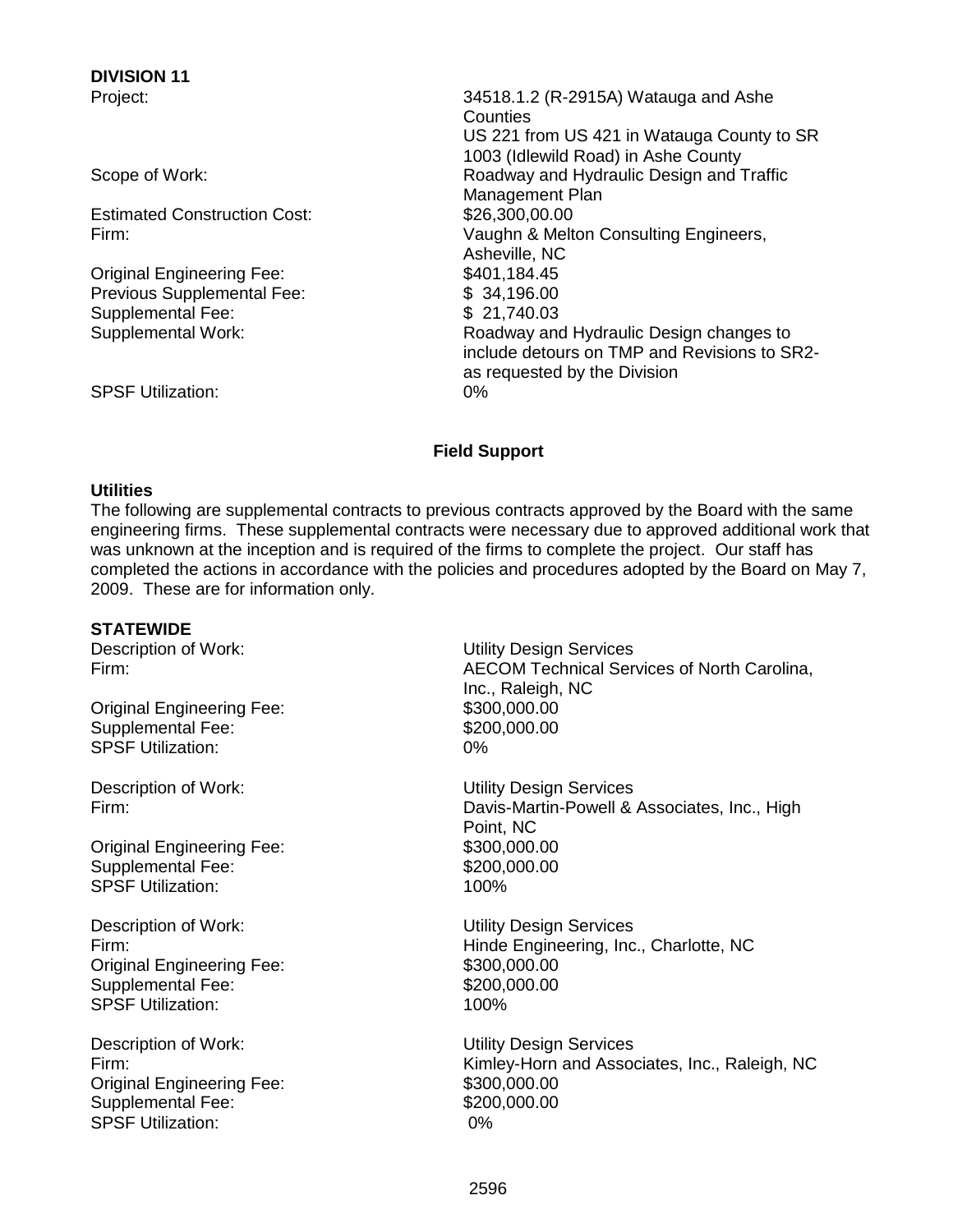Description of Work: Utility Design Services Original Engineering Fee: \$300,000.00 Supplemental Fee: \$200,000.00 DBE/MBE/SPSF Utilization: 100%

Description of Work: Utility Design Services Original Engineering Fee: \$300,000.00<br>Supplemental Fee: \$200,000.00 Supplemental Fee: SPSF Utilization: 0%

Original Engineering Fee: \$300,000.00 Supplemental Fee: \$200,000.00 SPSF Utilization: 100%

Description of Work: Utility Design Services Original Engineering Fee: \$300,000.00 Supplemental Fee: \$200,000.00 SPSF Utilization: 0%

Firm: MA Engineering Consultants, Inc., Cary, NC

Firm: Rummel, Klepper & Kahl, LLP, Raleigh, NC

Description of Work: Utility Design Services Firm: Thompson Gordon Shook Engineers, Inc., Shelby, NC

Firm: L.E. Wooten & Company, Raleigh, NC

# **Turnpike Authority**

The following is a supplemental contract to a previous contract approved by the Board with the same engineering firm. This supplemental contract was necessary due to approved additional work that was unknown at the inception and is required of the firm to complete the project. Our staff has completed the actions in accordance with the policies and procedures adopted by the Board on May 7, 2009. This is for information only.

#### **STATEWIDE**

Original Engineering Fee: \$ 4,000,000.00 Previous Supplemental Fee  $$14,608,000.00$ 

Description of Work: On-Call Services for the North Carolina Turnpike Authority Firm: HNTB North Carolina, PC, Raleigh, NC Supplemental Fee: \$ 2,000,000.00 and one (1) year time extension

SPSF Utilization: 0%

#### **Technical Services**

#### **Transportation Program Management**

The following is a supplemental contract to a previous contract approved by the Board with the same engineering firm. This supplemental contract was necessary due to approved additional work that was unknown at the inception and is required of the firm to complete the project. Our staff has completed the actions in accordance with the policies and procedures adopted by the Board on May 7, 2009. This is for information only.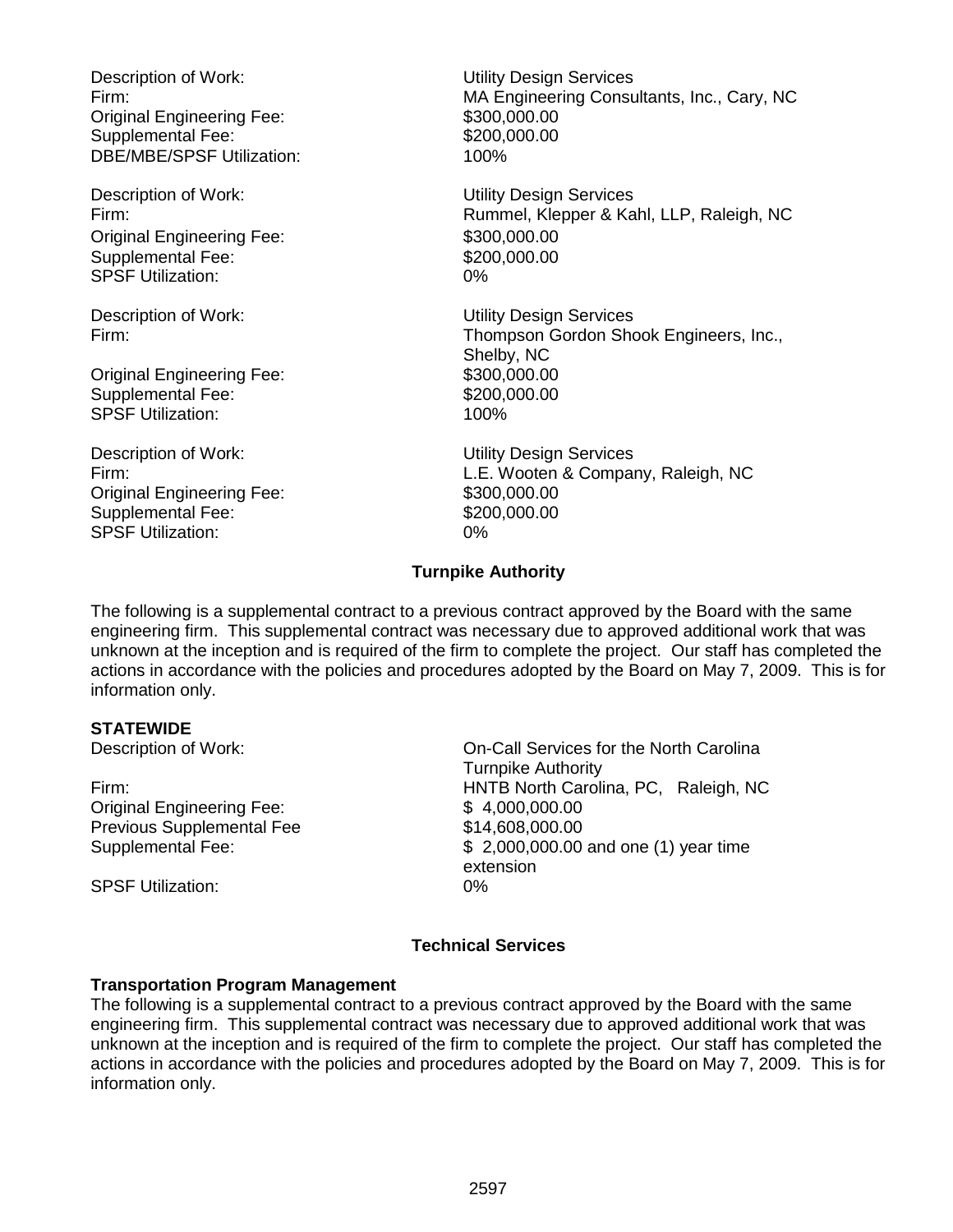# **DIVISION 10**

Original Engineering Fee: \$2,500,000.00 Previous Supplemental Fee: \$2,750,000.00 Supplemental Fee:  $$700,000.00$ Supplemental Work: Financial close activities:

Project: I-3311C, I-5405, I-4750AA Mecklenburg & Iredell Counties I-77 from I-277 in Charlotte to Exit 36 at **Mooresville** Scope of Work: Scope of Work: Study for the I-77 HOV to HOT conversion Firm: KPMG Corporate Finance, LLC, Austin, Texas Additional financial and legal work related to the LGC process and outcomes of TIFIA negotiations; Amendments to the Comprehensive Agreement based on updated financial structure, as appropriate. Assistance with initial compliance monitoring of comprehensive agreement and plan of finance; Additional Stakeholder meetings, Contract Administration and Project Management.

SPSF Utilization: 0%

#### **Location & Surveys**

After careful evaluation of the workload and schedules of the work that can be accomplished by our staff, it was determined necessary to employ private firms for location surveys on an as needed basis for various federal-aid and state funded projects to support the Location and Surveys Unit. These contracts will expire January 15, 2017 or after the contract amount has been depleted, whichever occurs first. Our staff has completed the actions for employing private firms in accordance with the policies and procedures adopted by the Board on May 7, 2009. These are for information only.

#### **STATEWIDE**

| Description of Work:                                      | <b>Location and Surveys Limited Services</b>                                                                                      |
|-----------------------------------------------------------|-----------------------------------------------------------------------------------------------------------------------------------|
| Firm:                                                     | AMEC Foster Wheeler, Inc., Charlotte, NC                                                                                          |
| <b>Maximum Engineering Fee:</b>                           | \$500,000.00                                                                                                                      |
| <b>SPSF Utilization:</b>                                  | $0\%$                                                                                                                             |
| Description of Work:                                      | <b>Location and Surveys Limited Services</b>                                                                                      |
| Firm:                                                     | Mattern & Craig, Asheville, NC                                                                                                    |
| <b>Maximum Engineering Fee:</b>                           | \$500,000.00                                                                                                                      |
| <b>SPSF Utilization:</b>                                  | 0%                                                                                                                                |
| Description of Work:                                      | <b>Location and Surveys Limited Services</b>                                                                                      |
| Firm:                                                     | Stantec, Raleigh, NC                                                                                                              |
| <b>Maximum Engineering Fee:</b>                           | \$3,000,000.00                                                                                                                    |
| <b>SPSF Utilization:</b>                                  | 0%                                                                                                                                |
| Description of Work:<br>Firm:<br>Maximum Engineering Fee: | <b>Location and Surveys Limited Services</b><br>Summit Design and Engineering Services,<br>PLLC, Hillsborough, NC<br>\$500,000.00 |
| <b>SPSF Utilization:</b>                                  | 100%                                                                                                                              |
|                                                           |                                                                                                                                   |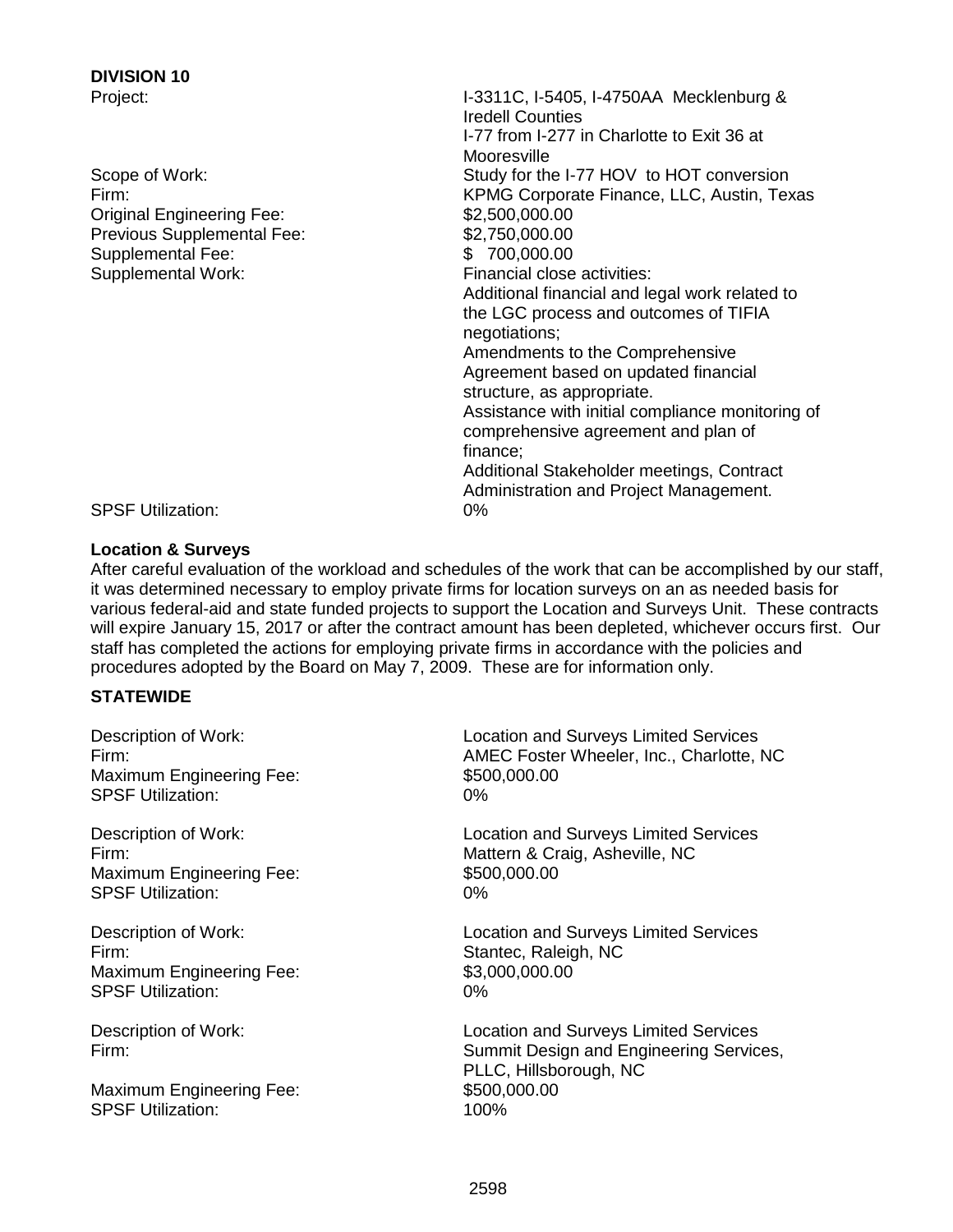Maximum Engineering Fee: \$2,000,000.000 SPSF Utilization: 0%

Maximum Engineering Fee: \$500,000.000 DBE/WBE/SPSF Utilization: 100%

Description of Work: Location and Surveys Limited Services Firm: Taylor, Wiseman & Taylor, Charlotte, NC

Description of Work: Location and Surveys Limited Services Firm: Wetherill Engineering, Raleigh, NC

The following are supplemental contracts to previous contracts approved by the Board with the same engineering firms. These supplemental contracts were necessary due to approved additional work that was unknown at the inception and is required of the firms to complete the projects. Our staff has completed the actions in accordance with the policies and procedures adopted by the Board on May 7, 2009. These are for information only

#### **STATEWIDE**

Original Engineering Fee: \$ 500,000.00 Supplemental Fee: \$1,000,000.00 SPSF Utilization: 0%

Original Engineering Fee: \$6,000,000.00 Supplemental Fee: \$3,000,000.00<br>SPSF Utilization: \$69,000,000.000 0% SPSF Utilization:

Original Engineering Fee: \$1,500,000.00 Supplemental Fee: \$1,500,000.00 SPSF Utilization: 0%

Original Engineering Fee: \$1,000,000.00 Supplemental Fee: \$1,000,000.00 SPSF Utilization: 0%

Original Engineering Fee: \$3,000,000.00 Supplemental Fee: \$1,000,000.00 SPSF Utilization: 100%

Description of Work: Location and Surveys Limited Services Firm: Dewberry Engineers, Inc., Charlotte, NC

Description of Work: Location and Surveys Limited Services Firm: ESP Associates, P A, Raleigh, NC

Description of Work: Location and Surveys Limited Services Firm: GEL Engineering of NC, Inc., Research Triangle Park, NC

Description of Work: Location and Surveys Limited Services Firm: McKim & Creed, Inc., Raleigh, NC

Description of Work: Location and Surveys Limited Services Firm: Mulkey, Inc., Raleigh, NC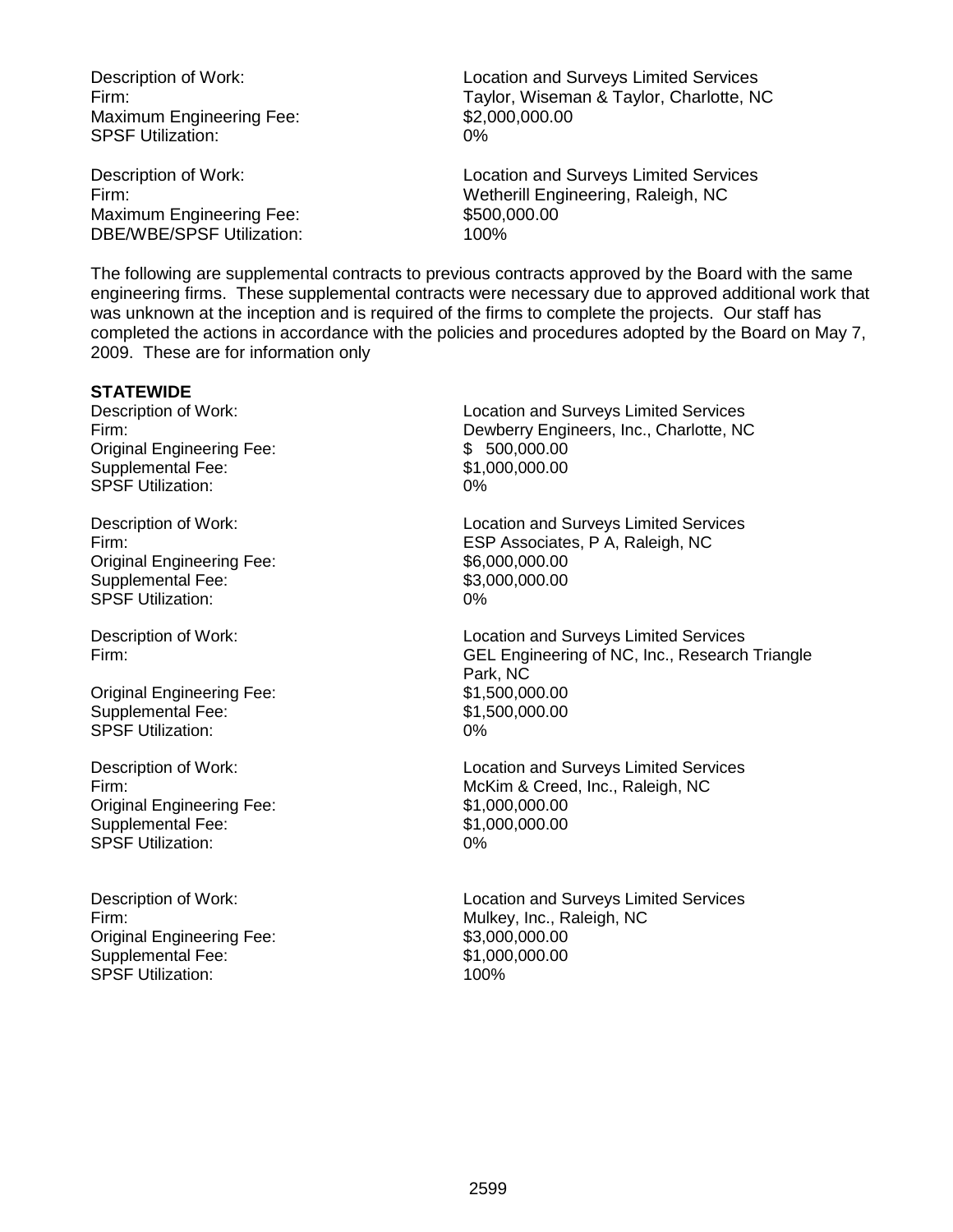## **Chief Engineer**

# **Operations**

After careful evaluation of the workload and schedules of the work that can be accomplished by our staff, it was determined necessary to employ private firms for Divisions 10-14 On-Call Planning and Design Services on an as needed basis for various federal-aid and state funded projects to support Divisions 10 through 14. These contracts will expire two (2) years after the date of execution or after the contract amount has been depleted, whichever occurs first. Our staff has completed the actions for employing private firms in accordance with the policies and procedures adopted by the Board on May 7, 2009. These are for information only.

| <b>DIVISION 10 - 14</b>          |                                                                       |  |  |
|----------------------------------|-----------------------------------------------------------------------|--|--|
| Description of Work:             | Divisions 10-14 Planning and Design Limited                           |  |  |
|                                  | <b>Services</b>                                                       |  |  |
| Firm:                            | DRMP, Inc., Charlotte, NC                                             |  |  |
| <b>Maximum Engineering Fee:</b>  | \$3,000,000.00                                                        |  |  |
| <b>SPSF Utilization:</b>         | The Catena Group \$90,000.00                                          |  |  |
|                                  | 3%                                                                    |  |  |
| <b>DBE/WBE/SPSF Utilization:</b> | Chipley Consulting, LLC \$60,000.00<br>2%                             |  |  |
| <b>SPSF Utilization:</b>         | Donal Simpson, FAIA, AICP \$60,000.00<br>2%                           |  |  |
| <b>SPSF Utilization:</b>         | Environmental Services, Inc. \$90,000.00<br>3%                        |  |  |
| <b>SPSF Utilization:</b>         | Hinde Engineering, Inc. \$150,000.00<br>5%                            |  |  |
| <b>SPSF Utilization:</b>         | Sungate Design Group, PA \$300,000.00<br>10%                          |  |  |
| Description of Work:             | Divisions 10-14 Planning and Design Limited<br><b>Services</b>        |  |  |
| Firm:                            | HDR, Inc., Raleigh, NC                                                |  |  |
| <b>Maximum Engineering Fee:</b>  | \$3,000,000.00                                                        |  |  |
| <b>SPSF Utilization:</b>         | Mattern & Craig, Inc. \$150,000.00                                    |  |  |
|                                  | 5%                                                                    |  |  |
| <b>SPSF Utilization:</b>         | Hinde Engineering, Inc. \$150,000.00<br>5%                            |  |  |
| <b>SPSF Utilization:</b>         | <b>Patriot Transportation Engineering, PLLC</b><br>\$150,000.00<br>5% |  |  |
| <b>SPSF Utilization:</b>         | Ramey Kemp & Associates, Inc. \$150,000.00<br>5%                      |  |  |
| Description of Work:             | Divisions 10-14 Planning and Design Limited<br><b>Services</b>        |  |  |
| Firm:                            | HNTB of North Carolina, PC, Raleigh, NC                               |  |  |
| <b>Maximum Engineering Fee:</b>  | \$3,000,000.00                                                        |  |  |
| <b>SPSF Utilization:</b>         | Coastal Carolina Research, Inc. \$30,000.00                           |  |  |
|                                  | 1%                                                                    |  |  |
| <b>SPSF Utilization:</b>         | The Catena Group, Inc. \$90,000.00                                    |  |  |
|                                  | 3%                                                                    |  |  |
| <b>DBE/MBE/SPSF Utilization:</b> | MA Engineering Consultants, Inc. \$150,000.00<br>5%                   |  |  |
| <b>SPSF Utilization:</b>         | Carolina Land Acquisitions, Inc. \$30,000.00<br>1%                    |  |  |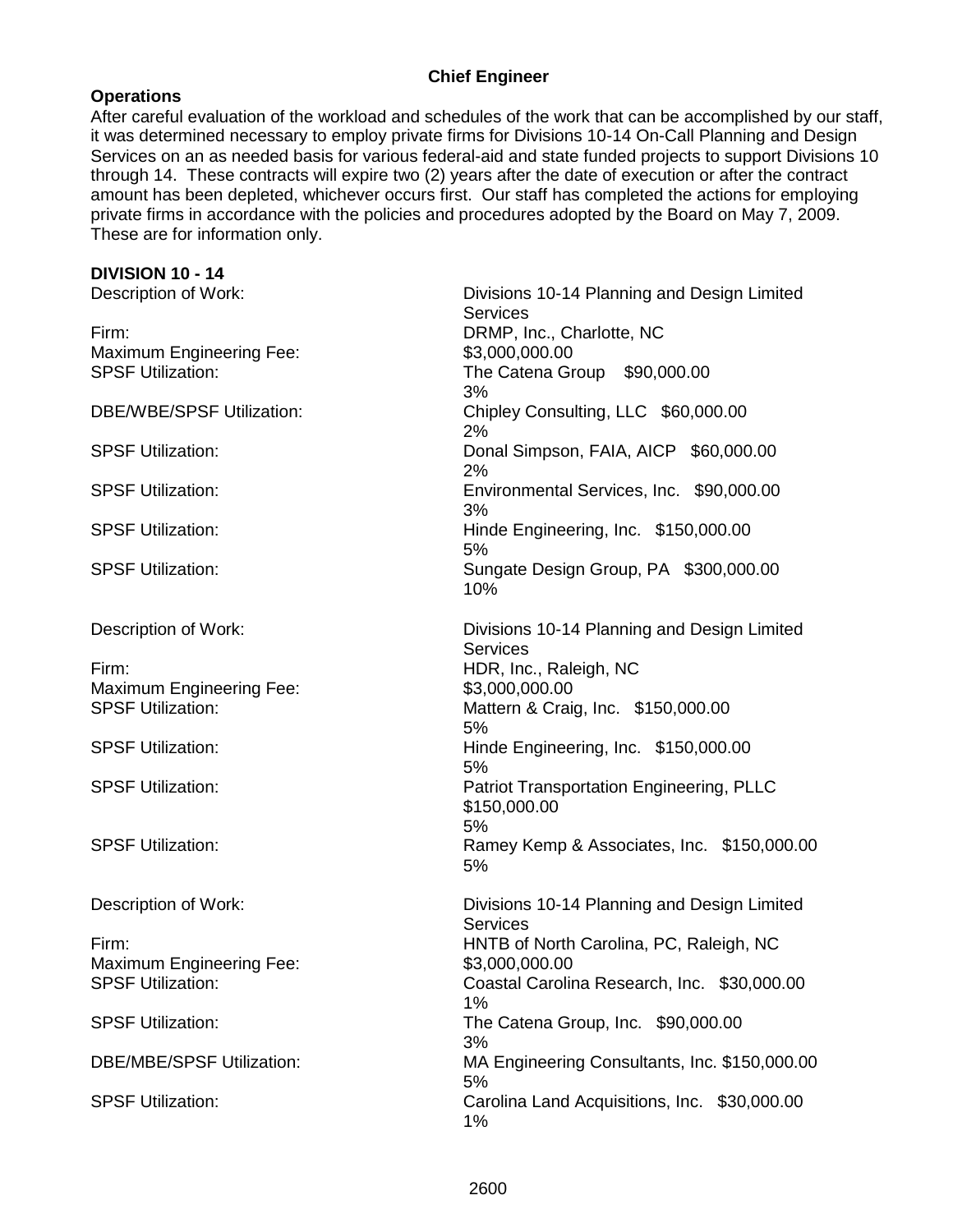Maximum Engineering Fee: \$3,000,000.00

Maximum Engineering Fee: \$3,000,000.000

Maximum Engineering Fee: \$3,000,000.00 DBE/MBE/SPSF Utilization: 100%

Maximum Engineering Fee: \$3,000,000.000 SPSF Utilization: 100%

Maximum Engineering Fee: \$3,000,000.000

Firm: Entertainment of the Mulkey, Inc., Raleigh, NC Maximum Engineering Fee: \$3,000,000.000 SPSF Utilization: 100%

Description of Work: Divisions 10-14 Planning and Design Limited Services Firm: KCI Associates of North Carolina, PA, Raleigh, NC DBE/WBE/SPSF Utilization: Planning Communities, LLC \$900,000.00 30% SPSF Utilization: Falcon Engineering, Inc. \$150,000.00 5% SPSF Utilization: Sungate Design Group, PA \$150,000.00 5% Description of Work: Divisions 10-14 Planning and Design Limited **Services** Firm: Firm: Example 2011 11 2012 12:30 Kimley Horn & Associates, Inc. Raleigh, NC DBE/WBE/SPSF Utilization: CH Engineering, PLLC \$600,000.00 20% SPSF Utilization: North State Acquisitions, LLC \$90,000.00 3% DBE/WBE/SPSF Utilization: New South Associates, Inc. \$60,000.00 2% Description of Work: Divisions 10-14 Planning and Design Limited **Services** Firm: MA Engineering Consultants, Inc., Cary, NC Description of Work: Divisions 10-14 Planning and Design Limited **Services** Firm: Mattern & Craig, Inc., Asheville, NC Description of Work: Divisions 10-14 Planning and Design Limited **Services** Firm: Moffatt & Nichol, Inc., Raleigh, NC SPSF Utilization: Ramey Kemp & Associates, Inc. \$300,000.00 10% SPSF Utilization: Coastal Carolina Research, Inc. \$240,000.00 8% SPSF Utilization: Davis-Martin-Powell \$240,000.00 8% SPSF Utilization: Falcon Engineering, Inc. \$240,000.00 8% SPSF Utilization: North State Acquisitions, LLC \$240,000.00 8% Description of Work: Divisions 10-14 Planning and Design Limited

**Services**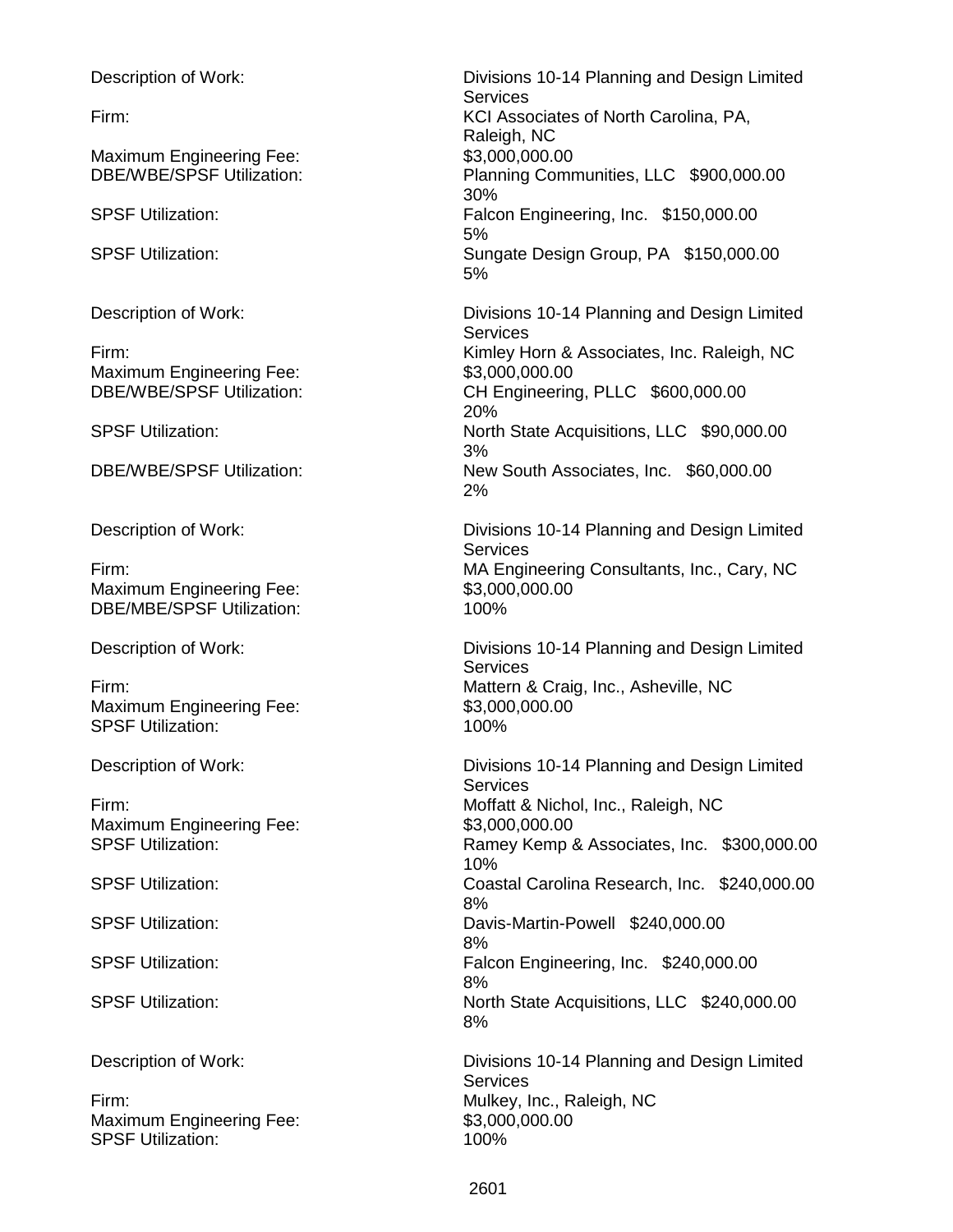Maximum Engineering Fee: \$3,000,000.000

Maximum Engineering Fee: \$3,000,000.000

Maximum Engineering Fee: \$3,000,000.000

Maximum Engineering Fee: \$3,000,000.000 SPSF Utilization: 100%

Maximum Engineering Fee: \$3,000,000.000.00

Description of Work: Divisions 10-14 Planning and Design Limited **Services** Firm: **Firm: RS&H Architects-Engineers-Planners, Inc..,** Charlotte, NC SPSF Utilization: Carolina Ecosystems, Inc. \$90,000.00 3% SPSF Utilization: Progressive Design Group, Inc. \$90,000.00 3% DBE/WBE/SPSF Utilization: Planning Communities, LLC \$90,000.00 3% SPSF Utilization: Coastal Carolina Research, Inc. \$90,000.00 3% Description of Work: Divisions 10-14 Planning and Design Limited **Services** Firm: Rummel, Klepper & Kahl, LLP, Raleigh, NC

SPSF Utilization: The SPSF Utilization: Falcon Engineering, Inc. \$150,000.00 5% SPSF Utilization: Ramey Kemp & Associates, Inc. \$30,000.00 1% DBE/WBE/SPSF Utilization: New South Associates, Inc. \$30,000.00 1%

## DBE/MBE/SPSF Utilization: MM/I and Associates, LLC \$30,000.00 1%

Description of Work: Divisions 10-14 Planning and Design Limited Services Firm: Stantec Consulting Services, Inc., Raleigh, NC SPSF Utilization: **Patriot Transportation Engineering, PLLC** \$120,000.00 4% SPSF Utilization: Falcon Engineering, Inc. \$120,000.00 4% DBE/WBE/SPSF Utilization: Anne Morris and Associates, LLC \$30,000.00 1%

Description of Work: Divisions 10-14 Planning and Design Limited Services Firm: Stewart Engineering, Inc. Raleigh, NC

Description of Work: Divisions 10-14 Planning and Design Limited Services Firm: STV Engineers, Inc., Charlotte, NC DBE/WBE/SPSF Utilization: Chipley Consulting, LLC \$150,000.00 5% DBE/WBE/SPSF Utilization: Ecological Engineering, LLP \$150,000.00 5%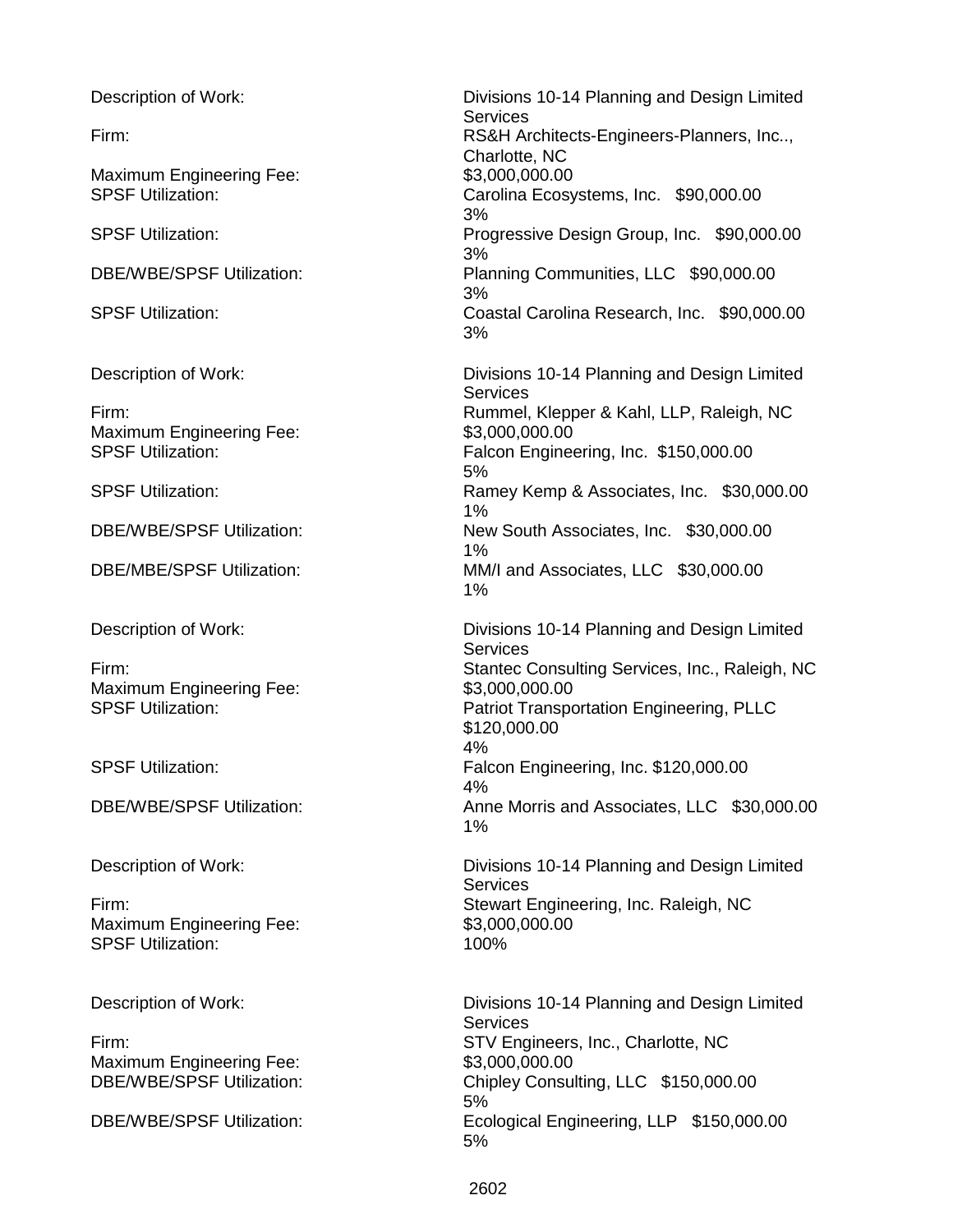| <b>DBE/WBE/SPSF Utilization:</b>                                             | New South Associates, Inc. \$150,000.00<br>5%                                                               |
|------------------------------------------------------------------------------|-------------------------------------------------------------------------------------------------------------|
| <b>SPSF Utilization:</b>                                                     | Progressive Design Group, Inc. \$150,000.00<br>5%                                                           |
| Description of Work:                                                         | Divisions 10-14 Planning and Design Limited                                                                 |
| Firm:                                                                        | <b>Services</b><br>Thompson Gordon Shook Engineers, Inc.                                                    |
| <b>Maximum Engineering Fee:</b><br><b>SPSF Utilization:</b>                  | Shelby, NC<br>\$3,000,000.00<br>100%                                                                        |
| Description of Work:                                                         | Divisions 10-14 Planning and Design Limited<br>Services                                                     |
| Firm:                                                                        | Vaughn & Melton Consulting Engineers,<br>Asheville, NC                                                      |
| <b>Maximum Engineering Fee:</b><br><b>DBE/WBE/SPSF Utilization:</b>          | \$3,000,000.00<br>Wetherill Engineering, Inc. \$240,000.00<br>8%                                            |
| <b>SPSF Utilization:</b>                                                     | Mattern & Craig, Inc. \$60,000.00<br>2%                                                                     |
| <b>SPSF Utilization:</b>                                                     | Environmental Corporation of North Carolina,<br>Inc. \$60,000.00<br>2%                                      |
| DBE/WBE/SPSF Utilization:                                                    | Sepi Engineering and Construction, Inc.<br>\$60,000.00<br>2%                                                |
| Description of Work:                                                         | Divisions 10-14 Planning and Design Limited<br><b>Services</b>                                              |
| Firm:<br><b>Maximum Engineering Fee:</b><br><b>DBE/WBE/SPSF Utilization:</b> | Wetherill Engineering, Inc., Raleigh, NC<br>\$3,000,000.00<br>100%                                          |
| Description of Work:                                                         | Divisions 10-14 Planning and Design Limited                                                                 |
| Firm:<br>Maximum Engineering Fee:                                            | <b>Services</b><br>WSP USA CORP, Cary, NC<br>\$3,000,000.00<br>Coastal Carolina Research, Inc. \$150,000.00 |
| <b>DBE/WBE/SPSF Utilization:</b>                                             | 5%<br>Chipley Consulting, LLC \$150,000.00                                                                  |
| <b>SPSF Utilization:</b>                                                     | 5%<br>Falcon Engineering, Inc. \$150,000.00<br>5%                                                           |
| <b>DBE/WBE/SPSF Utilization:</b>                                             | Morton & Morton Design Services, PLLC<br>\$90,000.00<br>3%                                                  |
|                                                                              | <b>Transit</b>                                                                                              |

#### **Aviation**

After careful evaluation of the workload and schedules of the work that can be accomplished by our staff, it was determined necessary to employ a private firm to perform services for Unmanned Aircraft System (UAS) Program Management listed below for our Department to obligate available funds. Our staff was authorized to proceed with the actions required to employ private engineering firms in accordance with the policies and procedures adopted by the Board on May 7, 2009. This is for information only.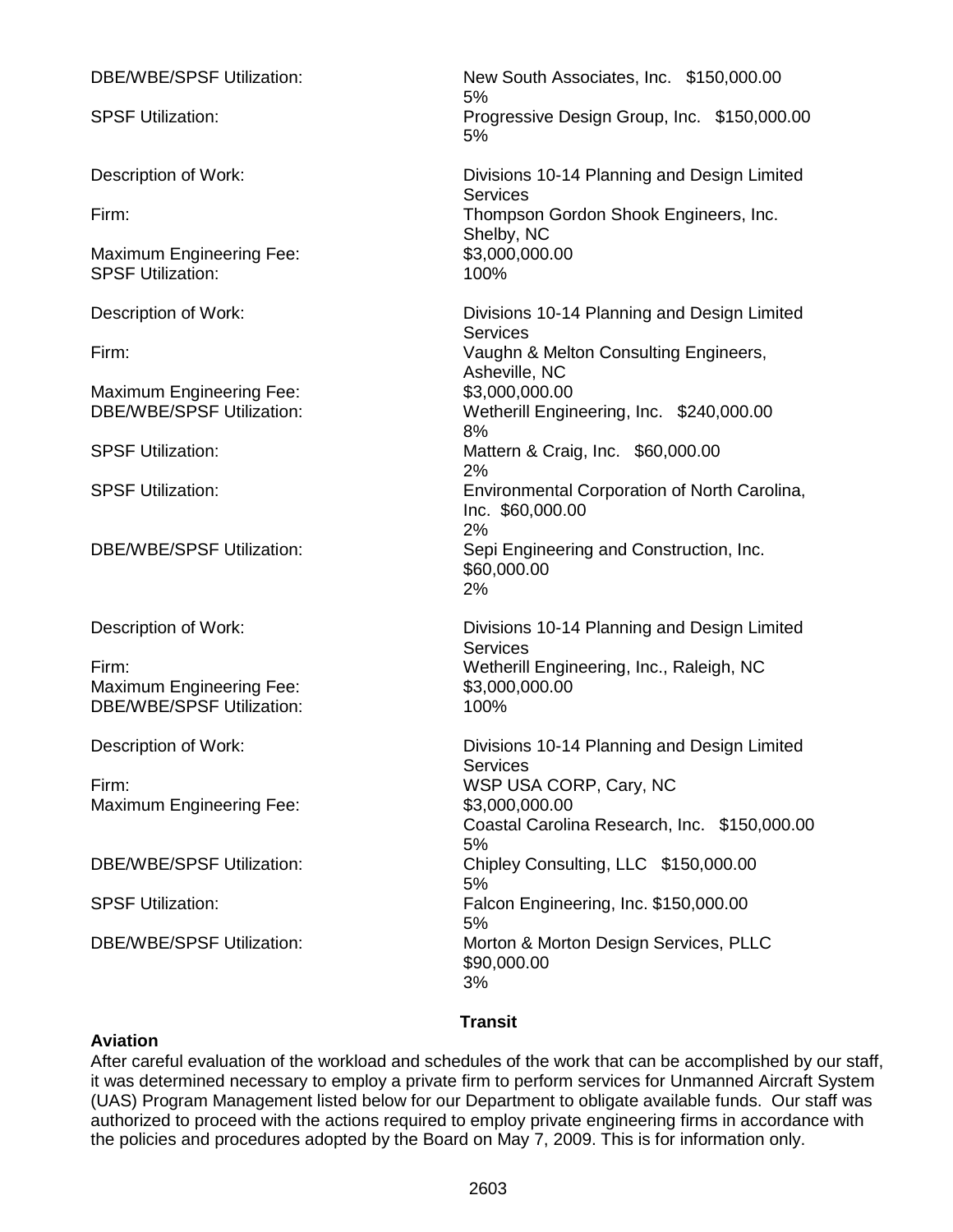**STATEWIDE**

Maximum Engineering Fee: \$151,450.60 DBE Utilization: 0%

Project: 36246.90 UAS Program Manager Sole Source contract with Gibson Sales Solutions, LLC to support current UAS integration as mandated by NC Legislature Scope of Work: Unmanned Aircraft System (UAS) Program Management -- The purpose of this project is to support the development, implementation, and management of Unmanned Aircraft Systems (UAS) related programs in the State of North Carolina as required of the Division of Aviation by North Carolina General Statutes. Firm: Gibson Sales Solutions, LLC, Waxhaw, NC

# **Information Technology**

The following is a supplemental contract to a previous contract approved by the Board with the same engineering firm. This supplemental contract was necessary due to approved additional work that was unknown at the inception and is required of the firm to complete the project. Our staff has completed the actions in accordance with the policies and procedures adopted by the Board on May 7, 2009. This is for information only.

#### **STATEWIDE**

Original Engineering Fee: \$250,000.00 Previous Supplemental Fee: \$920,000.00

SPSF Utilization: 0%

Project: Transportation Legislative Initiatives Project Scope of Work: GIS support for the transportation initiatives including creating, displaying, managing, and analyzing spatial information. Firm: Arcadis G&M of North Carolina, Inc., Raleigh, NC Supplemental Fee: \$170,000.00 and 7-month time extension Supplemental Work: GIS support for the transportation initiatives including creating, displaying, managing, and analyzing spatial information.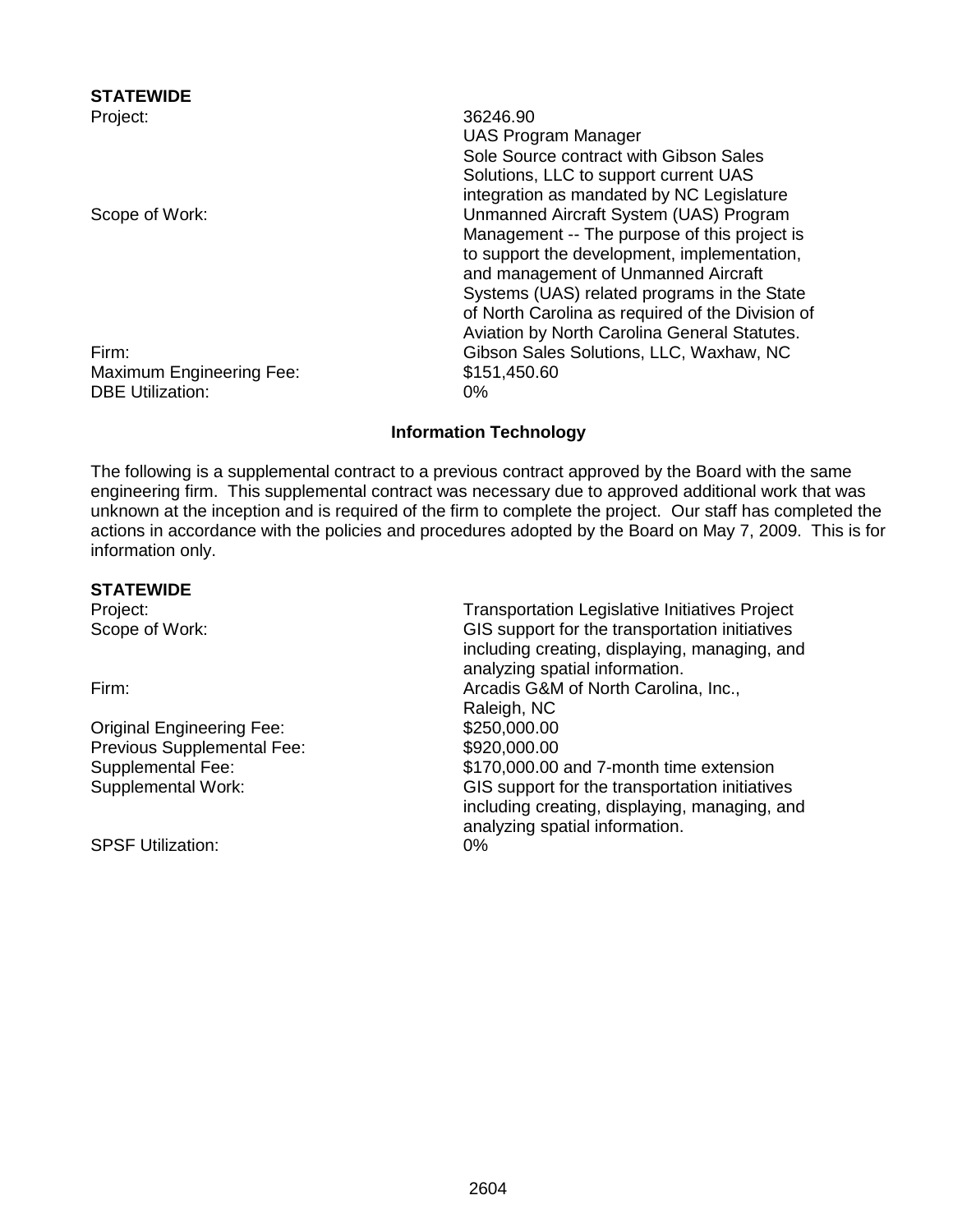# **Approval – Secondary Road Improvement Projects (Highway and Trust Funds)**

The Board concurred with the staff recommendations and delegated authority to the Secretary to award the following:

| County               | SR No.                                        | <b>Description</b>                                                                                                                                                         | <b>Amount</b> |
|----------------------|-----------------------------------------------|----------------------------------------------------------------------------------------------------------------------------------------------------------------------------|---------------|
| Halifax<br>Div. 4    | SR 1321<br><b>Tutelo Trail</b>                | GDB&P.<br>Increase Funds.<br>WBS 4C.042069                                                                                                                                 | \$241,634.65  |
| Durham<br>Div. 5     | SR 1967<br>Smallwood<br>Road                  | GDB&P.<br>Increase Funds.<br>WBS 5C.032067                                                                                                                                 | \$15,818.33   |
| Person<br>Div. 5     | SR 1569<br>John Moore<br>Road                 | GDB&P.<br>Increase Funds.<br>WBS 5C.073064                                                                                                                                 | \$26,500.00   |
| Person<br>Div. 5     | SR 1437<br><b>Quail Roost</b><br><b>Drive</b> | GDB&P.<br>Increase Funds.<br>WBS 5C.073065                                                                                                                                 | \$37,059.20   |
| Vance<br>Div. 5      | SR 1352<br><b>Kimball Road</b>                | GDB&P.<br>Increase Funds.<br>WBS 5C.091040                                                                                                                                 | \$227,000.00  |
| Vance<br>Div. 5      | SR 1506<br><b>Currin Road</b>                 | GDB&P.<br>Increase Funds.<br>WBS 5C.091025                                                                                                                                 | \$33,000.00   |
| Warren<br>Div. 5     | Various                                       | Patching, Leveling & Resurfacing.<br>Increase Funds.<br>WBS 5C.093067                                                                                                      | \$80,000.00   |
| Caswell<br>Div. 7    | SR 1550<br>Jeffreys Road                      | GDB&P.<br>Increase Funds.<br>WBS 7C.017097                                                                                                                                 | \$200,000.00  |
| Caswell<br>Div. 7    | SR 1309<br>Thompson<br>Road                   | GDB&P.<br>Increase Funds.<br>WBS 7C.017099                                                                                                                                 | \$100,000.00  |
| Caswell<br>Div. 7    | SR 1329<br><b>Wilson Road</b>                 | GDB&P.<br>Increase Funds.<br>WBS 7C.017100                                                                                                                                 | \$100,000.00  |
| Montgomery<br>Div. 8 | Various                                       | Spot Improvements, Spot Stabilization,<br>Paved Road Improvements,<br>Replacement of Small Bridges with<br>Pipe, Safety Projects, Etc.<br>Increase Funds.<br>WBS 8C.062016 | \$279,235.51  |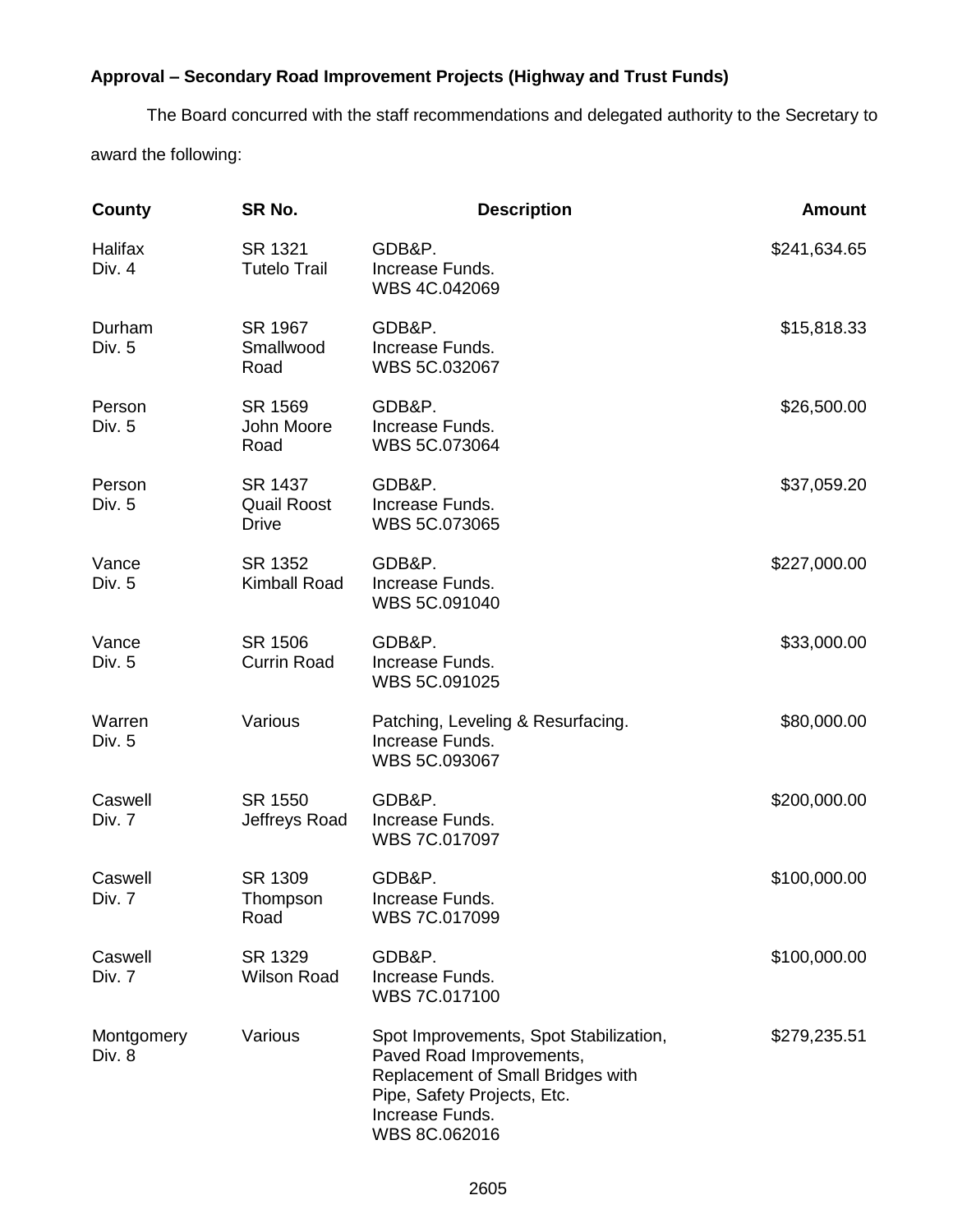| Randolph<br>Div. 8                 | Various                                 | Spot Improvements, Spot Stabilization,<br>Paved Road Improvements,<br>Replacement of Small Bridges with<br>Pipe, Safety Projects, Etc.<br>Increase Funds.<br>WBS 8C.076021  |                                                                                     | \$376,282.28  |
|------------------------------------|-----------------------------------------|-----------------------------------------------------------------------------------------------------------------------------------------------------------------------------|-------------------------------------------------------------------------------------|---------------|
| Anson<br>Div. 10                   | Various                                 | System Preservation.<br>Increase Funds.<br>WBS 10SP.20045.1                                                                                                                 |                                                                                     | \$55,228.08   |
| Anson<br>Div. 10                   | Various                                 | System Preservation.<br>Increase Funds.<br>WBS 10SP.20045.2                                                                                                                 |                                                                                     | \$122,644.16  |
| Anson<br>Div. 10                   | Various                                 | System Preservation.<br>Increase Funds.<br>WBS 10SP.20045.4                                                                                                                 |                                                                                     | \$98,159.14   |
| Avery<br>Div. 11                   | SR 1515<br><b>Pilot Road</b>            | GDB&P.<br>Increase Funds.<br>WBS 11C.006010                                                                                                                                 |                                                                                     | \$500,000.00  |
| Caldwell<br><b>Div. 11</b>         | SR 1152<br><b>Tara Place</b>            | GDB&P.<br>Increase Funds.<br>WBS 11C.014090                                                                                                                                 |                                                                                     | \$75,000.00   |
| <b>Buncombe</b><br>Div. 13         | Various                                 | Spot Improvements, Spot Stabilization,<br>Paved Road Improvements,<br>Replacement of Small Bridges with<br>Pipe, Safety Projects, Etc.<br>Increase Funds.<br>WBS 13C.011024 |                                                                                     | \$50,000.00   |
| Cherokee<br>Div. 14                | SR 1688<br><b>Nottley River</b><br>Road | GDB&P.<br>Increase Funds.<br>WBS 14C.020107                                                                                                                                 |                                                                                     | \$280,000.00  |
| <b>Closings</b><br><b>Division</b> | County                                  | <b>WBS Element</b>                                                                                                                                                          | <b>Road Number / Name</b>                                                           | <b>Amount</b> |
| Div. 4                             | Halifax                                 | 4C.042064                                                                                                                                                                   | GDB&P.<br>SR 1114, Piney Wood<br>Road.<br>Increase and Close.                       | \$65,143.87   |
| Div. 5                             | Person                                  | 5C.073015                                                                                                                                                                   | <b>Countywide Surveys</b><br>and Right of Way<br>Signatures.<br>Increase and Close. | \$2,004.10    |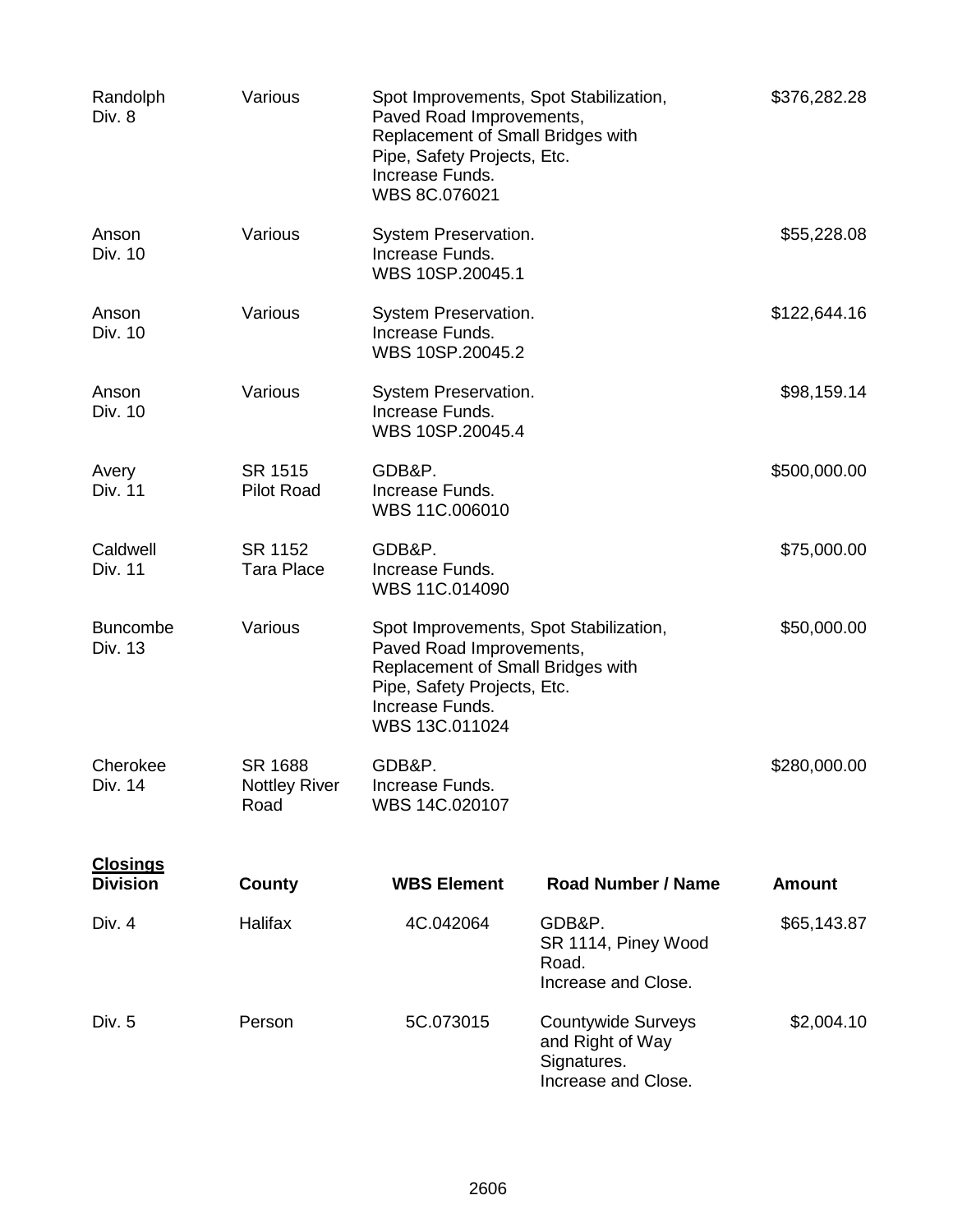| Div. 5  | Granville     | 5C.039011  | <b>Countywide Surveys</b><br>and Right of Way<br>Signatures.<br>Increase and Close.   | \$6,767.81   |
|---------|---------------|------------|---------------------------------------------------------------------------------------|--------------|
| Div. 5  | Vance         | 5C.091042  | Patching and Overlays.<br>Increase and Close.                                         | \$5,304.41   |
| Div. 5  | Warren        | 5C.093007  | <b>Countywide Surveys</b><br>and Right of Way<br>Signatures.<br>Increase and Close.   | \$3,645.05   |
| Div. 5  | Wake          | 40181      | Intersection<br>Improvements.<br>SR 2542, Rock Quarry<br>Road.<br>Increase and Close. | \$518,938.13 |
| Div. 5  | Wake          | 5C.092111  | GDB&P.<br>SR 1103A, Fleming<br>Road.<br>Increase and Close.                           | \$95,597.63  |
| Div. 5  | Wake          | 5C.092119  | GDB&P.<br>SR 1726, Petty Farm<br>Road.<br>Increase and Close.                         | \$79,133.86  |
| Div. 5  | Wake          | 5C.092125  | GDB&P.<br>SR 2220, Needham<br>Road.<br>Increase and Close.                            | \$148,266.25 |
| Div. 8  | Montgomery    | 8C.062074  | GDB&P.<br>SR 1217, Lanes Chapel<br>Road.<br>Increase and Close.                       | \$16,333.38  |
| Div. 8  | Montgomery    | 8C.062075  | GDB&P.<br>SR 1225, Mt. Olive<br>Church Road.<br>Increase and Close.                   | \$30,083.98  |
| Div. 10 | <b>Stanly</b> | 10C.084016 | <b>Countywide Surveys</b><br>and Right of Way<br>Signatures.<br>Increase and Close.   | \$5,822.54   |
| Div. 11 | Ashe          | 11C.005129 | GDB&P.<br>SR 1603, Cranberry<br>Creek Road.<br>Increase and Close.                    | \$483,960.65 |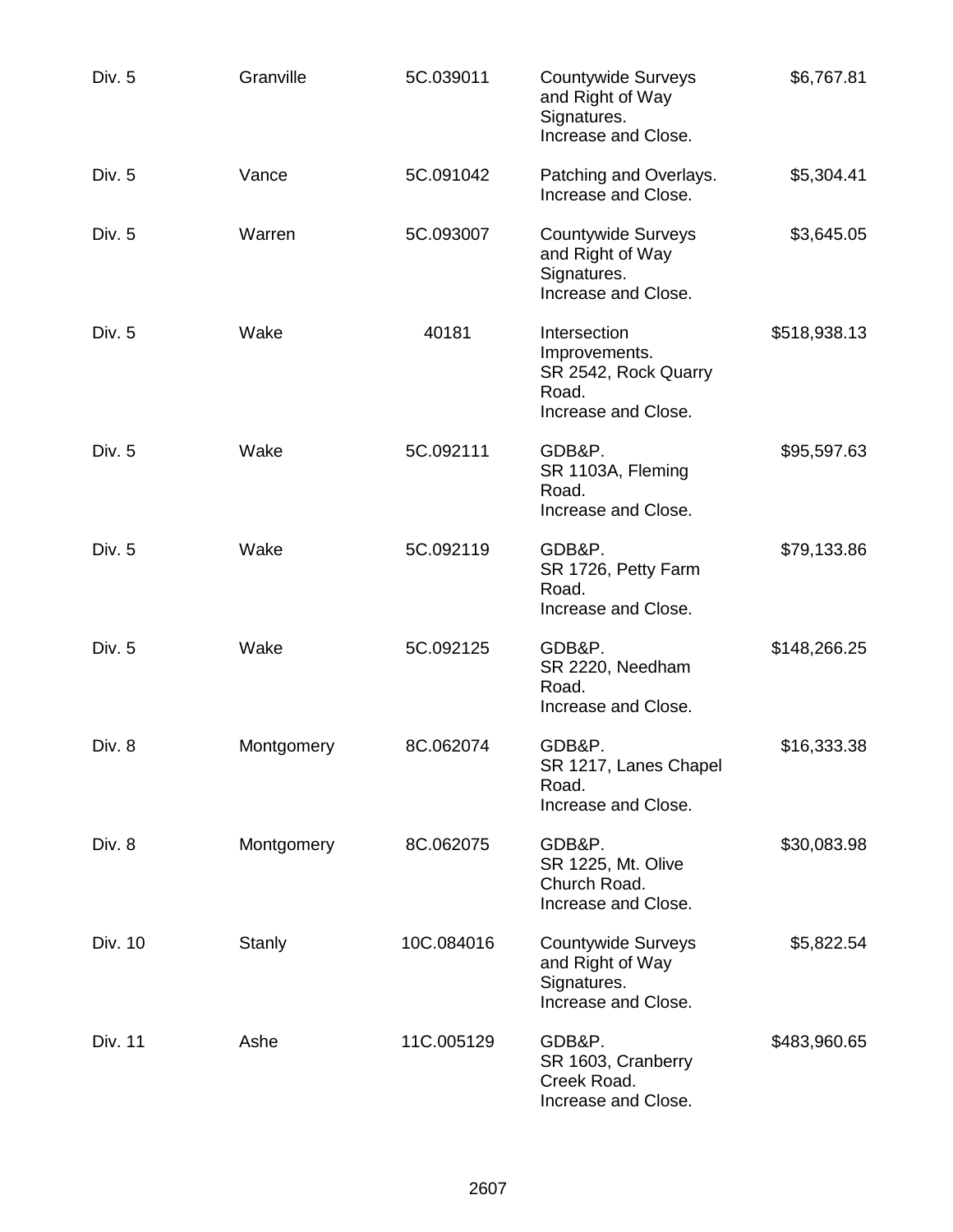Div. 13 Buncombe 13C.011025 Countywide Surveys and Right of Way Signatures. Increase and Close.

# **Approval – Division-wide Small Construction, Statewide Contingency, Public Access, and Economic Development**

The Board concurred with the staff recommendations and delegated authority to the Secretary to

award the following:

| County            |                  | <b>Description</b>                                                                                                          | <b>Type</b>                   | <b>Amount</b>         |  |
|-------------------|------------------|-----------------------------------------------------------------------------------------------------------------------------|-------------------------------|-----------------------|--|
| Div 3<br>Sampson  |                  | Town of Garland – Place ABC stone and pave<br>driveway access & in front of bays for the new<br>Garland Fire Dept on NC-411 | <b>Public Access</b>          | \$25,000.00           |  |
|                   | <b>WBS 44501</b> |                                                                                                                             | <b>TOTAL</b>                  | \$25,000.00           |  |
| Div 6<br>Columbus | station          | Pave in front of 2-bay expansion of Acme-<br>Delco-Riegelwood Fire & Rescue satellite                                       | <b>Public Access</b>          | \$25,000.00           |  |
|                   | <b>WBS 46412</b> |                                                                                                                             | <b>TOTAL</b>                  | \$25,000.00           |  |
|                   | <b>Summary:</b>  | <b>Number of Projects</b><br><b>Number of Divisions</b>                                                                     | $\mathbf 2$<br>$\overline{2}$ |                       |  |
|                   |                  | <b>Small Construction Commitment</b><br><b>Public Access Commitment</b>                                                     |                               | \$0.00<br>\$50,000.00 |  |
|                   |                  | <b>Contingency Commitment</b><br><b>Economic Development</b>                                                                |                               | \$0.00<br>\$0.00      |  |
|                   |                  |                                                                                                                             | TOTAL                         | \$50,000.00           |  |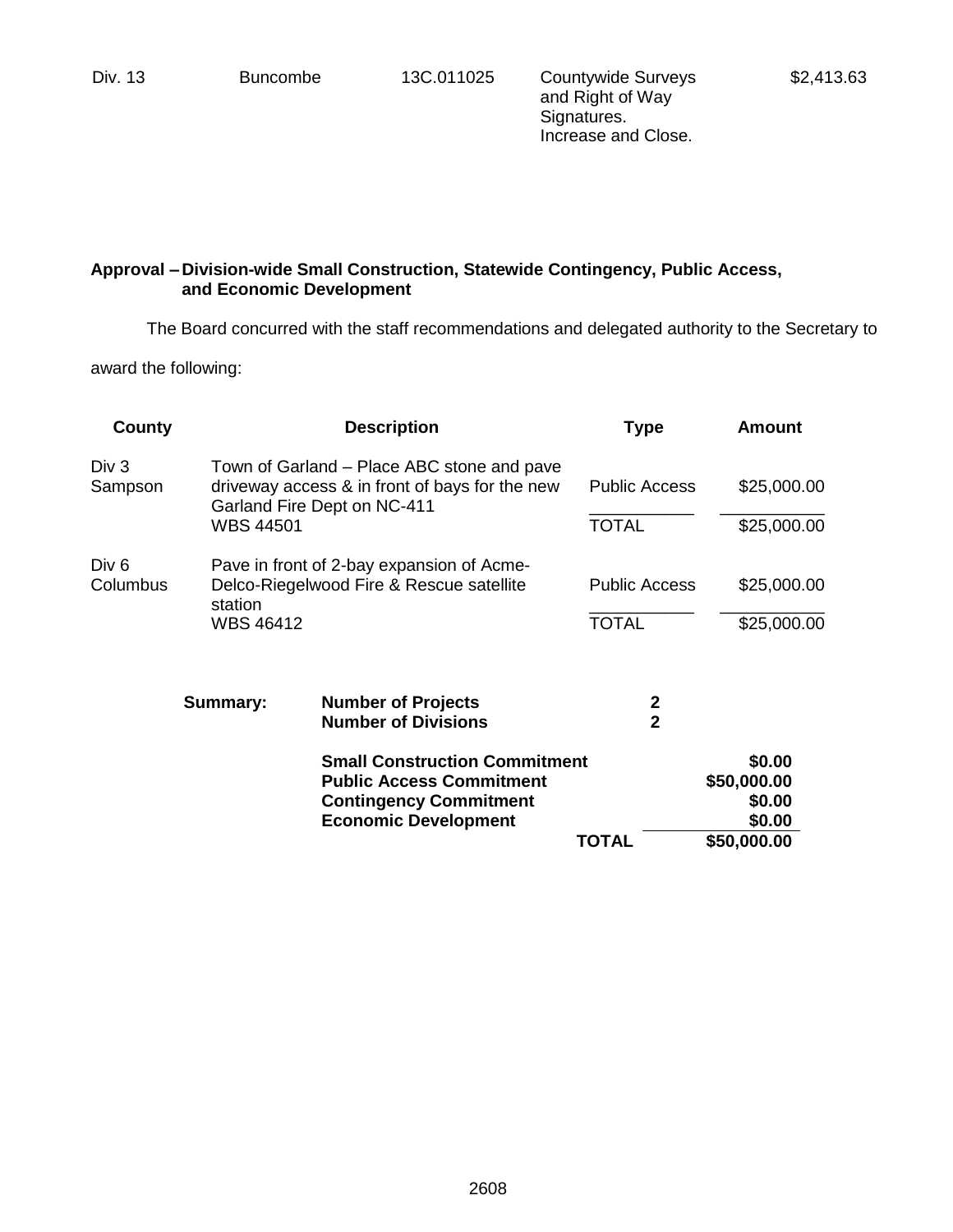# **Approval – Funds for Specific Spot Safety Improvement Projects**

The Board concurred with the staff recommendations and delegated authority to the Secretary to

award the following:

| Town/<br>County<br><b>Division</b><br>PROJ.<br><b>CATEGORY</b>  | Project<br><b>Description</b>                                                                                                                                                                                                                                                                                                                       | <b>Estimated</b><br>Cost |
|-----------------------------------------------------------------|-----------------------------------------------------------------------------------------------------------------------------------------------------------------------------------------------------------------------------------------------------------------------------------------------------------------------------------------------------|--------------------------|
| Concord/<br>Cabarrus Co.<br>Div. 10<br><b>SS-4910BS</b>         | WBS 44197.3.1<br>SR 2635 (Old Airport Road) from Milepost 0.33 (Setter Road) to<br>Milepost 0.71 (bridge number 129). \$56,000.00 in construction<br>funds has previously been approved for superelevation<br>improvements and guardrail installation. Additional funds are<br>needed due to an increase in construction costs.<br>File 10-13-246-1 | \$14,000.00              |
| Mecklenburg<br>Co.<br>Div. 10<br>SS-4910AO                      | WBS 43310.3.1<br>I-85 NB Ramp at WB SR 2472 (Mallard Creek Church Road)<br>Charlotte.<br>\$314,000.00 in construction funds<br>has<br>near<br>previously been approved for turn lane construction and traffic<br>signal installation. Additional funds are needed due to an<br>increase in construction costs.<br>File 10-09-211-2                  | \$10,888.00              |
| Charlotte/<br>Mecklenburg<br>Co.<br>Div. 10<br><b>SS-4910BX</b> | WBS 43951.3.1<br>SR 3624 (Rea Road) and Piper Glen in Charlotte. Initial<br>construction funds are needed for traffic signal installation.<br>File 10-15-224R                                                                                                                                                                                       | \$85,000.00              |
| Cleveland Co.<br>Div. 12<br><b>SS-4912BI</b>                    | WBS 44334.3.1<br>NC 226 (Polkville Road) between Gragg Drive and Lester Lane.<br>\$80,000.00 in construction funds has previously been approved<br>for installation of high friction treatment on roadway surface.<br>Additional funds are needed due to an increase in construction<br>costs.<br>File 12-14-207-1                                  | \$120,000.00             |

**ITEM L SUMMARY 4 PROJECTS** 4 **4 PROJECTS** \$229,888.00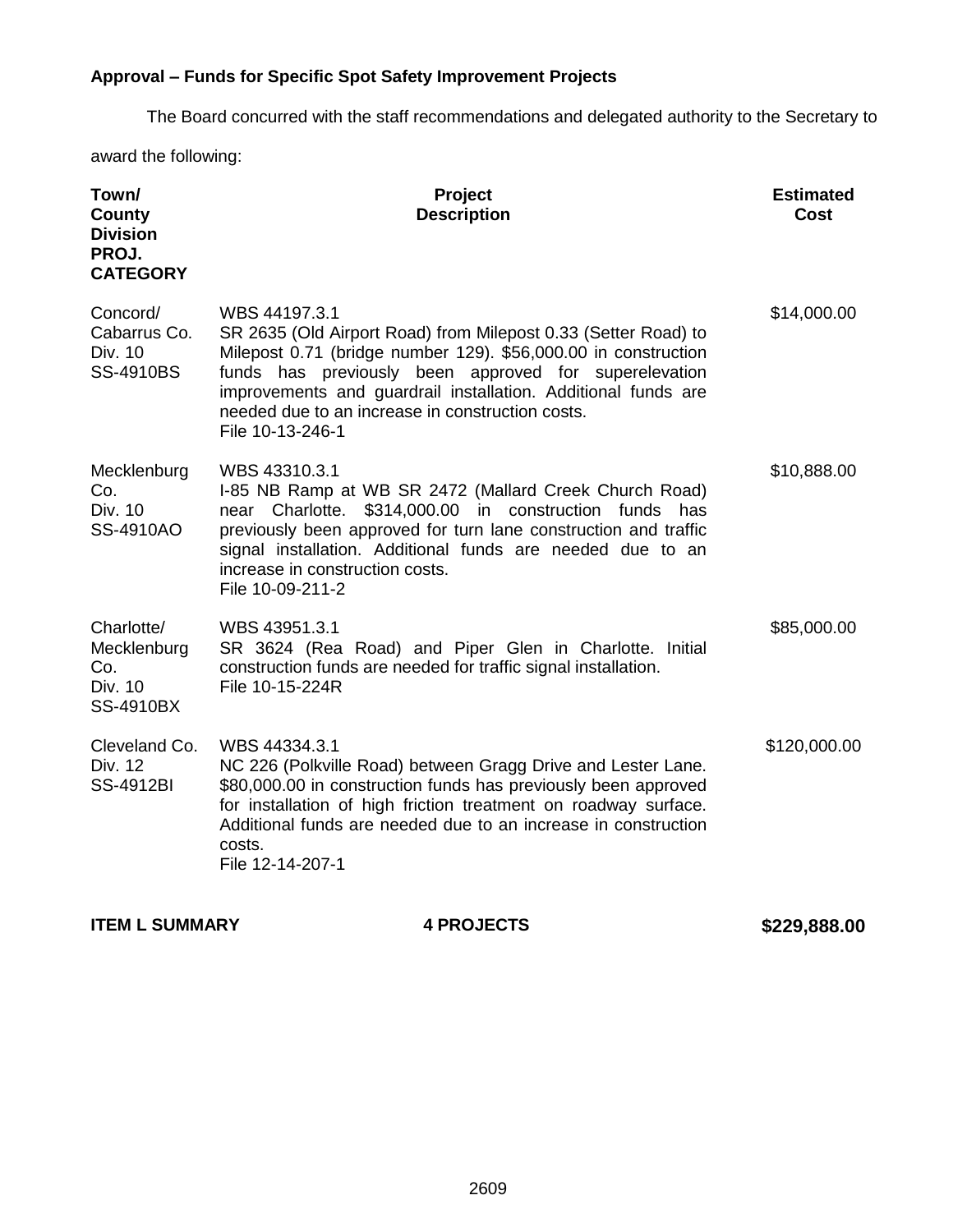#### **Action Items**

#### **Approval – Additions, Abandonments, and Road Name Changes to State Secondary Road System**

A motion was made by Board Member Overholt, seconded by Board Member Palermo, to

approve the following proposed additions and abandonments to the State Secondary Road System:

#### **Road Additions:**

| County                                | Pet. No. | Length<br>(Miles)                                            | <b>Description</b>                                                                                                                                                                                                                | Date of<br><b>Report</b> |
|---------------------------------------|----------|--------------------------------------------------------------|-----------------------------------------------------------------------------------------------------------------------------------------------------------------------------------------------------------------------------------|--------------------------|
| <b>Division 3</b><br><b>Brunswick</b> | 50817    | 0.80                                                         | Rob Gandy Boulevard                                                                                                                                                                                                               | 6/9/15                   |
| New Hanover                           | 50818    | 0.29<br>0.04                                                 | <b>Lantana Crossing Subdivision</b><br>Albemarle Road<br><b>Sturbridge Drive</b>                                                                                                                                                  | 4/21/15                  |
| <b>Division 4</b><br>Nash             | 50819    | 0.32                                                         | <b>Cottonwood Subdivision</b><br>Ash Lily Court                                                                                                                                                                                   | 2/24/15                  |
| <b>Nash</b>                           | 50820    | 0.34                                                         | <b>Maranatha Subdivision</b><br>Maranatha Drive                                                                                                                                                                                   | 3/4/15                   |
| <b>Division 5</b><br>Wake             | 50821    | 0.14<br>0.20<br>0.11                                         | <b>Blackstone Meadows Subdivision</b><br>Domaine Drive<br><b>Careme Court</b><br><b>Vidal Court</b>                                                                                                                               | 5/5/15                   |
| <b>Division 6</b>                     |          |                                                              |                                                                                                                                                                                                                                   |                          |
| Cumberland                            | 50823    | 0.30<br>0.91<br>0.37<br>0.03<br>0.03<br>0.23<br>0.32<br>0.22 | <b>Saddleridge Subdivision</b><br><b>Walesby Drive</b><br><b>Thackeray Drive</b><br><b>Wallbrook Drive</b><br><b>Hagley Court</b><br><b>Thymus Court</b><br><b>Totley Drive</b><br><b>Burton Drive</b><br><b>Tettenbury Drive</b> | 5/19/15                  |
| Harnett                               | 50824    | 0.21                                                         | <b>Meredith's Station Subdivision</b><br>Meredith Lane                                                                                                                                                                            | 2/17/15                  |
| Harnett                               | 50825    | 0.38                                                         | <b>Olde Farm Subdivision</b><br><b>River Oak Street</b>                                                                                                                                                                           | 3/13/15                  |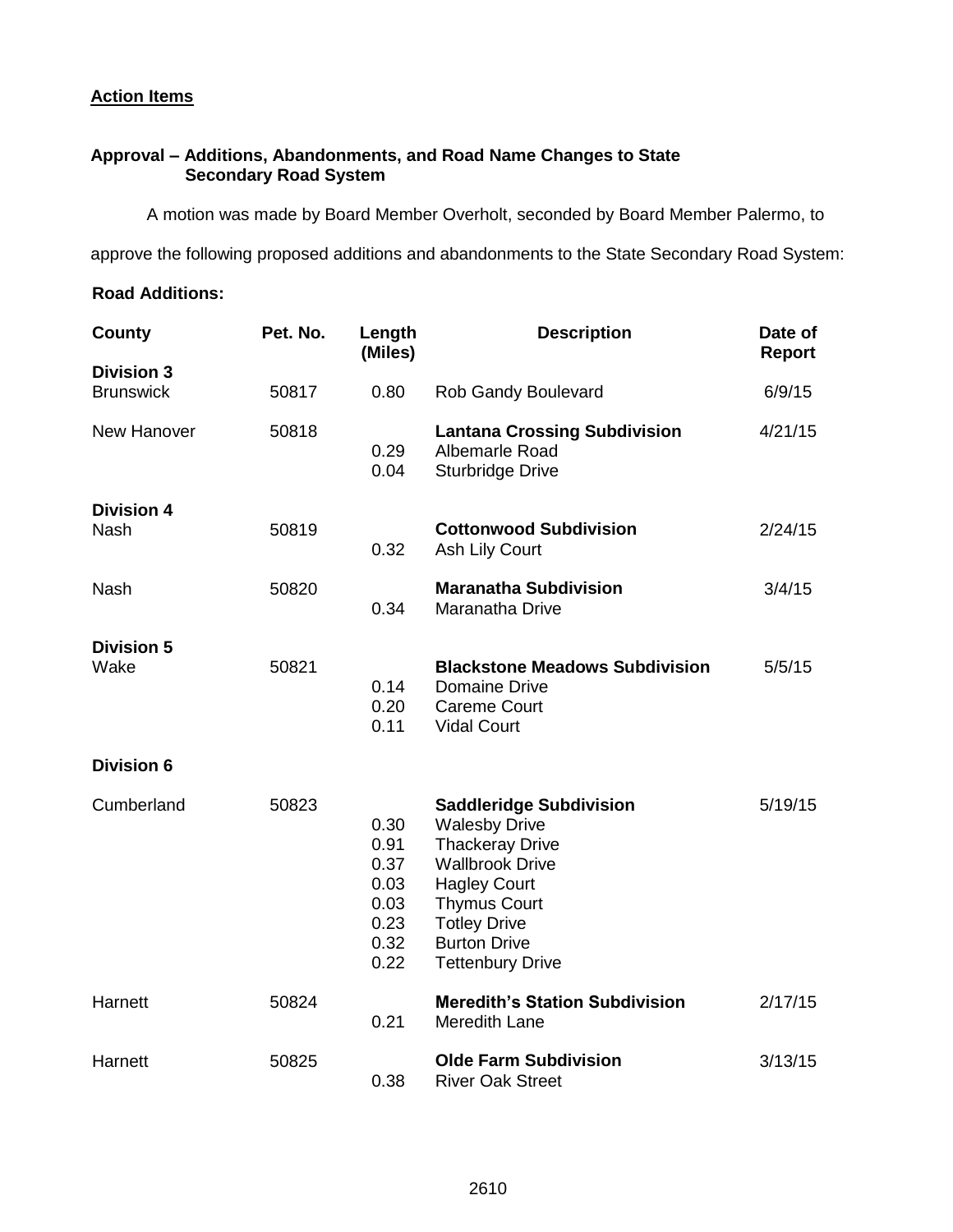| Harnett                       | 50826 | 0.10<br>0.29<br>0.05<br>0.24<br>0.61<br>0.16         | <b>Persimmon Hill Subdivision</b><br><b>Wellstone Drive</b><br>Fair Barn Road<br><b>Applecross Court</b><br><b>Old Corral Avenue</b><br>Old Field Loop<br><b>Trail Rider Lane</b>                      | 6/8/15  |
|-------------------------------|-------|------------------------------------------------------|--------------------------------------------------------------------------------------------------------------------------------------------------------------------------------------------------------|---------|
| <b>Division 7</b><br>Alamance | 50827 | 0.30                                                 | The Villas at Southwick Subdivision<br><b>Southwick Drive</b>                                                                                                                                          | 3/20/15 |
| Alamance                      | 50828 | 0.48<br>0.12<br>0.11<br>0.24<br>0.07                 | <b>Roger's Nest Subdivision</b><br><b>Ravenwood Drive</b><br>Nester's Court<br><b>Mockingbird Trail</b><br><b>Rock Castle Court</b><br><b>Creekwood Drive</b>                                          | 4/1/15  |
| Alamance                      | 50829 | 0.08<br>0.09                                         | <b>Beaver Hill Estates Subdivision</b><br><b>Black Bear Cove</b><br><b>Red Wolf Way</b>                                                                                                                | 4/10/15 |
| Guilford                      | 50830 | 0.34<br>0.11<br>0.03                                 | <b>Beaver Hill Estates Subdivision</b><br>Raccoon Run Drive, SR 1222 Ext.<br><b>Black Bear Cove</b><br><b>Red Wolf Way</b>                                                                             | 4/10/15 |
| Orange                        | 50831 | 0.36<br>0.05<br>0.05<br>0.08<br>0.04<br>0.09<br>0.17 | <b>Eno Ridge Subdivision</b><br>New Salou Drive<br><b>Trumpet Court</b><br><b>Vine Court</b><br>Bee Balm Court<br><b>Onslow Court</b><br>High Ridge Drive, SR 1451 Ext.<br><b>Climbing Aster Court</b> | 1/13/15 |
| Orange                        | 50832 | 0.32<br>0.11<br>0.07<br>0.04<br>0.09<br>0.12         | <b>Ashwick Subdivision</b><br><b>Ashwick Drive</b><br><b>Glenwick Lane</b><br><b>Norwich Court</b><br><b>Farnswick Place</b><br><b>Chadwick Lane</b><br><b>Benwich Lane</b>                            | 1/20/15 |
| Rockingham                    | 50833 | 0.26                                                 | <b>Bridle Wood Estates Subdivision</b><br>Hash Lane                                                                                                                                                    | 4/16/15 |
| <b>Division 9</b><br>Forsyth  | 50834 | 0.33                                                 | <b>Crossing Creek Subdivision</b><br><b>Crossing Creek Drive</b>                                                                                                                                       | 4/15/15 |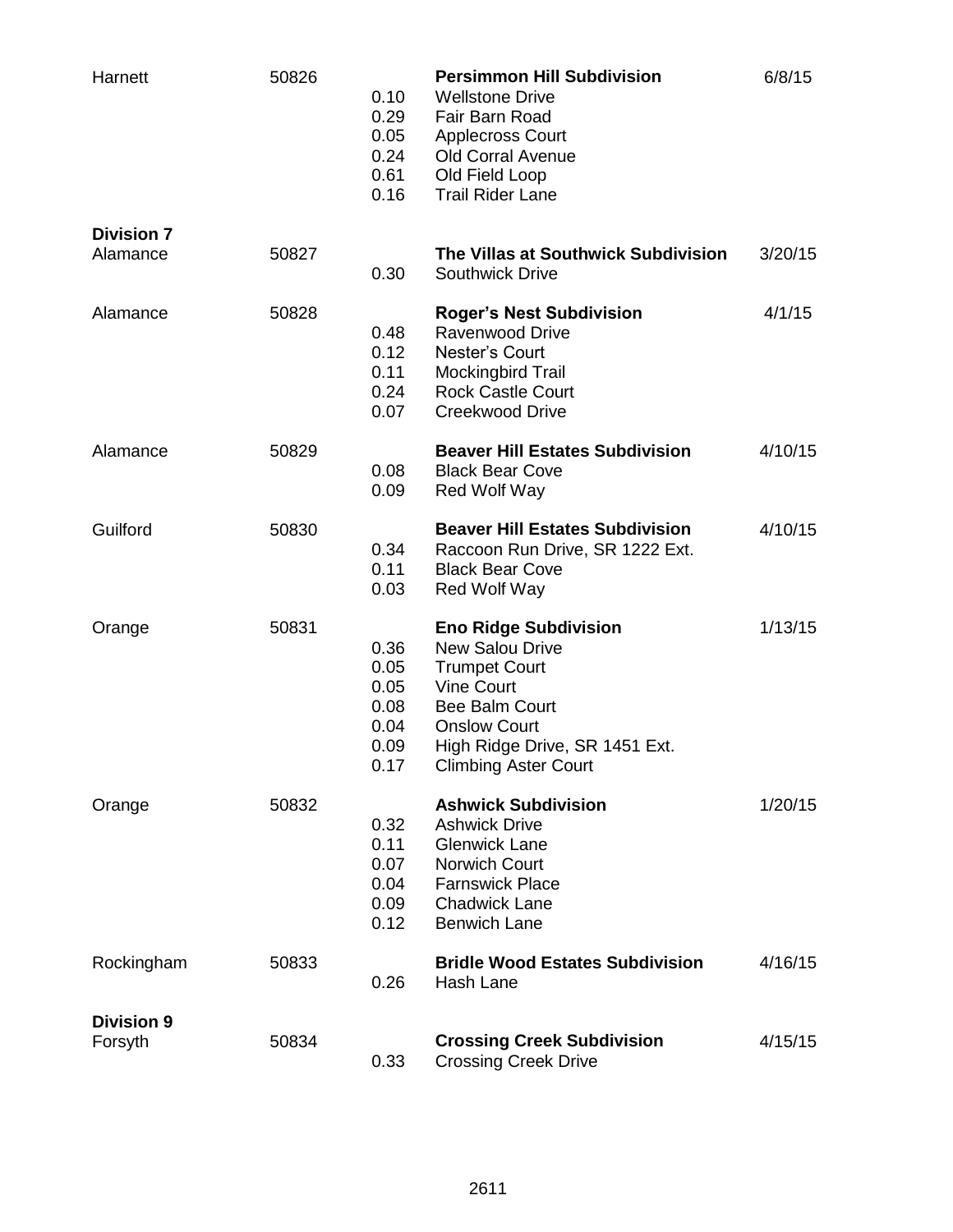#### **Road Abandonments:**

| <b>County</b>                     | Pet. No. | Length<br>(Miles) | <b>Description</b>                                                                                   | Date of<br><b>Report</b> |
|-----------------------------------|----------|-------------------|------------------------------------------------------------------------------------------------------|--------------------------|
| <b>Division 2</b>                 |          |                   |                                                                                                      |                          |
| <b>Beaufort</b>                   | 50835    | 1.04              | Portion of SR 1942<br>Creekmur Road                                                                  | 3/6/15                   |
| <b>Beaufort</b>                   | 50836    | 1.37              | Portion of SR 1946<br>Louden Road                                                                    | 3/6/15                   |
| <b>Beaufort</b>                   | 50837    | 0.89              | SR 1958<br><b>Gray Road</b>                                                                          | 3/6/15                   |
| <b>Division 4</b><br><b>Nash</b>  | 50838    | 0.21              | SR 1530<br>N. Browntown Road                                                                         | 3/30/15                  |
| <b>Division 5</b><br>Wake         | 50839    | 0.73              | SR 2317<br><b>Greenhill Road</b>                                                                     | 6/16/15                  |
| Wake                              | 50840    | 0.583             | Portion of SR 1649<br>Ebenezer Church Road including<br>Bridges # 44 & 45<br>Ref: TIP Project B-3259 | 9/16/03                  |
| <b>Division 10</b><br>Mecklenburg | 50843    | 0.11              | SR 3176<br><b>Phillips Road</b>                                                                      | 4/13/15                  |
| Union                             | 50844    | 0.038             | SR 1552<br>Mt. Harmony Church Road                                                                   | 5/21/15                  |
| <b>Division 11</b><br>Surry       | 50841    | 0.23              | <b>SR 1113</b><br>Gilliam Road                                                                       | 4/15/15                  |
| Yadkin                            | 50842    | 0.04              | SR 1449                                                                                              | 5/30/06                  |

### **Road Name Change:**

Division 1-Hertford County Commissioners request renaming SR 1176 from Mt. Tabor Church Road to Tall Cotton Road.

### **Mileage Correction:**

Division 3-New Hanover County - SR 1100, River Road is shown as 1.51 miles. The correct mileage should be 1.37 miles.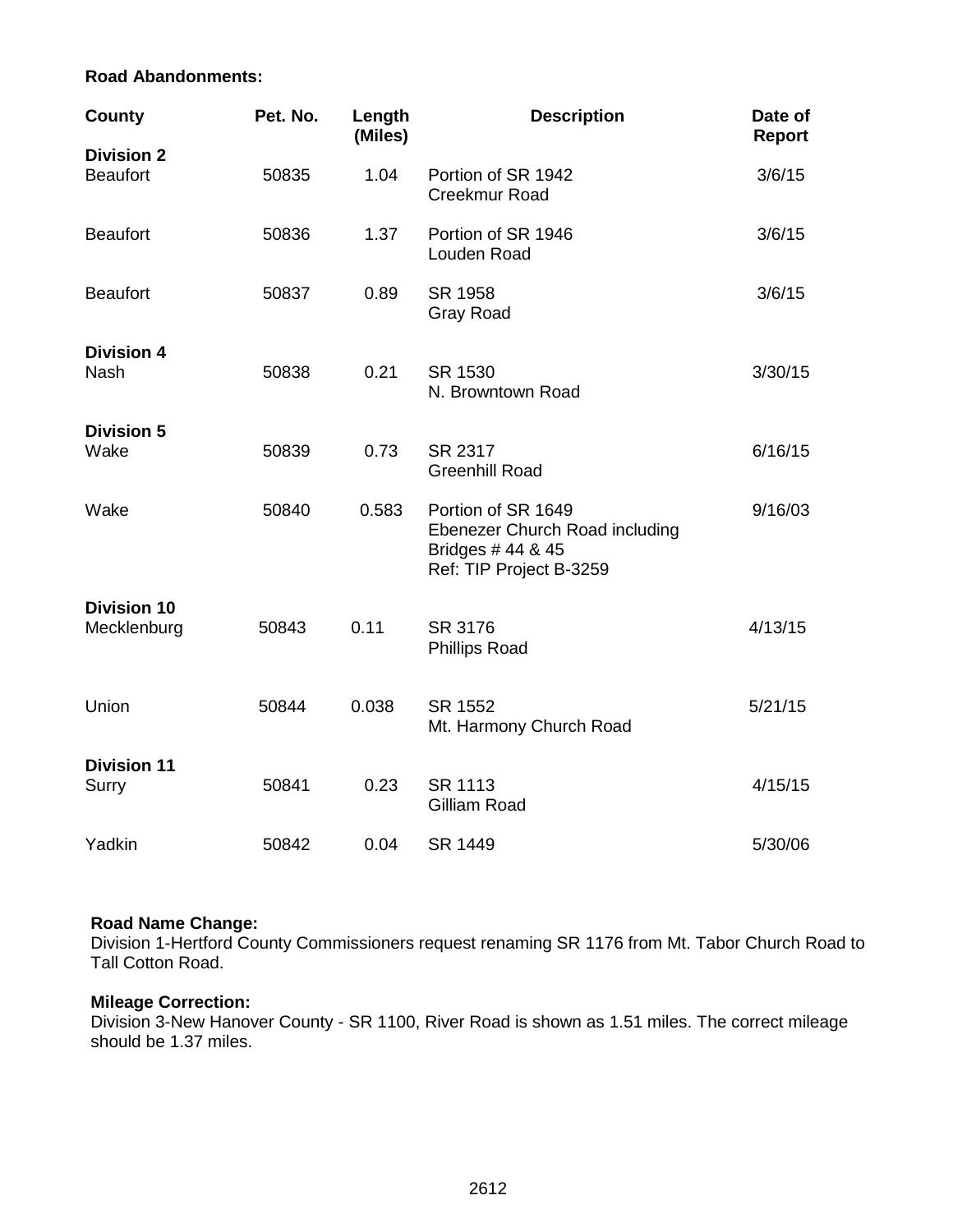## **Approval – Public Transportation**

A motion was made by Board Member Overholt, seconded by Board Member Palermo, to approve

the following:

**ADDITIONS to the Transit 2012-2018 STIP**

| STIP#   | <b>Transit Partner</b> | <b>DESCRIPTION</b>                                       | match       | <b>FUND</b> | <b>FY15</b><br>(000) | <b>FY16</b><br>(000) | <b>FY17</b><br>(000) | <b>FY18</b><br>(000) | <b>FY19</b><br>(000) | <b>FY20</b><br>(000) | <b>FY21</b><br>(000) |
|---------|------------------------|----------------------------------------------------------|-------------|-------------|----------------------|----------------------|----------------------|----------------------|----------------------|----------------------|----------------------|
|         | <b>GORALEIGH</b>       |                                                          |             |             |                      |                      |                      |                      |                      |                      |                      |
|         | (Capital Area          |                                                          |             |             |                      |                      |                      |                      |                      |                      |                      |
| TQ-9037 | Transit)               | 5310 Capital                                             | <b>FEPD</b> | 5310        | 358                  | 358                  | 358                  | 358                  |                      |                      |                      |
|         |                        |                                                          | Local       | L           | 89                   | 89                   | 89                   | 89                   |                      |                      |                      |
|         |                        |                                                          |             |             |                      |                      |                      |                      |                      |                      |                      |
|         | GORALEIGH              |                                                          |             |             |                      |                      |                      |                      |                      |                      |                      |
|         | (Capital Area          |                                                          |             |             |                      |                      |                      |                      |                      |                      |                      |
| TQ-6953 | Transit)               | 5310 Operating                                           | <b>FEPD</b> | 5310        | 293                  | 293                  | 293                  | 293                  |                      |                      |                      |
|         |                        |                                                          | Local       | L           | 293                  | 293                  | 293                  | 293                  |                      |                      |                      |
|         |                        |                                                          |             |             |                      |                      |                      |                      |                      |                      |                      |
|         | GORALEIGH              |                                                          |             |             |                      |                      |                      |                      |                      |                      |                      |
|         | (Capital Area          |                                                          |             |             |                      |                      |                      |                      |                      |                      |                      |
| TQ-7006 | Transit)               | 5310 Administration                                      | <b>FEPD</b> | 5310        | 50                   | 50                   | 50                   | 50                   |                      |                      |                      |
|         |                        |                                                          |             |             |                      |                      |                      |                      |                      |                      |                      |
|         |                        | <b>Associated Capital</b><br>Maintenance Items including |             |             |                      |                      |                      |                      |                      |                      |                      |
|         | Craven Area Rural      | equipment, tires, tubes, parts,                          |             |             |                      |                      |                      |                      |                      |                      |                      |
| TG-5231 | <b>Transit System</b>  | etc.                                                     | <b>FUZ</b>  | 5307        |                      | 10                   |                      |                      |                      |                      |                      |
|         |                        |                                                          | Local       | L           |                      | 3                    |                      |                      |                      |                      |                      |
|         |                        |                                                          |             |             |                      |                      |                      |                      |                      |                      |                      |
|         |                        |                                                          |             |             |                      |                      |                      |                      |                      |                      |                      |
|         | Craven Area Rural      |                                                          |             |             |                      |                      |                      |                      |                      |                      |                      |
| TT-5206 | <b>Transit System</b>  | Lease of tablets                                         | <b>FUZ</b>  | 5307        |                      | 10                   |                      |                      |                      |                      |                      |
|         |                        |                                                          | Local       | L           |                      | $\overline{2}$       |                      |                      |                      |                      |                      |
|         |                        |                                                          |             |             |                      |                      |                      |                      |                      |                      |                      |

#### **MODIFICATIONS to the Transit 2012-2018 STIP**

| STIP#    | <b>Transit Partner</b>                            | <b>DESCRIPTION</b>              | match      | <b>FUND</b> | <b>FY15</b><br>(000) | <b>FY16</b><br>(000) | <b>FY17</b><br>(000) | <b>FY18</b><br>(000) | <b>FY19</b><br>(000) | <b>FY20</b><br>(000) | <b>FY21</b><br>(000) |
|----------|---------------------------------------------------|---------------------------------|------------|-------------|----------------------|----------------------|----------------------|----------------------|----------------------|----------------------|----------------------|
|          |                                                   |                                 |            |             |                      |                      |                      |                      |                      |                      |                      |
| TO-5127  | <b>Tar River Transit</b>                          | <b>Operating Assistance</b>     | <b>FUZ</b> | 5307        | 500                  | 500                  | 500                  | 500                  | 500                  | 500                  | 500                  |
|          |                                                   |                                 | SMAP       |             | 250                  | 250                  | 250                  | 250                  | 250                  | 250                  | 250                  |
|          |                                                   |                                 | Local      |             | 250                  | 250                  | 250                  | 250                  | 250                  | 250                  | 250                  |
|          |                                                   |                                 |            |             |                      |                      |                      |                      |                      |                      |                      |
| TG-4785A | <b>Tar River Transit</b>                          | <b>Operating Assistance ADA</b> | <b>FUZ</b> | 5307        | 100                  | 100                  | 100                  | 100                  | 100                  | 100                  | 100                  |
|          |                                                   |                                 | Local      |             | 20                   | 20                   | 20                   | 20                   | 20                   | 20                   | 20                   |
|          |                                                   |                                 |            |             |                      |                      |                      |                      |                      |                      |                      |
| TG-4785B | <b>Tar River Transit</b>                          | <b>Preventive Maintenance</b>   | <b>FUZ</b> | 5307        | 500                  | 500                  | 500                  | 500                  | 500                  | 500                  | 500                  |
|          |                                                   |                                 | Local      |             | 100                  | 100                  | 100                  | 100                  | 100                  | 100                  | 100                  |
|          |                                                   |                                 |            |             |                      |                      |                      |                      |                      |                      |                      |
| TA-4762  | Goldsboro<br>Wayne<br>Transportation<br>Authority | 2 Replacement Buses             | <b>FUZ</b> | 5307        | 200                  |                      |                      |                      |                      |                      |                      |
|          |                                                   |                                 | Local      | L           | 50                   |                      |                      |                      |                      |                      |                      |
|          |                                                   |                                 |            |             |                      |                      |                      |                      |                      |                      |                      |
|          | Goldsboro<br>Wayne<br>Transportation              |                                 |            |             |                      |                      |                      |                      |                      |                      |                      |
| TO-4719  | Authority                                         | <b>Operating Assistance</b>     | <b>FUZ</b> | 5307        | 323                  |                      |                      |                      |                      |                      |                      |
|          |                                                   |                                 | Local      | L           | 323                  |                      |                      |                      |                      |                      |                      |
|          |                                                   |                                 |            |             |                      |                      |                      |                      |                      |                      |                      |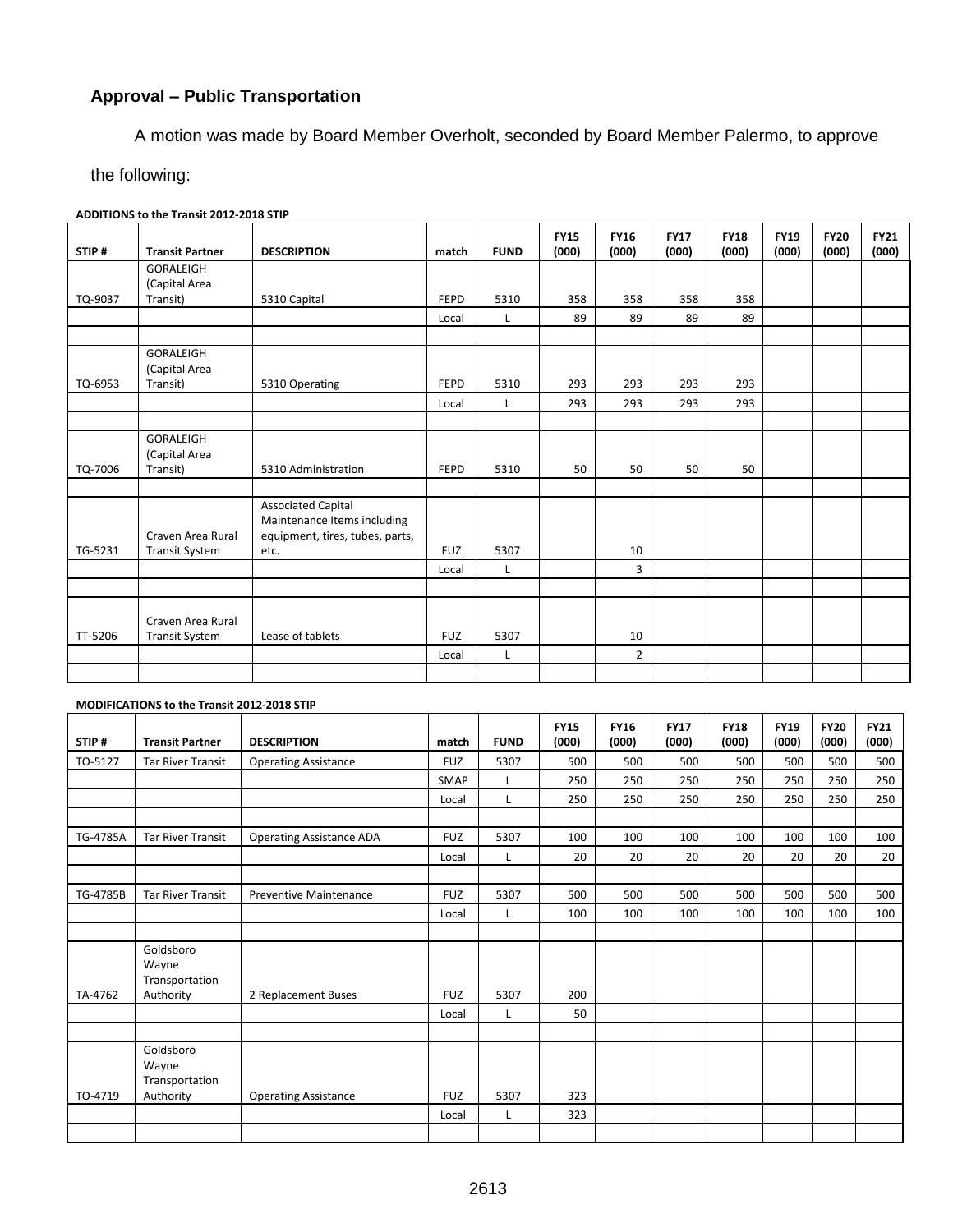| TG-4752B | Goldsboro<br>Wayne<br>Transportation<br>Authority | Preventive Maintenance and<br>ADA | <b>FUZ</b> | 5307 | 287 |  |  |  |
|----------|---------------------------------------------------|-----------------------------------|------------|------|-----|--|--|--|
|          |                                                   |                                   | Local      |      | 72  |  |  |  |
|          |                                                   |                                   |            |      |     |  |  |  |

#### **ADMINISTRATIVE MODIFICATIONS to the Transit 2012-2018 STIP**

| STIP#   | <b>Transit Partner</b>          | <b>DESCRIPTION</b>                                                                         | match       | <b>FUND</b> | <b>FY15</b><br>(000) | <b>FY16</b><br>(000) | <b>FY17</b><br>(000) | <b>FY18</b><br>(000) | <b>FY19</b><br>(000) | <b>FY20</b><br>(000) | <b>FY21</b><br>(000) |
|---------|---------------------------------|--------------------------------------------------------------------------------------------|-------------|-------------|----------------------|----------------------|----------------------|----------------------|----------------------|----------------------|----------------------|
| TQ-6782 | Winston-Salem<br>Urban Area MPO | <b>Enhanced Mobility of Seniors</b><br>and Individuals with<br>Disabilities (Section 5310) | <b>FEPD</b> | 5310        | 336                  |                      |                      |                      |                      |                      |                      |
|         |                                 |                                                                                            | Local       |             | 84                   |                      |                      |                      |                      |                      |                      |
|         |                                 |                                                                                            |             |             |                      |                      |                      |                      |                      |                      |                      |

Item I-1A SUMMARY - 12 Projects - Total Federal/State funds \$13,420,000

## **Approval – Rail Program**

A motion was made by Board Member Overholt, seconded by Board Member Palermo, to approve

the following:

| <b>Town/County</b><br><b>Division</b> | <b>Project Description</b>                                                                                                                                                                                                                                                                                                                                                                                                                                                                                                                                                          | <b>Estimated</b><br><b>Cost</b> |
|---------------------------------------|-------------------------------------------------------------------------------------------------------------------------------------------------------------------------------------------------------------------------------------------------------------------------------------------------------------------------------------------------------------------------------------------------------------------------------------------------------------------------------------------------------------------------------------------------------------------------------------|---------------------------------|
| Division 9<br><b>Stokes County</b>    | The Rail Division requests that a portion of Board-approved Freight Rail &<br>Rail Crossing Safety Improvement (FRRCSI) funds from the Pine Street<br>crossing in Greensboro (Crossing #722 957L, milepost H 2.51) be used to<br>supplement the mitigation of the closure of the at-grade crossing on<br>Brickyard Road (SR1911) in Pine Hall (Crossing #470 171W, milepost R<br>103.7). The original approved funds amounted to \$1,100,000. The<br>Department shall be responsible for the design and construction of the<br>project. The TIP number for this project is Y-4809E. | \$80,000                        |
| Division 10<br>Cabarrus<br>County     | The Rail Division requests Board approval for Freight Rail & Rail Crossing<br>Safety Improvement funds (FRRCSI) for the Rogers Lake Road (SR 1625)<br>grade separation project. This project will provide for the necessary right-<br>of-way plan preparation for construction between Lowrance Avenue and<br>Meadow Avenue in Kannapolis. This project will eliminate the Rogers Lake<br>Road at-grade crossing. The total cost for the Rail Division is estimated to<br>be \$250,000. The TIP number for the project is Y-4810K.                                                  | \$250,000                       |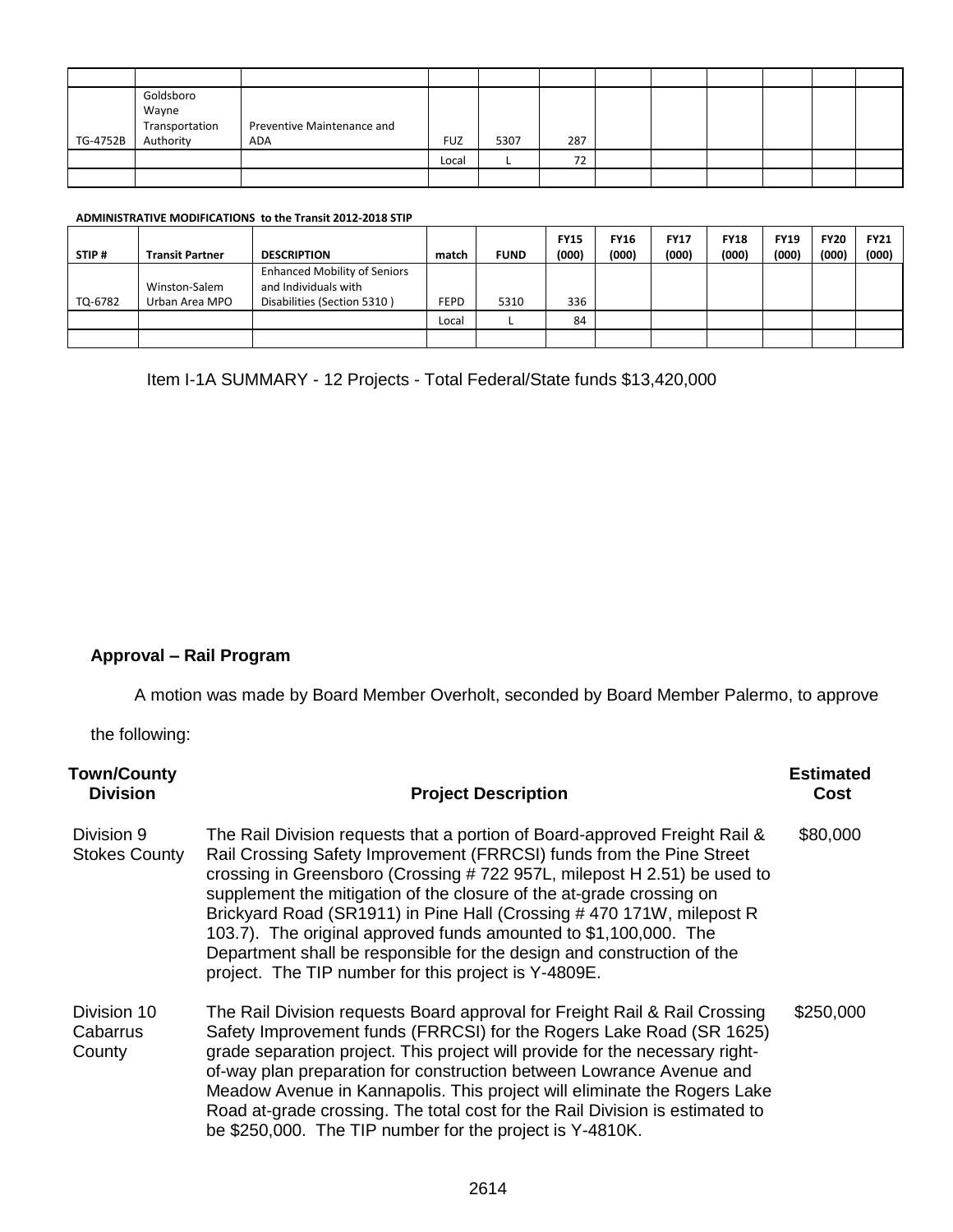Division 12 Gaston County The Rail Division requests Board approval for the reallocation of Freight Rail & Rail Crossing Safety Improvement (FRRCSI) funds not used for improvements to the Brick Kiln Road crossing (Crossing # 466 097M (SR 1635, milepost NB 15.89) for the closure of the at-grade crossing (Crossing # 631 817G, milepost SF 342.21) in Mount Holly. The Department shall be responsible for the design and construction of the project while CSX Transportation, Inc. (CSXT) shall be solely responsible for construction within their operating right-of-way. CSXT shall provide a lump sum payment of \$4,000 to the Department for work performed by the Department and associated with installation of barricades, signage, grading and landscaping. The total cost for the Rail Division is estimated to be \$25,000. The TIP number for the project is Y-4812W. \$25,000

### **ITEM I-2 SUMMARY – 3 PROJECTS – (TOTAL STATE) \$355,000**

#### **Approval – Specific State Funds for Construction Projects**

A motion was made by Board Member Overholt, seconded by Board Member Palermo, to

approve the following:

| Town/<br>County<br><b>Division</b><br>PROJ.<br><b>CATEGORY</b>     | <b>Project</b><br><b>Description</b>                                                                                                                                                                                                                                                                                                                                                                      | <b>Estimated</b><br>Cost |
|--------------------------------------------------------------------|-----------------------------------------------------------------------------------------------------------------------------------------------------------------------------------------------------------------------------------------------------------------------------------------------------------------------------------------------------------------------------------------------------------|--------------------------|
| Craven Co.<br>Div. 2<br>R-4463AA<br><b>REGIONAL</b>                | WBS 35601.1.3<br>NC 43 connector from South of US 70 to US 70. \$300,000.00<br>has previously been approved for preliminary engineering.<br>Additional funds are needed to cover expenditures that have<br>exceeded the previously authorized budget. WBS will be closed.<br>This is a Strategic Transportation Investments Transition<br>project.                                                        | \$11,307.00              |
| Concord/<br>Cabarrus Co.<br>Div. 10<br>$U-5211$<br><b>DIVISION</b> | WBS 47000.2.1<br>Turn lanes at the intersection of SR 1394 (Popular Tent Road)<br>and SR 1448 (Cox Mill Road). \$150,834.00 has previously been<br>approved for right of way and utilities. Additional funds are<br>needed to cover expenditures that have exceeded the<br>previously authorized budget. WBS will be closed. This is a<br><b>Strategic Transportation Investments Transition project.</b> | \$16,260.46              |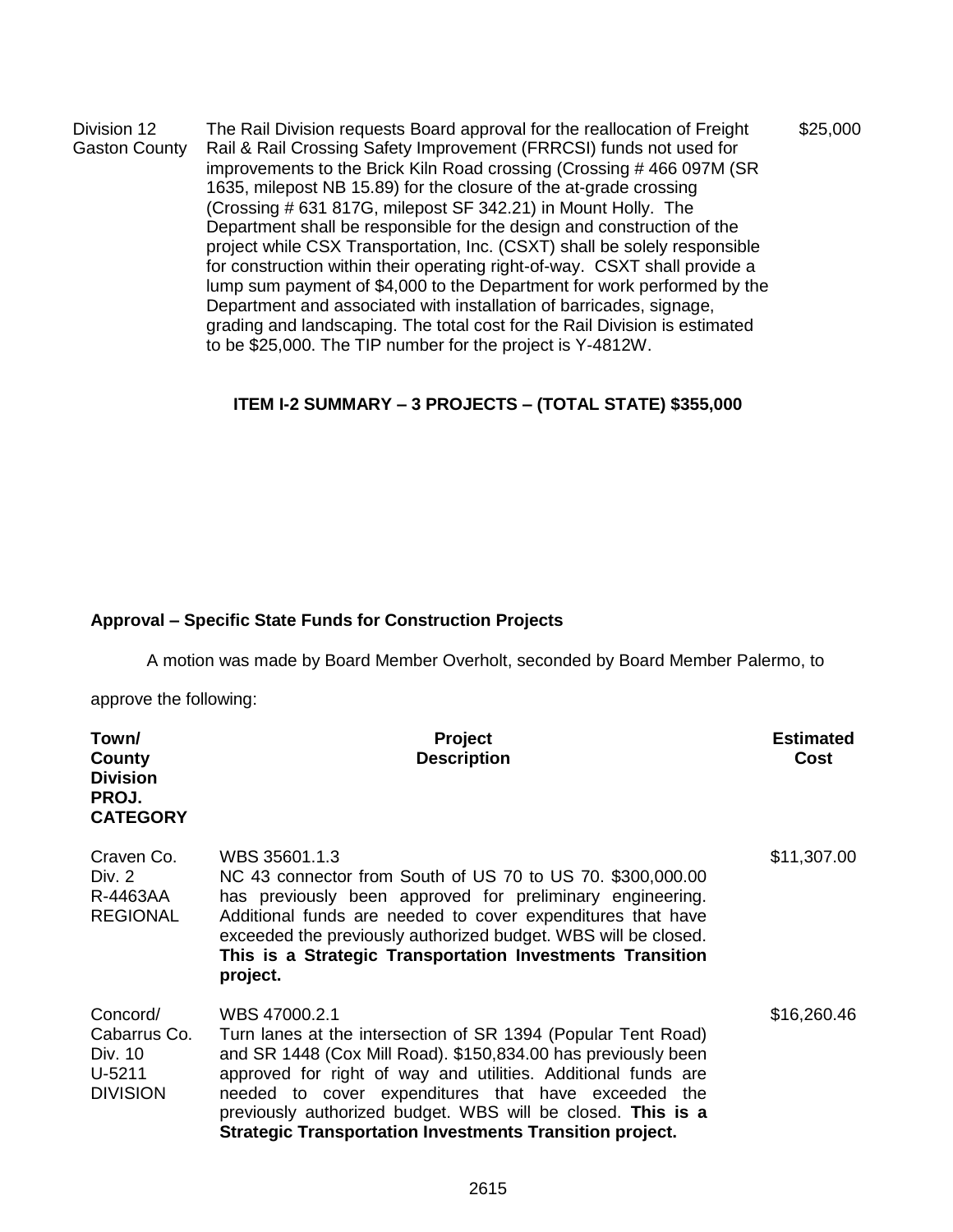| Union Co.<br>Div. 10<br>U-5325B<br><b>REGIONAL</b>        | WBS 47081.2.3<br>Construct roundabout at the intersection of NC 84 and SR 1344<br>(Matthews-Weddington Road). \$118,362.00 has previously<br>been approved for right of way and utilities. Additional funds are<br>needed to cover expenditures that have exceeded the<br>previously authorized budget. WBS will be closed. This is a<br><b>Strategic Transportation Investments Transition project.</b>                                                                     | \$12,350.68    |
|-----------------------------------------------------------|------------------------------------------------------------------------------------------------------------------------------------------------------------------------------------------------------------------------------------------------------------------------------------------------------------------------------------------------------------------------------------------------------------------------------------------------------------------------------|----------------|
| Haywood Co.<br>Div. 14<br>R-5518<br><b>DIVISION</b>       | WBS 43352.3.1<br>SR 1260 (Wildcat Run Drive/ Dogwood Drive) from SR 1263<br>Drive) to SR 1260<br>(Wildcat Run Drive).<br>(Timberline<br>\$4,356,000.00 has previously been approved for construction.<br>Funds need to be decreased (\$198,578.72). WBS will be<br>closed. This is a Strategic Transportation Investments<br><b>Transition project.</b>                                                                                                                      | $-$198,578.72$ |
| Henderson<br>Co.<br>Div. 14<br>R-5207B<br><b>DIVISION</b> | WBS 45393.3.3<br>SR 1006 (Howard Gap Road) from bridge 20 (B-3662) to SR<br>1539 (Jackson Road). \$9,320,352.00 has previously been<br>approved for construction. Additional funds are needed to cover<br>expenditures that have exceeded the previously authorized<br>budget. This is a Strategic Transportation Investments<br><b>Transition project.</b>                                                                                                                  | \$401,000.00   |
| Henderson<br>Co.<br>Div. 14<br>R-5524<br><b>DIVISION</b>  | WBS 45817.1.1<br>SR 2277 / SR 3526 (Old Fanning Bridge Road). Construct<br>improvements to Old Fanning Bridge Road and construct new<br>access road into Ferncliff Industrial Park. \$60,000.00 has<br>approved for preliminary engineering.<br>been<br>previously<br>Additional funds are needed to cover expenditures that have<br>exceeded the previously authorized budget. WBS will be closed.<br>This is a Strategic Transportation Investments Transition<br>project. | \$12,763.52    |
| Henderson<br>Co.<br>Div. 14<br>R-5524D<br><b>DIVISION</b> | WBS 45817.1.5<br>Construct new access road into Ferncliff Industrial Park.<br>\$20,000.00 has previously been approved for preliminary<br>engineering. Additional funds are needed to cover expenditures<br>that have exceeded the previously authorized budget. WBS will<br>be closed. This is a Strategic Transportation Investments<br><b>Transition project.</b>                                                                                                         | \$2,424.91     |
| Jackson Co.<br>Div. 14<br>R-5206<br><b>DIVISION</b>       | WBS 42974.1.1<br>SR 1449 (Cope Creek Rd.) from SR 1710 to US 23/74.<br>\$416,825.00 has previously been approved for preliminary<br>engineering. Additional funds are needed to cover expenditures<br>that have exceeded the previously authorized budget. This is a<br><b>Strategic Transportation Investments Transition project.</b>                                                                                                                                      | \$50,000.00    |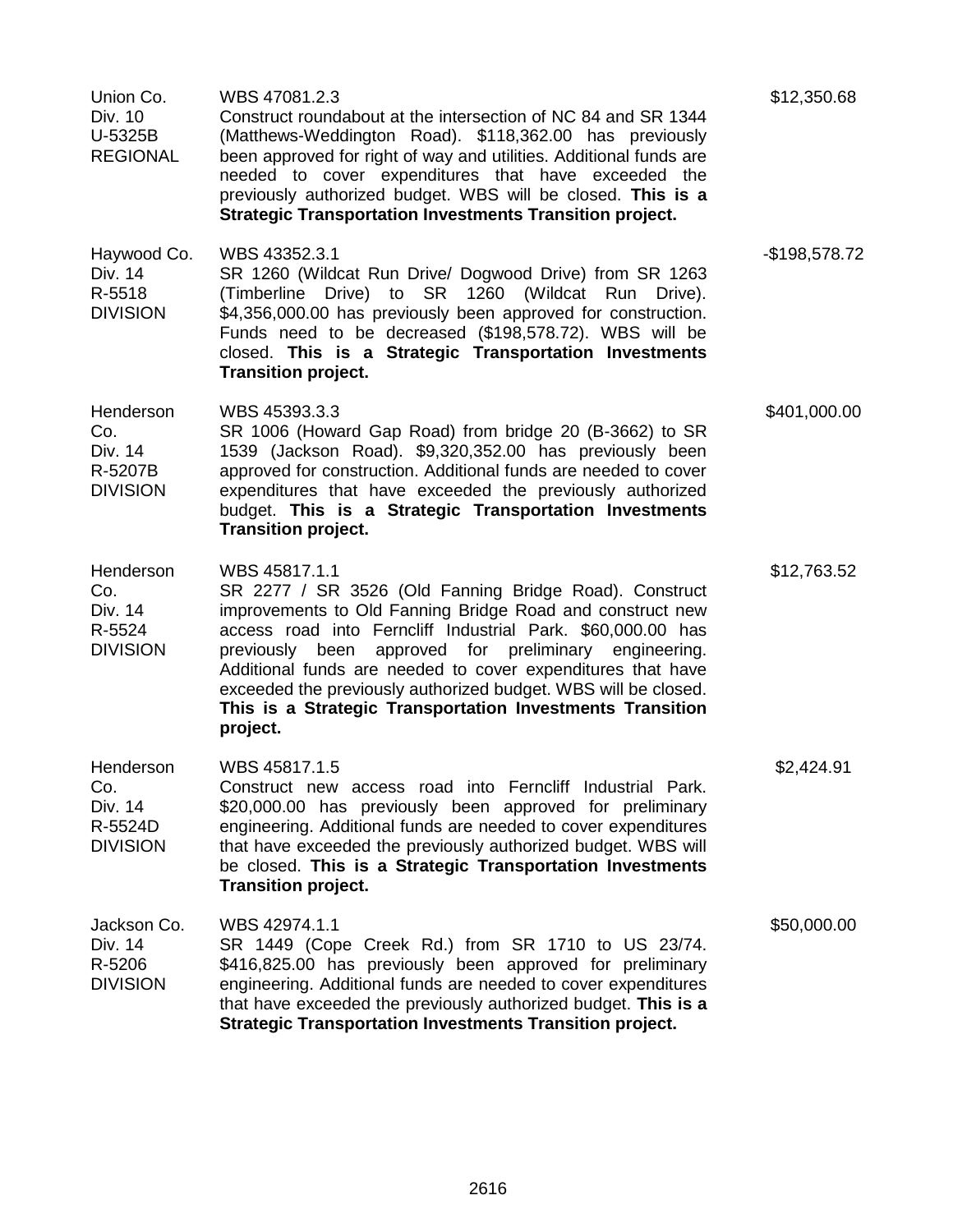**Statewide** M-0451 STATEWIDE WBS 43534.1.1 Statewide Landscape Plans for STIP Construction projects. \$412,000.00 has previously been approved for preliminary engineering. \$100,000.00 is requested for annual funding for SFY 2016.

#### **ITEM J SUMMARY 6 8 PROJECTS \$407,527.85**

FYI: Funding for these Transition Period projects is excluded from the Transportation Investment Strategy Formula.

#### **Approval – State Highway Trust Funds – Strategic Transportation Investments**

A motion was made by Board Member Overholt, seconded by Board Member Palermo, to

approve the following:

| Town/<br>County<br><b>Division</b><br>PROJ.<br><b>CATEGORY</b> | Project<br><b>Description</b>                                                                                                                                                                                              | <b>Estimated</b><br><b>Cost</b> |
|----------------------------------------------------------------|----------------------------------------------------------------------------------------------------------------------------------------------------------------------------------------------------------------------------|---------------------------------|
| Dare Co.<br>Div. 1<br>B-2500<br><b>REGIONAL</b>                | WBS 32635.1.7<br>Replace Bridge No. 11 over the Oregon Inlet on NC 12. Initial<br>funds are requested for preliminary engineering for legal fees.<br>This is a Strategic Transportation Investments Transition<br>project. | \$300,000.00                    |
| Pitt Co.<br>Div. 2<br>R-5702<br><b>REGIONAL</b>                | WBS 46374.1.1<br>NC 11 at SR 1110 (Hanrahan Road). Upgrade intersection.<br>Initial funds are requested for preliminary engineering.                                                                                       | \$125,000.00                    |
| Robeson Co.<br>Div. 6<br>R-5754<br><b>DIVISION</b>             | WBS 46414.1.1<br>NC 20 from NC 71 to I-95; Intersection improvements. Initial<br>funds are requested for preliminary engineering.                                                                                          | \$300,000.00                    |
| Alamance Co.<br>Div. 7<br>U-5538B<br><b>DIVISION</b>           | WBS 44113.3.2<br>Access road from SR 1981 (Trollingwood - Hawfields Road) to<br>industrial site. Initial funds are requested for construction. This<br>is an economic development project.                                 | \$400,000.00                    |
| Mecklenburg<br>Co.<br>Div. 10<br>P-5705A<br><b>DIVISION</b>    | WBS 44475.1.1<br>Charlotte Gateway Station - Wye Connection Track at Charlotte<br>Junction. Initial funds are requested for preliminary engineering.                                                                       | \$600,000.00                    |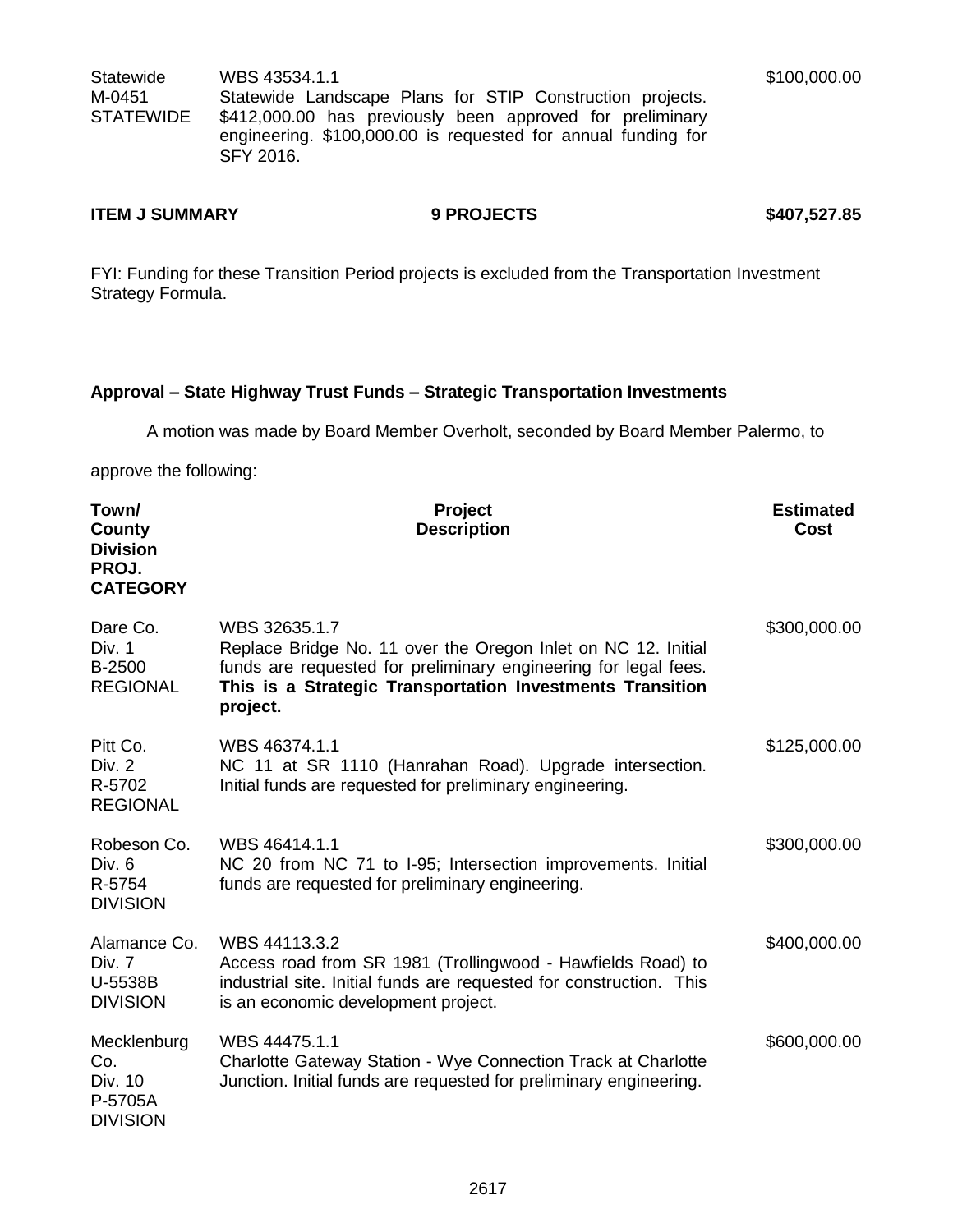|                                                                                     | <b>STRATEGIC TRANSPORTATION INVESTMENTS</b>                                                                                                                                                                                                                    | <b>12 PROJECTS</b> | \$4,755,000.00 |
|-------------------------------------------------------------------------------------|----------------------------------------------------------------------------------------------------------------------------------------------------------------------------------------------------------------------------------------------------------------|--------------------|----------------|
| <b>DIVISION STRATEGIC TRANSPORTATION</b><br><b>6 PROJECTS</b><br><b>INVESTMENTS</b> |                                                                                                                                                                                                                                                                |                    | \$3,115,000.00 |
| <b>INVESTMENTS</b>                                                                  | REGIONAL STRATEGIC TRANSPORTATION                                                                                                                                                                                                                              | 4 PROJECTS         | \$640,000.00   |
| <b>INVESTMENTS</b>                                                                  | STATEWIDE STRATEGIC TRANSPORTATION                                                                                                                                                                                                                             | 2 PROJECT          | \$1,000,000.00 |
| Transylvania<br>Co.<br>Div. 14<br>R-5605<br><b>DIVISION</b>                         | Davidson River Village Connector, from US 64 to US 276/US 64<br>in Pisgah Forest. Initial funds are requested for full right of way.                                                                                                                           | \$100,000.00       |                |
| Transylvania<br>Co.<br>Div. 14<br>R-5605<br><b>DIVISION</b>                         | WBS 43587.2.2<br>Davidson River Village Connector, from US 64 to US 276/US 64<br>in Pisgah Forest. Initial funds are needed for utilities.                                                                                                                     |                    | \$100,000.00   |
| Transylvania<br>Co.<br>Div. 14<br>R-5605<br><b>DIVISION</b>                         | WBS 43587.1.1<br>Davidson River Village Connector, from US 64 to US 276/US 64<br>in Pisgah Forest. Initial funds are requested for preliminary<br>engineering.                                                                                                 |                    | \$5,000.00     |
| Jackson Co.<br>Div. 14<br>R-5206<br><b>DIVISION</b>                                 | WBS 42974.3.3<br>SR 1449 (Cope Creek Rd.) from SR 1710 to US 23/74. Initial<br>funds are requested for construction. This is a Strategic<br><b>Transportation Investments Transition project.</b>                                                              |                    | \$2,210,000.00 |
| Alleghany Co.<br>Div. 11<br>R-4060<br><b>REGIONAL</b>                               | WBS 34605.2.1<br>US 21 (Sparta Western Loop) from SR 1172 (Grandview Drive)<br>to US 21. Initial funds are requested for appraisal of Specific<br>Parcel 900.                                                                                                  |                    | \$25,000.00    |
| Mecklenburg<br>Co.<br>Div. 10<br>R-2632AC<br><b>REGIONAL</b>                        | WBS 38824.3.3<br>NC 73 at NC 115, convert right turn lane on NC 115 southbound<br>to a through lane and widen for merging taper. Initial funds are<br>requested for construction. This is a Strategic Transportation<br><b>Investments Transition project.</b> |                    | \$190,000.00   |
| Mecklenburg<br>Co.<br>Div. 10<br>P-5705B<br><b>DIVISION</b>                         | WBS 44475.1.2<br>Charlotte Gateway Station. Initial funds are requested for<br>preliminary engineering.                                                                                                                                                        |                    | \$400,000.00   |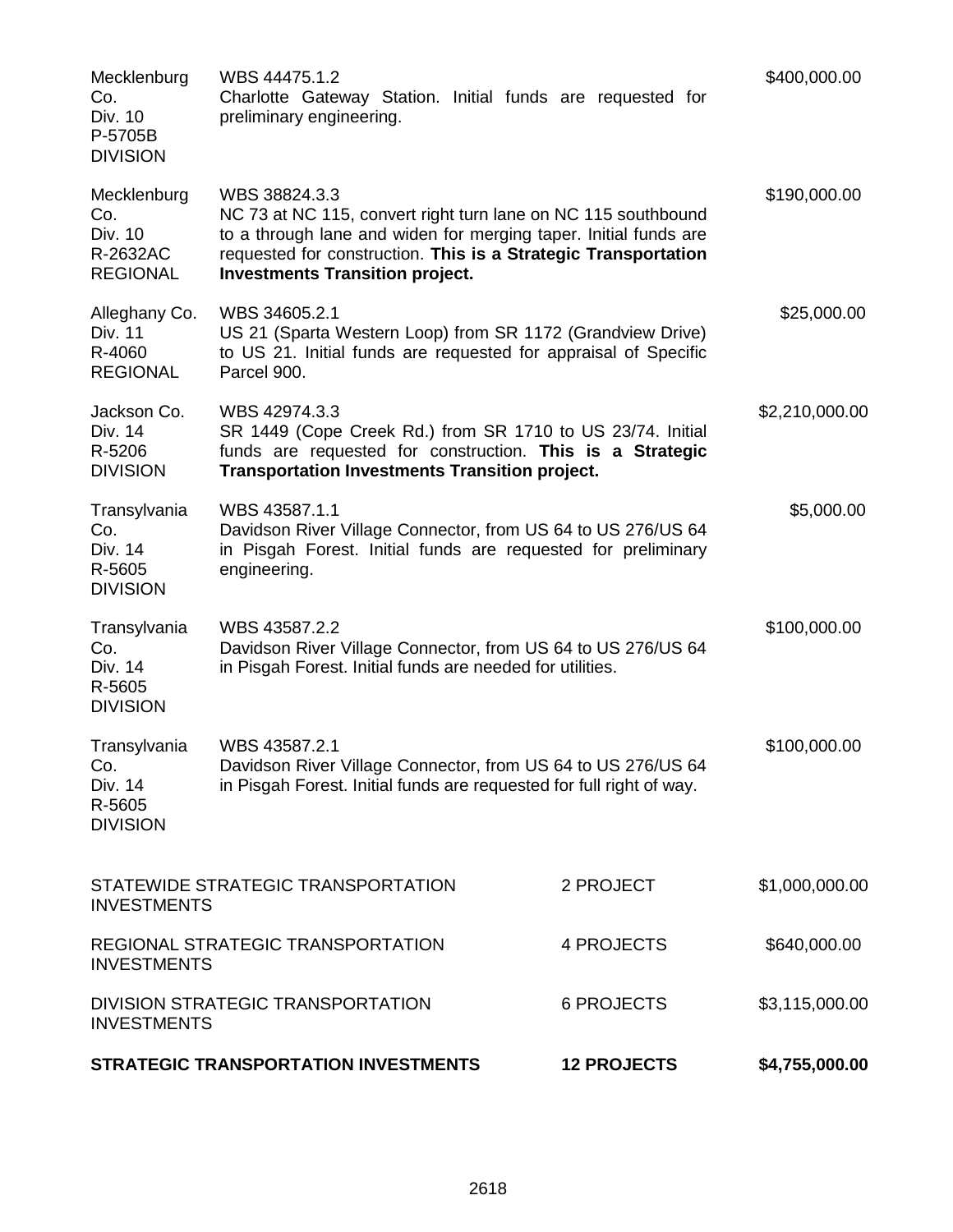#### **Approval of State Highway Trust Funds - Intrastate System (For projects previously identified as Intrastate Trust Fund projects)**

| Town/<br>County<br><b>Division</b><br>PROJ.<br><b>CATEGORY</b>             |                                                                                                                                                                                                                                                                                                                                                 | Project<br><b>Description</b> |                    | <b>Estimated</b><br>Cost |
|----------------------------------------------------------------------------|-------------------------------------------------------------------------------------------------------------------------------------------------------------------------------------------------------------------------------------------------------------------------------------------------------------------------------------------------|-------------------------------|--------------------|--------------------------|
| Rutherford<br>Co.<br>Div. 13<br>R-2233AA<br><b>STATEWIDE</b>               | WBS 34400.3.1<br>US 221 from South Carolina State line to south of Floyd's<br>Creek. \$40,255,237.00 has previously been approved for<br>construction. Additional funds are needed to cover expenditures<br>that have or will exceed the previously authorized budget.<br>This is a Strategic Transportation Investments Transition<br>project. |                               |                    | \$500,000.00             |
|                                                                            | <b>TRUST FUND INTRASTATE SUMMARY</b>                                                                                                                                                                                                                                                                                                            | <b>1 PROJECT</b>              |                    | \$500,000.00             |
|                                                                            | <b>Approval of State Highway Trust Funds - Urban Loops</b><br>(For projects previously identified as Urban Loop projects)                                                                                                                                                                                                                       |                               |                    |                          |
| Town/<br><b>County</b><br><b>Division</b><br>PROJ.<br><b>CATEGORY</b>      |                                                                                                                                                                                                                                                                                                                                                 | Project<br><b>Description</b> |                    | <b>Estimated</b><br>Cost |
| Winston-<br>Salem/<br>Forsyth Co.<br>Div. 9<br>U-2579C<br><b>STATEWIDE</b> | WBS 34839.2.6<br>Winston-Salem Northern Beltway Eastern Section (Future I-74)<br>from US 158 to US 311. \$2,972,669.00 has previously been<br>approved for appraisal and advanced acquisition of specific<br>parcels. Additional funds are requested for appraisal of Specific<br>Parcel 900.                                                   |                               |                    | \$25,000.00              |
| <b>TRUST FUND URBAN LOOP</b>                                               |                                                                                                                                                                                                                                                                                                                                                 | <b>1 PROJECT</b>              |                    | \$25,000.00              |
|                                                                            | <b>STRATEGIC TRANSPORTATION INVESTMENTS</b>                                                                                                                                                                                                                                                                                                     |                               | <b>12 PROJECTS</b> | \$4,755,000.00           |
|                                                                            | <b>TRUST FUND INTRASTATE SUMMARY</b>                                                                                                                                                                                                                                                                                                            |                               | <b>1 PROJECT</b>   | \$500,000.00             |
| <b>TRUST FUND URBAN LOOP</b>                                               |                                                                                                                                                                                                                                                                                                                                                 |                               | <b>1 PROJECT</b>   | \$25,000.00              |
| <b>SUMMARY OF FUNDS</b>                                                    |                                                                                                                                                                                                                                                                                                                                                 |                               | <b>14 PROJECTS</b> | \$5,280,000.00           |

FYI: Funding for these Transition Period projects is excluded from the Transportation Investment Strategy Formula.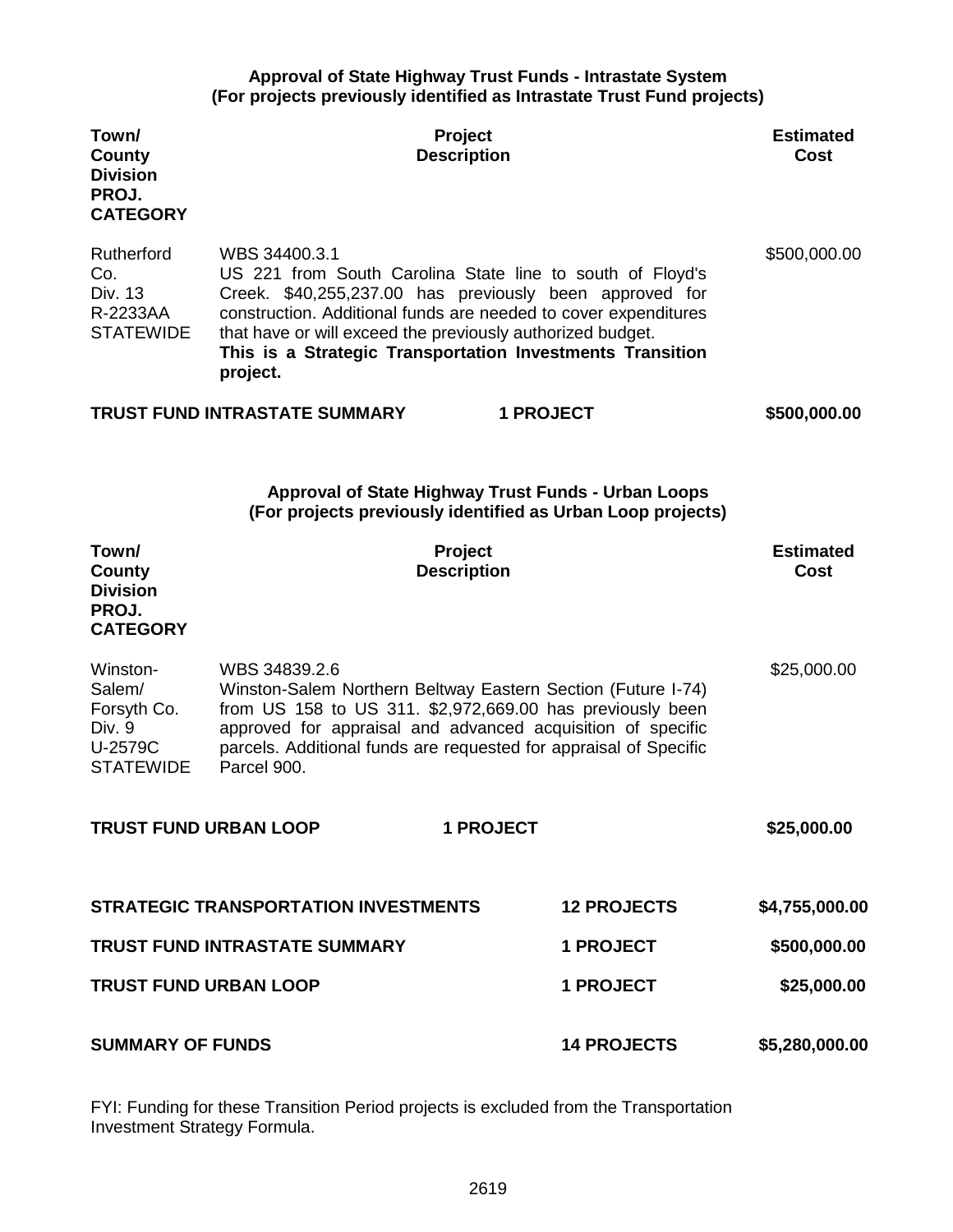## **Approval – Funds for Specific Federal-Aid Projects**

A motion was made by Board Member Overholt, seconded by Board Member Palermo, to

approve the following:

### **Division 1**

## **Bridge**

| Town/<br><b>County/PROJ</b><br><b>CATEGORY</b>     | Project<br><b>Description</b>                                                                                                                                                                                                                            | <b>Estimated</b><br>Cost                                                 |
|----------------------------------------------------|----------------------------------------------------------------------------------------------------------------------------------------------------------------------------------------------------------------------------------------------------------|--------------------------------------------------------------------------|
| Dare Co.<br>B-2500<br><b>REGIONAL</b>              | 32635.2.5, BRNHP-0012(61)<br>Replace Bridge #11 over the Oregon Inlet on NC 12. Funds are<br>needed for utilities for Specific Parcel 001. This is a<br>StrategicTransportation Investments Transition project.                                          | \$950,000.00<br>Cost<br>\$760,000.00 Fed.<br>\$190,000.00 State          |
|                                                    | <b>Safety</b>                                                                                                                                                                                                                                            |                                                                          |
| Camden Co.<br>W-5601BL<br><b>REGIONAL</b>          | 50138.1.65, HSIP-0017(151)<br>US 17 at US 17 Business (Main Street). Funds are needed for<br>preliminary engineering.                                                                                                                                    | \$60,000.00<br>Cost<br>\$54,000.00 Fed.<br>\$6,000.00 State              |
|                                                    | <b>Division 2</b>                                                                                                                                                                                                                                        |                                                                          |
|                                                    | <b>National Highway</b>                                                                                                                                                                                                                                  |                                                                          |
| Beaufort Co.<br>K-3800A<br><b>STATEWIDE</b>        | 38748.3.2, NHPP-0017(146)<br>US 17 Beaufort County Rest Area. Funds are needed for<br>construction for the demolition of the old Rest Area after the<br>new one is constructed. This is a StrategicTransportation<br>Investments Transition project.     | \$82,614.00<br>Cost<br>\$66,091.00 Fed.<br>\$16,523.00 State             |
| Craven Co.<br>R-5516<br><b>STATEWIDE</b>           | 45492.2.1, NHS-0070(154)<br>US 70 at Slocum Road at the Cherry Point Military Base. Funds<br>are needed for full right of way and utilities. This is a Strategic<br>Transportation Investments Transition project.                                       | \$5,322,000.00<br>Cost<br>\$4,257,600.00<br>Fed.<br>\$1,064,400.00 State |
|                                                    | <b>Surface Transportation</b>                                                                                                                                                                                                                            |                                                                          |
| Pitt Co.<br>U-5870<br><b>DIVISION</b>              | 54046.1.1, STP-1708(12)<br>SR 1708 (Firetower Road) from SR 1704 (14th Street) to NC 33.<br>Funds are needed for preliminary engineering.                                                                                                                | \$450,000.00<br>Cost<br>\$360,000.00<br>Fed.<br>\$90,000.00 State        |
|                                                    | <b>Bridge</b>                                                                                                                                                                                                                                            |                                                                          |
| Craven Co.<br><b>BP-5500FF</b><br><b>STATEWIDE</b> | 50070.3.31, BRSTP-0070(191)<br>Bridge Preservation - Craven County Bridges #83 and #84 on<br>US 70 and on Craven County Bridge #231 on US 17. Funds are<br>needed for construction. This is a StrategicTransportation<br>Investments Transition project. | \$4,140,000.00<br>Cost<br>\$3,312,000.00<br>Fed.<br>\$828,000.00 State   |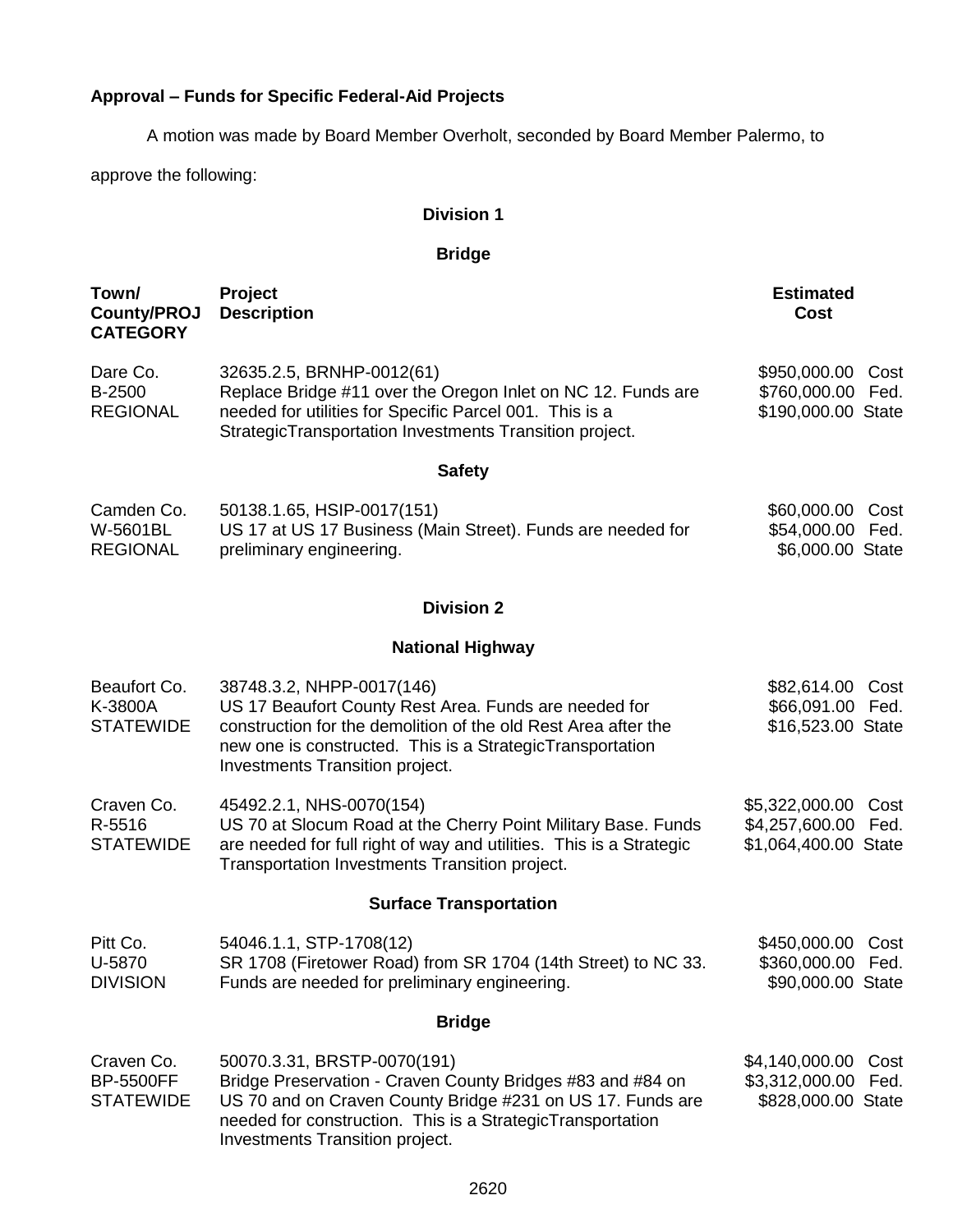## **Safety**

| Carteret Co.<br>W-5601BG<br><b>STATEWIDE</b>           | 50138.1.60, HSIP-0070(190)<br>US 70 at SR 1127 (Masontown Road). Funds are needed for<br>preliminary engineering.                                                                                                                                                                                              | \$25,000.00<br>\$22,500.00<br>\$2,500.00 State     | Cost<br>Fed. |
|--------------------------------------------------------|----------------------------------------------------------------------------------------------------------------------------------------------------------------------------------------------------------------------------------------------------------------------------------------------------------------|----------------------------------------------------|--------------|
| Craven Co.<br>W-5601BE<br><b>DIVISION</b>              | 50138.1.58, HSIP-1004(60)<br>SR 1167 (Kelso/Williams Road) west of SR 1175 (Aviation<br>Drive) toward SR 1004 (Madame Moore Lane). Funds are<br>needed for preliminary engineering.                                                                                                                            | \$5,000.00<br>\$4,500.00<br>\$500.00 State         | Cost<br>Fed. |
| Lenoir Co.<br>W-5202K<br><b>REGIONAL</b>               | 45332.3.11, HSIP-0011(30)<br>NC 11 from SR 1747 (Highland Avenue)/SR 1845 (Harrison<br>Boulevard), 0.3 miles north of SR 1719 (Odham Road) in<br>Kinston. Funds are needed for construction to construct left turn<br>lanes.                                                                                   | \$485,000.00<br>\$436,500.00<br>\$48,500.00 State  | Cost<br>Fed. |
| Pitt Co.<br>W-5601BF<br><b>REGIONAL</b>                | 50138.1.59, HSIP-264A(1)<br>SR 1707 (Charles Boulevard) at SR 1703 (14th Street);<br>US 264A/NC 43 (Greenville Boulevard) at Red Banks Road,<br>US 264A/NC 43 (Greenville Boulevard) at Greenville Mall; and<br>US 264A (Greenville Boulevard) at Elm Street. Funds are<br>needed for preliminary engineering. | \$20,000.00<br>\$18,000.00<br>\$2,000.00 State     | Cost<br>Fed. |
| Pitt Co.<br>W-5601N<br><b>DIVISION</b>                 | 50138.3.FD15, HSIP-1774(2)<br>SR 1774 (Mills Road) at SR 2241 (Ivy Road). Funds are needed<br>for construction for a roundabout.                                                                                                                                                                               | \$648,579.00<br>\$583,721.00<br>\$64,858.00 State  | Cost<br>Fed. |
|                                                        | <b>Bicycle and Pedestrian</b>                                                                                                                                                                                                                                                                                  |                                                    |              |
| Kinston /<br>Lenoir Co.<br>EB-3314D<br><b>DIVISION</b> | 33935.2.FD4, STPEB-0224(018)<br>MST trail connection. Funds are needed for construction for a<br>greenway. This is a Strategic Transportation Investment<br>Transition project.                                                                                                                                | \$520,858.00<br>\$416,686.00<br>\$104,172.00 State | Cost<br>Fed. |

### **Division 3**

### **Urban**

| Wilmington/<br>Brunswick Co.<br>U-4738<br><b>REGIONAL</b>      | 40114.1.2, STPNHF-0017(150)<br>Cape Fear crossing from US 17 to US 421Independence<br>Boulevard-Carolina Beach Road Intersection. Funds are needed<br>for preliminary engineering using Wilmington Metropolitan<br>Planning Organization STPDA funds.            | \$100,000.00 Cost<br>\$80,000.00 Fed.<br>\$20,000.00 State |  |
|----------------------------------------------------------------|------------------------------------------------------------------------------------------------------------------------------------------------------------------------------------------------------------------------------------------------------------------|------------------------------------------------------------|--|
| Wilmington/<br>New Hanover<br>Co.<br>U-4434<br><b>DIVISION</b> | 37764.1.1, STPDA-1209(5)<br>Independence Boulevard extension from Randall Parkway to<br>Martin Luther King Jr. Parkway. \$4,075,531.00 has previously<br>been approved for preliminary engineering. Additional funds are<br>needed based on the latest estimate. | \$50,000.00 Cost<br>\$40,000.00 Fed.<br>\$10,000.00 State  |  |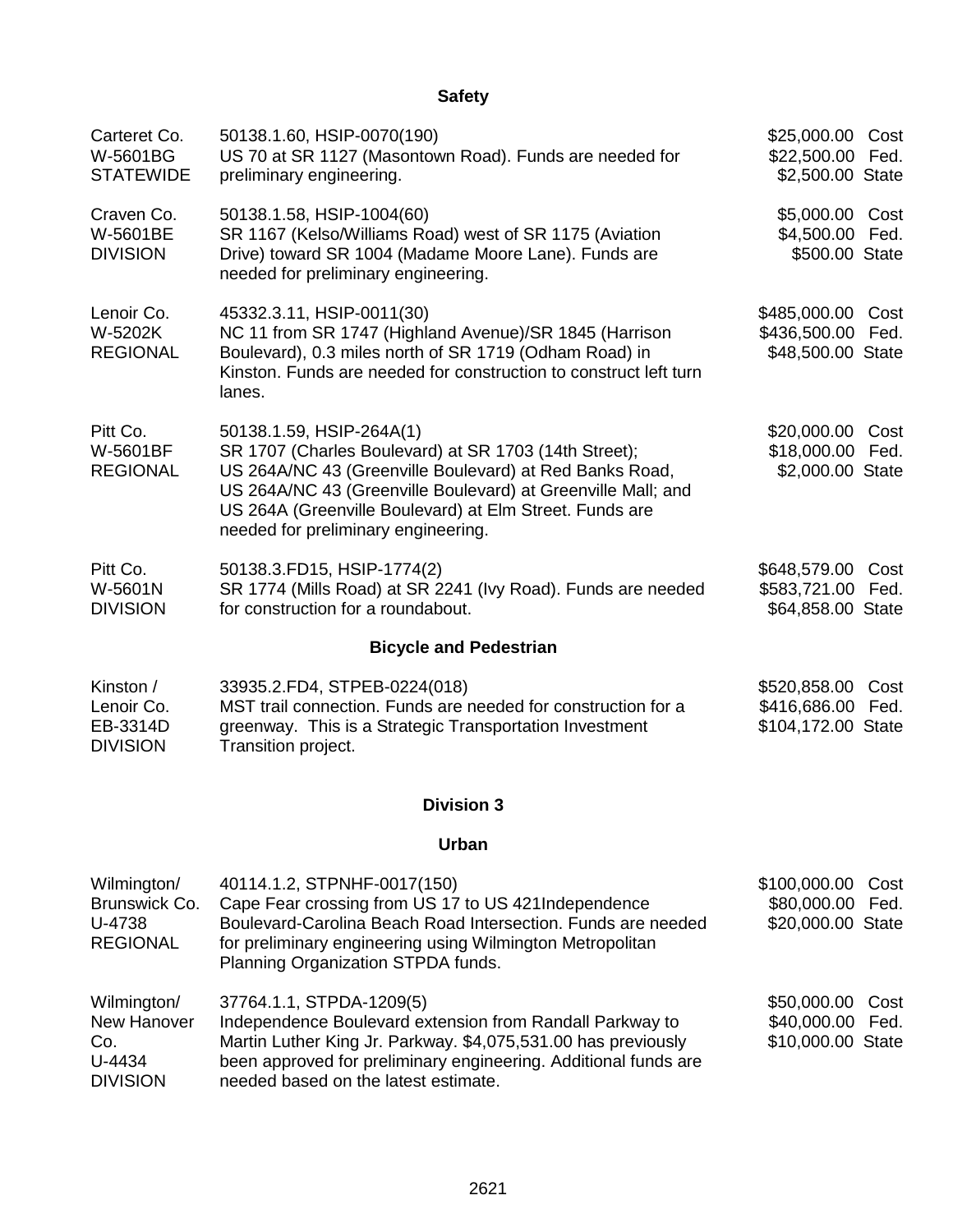| Wilmington /    | 44096.1.F8, STPDA-0332(48)                                   | \$10,000.00 Cost |
|-----------------|--------------------------------------------------------------|------------------|
| New Hanover     | Hooker Road multi-use path Hooker Road from Wrightsville     | \$8,000.00 Fed.  |
| Co.             | Avenue to Mallard Drive/Rose Avenue intersection.            | \$2,000.00 Local |
| U-5534G         | \$35,200.00 has previously been approved for preliminary     |                  |
| <b>DIVISION</b> | engineering. Additional funds are needed based on the latest |                  |
|                 | estimate.                                                    |                  |

## **Safety**

| New Hanover      | 50138.1.55, HSIP-0117(34)                                   | \$32,000.00 Cost |  |
|------------------|-------------------------------------------------------------|------------------|--|
| Co.              | US 117/NC 132 (College Road) at SR 1272 (New Centre Drive). | \$28,800.00 Fed. |  |
| W-5601BB         | Funds are needed for preliminary engineering.               | \$3,200.00 State |  |
| <b>STATEWIDE</b> |                                                             |                  |  |

## **Division 4**

#### **Enhancement**

| Johnston Co.    | 41821.3.33, STPDA-0406(5)                                    | \$1,030,672.00 Cost |  |
|-----------------|--------------------------------------------------------------|---------------------|--|
| EL-5100OB       | Clayton Community Center Pedestrian Connector from the       | \$824,538.00 Fed.   |  |
| <b>DIVISION</b> | intersection of Shotwell Road with Amelia Church Road to     | \$206,134.00 Local  |  |
|                 | Clayton High School. Funds are needed for construction for a |                     |  |
|                 | pedestrian connector.                                        |                     |  |

# **Bridge**

| Halifax Co.     | 38533.1.1, BRSTP-0561(18)                                                                                                                                                                                   | \$100,000.00 Cost |  |
|-----------------|-------------------------------------------------------------------------------------------------------------------------------------------------------------------------------------------------------------|-------------------|--|
| B-4761          | Replace Bridge #29 over Little Fishing Creek on NC 561.                                                                                                                                                     | \$80,000.00 Fed.  |  |
| <b>REGIONAL</b> | \$350,000.00 has previously been approved for preliminary<br>engineering. Additional funds are needed based on the latest<br>estimate. This is a StrategicTransportation Investments<br>Transition project. | \$20,000.00 State |  |

## **Bicycle and Pedestrian**

| Goldsboro /     | 50024.3.FD1, STPEB-1003(136)                               | \$525,000.00 Cost  |  |
|-----------------|------------------------------------------------------------|--------------------|--|
| Wayne Co.       | SR 1003 (New Hope Road). Funds are needed for construction | \$420,000.00 Fed.  |  |
| EB-5508         | for a multi-use path. This is a Strategic Transportation   | \$105,000.00 State |  |
| <b>DIVISION</b> | Investments Transition project.                            |                    |  |

## **Division 5**

## **Congestion Mitigation**

| Wake Co.      | 46228.1.1, CMS-0503(17)                                                                                                                                                                                                                                              | \$160,000.00 Cost |  |
|---------------|----------------------------------------------------------------------------------------------------------------------------------------------------------------------------------------------------------------------------------------------------------------------|-------------------|--|
| $C-5163$      | Crabtree Creek Greenway construct a connector between                                                                                                                                                                                                                | \$128,000.00 Fed. |  |
| <b>EXEMPT</b> | Capital Area Greenway System, Cary Greenway System, and<br>the Morrisville Greenway System and the Research Triangle<br>Park. \$306,400.00 has previously been approved for preliminary<br>engineering. Additional funds are needed based on the latest<br>estimate. | \$32,000.00 Local |  |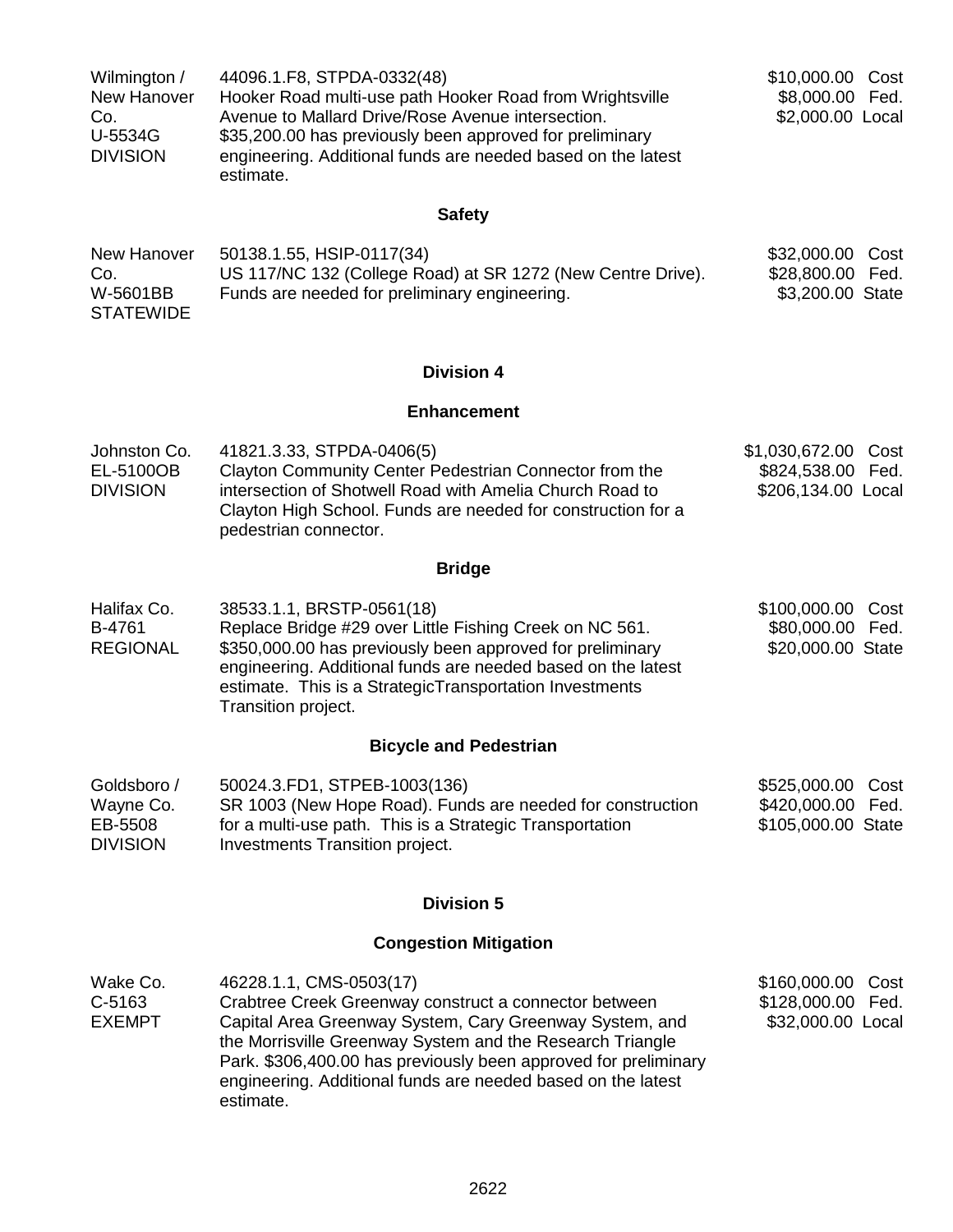## **Urban**

| Apex / Wake<br>Co.<br>U-5118AE<br><b>REGIONAL</b> | 42379.1.30, STPDA-0501(35)<br>NC 55 and Olive Chapel Road at Apex Peakway Intersections.<br>Funds are needed for preliminary engineering.                                | \$65,000.00 Cost<br>\$52,000.00 Fed.<br>\$13,000.00 Local |              |
|---------------------------------------------------|--------------------------------------------------------------------------------------------------------------------------------------------------------------------------|-----------------------------------------------------------|--------------|
| Apex / Wake<br>Co.<br>U-5118AF<br><b>DIVISION</b> | 42379.1.31, STPDA-0501(36)<br>Kelly Road at Olive Chapel Road. Funds are needed for<br>preliminary engineering.                                                          | \$50,000.00 Cost<br>\$40,000.00 Fed.<br>\$10,000.00 Local |              |
|                                                   | <b>Safety</b>                                                                                                                                                            |                                                           |              |
| Durham Co.<br>W-5205V<br><b>DIVISION</b>          | 45335.3.23, HSIP-1104(19)<br>SR 1104/SR 1105 (Herndon Road) at SR 1106 (Massey Chapel<br>Road/Barbee Road). Funds are needed for construction for a<br>roundabout.       | \$510,000.00<br>\$459,000.00<br>\$51,000.00 State         | Cost<br>Fed. |
| Franklin Co.<br>W-5601AW<br><b>REGIONAL</b>       | 50138.1.50, HSIP-0401(270)<br>US 401 at SR 1110 (E.F Cottrell Road). Funds are needed for<br>preliminary engineering.                                                    | \$5,000.00 Cost<br>\$4,500.00 Fed.<br>\$500.00 State      |              |
| Wake Co.<br>W-5601AA<br><b>DIVISION</b>           | 50138.3.FD28, HSIP-2233(3)<br>SR 2233 (Smithfield Road) at SR 2685 (Sandy Run). Funds are<br>needed for construction for the installation of a new traffic<br>signal.    | \$63,000.00 Cost<br>\$56,700.00 Fed.<br>\$6,300.00 State  |              |
| Wake Co.<br>W-5601AX<br><b>DIVISION</b>           | 50138.1.51, HSIP-3977(1)<br>SR 3977 (Cary Parkway) at West Chatham Street. Funds are<br>needed for preliminary engineering.                                              | \$5,000.00 Cost<br>\$4,500.00 Fed.<br>\$500.00 State      |              |
| Wake Co.<br>W-5601AY<br><b>STATEWIDE</b>          | 50138.1.52, HSIP-0540(31)<br>US 64 from NC 540 to Salem Street/Davis Drive. Funds are<br>needed for preliminary engineering.                                             | \$25,000.00 Cost<br>\$22,500.00 Fed.<br>\$2,500.00 State  |              |
| Wake Co.<br>W-5601BC<br><b>REGIONAL</b>           | 50138.1.56, HSIP-0042(62)<br>NC 42 at SR 2736 (Rock Service Station Road). Funds are<br>needed for preliminary engineering.                                              | \$75,000.00 Cost<br>\$67,500.00 Fed.<br>\$7,500.00 State  |              |
| Wake Co.<br>W-5601J<br><b>REGIONAL</b>            | 50138.3.FR11, HSIP-064B(4)<br>US 64 Business / SR 2911 (New Bern Avenue). Funds are<br>needed for construction for pedestrian enhancements at<br>multiple intersections. | \$90,000.00<br>\$81,000.00 Fed.<br>\$9,000.00 State       | Cost         |
|                                                   | <b>Division 6</b>                                                                                                                                                        |                                                           |              |
|                                                   | <b>Bridge</b>                                                                                                                                                            |                                                           |              |

| Robeson Co.     | 33798.2.1, BRSTP-0211(16)                                 | \$550,000.00 Cost  |  |
|-----------------|-----------------------------------------------------------|--------------------|--|
| B-4616          | Replace Bridge #18 over CSX Railroad on NC 211. Funds are | \$440,000.00 Fed.  |  |
| <b>REGIONAL</b> | needed for full right of way and utilities.               | \$110,000.00 State |  |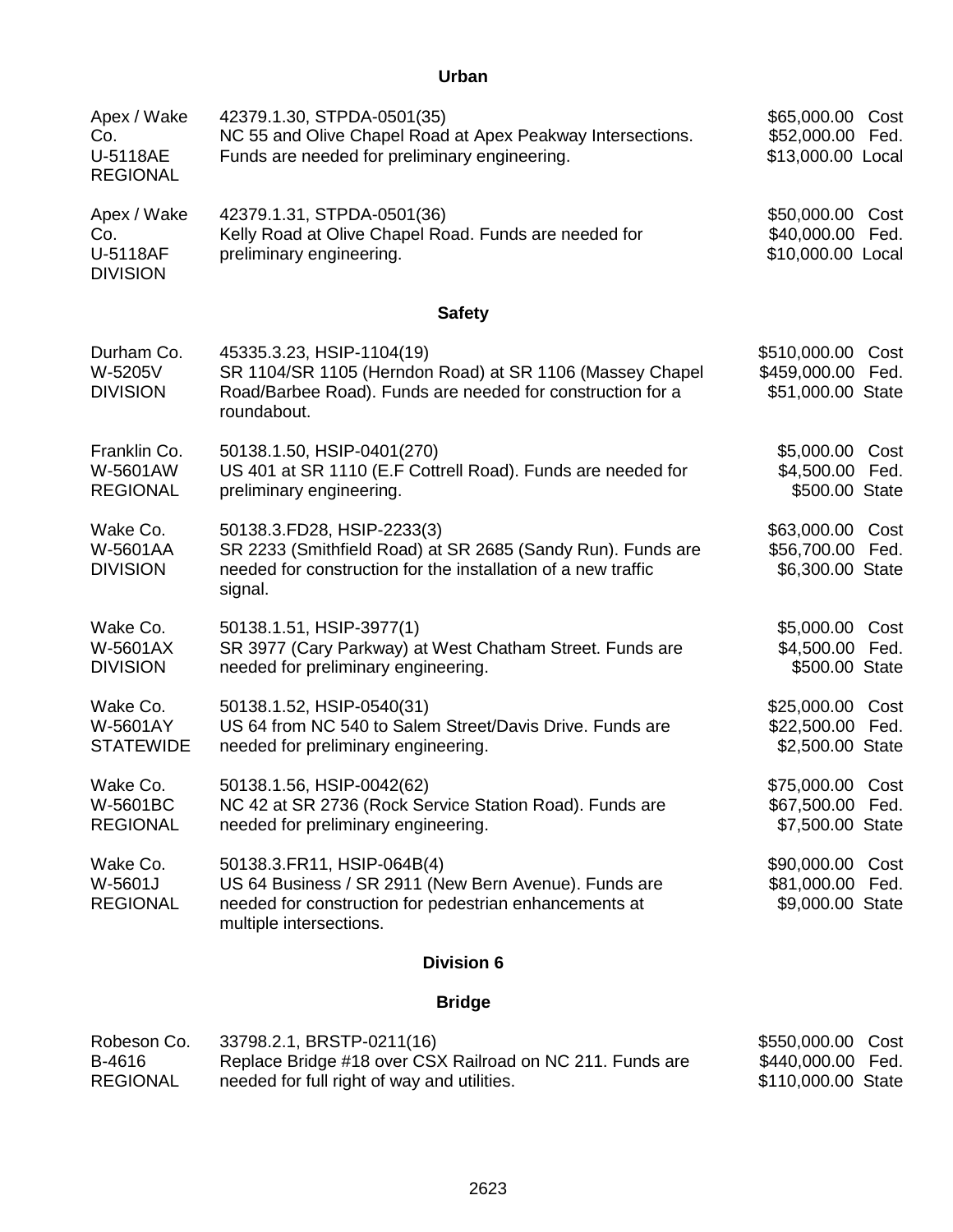## **Safety**

| Columbus Co.<br>W-5601AT<br><b>REGIONAL</b>             | 50138.1.47, HSIP-0701(31)<br>US 701 from approximately 400 feet south to approximately 600<br>feet north of SR 1005 (Peacock Road). Funds are needed for<br>preliminary engineering.                                                               | \$20,000.00 Cost<br>\$18,000.00 Fed.<br>\$2,000.00 State    |              |
|---------------------------------------------------------|----------------------------------------------------------------------------------------------------------------------------------------------------------------------------------------------------------------------------------------------------|-------------------------------------------------------------|--------------|
| Columbus Co.<br>W-5601BM<br><b>STATEWIDE</b>            | 50138.1.66, HSIP-0074(176)<br>US 74 from SR 1435 (Union Valley Road) to US 74 Business.<br>Funds are needed for preliminary engineering.                                                                                                           | \$15,000.00 Cost<br>\$13,500.00 Fed.<br>\$1,500.00 State    |              |
| Cumberland<br>Co.<br>W-5206AH<br><b>DIVISION</b>        | 45336.2.FD34, HSIP-1403(16)<br>SR 1403 (Reilly Road) from SR 1400 (Cliffdale Road) to<br>Willowbrook/Kimridge. \$120,000.00 has previously been<br>approved for right of way and utilities. Additional funds are<br>needed for utility relocation. | \$120,000.00 Cost<br>\$108,000.00 Fed.<br>\$12,000.00 State |              |
| Cumberland<br>Co.<br>W-5519<br><b>REGIONAL</b>          | 45849.2.FR1, HSIP-095-2(128)46<br>I-95 Business/US 301 from NC 87 south to NC 59. Funds are<br>needed for full right of way and utilities.                                                                                                         | \$135,000.00<br>\$108,000.00<br>\$27,000.00 State           | Cost<br>Fed. |
| Cumberland<br>Co.<br>W-5601AN<br><b>DIVISION</b>        | 50138.2.41, HSIP-1113(11)<br>SR 1113 (Waldo's Beach Road) at SR 1112 (Rockfish Road),<br>and SR 1113 (Waldo's Beach Road) at SR 1003 (Camden<br>Road). Funds are needed for full right of way and utilities.                                       | \$86,000.00 Cost<br>\$77,400.00 Fed.<br>\$8,600.00 State    |              |
| Cumberland<br>Co.<br>W-5601AQ<br><b>REGIONAL</b>        | 50138.1.44, HSIP-0401(269)<br>US 401 Bypass (Pamalee Drive) at Blanton Road. Funds are<br>needed for preliminary engineering.                                                                                                                      | \$45,000.00<br>\$40,500.00 Fed.<br>\$4,500.00 State         | Cost         |
| Cumberland<br>Co.<br><b>W-5601AR</b><br><b>DIVISION</b> | 50138.1.45, HSIP-1600(14)<br>SR 1600 (McCormick Bridge Road), curve located<br>approximately 0.3 miles south east of SR 1798. Funds are<br>needed for preliminary engineering.                                                                     | \$25,000.00<br>\$22,500.00 Fed.<br>\$2,500.00 State         | Cost         |
| Cumberland<br>Co.<br>W-5601AS<br><b>DIVISION</b>        | 50138.1.46, HSIP-1704(5)<br>SR 1704 (Palestine Road) from US 401 to SR 1609 (East<br>Reeves Bridge Road). Funds are needed for preliminary<br>engineering.                                                                                         | \$10,000.00 Cost<br>\$9,000.00 Fed.<br>\$1,000.00 State     |              |
| Harnett Co.<br>W-5601AO<br><b>STATEWIDE</b>             | 50138.1.42, HSIP-0087(34)<br>NC 87 at SR 1115 (Buffalo Lake Road). Funds are needed for<br>preliminary engineering.                                                                                                                                | \$25,000.00<br>\$22,500.00<br>\$2,500.00 State              | Cost<br>Fed. |
| Robeson Co.<br>W-5601AP<br><b>DIVISION</b>              | 50138.1.43, HSIP-1003(141)<br>SR 1673 (Moss Neck Road) from SR 1563 (Union Chapel<br>Road) to SR 1003 (Chicken Road). Funds are needed for<br>preliminary engineering.                                                                             | \$40,000.00<br>\$36,000.00<br>\$4,000.00 State              | Cost<br>Fed. |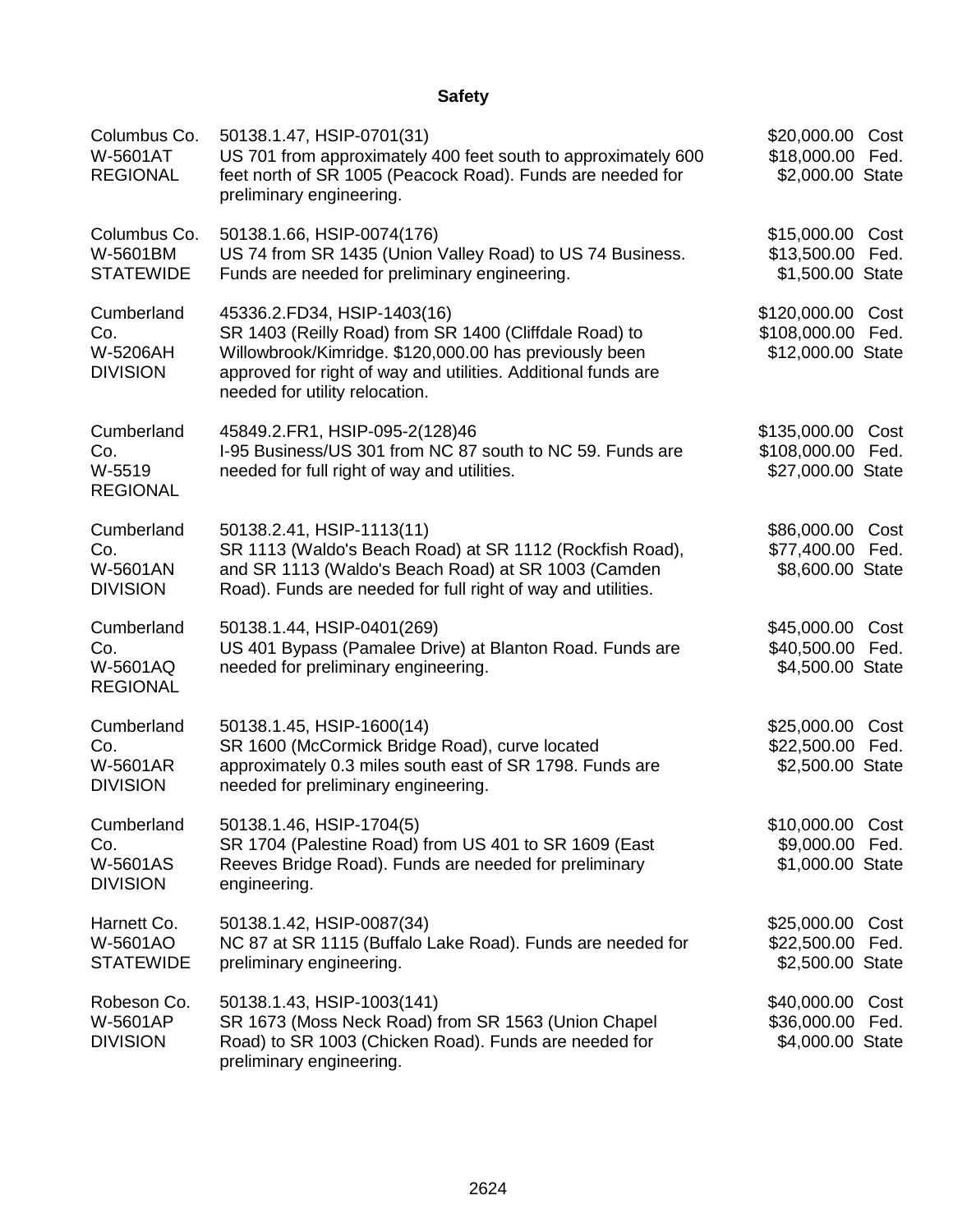#### **Rail Program**

| Fayetteville /<br>Cumberland<br>Co.<br>Z-5400FI<br><b>DIVISION</b> | 43600.1.58, RR-1168(5)<br>Highway Grade Crossing Safety Project at the intersection of<br>SR 1168 (Whitfield Street) and the CSX Crossing # 629 886P.<br>Funds are needed for preliminary engineering.                                           | \$19,762.00 Cost<br>\$17,786.00 Fed.<br>\$1,976.00 State         |
|--------------------------------------------------------------------|--------------------------------------------------------------------------------------------------------------------------------------------------------------------------------------------------------------------------------------------------|------------------------------------------------------------------|
| Rowland/<br>Robeson Co.<br>Y-4806G<br><b>DIVISION</b>              | 40325.3.50, STPRR-0638(9)<br>Railway-Highway Grade Crossing Safety Project at the<br>intersection of Mill Street and the CSX Transportation Tracks;<br>Crossing #629 617X. Funds are needed for construction for a<br>proposed crossing closure. | \$20,000.00<br>Cost<br>\$20,000.00<br>Fed.                       |
|                                                                    | <b>Division 7</b>                                                                                                                                                                                                                                |                                                                  |
|                                                                    | <b>Interstate</b>                                                                                                                                                                                                                                |                                                                  |
| Alamance Co.<br>I-5836<br><b>STATEWIDE</b>                         | 53042.1.1, NHPIM-0040(10)148<br>I-40 / I-85 from 0.2 mile east of NC 49 to 0.2 mile east of NC 54<br>in Graham. Funds are needed for preliminary engineering.                                                                                    | \$100,000.00<br>Cost<br>\$80,000.00 Fed.<br>\$20,000.00 State    |
| Guilford Co.<br>I-5734<br><b>STATEWIDE</b>                         | 52010.1.1, NHPP-0040(6)208<br>I-40 from 1.3 miles east of SR 1850 (Sandy Ridge Road) to<br>1.1 miles east of SR 1556 (Gallimore Dairy Road) in<br>Greensboro. Funds are needed for preliminary engineering.                                      | \$100,000.00 Cost<br>\$80,000.00 Fed.<br>\$20,000.00 State       |
| Guilford Co.<br>$I-5735$<br><b>STATEWIDE</b>                       | 52017.1.1, NHPP-0073(39)<br>I-73 from Randolph County line to 1.2 miles north of NC 62.<br>Funds are needed for preliminary engineering.                                                                                                         | \$100,000.00 Cost<br>\$80,000.00 Fed.<br>\$20,000.00 State       |
| Guilford Co.<br>I-5736<br><b>STATEWIDE</b>                         | 52018.1.1, NHPP-0074(174)<br>I-74/US 311 from Forsyth County line to SR 1300 (Green Road)<br>in High Point. Funds are needed for preliminary engineering.                                                                                        | \$100,000.00<br>Cost<br>\$80,000.00<br>Fed.<br>\$20,000.00 State |
| Guilford Co.<br>I-5762                                             | 53005.1.1, NHPIM-0040(7)208<br>I-40 from the Forsyth County line to 1.3 miles east of SR 1850                                                                                                                                                    | \$100,000.00 Cost<br>\$80,000.00 Fed.                            |

I-5762 **STATEWIDE** I-40 from the Forsyth County line to 1.3 miles east of SR 1850 (Sandy Ridge Road). Funds are needed for preliminary engineering.

Guilford Co. I-5789 **STATEWIDE** 53029.1.1, NHPIM-0085(3)117 I-85 from SR 1113 (Kivett Drive) to 0.4 mile north of I-85 Business in High Point. Funds are needed for preliminary engineering. \$100,000.00 Cost \$80,000.00 Fed. \$20,000.00 State Guilford Co. I-5790 53030.1.1, NHPIM-0085(4) I-85 from 0.2 mile north of SR 3039 (Nelson Farm Road) to \$100,000.00 Cost \$80,000.00 Fed.

\$20,000.00 State

| Funds are needed for preliminary engineering.               | \$20,000.00 State                                                                                                        |                  |
|-------------------------------------------------------------|--------------------------------------------------------------------------------------------------------------------------|------------------|
| 50454.1.1, NHPIM-0040(9)214                                 | \$100,000.00 Cost                                                                                                        |                  |
|                                                             |                                                                                                                          |                  |
| 0.6 miles east of SR 4239 (Patterson Street) in Greensboro. | \$20,000.00 State                                                                                                        |                  |
|                                                             | 1.3 miles north of SR 3029 (Youngs Mill Road) in Greensboro.<br>I-40 from 0.2 miles east of SR 1541 (Wendover Avenue) to | \$80,000.00 Fed. |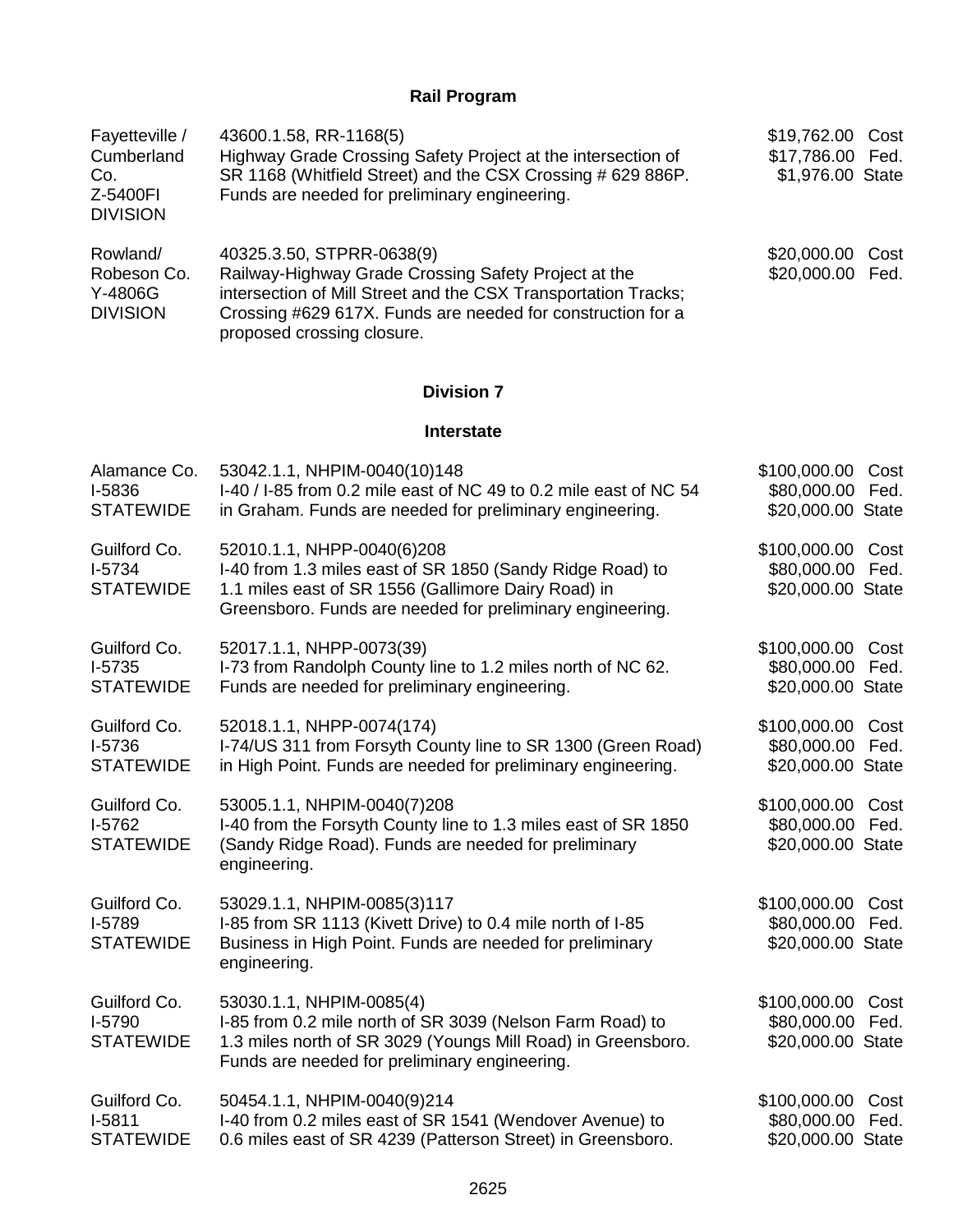|                                              | Funds are needed for preliminary engineering.                                                                                                                                                             |                                                        |              |
|----------------------------------------------|-----------------------------------------------------------------------------------------------------------------------------------------------------------------------------------------------------------|--------------------------------------------------------|--------------|
| Guilford Co.<br>$I-5821$<br><b>STATEWIDE</b> | 50464.1.1, NHPIM-0085(5)116<br>I-85 from Randolph County line to 1 mile east of SR 1113<br>(Kivett Drive). Funds are needed for preliminary engineering.                                                  | \$100,000.00<br>\$80,000.00<br>\$20,000.00 State       | Cost<br>Fed. |
| Guilford Co.<br>$I-5852$<br><b>STATEWIDE</b> | 53056.1.1, NHPIM-0073(40)<br>I-73 from I-40/US 421 to SR 2085 (Bryan Boulevard) in<br>Greensboro. Funds are needed for preliminary engineering.                                                           | \$100,000.00 Cost<br>\$80,000.00<br>\$20,000.00 State  | Fed.         |
| Guilford Co.<br>$I-5853$<br><b>STATEWIDE</b> | 53057.1.1, NHPIM-0085(6)126<br>I-85 / US 29 / US 70 from 0.4 mile north of 185 Business to<br>0.3 mile north of I-73 / US 421. Funds are needed for<br>preliminary engineering.                           | \$100,000.00 Cost<br>\$80,000.00<br>\$20,000.00 State  | Fed.         |
| Guilford Co.<br>I-5854<br><b>STATEWIDE</b>   | 53058.1.1, NHPIM-0085(7)123<br>I-85 from 0.3 mile north of Business 85 to 0.2 mile north of<br>SR 1115 (Rehobeth Church Road). Funds are needed for<br>preliminary engineering.                           | \$100,000.00<br>\$80,000.00<br>\$20,000.00 State       | Cost<br>Fed. |
| Guilford Co.<br>$I-5855$<br><b>STATEWIDE</b> | 53059.1.1, NHPIM-0085(8)<br>I-85 from 0.8 mile north of SR 3505 (Pleasant Garden Road) to<br>0.2 mile north of SR 3039 (Nelson Farm Road) in Greensboro.<br>Funds are needed for preliminary engineering. | \$100,000.00 Cost<br>\$80,000.00<br>\$20,000.00 State  | Fed.         |
| Orange Co.<br>$I-5822$<br><b>STATEWIDE</b>   | 50465.1.1, NHPIM-0040(8)270<br>I-40 from 1.6 miles east of NC 86 to 0.8 mile east of SR 1734<br>(Erwin Road). Funds are needed for preliminary engineering.                                               | \$100,000.00<br>\$80,000.00<br>\$20,000.00 State       | Cost<br>Fed. |
|                                              | <b>Urban</b>                                                                                                                                                                                              |                                                        |              |
| Guilford Co.<br>U-5306B<br><b>REGIONAL</b>   | 47026.2.3, STP-0220(61)<br>US 220 (Battleground Avenue) intersection with Westridge<br>Road. Funds are needed for full right of way and utilities.                                                        | \$1,517,000.00<br>\$1,213,600.00<br>\$303,400.00 State | Cost<br>Fed. |
|                                              | <b>Bridge</b>                                                                                                                                                                                             |                                                        |              |
| Guilford Co.<br>B-5736<br><b>REGIONAL</b>    | 45692.3.FR1, BRSTP-0061(7)<br>Replace Bridge 38 over Beaver Creek on NC 61. Funds are<br>needed for construction.                                                                                         | \$850,000.00<br>\$680,000.00<br>\$170,000.00 State     | Cost<br>Fed. |
|                                              | <b>Safety</b>                                                                                                                                                                                             |                                                        |              |
| Orange Co.<br>W-5207I<br><b>DIVISION</b>     | 45337.3.FD9, HSIP-1005(30)<br>SR 1005 (Jones Ferry Road) and Davie Street. Funds are<br>needed for construction for rumble strips, guardrail, safety, and                                                 | \$600,000.00<br>\$540,000.00<br>\$60,000.00 State      | Cost<br>Fed. |

lighting improvements.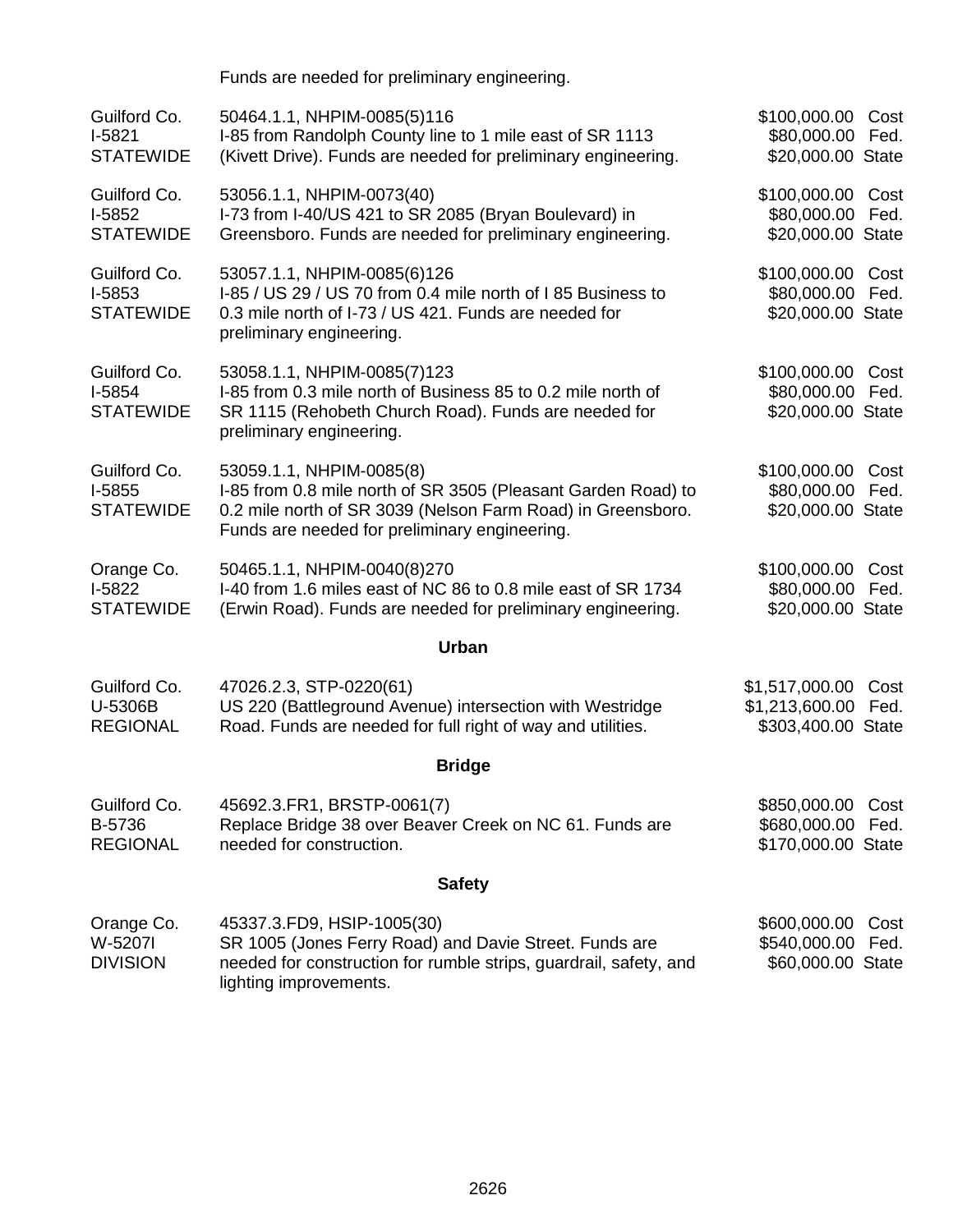### **Division 8**

### **Enhancement**

| Moore Co.<br>R-2812A<br><b>REGIONAL</b>      | 34504.1.2, STPE-0211(33)<br>NC 211 from NC 73 in West End to the traffic circle in Pinehurst.<br>\$215,065.00 has previously been approved for preliminary<br>engineering. Additional funds are needed based on the latest<br>estimate. This is a Strategic Transportation Investments<br>Transition project. | \$75,000.00 Cost<br>\$60,000.00<br>\$15,000.00 Local  | Fed.         |
|----------------------------------------------|---------------------------------------------------------------------------------------------------------------------------------------------------------------------------------------------------------------------------------------------------------------------------------------------------------------|-------------------------------------------------------|--------------|
|                                              | <b>Bridge</b>                                                                                                                                                                                                                                                                                                 |                                                       |              |
| Hoke Co.<br>B-4967<br><b>DIVISION</b>        | 40158.2.1, BRZ-1203(2)<br>Replace Bridge #8 over the Lumber River on SR 1203 /<br>SR 1412. Funds are needed for full right of way and utilities.                                                                                                                                                              | \$453,000.00<br>\$362,400.00<br>\$90,600.00 State     | Cost<br>Fed. |
|                                              | <b>Safety</b>                                                                                                                                                                                                                                                                                                 |                                                       |              |
| Randolph Co.<br>W-5601AZ<br><b>DIVISION</b>  | 50138.1.53, HSIP-1707(1)<br>SR 1707 (Church Street) from SR 1453 (Walker Avenue) to<br>SR 1442 (Sunset Avenue). Funds are needed for preliminary<br>engineering.                                                                                                                                              | \$6,000.00<br>\$5,400.00 Fed.<br>\$600.00 State       | Cost         |
| Randolph Co.<br>W-5601BA<br><b>REGIONAL</b>  | 50138.1.54, HSIP-0042(61)<br>US 220 Business (Fayetteville Street) from Wainman Avenue<br>to NC 42 (Salisbury Street). Funds are needed for preliminary<br>engineering.                                                                                                                                       | \$8,000.00 Cost<br>\$7,200.00 Fed.<br>\$800.00 State  |              |
| Scotland Co.<br>W-5601BD<br><b>STATEWIDE</b> | 50138.1.57, HSIP-0074(175)<br>US 74 at NC 144 and SR 1305 (Ida Mill Road). Funds are<br>needed for preliminary engineering.                                                                                                                                                                                   | \$100,000.00<br>\$90,000.00 Fed.<br>\$10,000.00 State | Cost         |

## **Division 9**

## **Congestion Mitigation**

| Rowan Co. | 44008.1.F5, CMS-0914(20)                                    | \$13,500.00 Cost |  |
|-----------|-------------------------------------------------------------|------------------|--|
| C-4908E   | Sidewalks along Bringle Ferry Road from Long Street to      |                  |  |
| EXEMPT    | Newsome Road. Funds are needed for preliminary engineering. | \$2,700.00 Local |  |

### **Urban**

| Lewisville/     | 44108.2.F1, STPDA-0927(6)                                       | \$495,000.00 Cost |  |
|-----------------|-----------------------------------------------------------------|-------------------|--|
| Forsyth Co.     | Great Wagon Road from SR 1001 (Shallowford Road) to             | \$396,000.00 Fed. |  |
| U-5536          | SR 1308 (Lewisville-Vienna Road). \$200,000.00 has previously   | \$99,000.00 Local |  |
| <b>DIVISION</b> | been approved for preliminary engineering. Additional funds are |                   |  |
|                 | needed based on the latest estimate.                            |                   |  |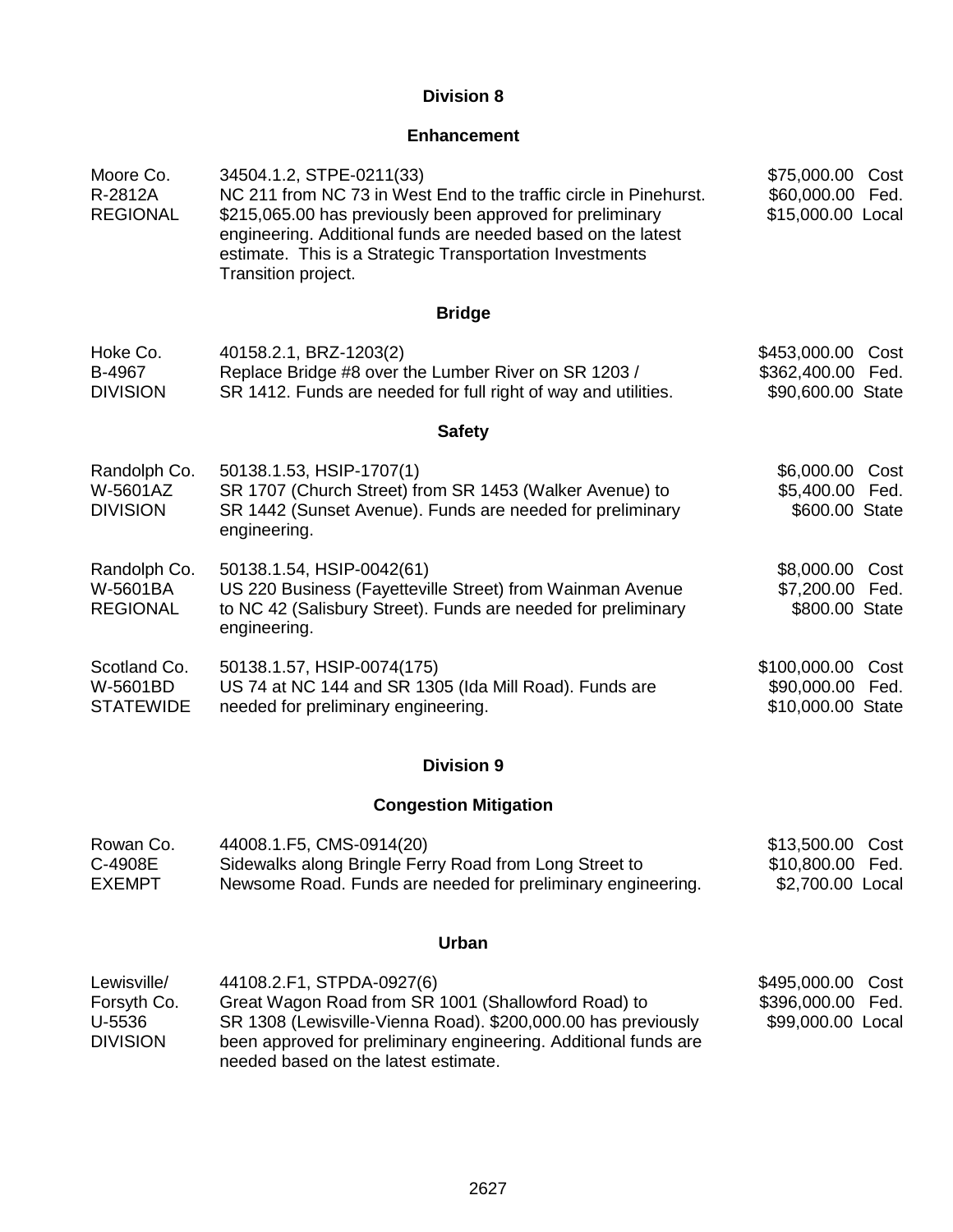## **Bridge**

| Forsyth Co.      | 45355.2.29, BRZ-1893(1)                                                                                            | \$100,000.00       | Cost |
|------------------|--------------------------------------------------------------------------------------------------------------------|--------------------|------|
| <b>BD-5109AC</b> | Replace Bridge 283 over an Unnamed Creek on SR 1893.                                                               | \$80,000.00        | Fed. |
| <b>DIVISION</b>  | Funds are needed for full right of way and utilities.                                                              | \$20,000.00 State  |      |
| Forsyth Co.      | 50070.3.33, BRSTP-0052(51)                                                                                         | \$1,284,550.00     | Cost |
| <b>BP-5500GG</b> | Bridge #115 on US 52 over SR 4315 (Waughtown Street).                                                              | \$1,027,640.00     | Fed. |
| <b>STATEWIDE</b> | Funds are needed for construction.                                                                                 | \$256,910.00 State |      |
| Forsyth Co.      | 50070.3.18, BRSTP-0052(52)                                                                                         | \$1,110,900.00     | Cost |
| <b>BP-5500R</b>  | Bridges #27 and #28 just south of Winston-Salem on US 52                                                           | \$888,720.00       | Fed. |
| <b>STATEWIDE</b> | southbound and northbound over SR 4205 (South Main Street)<br>and Soakus Creek. Funds are needed for construction. | \$222,180.00 State |      |
| Stokes Co.       | 45355.3.FD31, BRZ-1998(2)                                                                                          | \$650,000.00       | Cost |
| <b>BD-5109AE</b> | Replace Bridge #45 over Brushy Fork Creek on SR 1998.                                                              | \$520,000.00       | Fed. |
| <b>DIVISION</b>  | Funds are needed for construction.                                                                                 | \$130,000.00 State |      |
| Stokes Co.       | 45355.3.FD32, BRZ-1674(6)                                                                                          | \$1,250,000.00     | Cost |
| <b>BD-5109AF</b> | Replace Bridge #108 over Snow Creek on SR 1674. Funds are                                                          | \$1,000,000.00     | Fed. |
| <b>DIVISION</b>  | needed for construction.                                                                                           | \$250,000.00 State |      |
|                  | <b>Safety</b>                                                                                                      |                    |      |
| Rowan Co.        | 46137.2. FR1, HSIP-0801 (10)                                                                                       | \$666,667.00       | Cost |
| W-5314           | NC 801at SR 2048 (Cool Springs Road/Woodleaf Road), SR                                                             | \$600,000.00       | Fed. |

| W-5314          | NC 801at SR 2048 (Cool Springs Road/Woodleaf Road), SR    | \$600,000.00 Fed. |
|-----------------|-----------------------------------------------------------|-------------------|
| <b>REGIONAL</b> | 1951 (Parks Road) at SR 2048 (Woodleaf Road) and NC 801   | \$66,667.00 State |
|                 | at SR 2004 (Woodleaf Barber Road/ Quarry Road). Funds are |                   |
|                 | needed for full right of way and utilities.               |                   |
|                 |                                                           |                   |

### **Division 10**

#### **Interstate**

| Mecklenburg<br>Co.<br>I-5405A<br><b>EXEMPT</b>   | 45454.1.3, NHP-077-1(222)17<br>I-77 at Lakeview Road. Funds are needed for preliminary<br>engineering. This is a StrategicTransportation Investments<br>Bonus Allocation.  | \$400,000.00 Cost<br>\$320,000.00 Fed.<br>\$80,000.00 State |  |
|--------------------------------------------------|----------------------------------------------------------------------------------------------------------------------------------------------------------------------------|-------------------------------------------------------------|--|
| Mecklenburg<br>Co.<br>$I-5405B$<br><b>EXEMPT</b> | 45454.1.4, NHP-077-1(223)20<br>I-77 at Hambright Road. Funds are needed for preliminary<br>engineering. This is a StrategicTransportation Investments<br>Bonus Allocation. | \$400,000.00 Cost<br>\$320,000.00 Fed.<br>\$80,000.00 State |  |
|                                                  | <b>Urban</b>                                                                                                                                                               |                                                             |  |
| <b>Mooklophura</b>                               | AEE94.2 EDA. TCCD. AOE4 (22)                                                                                                                                               | CCTE2A00C201                                                |  |

| Mecklenburg     | 45531.3.FR1, ICSP-0051(32)                                   | \$657,534.00 Cost  |
|-----------------|--------------------------------------------------------------|--------------------|
| Co.             | Intersection of NC 51 and Matthews-Mint Hill Road. Funds are | \$526,027.00 Fed.  |
| U-5511          | needed for construction to construct a roundabout. This is a | \$131,507.00 State |
| <b>REGIONAL</b> | Strategic Transportation Investments Transition project.     |                    |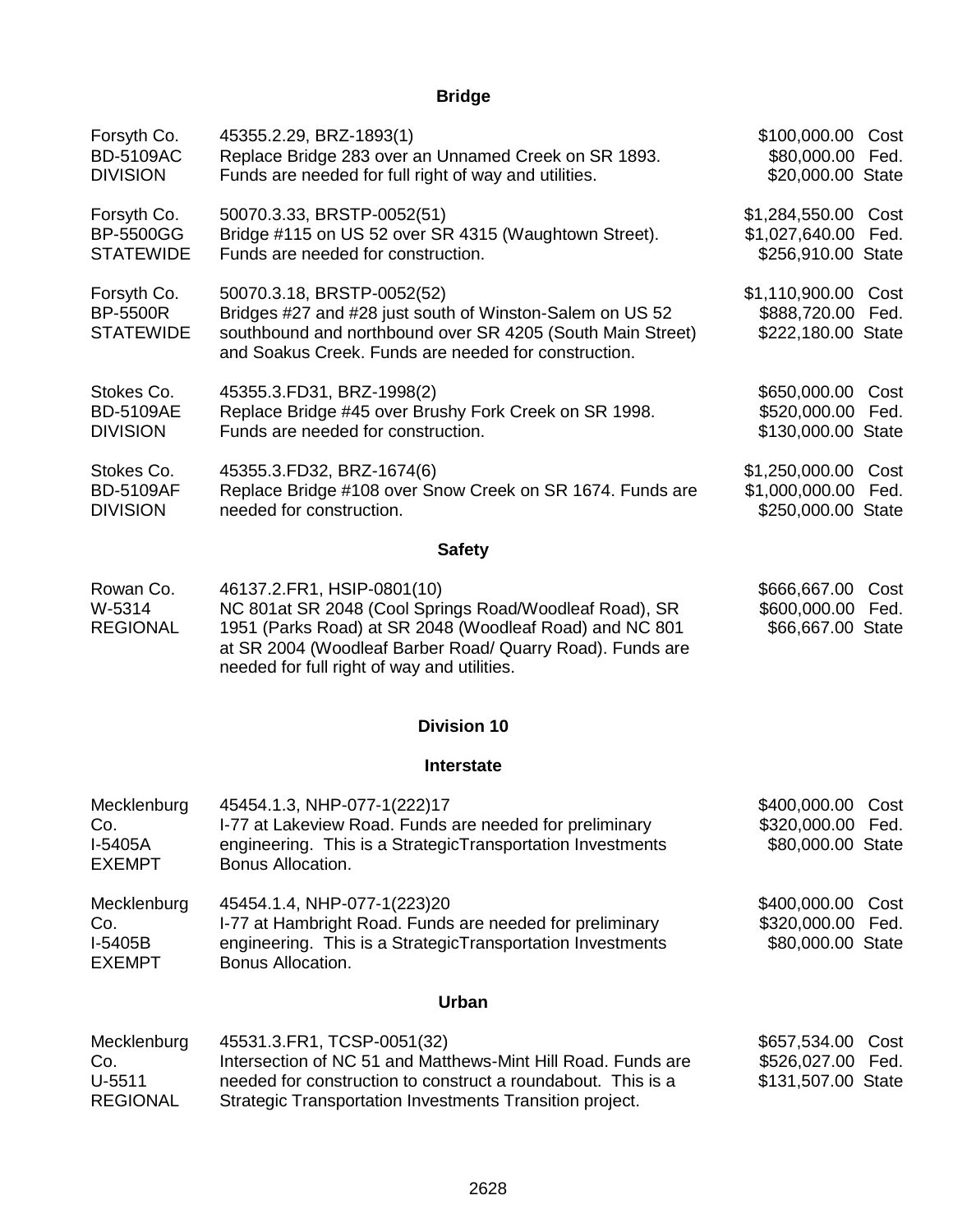## **Safety**

| Mecklenburg<br>Co.<br>W-5601BI<br><b>STATEWIDE</b> | 50138.1.62, HSIP-0485(38)<br>I-485 Inner Loop Off-Ramp to NC 49 (North Tryon Street) in<br>Charlotte. Funds are needed for preliminary engineering.                                                                                                                                                                             | \$35,000.00 Cost<br>\$31,500.00 Fed.<br>\$3,500.00 State    |              |
|----------------------------------------------------|---------------------------------------------------------------------------------------------------------------------------------------------------------------------------------------------------------------------------------------------------------------------------------------------------------------------------------|-------------------------------------------------------------|--------------|
| Mecklenburg<br>Co.<br>W-5601BJ<br><b>STATEWIDE</b> | 50138.1.63, HSIP-0485(39)<br>I-485 northbound ramp at US 29 (North Tryon Street) near<br>Charlotte. Funds are needed for preliminary engineering.                                                                                                                                                                               | \$40,000.00 Cost<br>\$36,000.00<br>\$4,000.00 State         | Fed.         |
| Stanly Co.<br><b>SR-5001BM</b><br><b>DIVISION</b>  | 40924.3.64, SRS-1717(1)<br>Safe Routes To School - SR 1717 (Boyden Street) at the<br>intersections of SR 1717 at SR 1714 (Nantahala Street) and<br>SR 1717 at Spruce Street serving Badin Elementary School.<br>Funds are needed to construct a sidewalk. This is a Strategic<br>Transportation Investments Transition project. | \$100,000.00<br>\$100,000.00                                | Cost<br>Fed. |
| Union Co.<br>W-5601BH<br><b>DIVISION</b>           | 50138.1.61, HSIP-1008(24)<br>SR 1008 (Waxhaw Indian Trail Road) and SR 1346 (Beulah<br>Church Road) near Wesley Chapel. Funds are needed for<br>preliminary engineering.                                                                                                                                                        | \$135,000.00 Cost<br>\$121,500.00 Fed.<br>\$13,500.00 State |              |
| Union Co.<br>W-5601BK<br><b>REGIONAL</b>           | 50138.1.64, HSIP-0200(4)<br>NC 200 (Lancaster) and SR 1117 (Providence Road South).<br>Funds are needed for preliminary engineering.                                                                                                                                                                                            | \$115,000.00<br>\$103,500.00<br>\$11,500.00 State           | Cost<br>Fed. |
|                                                    | <b>Division 11</b>                                                                                                                                                                                                                                                                                                              |                                                             |              |
|                                                    | <b>Bridge</b>                                                                                                                                                                                                                                                                                                                   |                                                             |              |
| Surry Co.<br><b>BD-5111V</b><br><b>DIVISION</b>    | 45357.3.FD22, BRZ-1809(5)<br>Replace Bridge #244 over SR 1856 on SR 1809. Funds are<br>needed for construction.                                                                                                                                                                                                                 | \$2,059,000.00<br>\$1,647,200.00<br>\$411,800.00 State      | Cost<br>Fed. |
|                                                    | <b>Safety</b>                                                                                                                                                                                                                                                                                                                   |                                                             |              |
| Surry Co.<br><b>W-5601AU</b><br><b>REGIONAL</b>    | 50138.1.48, HSIP-0268(20)<br>NC 268 at the US 21 southbound ramps. Funds are needed for<br>preliminary engineering.                                                                                                                                                                                                             | \$10,000.00 Cost<br>\$9,000.00 Fed.<br>\$1,000.00 State     |              |
| Surry Co.<br>W-5601AV<br><b>REGIONAL</b>           | 50138.1.49, HSIP-0052(50)<br>US 52 Business / NC 89 (Renfro Street) and NC 103 / SR 2432<br>(Pine Street). Funds are needed for preliminary engineering.                                                                                                                                                                        | \$5,000.00<br>\$4,500.00<br>\$500.00 State                  | Cost<br>Fed. |

## **Division 12**

#### **Interstate**

| Iredell Co. | 40099.1.8, NHP-077-1(224)30                                         | \$100,000.00 Cost |  |
|-------------|---------------------------------------------------------------------|-------------------|--|
| I-4750AC    | 1-77 at exit 30 (Griffith Street). Funds are needed for preliminary | \$80.000.00 Fed.  |  |
| EXEMPT      | engineering. This is a Strategic Transportation Investments         | \$20,000.00 State |  |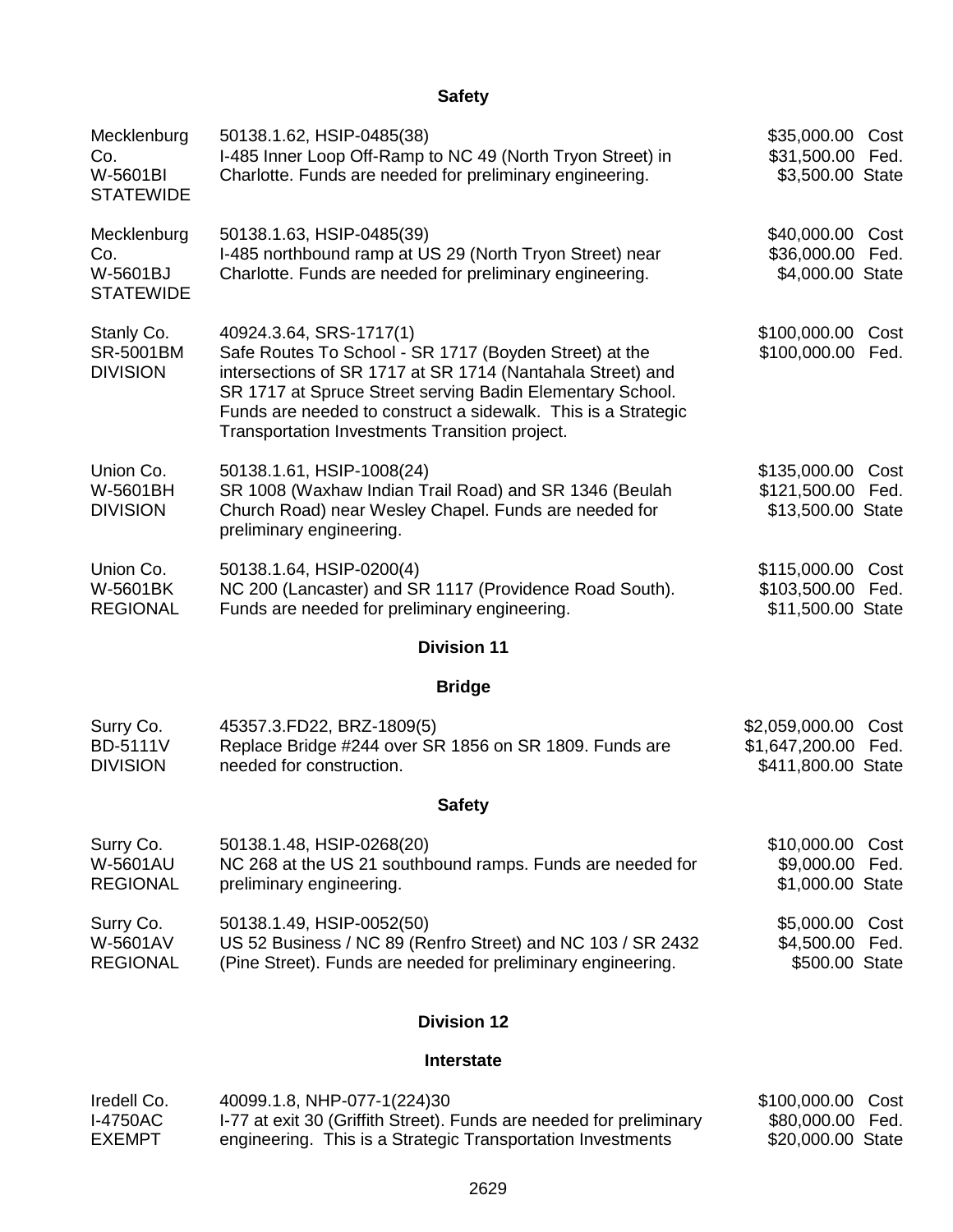## **Rail Program**

| Kings<br>Mountain /<br>Cleveland Co.<br>Y-5500LA<br><b>DIVISION</b> | 45533.1.FD2, RR-1218(7)<br>Railway-Highway Grade Safety Crossing Safety Project at the<br>intersection of Mountain Street and the Norfolk Southern<br>Railroad; Crossing #716 260Y; and Gold Street and the Norfolk<br>Southern Railroad; Crossing #716 261F. \$10,000.00 has<br>previously been approved for preliminary engineering.<br>Additional funds are needed based on the latest estimate. | \$12,000.00<br>Cost<br>\$12,000.00 Fed.                                |
|---------------------------------------------------------------------|-----------------------------------------------------------------------------------------------------------------------------------------------------------------------------------------------------------------------------------------------------------------------------------------------------------------------------------------------------------------------------------------------------|------------------------------------------------------------------------|
|                                                                     | <b>Division 13</b>                                                                                                                                                                                                                                                                                                                                                                                  |                                                                        |
|                                                                     | <b>Urban</b>                                                                                                                                                                                                                                                                                                                                                                                        |                                                                        |
| Asheville /<br><b>Buncombe</b><br>Co.<br>U-5189<br><b>DIVISION</b>  | 45250.3.1, STPDA-0025(26)<br>US 25 (Hendersonville Road) from I-40 south to NC 146 (Long<br>Shoals Road). Funds are needed to construct a sidewalk. This<br>is a Strategic Transportation Investments Transition project.                                                                                                                                                                           | \$3,098,830.00<br>Cost<br>\$2,479,064.00<br>Fed.<br>\$619,766.00 Local |
|                                                                     | <b>Bridge</b>                                                                                                                                                                                                                                                                                                                                                                                       |                                                                        |
| <b>Buncombe</b><br>Co.<br>B-5196<br><b>DIVISION</b>                 | 45252.2.FD1, BRZ-1329(6)<br>Replace Bridge #528 on Texas Road over Flat Creek. Funds<br>are needed for full right of way and utilities.                                                                                                                                                                                                                                                             | \$50,000.00 Cost<br>\$40,000.00 Fed.<br>\$10,000.00 Local              |
| Burke Co.<br>$U-2551$<br><b>DIVISION</b>                            | 34832.1.1, STP-1922(1)<br>SR 1922 (Enola Road) SR 1924 (Old NC 18) from SR 2026<br>(Arnold Drive) to NC 18 (South Sterling Street). \$3,654,837.00<br>has previously been approved for preliminary engineering.<br>Additional funds are needed based on the latest estimate. This<br>is a Strategic Transportation Investments Transition project.                                                  | \$20,000.00 Cost<br>\$16,000.00 Fed.<br>\$4,000.00 State               |
|                                                                     | <b>Division 14</b>                                                                                                                                                                                                                                                                                                                                                                                  |                                                                        |
|                                                                     | <b>Bridge</b>                                                                                                                                                                                                                                                                                                                                                                                       |                                                                        |
| Polk Co.<br>B-4792<br><b>DIVISION</b>                               | 38562.2.1, BRZ-1102(5)<br>Replace Bridge #4 over Fork Creek on SR 1102. Funds are<br>needed for full right of way and utilities.                                                                                                                                                                                                                                                                    | \$80,000.00 Cost<br>\$64,000.00 Fed.<br>\$16,000.00 State              |
|                                                                     | <b>Bicycle and Pedestrian</b>                                                                                                                                                                                                                                                                                                                                                                       |                                                                        |
| Henderson<br>Co.<br>EB-5537<br><b>DIVISION</b>                      | 50052.3.FD1, STPEB-1413(15)<br>Hendersonville - Oklawaha Greenway from Patton Park to<br>Balfour Road/Berkley Mills. Funds are needed for construction<br>of a greenway. This is a Strategic Transportation Investments<br>Transition project.                                                                                                                                                      | \$1,200,000.00<br>Cost<br>\$960,000.00<br>Fed.<br>\$240,000.00 State   |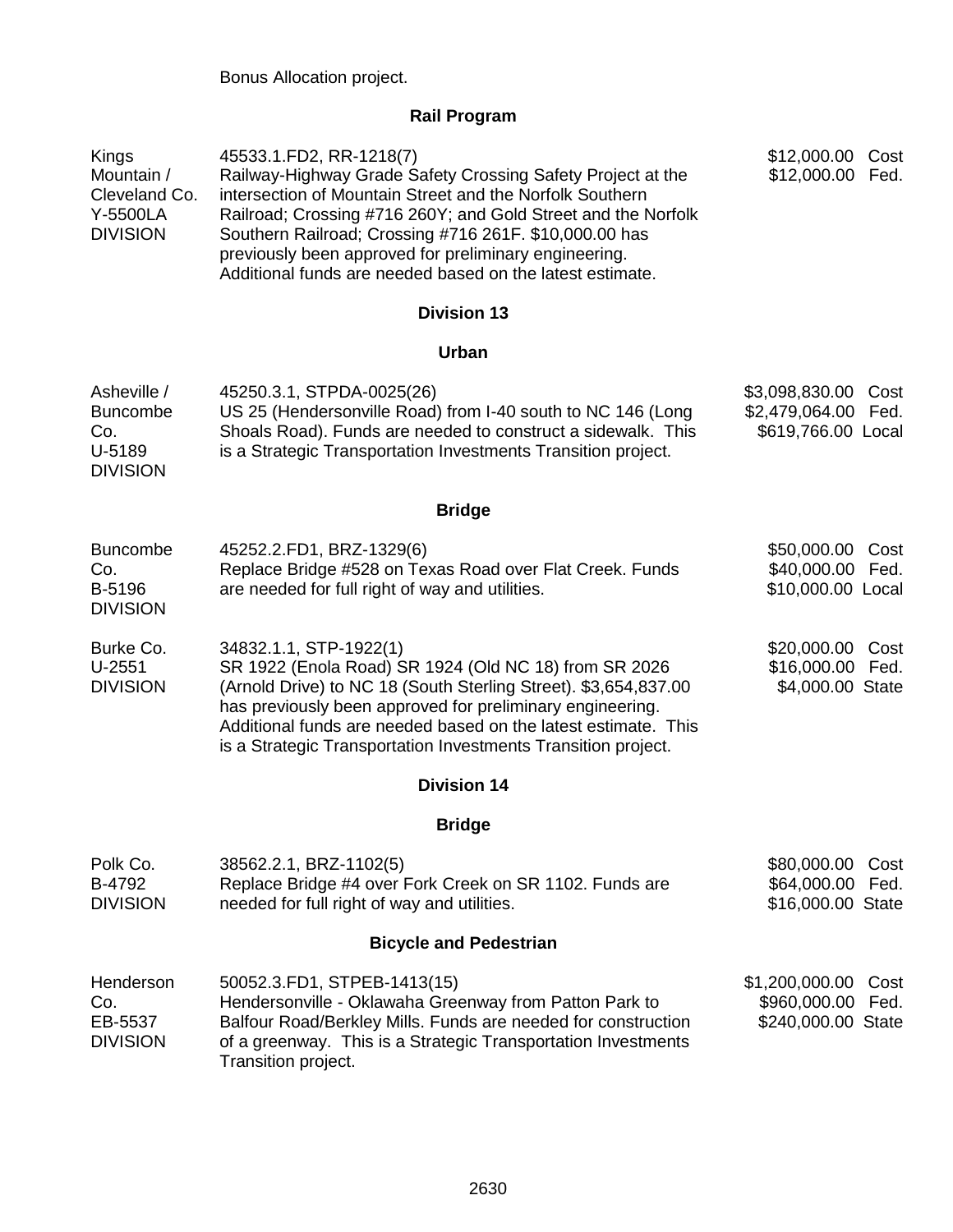#### **Statewide**

#### **Planning and Research**

| Statewide<br>M-0487<br><b>STATEWIDE</b> | 46403.1.3, SHRP-000S(806)<br>Technology and Innovation Deployment Program (TIDP). Funds<br>are needed for the 2015 allocation. | \$194,229.00 Cost<br>\$194,229.00 Fed. |  |
|-----------------------------------------|--------------------------------------------------------------------------------------------------------------------------------|----------------------------------------|--|
| Statewide<br>M-0487<br><b>STATEWIDE</b> | 46403.1.2, SHRP-000S(805)<br>Strategic Highway Research Program (SHRP2). Funds are<br>needed for the 2015 allocation.          | \$250,000.00 Cost<br>\$250,000.00 Fed. |  |

### **ITEM M SUMMARY - 92 PROJECTS - (TOTAL FEDERAL AND STATE) \$35,227,095.00**

Funding for these Transition Period projects is excluded from the Transportation Investment Strategy Formula.

\$900,000.00 of funds for these projects are excluded from the Transportation Investment Strategy Formula as part of a Bonus Allocation available to this local area.

### **Approval – Revisions to the 2012 – 2020 AND 2016 – 2025 STIPS**

A motion was made by Board Member Overholt, seconded by Board Member Palermo, to

approve the following additions, modifications and deletions to the 2012-2020 and 2016 – 2025 State

Transportation Improvement Plans.

#### **HIGHWAY PROGRAM**

#### **STIP ADDITIONS**

| <b>DIVISION 5</b> |                                           |                   |                     |
|-------------------|-------------------------------------------|-------------------|---------------------|
| $1-5729$          | I-85, US 15 / US 501 to                   | Construction FY16 | \$8,319,000 (NHPIM) |
| <b>DURHAM</b>     | east of SR 1827 (Midland                  |                   |                     |
| Proj. Category    | Terrace Road) in Durham.                  |                   |                     |
| <b>STATEWIDE</b>  | Pavement rehabilitation.                  |                   |                     |
|                   | FY 16 STI project added to 2012-2018 STIP |                   |                     |
|                   | to allow Engineering to commence.         |                   |                     |
| <b>I-5787</b>     | I-85, North of NC 56 to north             | Construction FY16 | \$2,500,000 (NHPIM) |
| <b>GRANVILLE</b>  | of SR 1135 (Smith Road).                  | <b>FY17</b>       | \$2,500,000 (NHPIM) |
| Proj. Category    | Pavement rehabilitation.                  |                   | \$5,000,000         |
| <b>STATEWIDE</b>  | FY 16 STI project added to 2012-2018 STIP |                   |                     |
|                   | to allow Engineering to commence.         |                   |                     |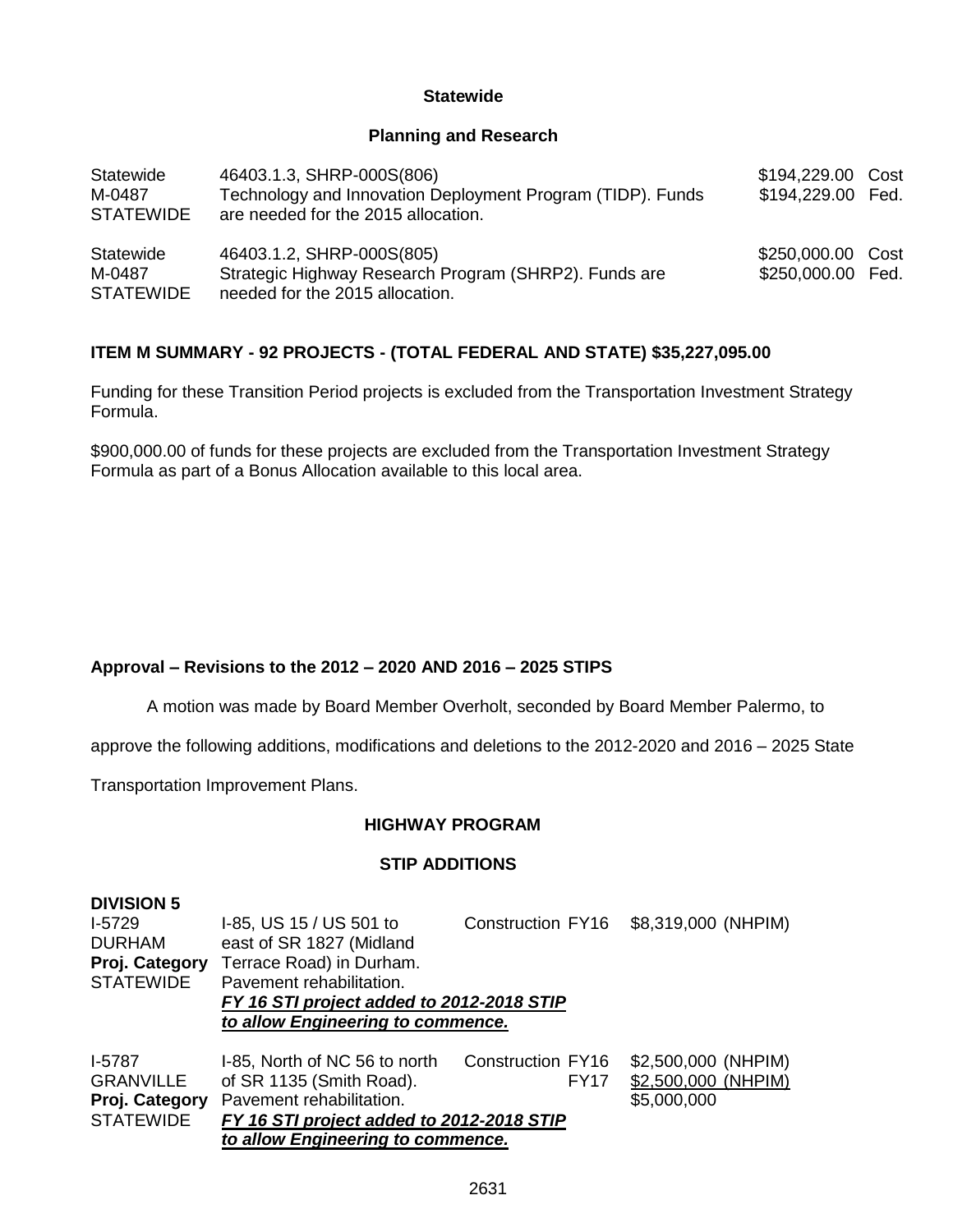| I-5819<br><b>GRANVILLE</b><br>Proj. Category<br><b>STATEWIDE</b>                       | I-85, 0.2 mile north of US 15<br>to Vance County line.<br>Pavement rehabilitation.<br>FY 16 STI project added to 2012-2018 STIP<br>to allow Engineering to commence.                                                                                           | <b>Construction FY16</b> |             | \$5,210,000 (NHPIM)                                       |
|----------------------------------------------------------------------------------------|----------------------------------------------------------------------------------------------------------------------------------------------------------------------------------------------------------------------------------------------------------------|--------------------------|-------------|-----------------------------------------------------------|
| I-5843<br><b>GRANVILLE</b><br>Proj. Category<br><b>STATEWIDE</b>                       | I-85, 1 mile north of SR 1135<br>(Smith Road.) to 0.2 mile north<br>of US 15. Pavement rehabilitation<br>FY 16 STI project added to 2012-2018 STIP<br>to allow Engineering to commence.                                                                        | <b>Construction FY16</b> | <b>FY17</b> | \$1,623,000 (NHPIM)<br>\$1,622,000 (NHPIM)<br>\$3,245,000 |
| <b>DIVISION 7</b><br>$I-5734$<br><b>GUILFORD</b><br>Proj. Category<br><b>STATEWIDE</b> | I-40, 1.3 miles east of SR 1850 Construction FY16<br>(Sandy Ridge Road) to 1.1 miles<br>east of SR 1556 (Gallimore Dairy<br>Road) in Greensboro.<br>Pavement rehabilitation.<br>FY 16 STI project added to 2012-2018 STIP<br>to allow Engineering to commence. |                          | <b>FY17</b> | \$3,201,000 (NHPIM)<br>\$3,201,000 (NHPIM)<br>\$6,402,000 |
| $I-5735$<br><b>GUILFORD</b><br>Proj. Category<br><b>STATEWIDE</b>                      | I-73, Randolph County line to<br>1.2 miles north of NC 62.<br>Pavement rehabilitation.<br>FY 16 STI project added to 2012-2018 STIP<br>to allow Engineering to commence.                                                                                       | Construction FY16        |             | \$2,620,000 (NHPIM)                                       |
| $I-5736$<br><b>GUILFORD</b><br>Proj. Category<br><b>STATEWIDE</b>                      | I-74 / US 311, Forsyth County Construction FY16<br>line to SR 1300 (Green Road)<br>in High Point.<br>Pavement rehabilitation.<br>FY 16 STI project added to 2012-2018 STIP<br>to allow Engineering to commence.                                                |                          |             | \$829,000 (NHPIM)                                         |
| I-5762<br><b>GUILFORD</b><br>Proj. Category<br><b>STATEWIDE</b>                        | I-40, Forsyth County line to<br>1.3 miles east of SR 1850<br>(Sandy Ridge Road).<br>Pavement rehabilitation<br>FY 16 STI project added to 2012-2018 STIP<br>to allow Engineering to commence.                                                                  | Construction FY16        | <b>FY17</b> | \$1,631,000 (NHPIM)<br>\$1,631,000 (NHPIM)<br>\$3,262,000 |
| I-5789<br><b>GUILFORD</b><br>Proj. Category<br><b>STATEWIDE</b>                        | I-85, SR 1113 (Kivett Drive) to Construction FY16<br>0.4 mile north of I-85 Business<br>in High Point.<br>Pavement rehabilitation<br>FY 16 STI project added to 2012-2018 STIP<br>to allow Engineering to commence.                                            |                          | <b>FY17</b> | \$1,604,000 (NHPIM)<br>\$1,604,000 (NHPIM)<br>\$3,208,000 |
| I-5790<br><b>GUILFORD</b><br>Proj. Category<br><b>STATEWIDE</b>                        | I-85, 0.2 mile north of<br>SR 3039 (Nelson Farm Road)<br>to 1.3 miles north of SR 3029<br>(Young's Mill Road) in Greensboro.<br>Pavement rehabilitation.<br>FY 16 STI project added to 2012-2018 STIP                                                          | Construction FY16        | <b>FY17</b> | \$2,088,000 (NHPIM)<br>\$2,088,000 (NHPIM)<br>\$4,176,000 |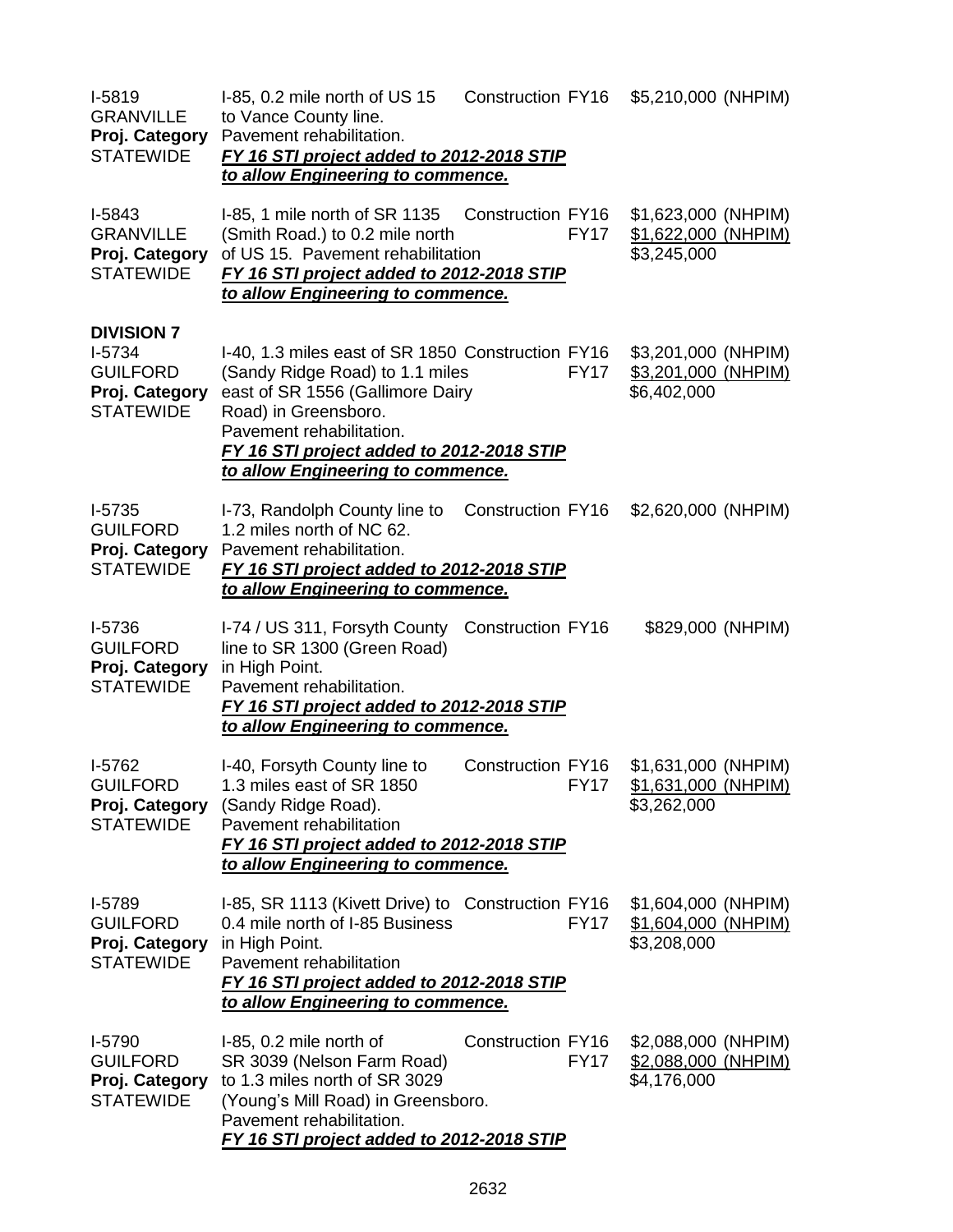## *to allow Engineering to commence.*

| $I-5821$<br><b>GUILFORD</b><br>Proj. Category<br><b>STATEWIDE</b>                      | I-85, Randolph County line to Construction FY16<br>SR 1113 (Kivett Drive).<br>Pavement rehabilitation<br>FY 16 STI project added to 2012-2018 STIP<br>to allow Engineering to commence.                                                                         | <b>FY17</b>                             | \$3,346,000 (NHPIM)<br>\$3,346,000 (NHPIM)<br>\$\$6,692,000 |
|----------------------------------------------------------------------------------------|-----------------------------------------------------------------------------------------------------------------------------------------------------------------------------------------------------------------------------------------------------------------|-----------------------------------------|-------------------------------------------------------------|
| I-5836<br><b>ALAMANCE</b><br>Proj. Category<br><b>STATEWIDE</b>                        | I-40 / I-85, 0.2 mile east of<br>NC 49 to 0.2 mile east of<br>NC 54 in Graham.<br>Pavement rehabilitation.<br>FY 16 STI project added to 2012-2018 STIP<br>to allow Engineering to commence.                                                                    |                                         | Construction FY16 \$1,454,000 (NHPIM)                       |
| $I-5854$<br><b>GUILFORD</b><br>Proj. Category<br><b>STATEWIDE</b>                      | I-85, 0.3 mile north of<br>Business 85 to 0.2 mile north<br>of SR 1115 (Rehoboth Church Road).<br>Pavement rehabilitation.<br>FY 16 STI project added to 2012-2018 STIP<br>to allow Engineering to commence.                                                    | Construction FY16                       | \$3,391,000 (NHPIM)                                         |
| $I-5855$<br><b>GUILFORD</b><br>Proj. Category<br><b>STATEWIDE</b>                      | I-85, 0.8 mile north of SR 3505 Construction FY16<br>(Pleasant Garden Road.) to<br>0.2 mile north of SR 3039<br>(Nelson Farm Road) in Greensboro.<br>Pavement rehabilitation.<br>FY 16 STI project added to 2012-2018 STIP<br>to allow Engineering to commence. | <b>FY17</b>                             | \$2,766,000 (NHPIM)<br>\$2,765,000 (NHPIM)<br>\$5,531,000   |
| <b>DIVISION 8</b><br>$I-5737$<br><b>RANDOLPH</b><br>Proj. Category<br><b>STATEWIDE</b> | I-73, 1.3 miles north of<br>SR 1504 (Spero Road) to US 311.<br>Pavement rehabilitation.<br>FY 16 STI project added to 2012-2018 STIP<br>to allow Engineering to commence.                                                                                       | <b>Construction FY16</b>                | \$150,000 (NHPIM)                                           |
| I-5738<br><b>RANDOLPH</b><br>Proj. Category<br><b>STATEWIDE</b>                        | I-85, South of SR 1009 to<br>north of SR 1912 (Lunar Drive)<br>in Archdale.<br>Pavement rehabilitation.<br>FY 16 STI project added to 2012-2018 STIP<br>to allow Engineering to commence.                                                                       | <b>Construction FY16</b><br><b>FY17</b> | \$3,500,000 (NHPIM)<br>\$3,500,000 (NHPIM)<br>\$7,000,000   |
| I-5763<br><b>RANDOLPH</b><br>Proj. Category<br><b>STATEWIDE</b>                        | I-73, US 311 to 0.6 mile north Construction FY16<br>of SR 1938 (Hockett Dairy Road).<br>Pavement rehabilitation<br>FY 16 STI project added to 2012-2018 STIP<br>to allow Engineering to commence.                                                               | <b>FY17</b>                             | \$4,494,000 (NHPIM)<br>\$4,493,000 (NHPIM)<br>\$8,987,000   |
| <b>DIVISION 9</b><br>$I-5740$<br><b>DAVIDSON</b><br>Proj. Category<br><b>STATEWIDE</b> | I-85, SR 2205 (Old US 64) to<br>0.4 miles north of US 64.<br>Pavement rehabilitation.<br>FY 16 STI project added to 2012-2018 STIP                                                                                                                              | <b>Construction FY16</b>                | \$200,000 (NHPIM)                                           |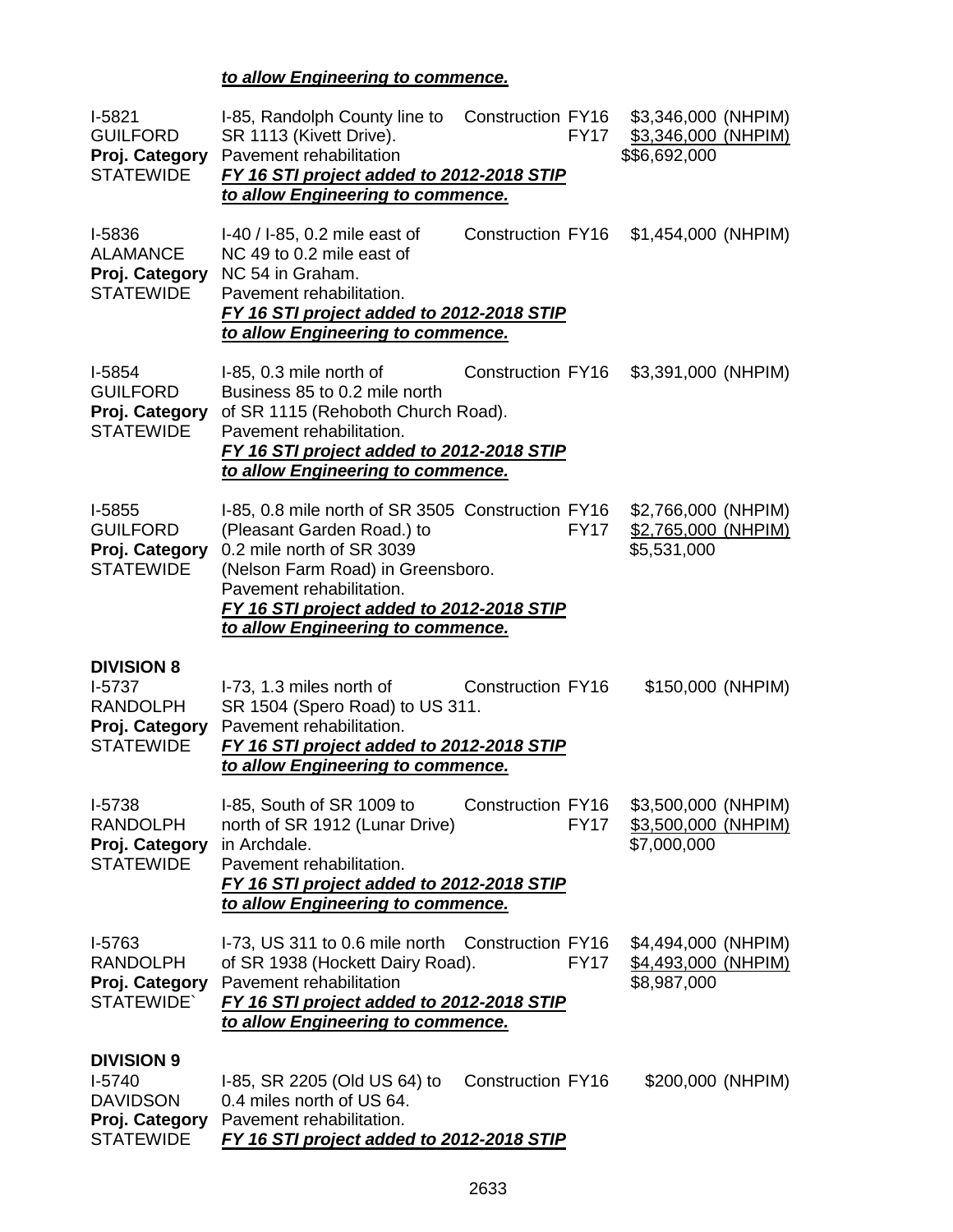## *to allow Engineering to commence.*

| $I-5741$<br><b>ROWAN</b><br>Proj. Category<br><b>STATEWIDE</b>                 | 1-85, US 601 to 0.5 mile<br>south of US 52 in Salisbury.<br>Pavement rehabilitation.<br>FY 16 STI project added to 2012-2018 STIP<br>to allow Engineering to commence.                                                                                                                                                                                                            | <b>Construction FY16</b>                      | \$2,271,000 (NHPIM)                                         |
|--------------------------------------------------------------------------------|-----------------------------------------------------------------------------------------------------------------------------------------------------------------------------------------------------------------------------------------------------------------------------------------------------------------------------------------------------------------------------------|-----------------------------------------------|-------------------------------------------------------------|
| $I-5767$<br><b>FORSYTH</b><br>Proj. Category<br><b>STATEWIDE</b>               | I-74 / US 311, I-40 to<br><b>Guilford County line.</b><br>Pavement rehabilitation<br>FY 16 STI project added to 2012-2018 STIP<br>to allow Engineering to commence.                                                                                                                                                                                                               | Construction FY16<br><b>FY17</b>              | \$2,377,000 (NHPIM)<br>\$2,377,000 (NHPIM)<br>\$4,754,000   |
| I-5794<br><b>FORSYTH</b><br><b>DAVIE</b><br>Proj. Category<br><b>STATEWIDE</b> | I-40, 0.3 mile west of<br>NC 801 in Davie County to<br>SR 1101 (Harper Road) in<br>Forsyth County.<br>Pavement rehabilitation.<br>FY 16 STI project added to 2012-2018 STIP<br>to allow Engineering to commence.                                                                                                                                                                  | Construction FY16                             | \$1,505,000 (NHPIM)                                         |
| <b>DIVISION 10</b><br>I-4750AC<br>Proj. Category<br><b>EXEMPT</b>              | I-77/Exit 30 (Griffith Street)<br>MECKLENBURG interchange. Construct<br>roundabouts at northbound<br>and southbound ramp termini.<br><u>Add Right-of-Way in FY 16</u><br>and Construction in FY 16<br>not previously programmed.<br><b>Project was selected by Charlotte</b><br><b>Regional Transportation Planning</b><br>Organization (CRTPO) as a bonus<br>allocation project. | Right-of-Way FY16<br><b>Construction FY16</b> | \$600,000 (NHPBA)<br>\$2,400,000 (NHPBA)<br>\$3,000,000     |
| I-5405A<br>Proj. Category<br><b>EXEMPT</b>                                     | I-77/Lakeview Road<br>MECKLENBURG interchange. Convert grade<br>separation to HOT lane direct<br>connection interchange.<br>Add Right-of-Way in FY 16<br>and Construction in FY 16<br>not previously programmed.<br><b>Project was selected by Charlotte</b><br><b>Regional Transportation Planning</b><br>Organization (CRTPO) as a bonus<br>allocation project.                 | Right-of-Way FY16<br>Construction FY16        | \$3,000,000 (NHPBA)<br>\$37,000,000 (NHPBA)<br>\$40,000,000 |
| I-5405B<br><b>MECKLENBURG</b><br>Proj. Category<br><b>EXEMPT</b>               | I-77/Hambright Road<br>interchange. Convert grade<br>separation to HOT lane direct<br>connection interchange.<br>Add Right-of-Way in FY 16<br>and Construction in FY 16<br>not previously programmed.                                                                                                                                                                             | Right-of-Way FY16<br><b>Construction FY16</b> | \$3,000,000 (NHPBA)<br>\$34,000,000 (NHPBA)<br>\$37,000,000 |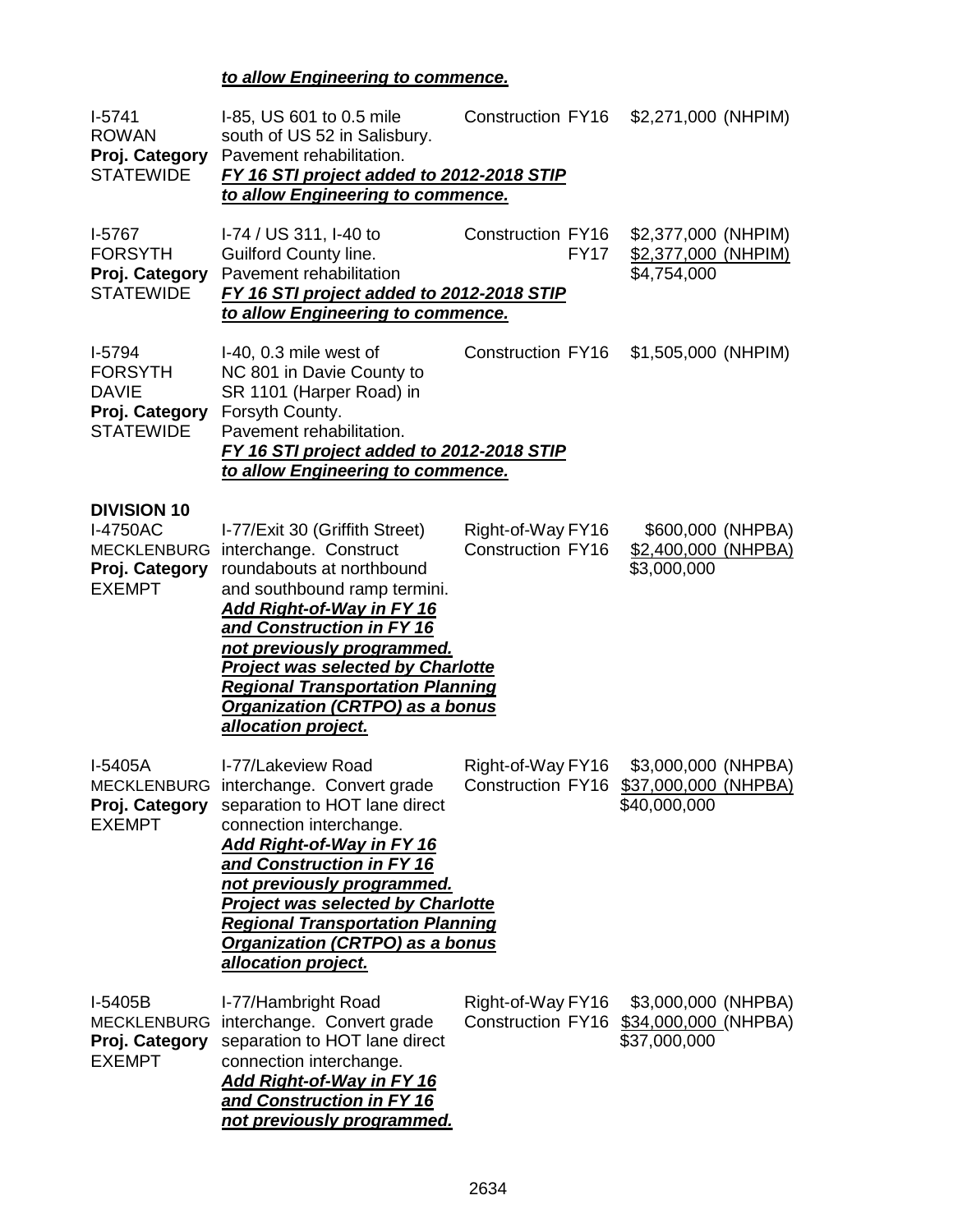#### *Project was selected by Charlotte Regional Transportation Planning Organization (CRTPO) as a bonus allocation project.*

#### **DIVISION 13**

| U-5616           | <b>French Broad River</b>          | Engineering FY15 |             | \$150,000 (STPDA) |
|------------------|------------------------------------|------------------|-------------|-------------------|
|                  | TRANSYLVANIA Metropolitan Planning |                  | <b>FY15</b> | $$38,000$ (L)     |
| <b>MADISON</b>   | Organization,                      |                  |             | \$188,000         |
| <b>HAYWOOD</b>   | Planning (PL) supplement.          |                  |             |                   |
| <b>HENDERSON</b> | <b>Add Engineering in FY 15</b>    |                  |             |                   |
| <b>BUNCOMBE</b>  | not previously programmed.         |                  |             |                   |
| Proj. Category   |                                    |                  |             |                   |
| <b>DIVISION</b>  |                                    |                  |             |                   |
|                  |                                    |                  |             |                   |

### **STIP MODIFICATIONS**

| <b>DIVISION 5</b><br>U-4724<br><b>DURHAM</b><br>Proj. Category<br><b>TRANSITION</b> | SR 1158 (Cornwallis Road),<br>SR 2295 (South Roxboro Street)<br>to SR 1127 (Chapel Hill Road) in<br>Durham. Bike and pedestrian<br>features.<br><b>Description revised to correct</b><br>termini at request of MPO.                                   | <b>Construction FY18</b><br><b>FY18</b>                                          | \$3,854,000 (STPDA)<br>$$1,124,000$ (L)<br>\$4,978,000                  |
|-------------------------------------------------------------------------------------|-------------------------------------------------------------------------------------------------------------------------------------------------------------------------------------------------------------------------------------------------------|----------------------------------------------------------------------------------|-------------------------------------------------------------------------|
| U-5317<br><b>WAKE</b><br>Proj. Category<br><b>DIVISION</b>                          | North Judd Parkway, NC 55<br>(North Broad Street) to NC 42<br>(West Academy Street) in<br>Fuquay-Varina, Wake County.<br>Multi-lane facility on new location.<br>Add Right-of-Way in FY 16<br>and Construction in FY 17<br>not previously programmed. | Right-of-Way FY16<br><b>Utilities</b><br><b>FY16</b><br>Construction FY17        | $$5,550,000$ (L)<br>$$650,000$ (L)<br>$$15,000,000$ (L)<br>\$21,200,000 |
| $U-5501$<br><b>WAKE</b><br>Proj. Category<br><b>DIVISION</b>                        | SR 1650 (Reedy Creek Road),<br>NC 54 (NE Maynard Road)<br>to SR 1652 (Harrison Avenue)<br>in Cary. Widen to multi-lanes,<br>to include pedestrian and safety<br>enhancements.<br>Cost increase beyond \$2 million<br>and 25% thresholds.              | Right-of-Way FY18<br><b>Utilities</b><br><b>FY18</b><br>Construction FY19        | $$2,300,000$ (L)<br>$$1,100,000$ (L)<br>$$5,300,000$ (L)<br>\$8,700,000 |
| <b>DIVISION 7</b><br>B-5239<br><b>ALAMANCE</b><br>Proj. Category<br><b>REGIONAL</b> | NC 87, Replace Bridge<br>000126 over Mill Race<br>and replace bridge<br>000119 over Haw River.<br>Delay Right-of-Way from FY 15<br>to FY 17 and Construction from<br>FY 16 to FY 18 to allow additional<br>time for Planning and Design.              | Right-of-Way FY17<br><b>Utilities</b><br><b>FY17</b><br><b>Construction FY18</b> | \$35,000 (HFB)<br>\$230,000 (HFB)<br>\$3,450,000 (HFB)<br>\$3,715,000   |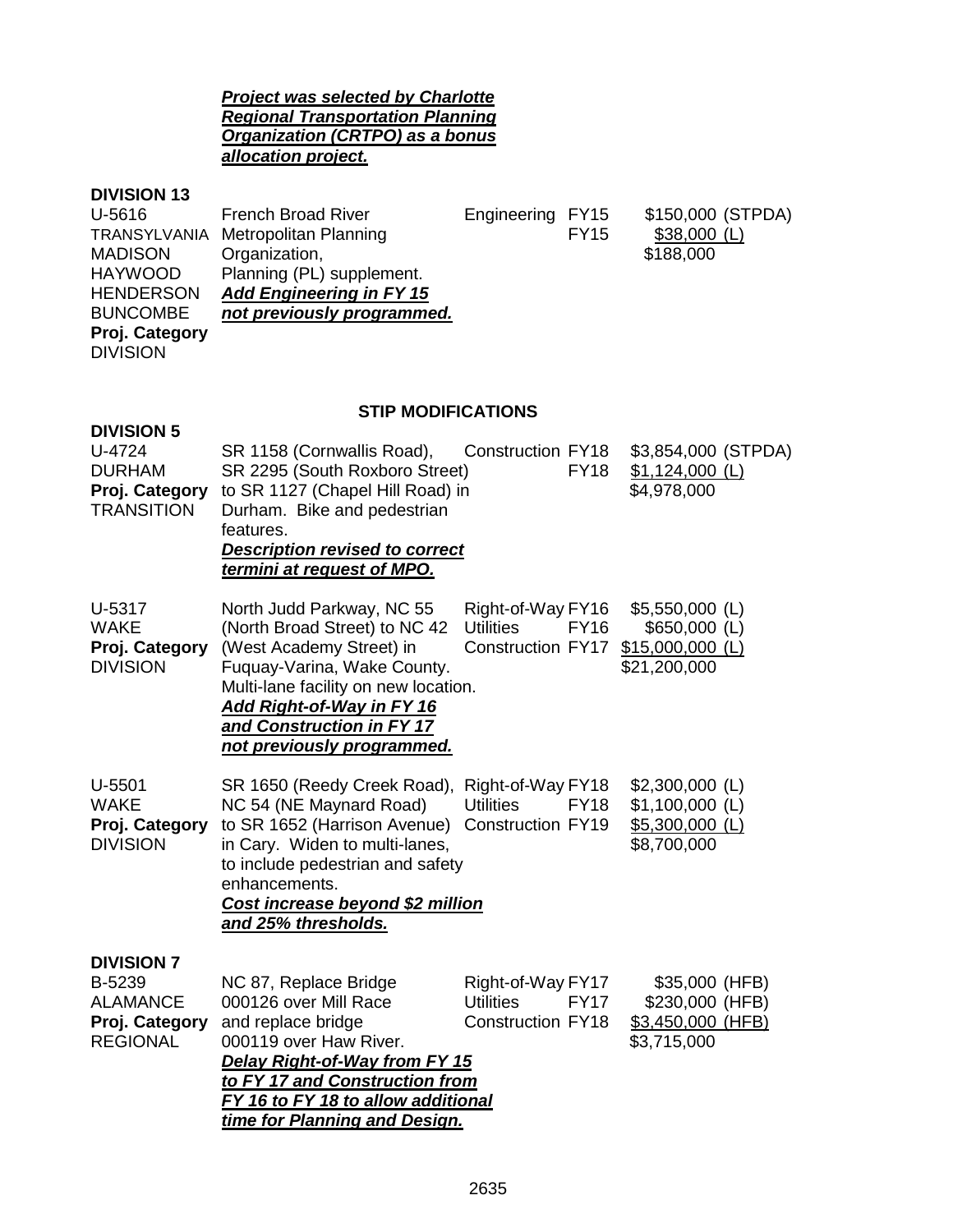| <b>DIVISION 9</b>                                                                        |                                                                                                                                                                                                                                                                       |                      |                                                                   |                                           |                                                                                        |
|------------------------------------------------------------------------------------------|-----------------------------------------------------------------------------------------------------------------------------------------------------------------------------------------------------------------------------------------------------------------------|----------------------|-------------------------------------------------------------------|-------------------------------------------|----------------------------------------------------------------------------------------|
| B-4808<br><b>ROWAN</b><br>Proj. Category                                                 | SR 1004 (Stokes Ferry Road),<br>Replace Bridge 790141 over<br>South Second Creek.                                                                                                                                                                                     |                      | Right of Way FY16<br><b>Construction FY17</b>                     |                                           | \$68,000 (HFB)<br>\$1,600,000 (HFB)<br>\$1,668,000                                     |
| <b>DIVISION</b>                                                                          | Delay Right-of-Way from FY 15<br>to FY 16 and Construction from<br>FY 16 to FY 17 to allow additional<br>time for planning, design and,<br><b>FERC</b> coordination.                                                                                                  |                      |                                                                   |                                           |                                                                                        |
| <b>DIVISION 12</b><br>C-5623<br><b>GASTON</b><br>Proj. Category<br><b>EXEMPT</b>         | Cramer Mountain Road,<br><b>Baltimore Drive to south</b><br>New Hope Road.<br>Construct sidewalk.<br><b>Accelerate Engineering</b>                                                                                                                                    |                      | Engineering FY15<br>Right-of-Way FY16<br><b>Construction FY16</b> | <b>FY15</b><br><b>FY16</b><br><b>FY16</b> | \$75,000 (CMAQ)<br>$$25,000$ (L)<br>\$5,000 (CMAQ)<br>$$2,000$ (L)<br>\$240,000 (CMAQ) |
|                                                                                          | from FY 16 to FY 15 at the<br>request of the MPO.                                                                                                                                                                                                                     |                      |                                                                   |                                           | \$80,000 (L)<br>\$427,000                                                              |
| <b>DIVISION 14</b><br>B-5550<br><b>TRANSYLVANIA</b><br>Proj. Category<br><b>DIVISION</b> | Brevard, Railroad Avenue over Right-of-Way FY16<br>Kings Creek. Replace Bridge<br>870102.<br>Delay Right-of-Way from FY 15<br>to FY 16 and Construction from<br>FY 16 to FY 17 to allow additional<br>time for the city of Brevard<br>to complete Planning and Design |                      | <b>Construction FY17</b>                                          | <b>FY16</b><br><b>FY17</b>                | \$120,000 (STPON)<br>$$30,000$ (L)<br>\$520,000 (STPON)<br>$$130,000$ (L)<br>\$800,000 |
|                                                                                          | <b>ADDITIONS</b>                                                                                                                                                                                                                                                      | 25 PROJECTS          |                                                                   |                                           | \$164,394,000                                                                          |
| <b>MODIFICATIONS</b>                                                                     |                                                                                                                                                                                                                                                                       | <b>PROJECTS</b><br>7 |                                                                   |                                           |                                                                                        |
|                                                                                          |                                                                                                                                                                                                                                                                       | 32 PROJECTS          |                                                                   |                                           | \$164,394,000                                                                          |

### **Approval – Municipal and Special Agreements**

A motion was made by Board Member Overholt, seconded by Board Member Palermo, to

approve the following agreements:

Board Member Fearing abstained from voting on project 44226 in Dare County. Board Member

Debnam abstained from voting on project 36249.3498 in Jackson County.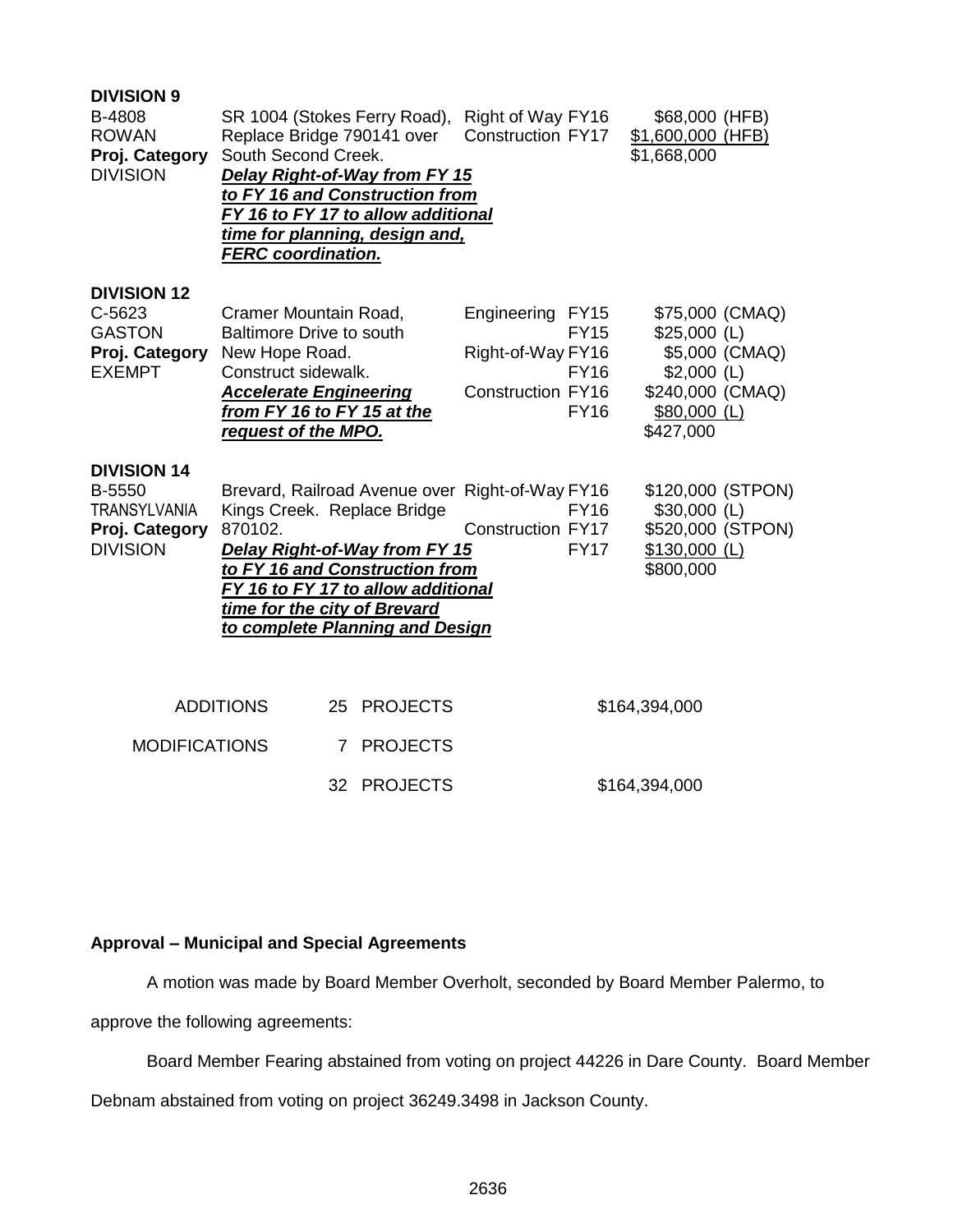SUMMARY: There are a total of 36 agreements for approval by the Board of Transportation.

**Statewide** 

| U.S. Geological Survey (USGS)<br><b>Currituck County</b>                                                                                    | This Agreement is to extend the Joint Funding Agreement<br>between the USGS and NCDOT to operate and maintain a<br>stream gage in Currituck Sound at the Mid-Currituck<br>Bridge project for water quality monitoring through<br>September 30, 2020; and to discontinue stream gages in<br>Goose Creek and Waxhaw Creek by September 30, 2015.<br>The total cost for NCDOT is a fixed cost of \$40,075.                                                                                 |
|---------------------------------------------------------------------------------------------------------------------------------------------|-----------------------------------------------------------------------------------------------------------------------------------------------------------------------------------------------------------------------------------------------------------------------------------------------------------------------------------------------------------------------------------------------------------------------------------------------------------------------------------------|
| Division 1                                                                                                                                  |                                                                                                                                                                                                                                                                                                                                                                                                                                                                                         |
| United States Department of the<br><b>Interior - National Park Service</b><br>(NPS)<br>County of Dare<br>B-2500<br>32635.1.4<br>32635.3.GV3 | This Project provides for the replacement of the Herbert C.<br>Bonner bridge across Oregon Inlet from Bodie Island to<br>Hatteras Island. This Letter of Agreement provides for NPS<br>cost recovery of a full-time permit manager for the<br>construction, decommissioning of the original Bonner<br>Bridge and restoration of NPS property as identified in the<br>Special Use Permit. The maximum cost to the Department<br>for this work is \$700,000 for the five (5) year period. |
| Division 3                                                                                                                                  |                                                                                                                                                                                                                                                                                                                                                                                                                                                                                         |
| Town of Burgaw<br><b>Pender County</b><br>44493                                                                                             | The Project consists of the installation of concrete sidewalk<br>along West Satchwell Street to US 117 Business (Walker<br>Street) & along US 117 Business (Walker Street) from West<br>Satchwell Street to the Pender Senior Center. The<br>Department shall reimburse the Municipality for its estimated<br>costs in the project in an amount not to exceed \$306,000.                                                                                                                |
| Vertex Rail Technologies, LLC<br>(VRT)<br>Vertex Railcar Corporation (VRC)<br><b>New Hanover County</b><br>44344<br>80000.3.1.1             | This Rail Agreement consists of the Department's consent to<br>VRT's assignment and VRC's assumption of all rights,<br>duties, and obligations of VRT under the Rail Industrial<br>Access Agreement (RIAA) dated March 31, 2015, and<br>executed on April 6, 2015, by and between VRT and the<br>Department.                                                                                                                                                                            |
| City of Wilmington<br><b>New Hanover County</b><br>U-5534 Q<br>44096.1.F18<br>44096.2.F18<br>44096.3.F18                                    | This Project consists of the installation of a sidewalk at<br>intersection NC 132 (South College Road) at Holly Tree Road<br>in Wilmington. The Municipality is responsible for all phases of<br>the Project. The Department shall participate in cost not to<br>exceed 80% (\$226,481) from STPDA funds. The Municipality<br>is responsible for the 20% (\$56,620) matching funds and all<br>costs that exceed the total estimated cost of \$283,101.                                  |
| Town of Carolina Beach<br>New Hanover County<br>U-5534 O<br>44096.1.F16<br>44096.3.F16                                                      | This Project consists of the construction of a multi-use path<br>on the south side of Cape Fear Boulevard from Third Street<br>to Dow Road in Carolina Beach. The Municipality is<br>responsible for all phases of the Project. The Department<br>shall participate in an amount not to exceed 80% (\$425,639)                                                                                                                                                                          |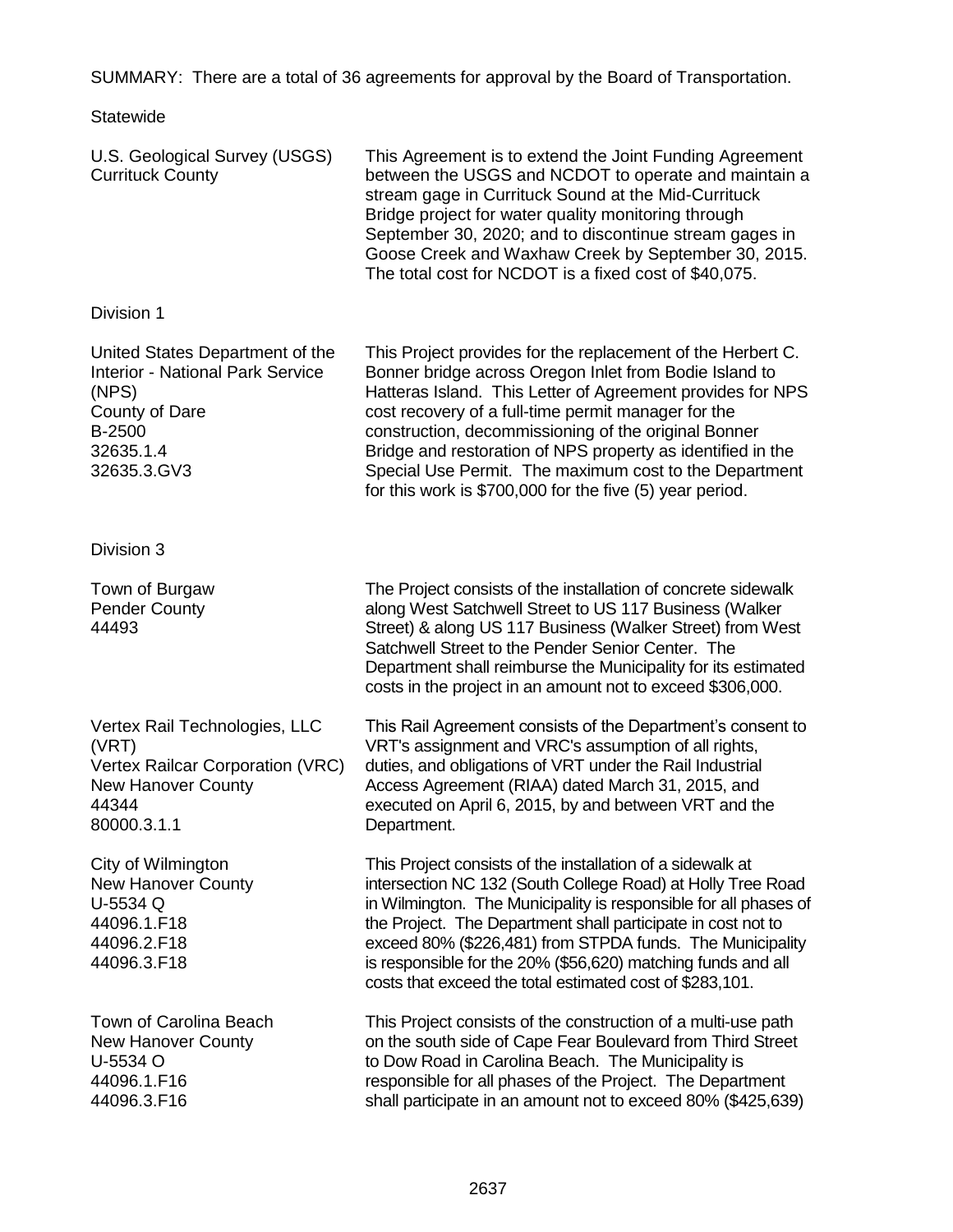providing 20% (\$106,410) matching funds and all costs that exceed the total estimated cost of \$532,049. Pender County U-5534 R 44096.1.F19 44096.2.F19 44096.3.F19 This Project consists of the construction of sidewalk along Doral Drive (SR 1693) from the intersection of Sloop Point Loop Road (SR 1563) in Pender County. The County is responsible for all phases of the Project. The Department shall participate in an amount not to exceed 80% (\$212,000) from STPDA funds. The Municipality will be responsible for providing 20% (\$53,000) matching funds and all costs that exceed the total estimated cost of \$265,000. Division 5 Research Triangle Foundation (RTF) Wake County U-5530 NA 44111.3.10 This Project consists of the construction of a multi-use trail along Davis Drive from Parkside Valley Drive in Morrisville to Kit Creek Road in Research Triangle Park. RTF is responsible for all phases of the Project. The Department shall participate in an amount not to exceed 60% (\$990,000) from TAP funds. RTF will be responsible for providing 40% (\$660,000) matching funds and all costs that exceed the total estimated cost of \$1,650,000. Town of Cary Wake County U-5530 IB 44111.2.F10 44111.3.F10 This Project consists of the construction of the final link of White Oak Greenway from Green Level Church Road to the American Tobacco Trail. The Municipality is responsible for all phases of the Project. The Department shall participate in an amount not to exceed 50% (\$2,715,500) from STPDA funds. The Municipality will be responsible for providing 50% (\$2,715,500) matching funds and all costs that exceed the total estimated cost of \$5,431,000. Town of Holly Springs Wake County U-5529 44107.1.F1 44107.2.F1 44107.3.F1 This Project consists of operational improvements on SR 1115 (Avent Ferry Road), improvements are from Village Walk Drive to Southwest of SR 1101 (Piney Grove – Wilbon Road) in Holly Springs. This Supplemental Agreement includes the construction Phase to the Project. The Department shall participate in an amount not to exceed 80% (\$1,584,000) from STPDA funds. The Municipality will be responsible for providing 20% (\$396,000) matching funds and all costs that exceed the total estimated cost. Town of Apex Wake County R-2635D 35520.3.S5 This Project consists of the construction of a new interchange at Old Holly Springs-Apex Road (SR 1153) and the Triangle Expressway (Toll / NC 540). This Supplemental Agreement is to expand the scope to include pedestrian facilities on both sides of the Project and to increase the Municipality's funding participation by \$11,030. City of Durham Durham County C-5572 46401.3.F1 This Project consists of Phase II of the West Ellerbee Creek Trail. The Project begins at Westover Park on Maryland Avenue and ending at Broad Street near Stadium Drive in Durham. The Municipality is responsible

from STPDA funds. The Municipality will be responsible for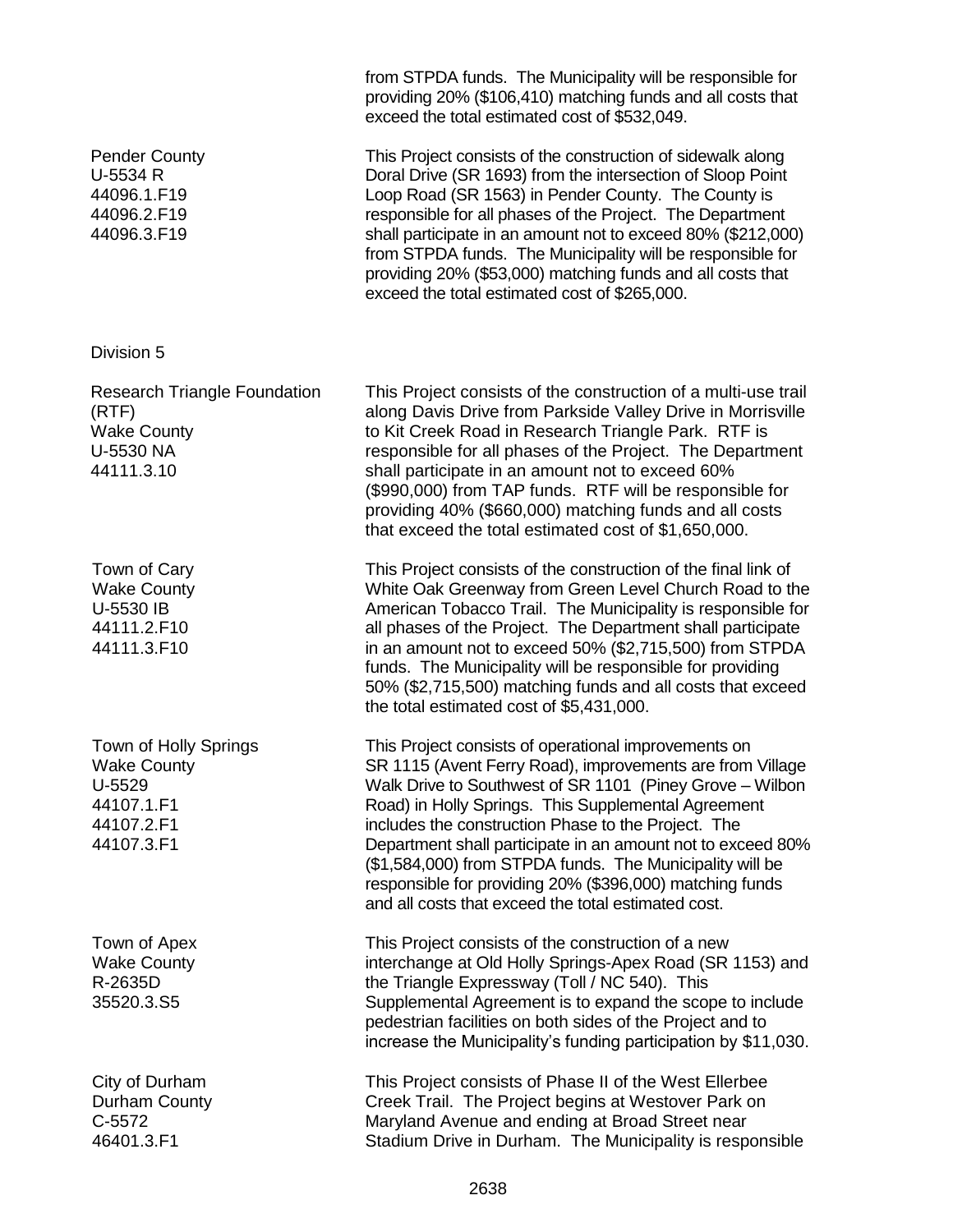City of Durham Durham County C-4928 44028.1.F1 44028.2.F1 44028.3.F1

Town of Wake Forest Wake County U-5515 55056.1.1 55056.2.F1 55056.3.F1

NC Department of Environment and Natural Resources Division of State Parks Wake County B-3259 32964.3

City of Durham Durham County U-4727 37705.1.3

Town of Morrisville Wake County Y-5500EA 80000.2.3.11

for all phases of the Project. The Department shall participate in an amount not to exceed 80% (\$1,081,600) from CMAQ funds. The Municipality will be responsible for providing 20% (\$270,400) matching funds and all costs that exceed the total estimated cost of \$1,352,000.

This Project consists of the construction of bike lanes and sidewalks along Morreene Road (SR 1317) from Neal Road to SR 1320 (Erwin Road) in Durham. The Municipality is responsible for all phases of the Project. The Department shall participate in an amount not to exceed 80% (\$2,568,000) from STPDA funds and 80% (\$2,331,000) from CMAQ funds. The Municipality will be responsible for providing 20% (\$642,000) matching funds for STPDA and 20% (\$582,750) matching funds for CMAQ and all costs that exceed the total estimated cost of \$6,123,750.

This Project consists of the construction improvements to SR 1930 (Stadium Drive), US 1 to SR 1954 (North Wingate Street) in Wake Forest. This Supplemental Agreement is to include the Right of Way and Construction Phase to the Project. The Department shall participate in cost not to exceed 80% (\$3,328,000) from STPDA funds. The Municipality is responsible for 20% (\$832,000) matching funds and all costs that exceed the total estimated cost.

This Agreement is to convey maintenance responsibilities to the NC Division of State Parks for a bridge located in Umstead Forest.

This Project consists of a planning study for the Duke Belt Line Trail. The Municipality has received a TIGER Planning Grant to complete this study. The Department will provide oversight for the project and will provide reimbursement of the federal funds, up to \$222,700. The Municipality shall provide a non-federal match of \$75,000 and all costs that exceed the total estimated project cost of \$297,700.

This Rail Agreement consists of the design and installation needed for the modification of the crossing signals at the at-grade crossing on McCrimmon Parkway (SR 1635, Crossing No. 734 750N, milepost H 67.02) in order to accommodate a future McCrimmon Parkway roadway extension, grade separation, and improvements. The Municipality shall prepare the design and coordinate the installation of the signals with Norfolk Southern Railway Company. The Department shall participate in the cost of the project in a lump sum amount of \$350,000. The estimated cost of the project is \$500,000.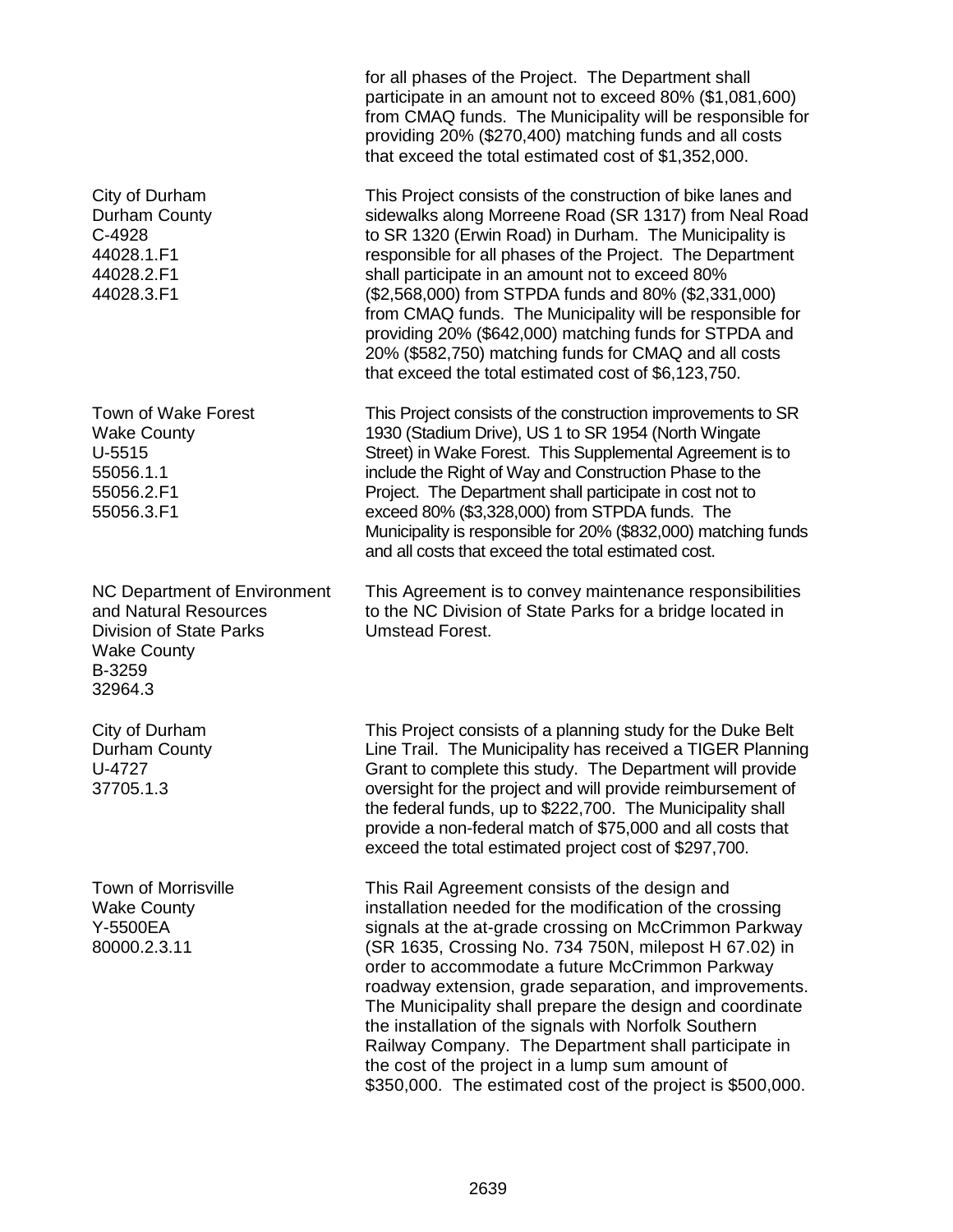| and, upon approval of the extension, said timeframe shall be                                | referred to as "Renewal Term". All the terms and conditions<br>of the current Agreement shall continue in full force with the<br>exception that the Fixed Rent for each lease year shall<br>increase by an amount equal to two and three quarters<br>percent (2.75%) of the Fixed Rent for the immediately<br>preceding lease year. Therefore, the annual payment in the<br>last year of the current lease is \$213,408.71, and the annual<br>payment in the last year of the option period is \$244,411.30.                                                                                                                                                                                                                                                                                                                                                                                                |
|---------------------------------------------------------------------------------------------|-------------------------------------------------------------------------------------------------------------------------------------------------------------------------------------------------------------------------------------------------------------------------------------------------------------------------------------------------------------------------------------------------------------------------------------------------------------------------------------------------------------------------------------------------------------------------------------------------------------------------------------------------------------------------------------------------------------------------------------------------------------------------------------------------------------------------------------------------------------------------------------------------------------|
| City of Raleigh<br>CSX Transportation, Inc. (CSXT)<br><b>Wake County</b><br>P-5500<br>44092 | This Rail Agreement consists of the construction and<br>maintenance of a grade separation of an existing<br>at-grade crossing at West Martin Street (Crossing No.<br>715 352H, milepost Main 347.02) and the construction<br>and maintenance of a grade separation at West Street<br>driveway (Crossing No. 715 352H, milepost Main 347.02)<br>under the East Leg of the Boylan Wye; the closure of the<br>at-grade crossing at West Martin Street; and the railroad<br>bridges, roadway, drainage improvements, and track<br>work associated with the project. The Municipality shall<br>perform all of the construction work and shall be<br>responsible for the cost to maintain the improvements.<br>CSXT will review the engineering plans and inspect the<br>construction for compliance. The Department is party to<br>the agreement as the owner of a portion of the East Leg<br>of the Boylan Wye. |

#### Division 6

CSX Transportation, Inc. (CSXT) Town of Pembroke Robeson County P-4900A 41099

This Rail Agreement consists of the maintenance responsibilities for the aesthetic treatment on the railroad bridge over Union Chapel Road being built as part of the Pembroke Connector Project. The Municipality, at no expense to the Department, shall be responsible for the bridge maintenance activities once the construction of the bridge has been completed. The Department shall construct the bridge via a separate agreement. The Municipality shall reimburse CSXT for flagging and any other necessary activities required for the performance of the maintenance activities.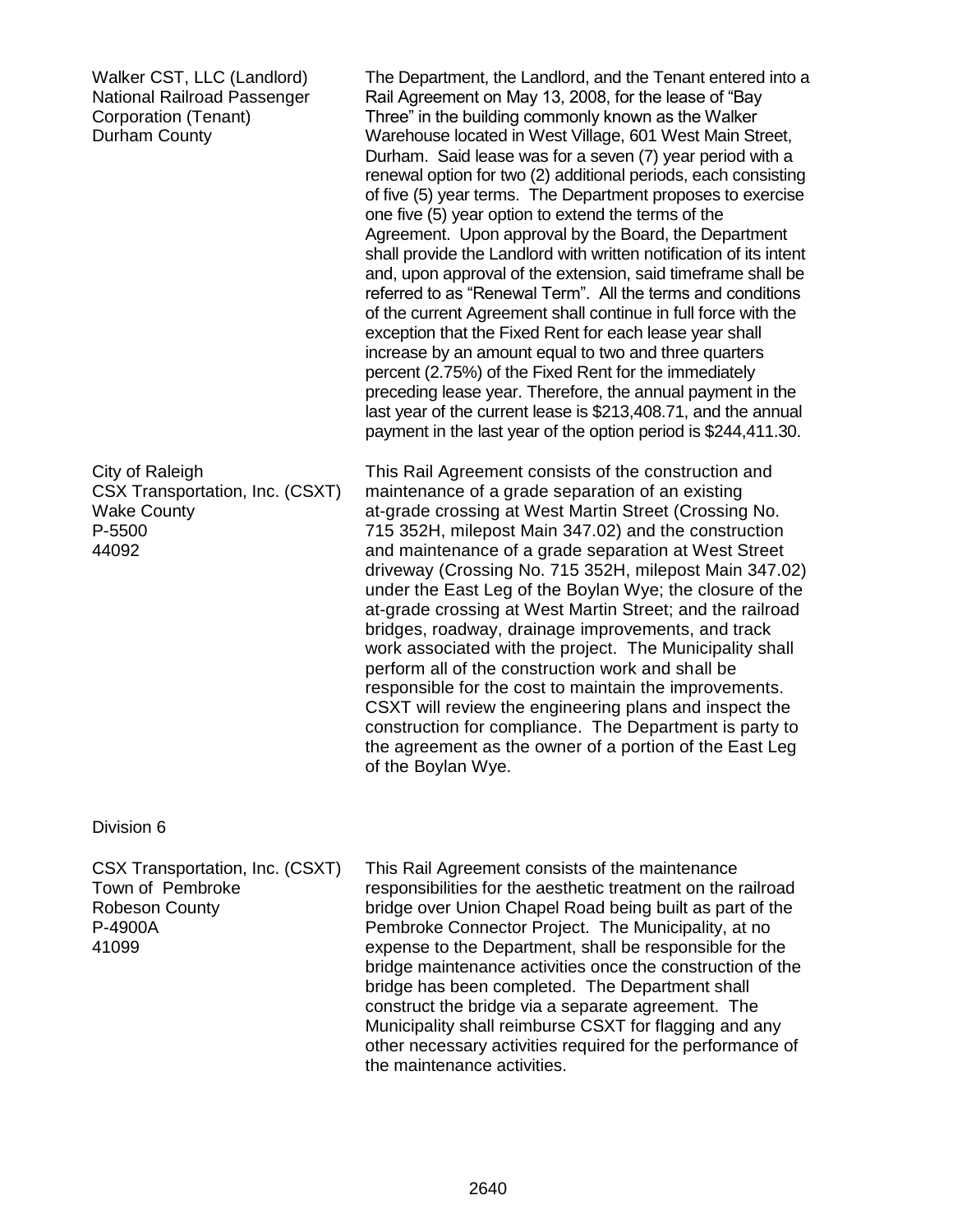Red Springs & Northern Foundation, Inc. (RSNR) Robeson County Z-5400ZY 80000.2.3.2

City of Fayetteville Cumberland County U-5742 50164.1.R1 50164.3.R1

Campbell University Harnett County W-5206 AG 45336.3.FR33

Division 8

City of Archdale Randolph County 3608.3.09

Division 9

County of Forsyth U-2579WM 34839.4.FS2

This Rail Agreement consists of the installation of "YIELD" or "STOP" signs at various public at-grade crossings along RSNR's rail line in order to be compliant with the Federal Highway Administration's Manual on Uniform Traffic Control Devices (MUTCD). The Department shall furnish RSNR with signs, posts, and installation hardware. RSNR shall perform the installation of the signs. The Department shall reimburse RSNR a lump sum amount of \$100 per crossing site location. The estimated cost of the project is \$2,500.

This Project consists of the modernization/rehabilitation and expansion of the Municipality's computerized traffic signal system with new state-of-the-art equipment. The Department will construct and install the system. The estimated total Project cost is \$5,000,000. The Department will participate in an amount up to \$4,870,000. The Municipality will reimburse the Department up to \$130,000 upon completion of the Project. Any costs that exceed the \$5,000,000 will be shared by the Department and the Municipality at the pro-rata cost shares as described in the Agreement.

This Project consists of the construction of a pedestrian tunnel under US 421 on the campus of Campbell University in Harnett County. This supplemental agreement increases the University's participation in the construction cost of the project an additional \$300,000, for a total of \$600,000.

This Project consists of construction of concrete sidewalk along US 311 (North Main Street) in Archdale, Randolph County. This Supplemental Agreement provides that the Department shall be responsible for project construction and contract administration. Upon completion of the Project, the Department will invoice the Municipality for any costs that exceed \$26,850.

This Agreement is to fund extra personnel at the City View Fire Department to mitigate the temporary closure of construction in conjunction with TIP U-2579WM. The Fire Department will need extra personnel at the fire station beyond normal working hours and this will require overtime pay for additional staffing, estimated at \$165.00 per day. The Department shall participate in the actual overtime costs up to a maximum amount of \$30,000. The projected time frame for the temporary closure is six months.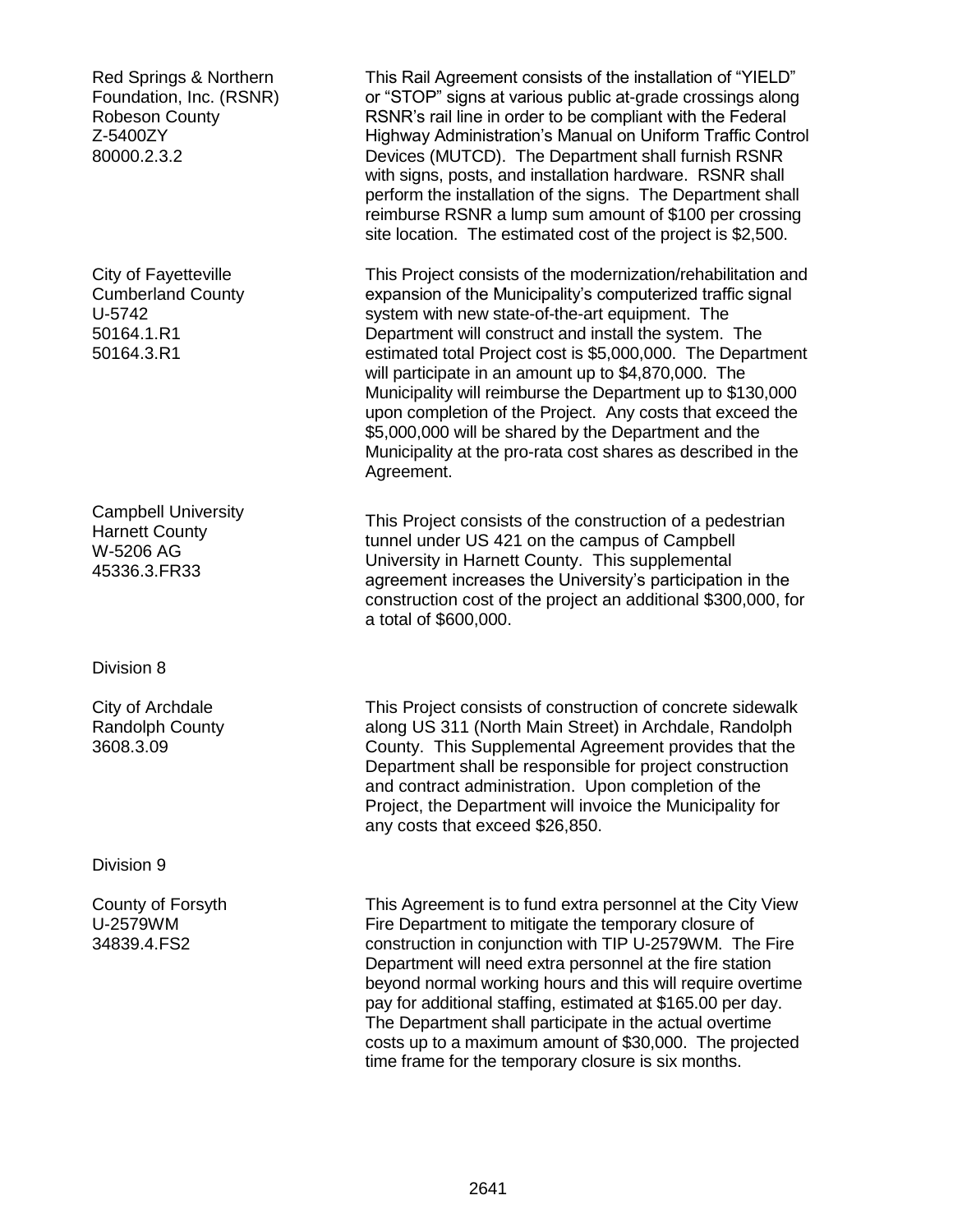#### Division 10

City of Kannapolis Cabarrus County I-3802 36780.3.FS1

City of Concord Cabarrus County I-3802 36780.3.FS1

City of Charlotte Mecklenburg County B-4779 38550.3.FR1

City of Charlotte Mecklenburg County 44296

Charlotte Mecklenburg Utilities Mecklenburg County U-5008 41141.3.D1

Town of Indian Trail Union County W-5210N 45340.3.FD14

City of Charlotte Mecklenburg County Z-5400JF 43600.1.FD52

This Project consists of improvements on I-85 from NC 73 to Lane Street in Kannapolis. This Supplemental Agreement is for the Department to provide design and cost estimates for additional aesthetic improvements requested by the Municipality. The Municipality shall provide \$9,775 upon execution of this Agreement for the design phase.

This Project consists of improvements on I-85 from NC 73 to Lane Street in Kannapolis. This Supplemental Agreement is for the Department to provide design and cost estimates for additional aesthetic improvements requested by the Municipality. The Municipality shall provide \$9,775 upon execution of this Agreement for the design phase.

This Project consists of signal modifications at the intersection of US 29 and Mallard Creek Church Road (SR 2833) and the installation of a mid-block pedestrian beacon in conjunction with Project B-4779. The Department shall reimburse the Municipality for its estimated costs in the project in an amount not to exceed \$58,924.

This Project consists of the relocation of traffic signal equipment at the intersection of NC 160 (Steele Creek Road) and SR 1143 (Brown-Grier Road) in Charlotte to accommodate the construction of a right-turn lane on westbound Brown-Grier Road. The Department shall reimburse the Municipality for its estimated costs in the project in an amount not to exceed \$35,500.

This Project consists of a grade separation on SR 2975 (East Sugar Creek Road) over NS/NCRR Crossing No. 715 352H. At the request of the Agency, the Department shall include provisions in the construction contract for the contractor to adjust and relocate the water and sewer lines. The Agency shall reimburse the Department the entire cost of said utility work. The estimated cost to the Agency is \$950,000.

This Project consists of the installation of a roundabout at the intersection of Rocky River Road (SR 1514) and Poplin Road (SR 1508) in Union County. The Department is responsible for all phases of work. The Municipality shall participate in the total Project costs up to a maximum of \$200,000. The estimated construction cost is \$475,000.

This Rail Agreement consists of the installation of automatic warning devices and upgrades to approaches at the CSX Transportation, Inc. (CSXT) municipal at-grade crossing on Rozzelles Ferry Road (Crossing No. 631-797X). The Department shall arrange for CSXT to prepare plans and to perform the installation of the automatic warning devices pursuant to a Master Agreement. The Municipality shall prepare any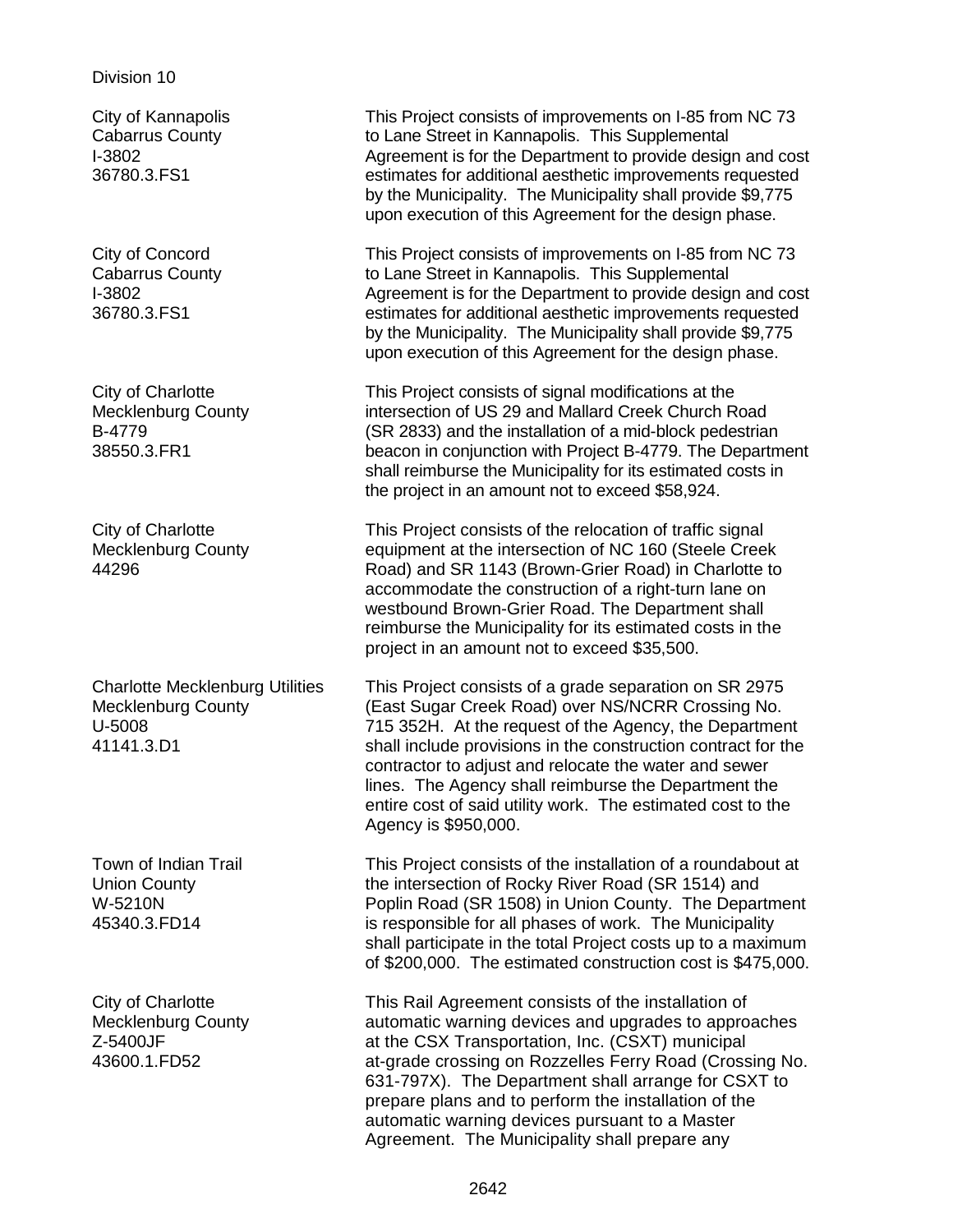|                                                                                                 | necessary plans and perform work associated with the<br>roadway approaches. CSXT shall be responsible for all<br>maintenance of the warning devices. The Municipality<br>shall be responsible for the following: (1) reimbursing the<br>Department for 10% of the actual cost of the project, (2)<br>100% of any cost not reimbursed by FHWA, and (3) 50%<br>of CSXT's cost of maintenance of the warning devices<br>pursuant to GS 160A-298(c). The estimated cost of the<br>work is \$250,000.                                                                                                                                                                                                                                                                      |
|-------------------------------------------------------------------------------------------------|-----------------------------------------------------------------------------------------------------------------------------------------------------------------------------------------------------------------------------------------------------------------------------------------------------------------------------------------------------------------------------------------------------------------------------------------------------------------------------------------------------------------------------------------------------------------------------------------------------------------------------------------------------------------------------------------------------------------------------------------------------------------------|
| Division 12                                                                                     |                                                                                                                                                                                                                                                                                                                                                                                                                                                                                                                                                                                                                                                                                                                                                                       |
| Norfolk Southern Railway<br>Company (NS)<br><b>Town of Mooresville</b><br><b>Iredell County</b> | This Rail Agreement consists of the Municipality's project<br>to install a turn lane on NC 150 and widening of a<br>NS at-grade crossing (Crossing No. 721 671P, milepost O<br>29.59). This is a municipal project on the State's primary<br>road system. All work shall be done at no expense to the<br>Department.                                                                                                                                                                                                                                                                                                                                                                                                                                                  |
| Norfolk Southern Railway<br>Company (NS)<br><b>Town of Mooresville</b><br>P-3309R<br>33268      | This Rail Agreement Consists of a Traffic Separation<br>Study (TSS) within the Municipality along the NS corridor<br>from Langtree Road (SR 1102, Crossing No. 721700X,<br>milepost O 25.07) to Mazeppa Road (SR 2395,<br>Crossing No. 721665L, milepost O 30.61). The<br>Department shall be responsible for the study in<br>partnership with the Municipality and NS. NS shall<br>reimburse the Department 10% of the cost of the study<br>(estimated to be \$15,000), and the Municipality shall<br>reimburse the Department 40% towards the study cost<br>(estimated to be \$60,000). The Department will contribute<br>50% of the study cost, estimated to be \$75,000. All parties<br>will make a best effort to implement the recommendations<br>of the study. |
| Division 13                                                                                     |                                                                                                                                                                                                                                                                                                                                                                                                                                                                                                                                                                                                                                                                                                                                                                       |
| Land of Sky Regional Council<br><b>Buncombe County</b><br>U-5616<br>39225.1.2<br>39225.1.25     | This Project consists of the Land of Sky Regional Council<br>providing planning activities pursuant to Title 23 of the US<br>Code, Section 134. The Department will reimburse eighty<br>percent (80%) of the costs of eligible planning activities<br>with Planning (PL) and STP-DA funds. The allocation of<br>these funds to the Council will be commensurate with<br>Federal-aid allocations and distribution by the Department.                                                                                                                                                                                                                                                                                                                                   |
| Division 14                                                                                     |                                                                                                                                                                                                                                                                                                                                                                                                                                                                                                                                                                                                                                                                                                                                                                       |
| <b>Swain County</b><br>R-5529<br>50067.3.1                                                      | This Project consists of the construction of a helipad and<br>access road in Swain County funded by Federal Lands<br>Access Program (FLAP) funds. The Department is<br>responsible for all phases of work. This Agreement is to<br>allow the Department to bill the County for the non-federal<br>match (\$11,400) for the federal funding and all costs that<br>exceed the total estimated cost and to identify<br>maintenance responsibilities of the County.                                                                                                                                                                                                                                                                                                       |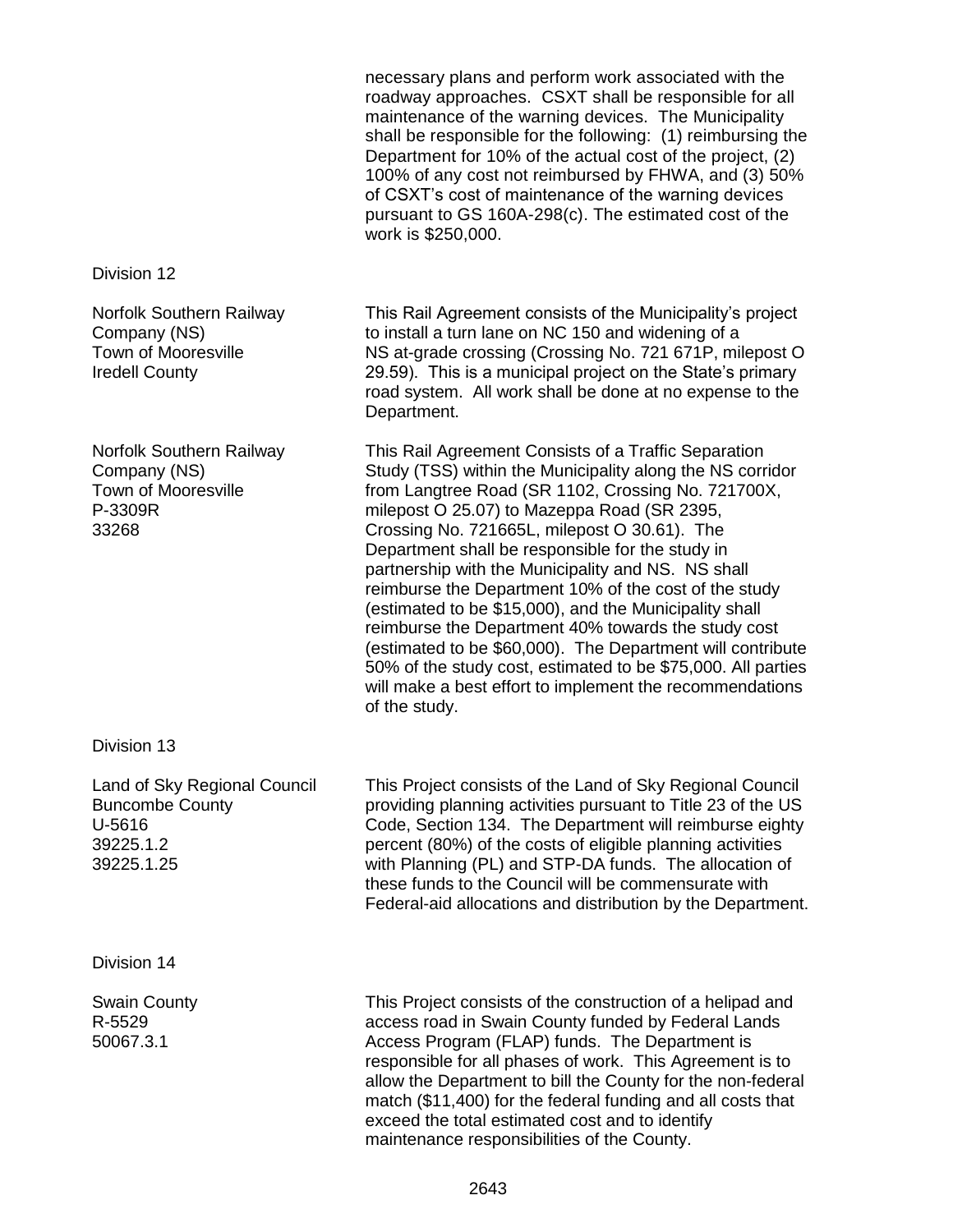Blue Ridge Southern Railroad, LLC (BLU) Henderson County R-2507C 45393

This Rail Agreement consists of BLU material cost to improve and widen the at-grade crossing on Howard Gap Road (SR 1006, Crossing No. 720 642B, milepost W11.61). The work shall include the removal of the existing crossing surface and the installation of a concrete panel crossing in order to accommodate the proposed roadway widening and sidewalk. The Department shall be responsible for all material costs incurred by BLU. The estimated cost of the work is \$50,000.

SUMMARY: There are a total of 24 agreements for informational purposes only.

Division 1

| Town of Nags Head<br>Dare County<br>43832                                         | The Agreement consists of the extension of the timeframe<br>for the reimbursement of the Project to extend the Red<br>Drum Ocean Outfall at milepost 10.45. The Municipality will<br>reimbursement the Department, at a rate of fifty percent<br>(50%), for remaining work up to \$250,000, of the actual<br>cost of all work performed by the Department.                                                                                                     |
|-----------------------------------------------------------------------------------|----------------------------------------------------------------------------------------------------------------------------------------------------------------------------------------------------------------------------------------------------------------------------------------------------------------------------------------------------------------------------------------------------------------------------------------------------------------|
| Dare County<br><b>NC Wildlife Resources</b><br>Commission<br>Dare County<br>44226 | This Supplemental Agreement is to add the NC Wildlife<br>Resources Commission as a party to the Agreement for the<br>Project to construct a gravel and elevated wooden trail<br>extending from the NC Department of Transportation<br>Roanoke Island Rest Area to SR 1188 (Toler Road), as<br>they are the property owner of the project location. All<br>other responsibilities, per the original agreement, remain<br>unchanged.                             |
| Division 2                                                                        |                                                                                                                                                                                                                                                                                                                                                                                                                                                                |
| Town of Snow Hill<br><b>Greene County</b>                                         | This Agreement is for Disaster Related Debris Removal to<br>be provided by the Municipality for the emergency removal<br>of disaster related debris during a State of Disaster or<br>Imminent Threat of Disaster and/or a State of Emergency.<br>The Municipality shall remove and dispose of disaster<br>related debris on all released State Routes. The<br>Municipality shall apply directly to FEMA for<br>reimbursement of eligible debris removal costs. |
| Division 3                                                                        |                                                                                                                                                                                                                                                                                                                                                                                                                                                                |
| The HT210, LLC<br><b>Pender County</b><br>36249.3494                              | This Project consists of a signal review and inspection for a<br>signal installation at NC 210 and Alston Boulevard<br>for the Surf City Retail Development. The Developer shall<br>reimburse the Department 100% of the actual cost of the<br>Department's review and inspection. The estimated<br>reimbursement is \$5,000.                                                                                                                                  |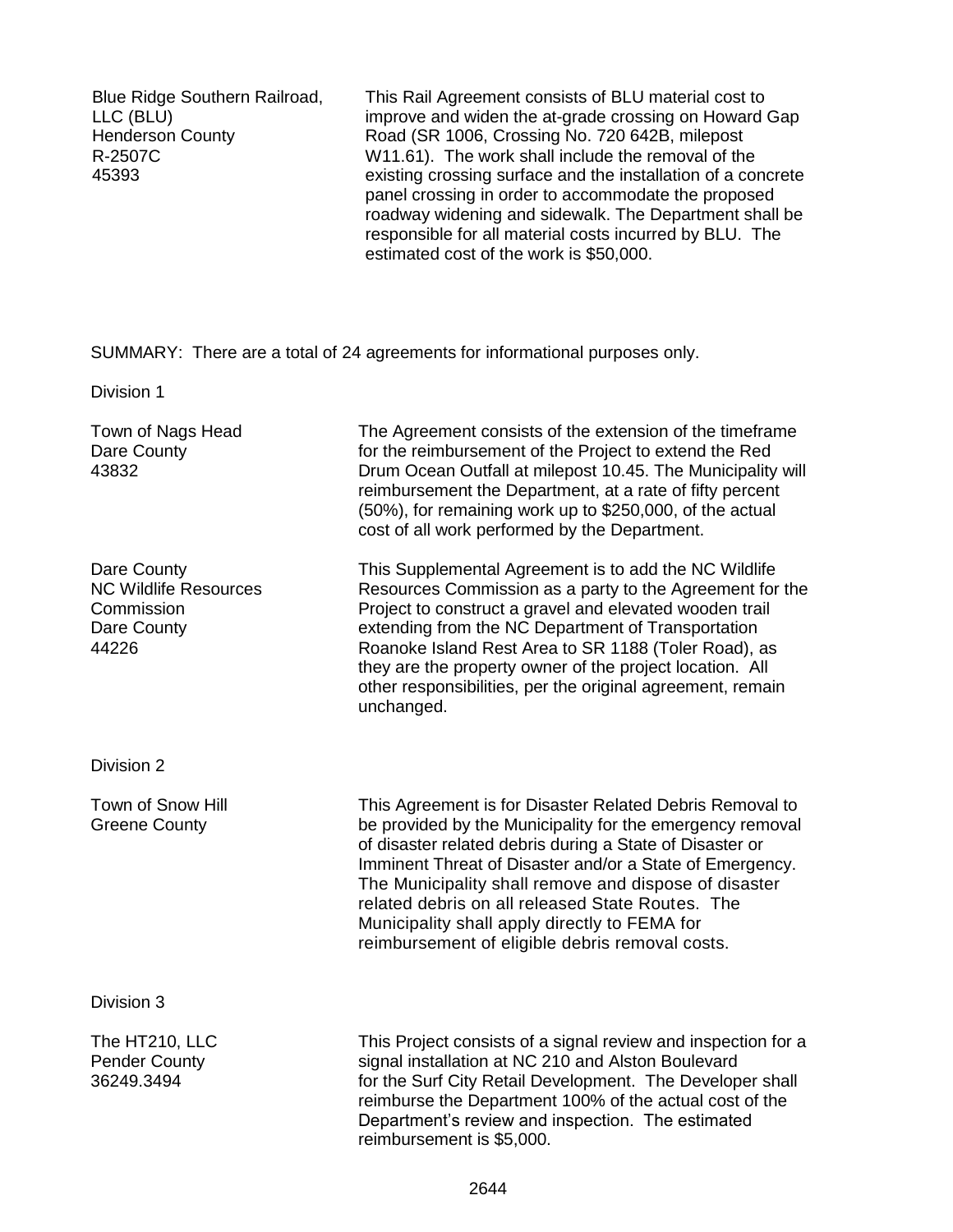Division 4

Stallings Oil Nash County 36249.3495

City of Wilson Wilson County 43077.3.1

Town of Benson Johnston County 3704.3.65

Division 5

HH Trinity Apex Investments, LLC Wake County R-2635 A, B & D 35520.1.FS3 35520.5.TA2 35520.3.S5

Alston TC I, LLC Wake County 36249.3503

Lennar Homes Wake County 36249.3504

This Project consists of a modification to the existing signal at the intersection of NC 58 and Evans Drive in the Town of Nashville. The Developer shall reimburse the Department 100% of the actual cost of the Department's review and inspection. The estimated reimbursement is \$5,000.

This Project consists of landscape plantings in the raised median areas of US 264A (Raleigh Road) from east of SR 1165 (Forest Hills Road) to east of SR 1321 (Airport Boulevard.).The Department shall develop the landscape design, prepare plans and site and install the plantings. The Municipality shall assume maintenance of the plantings after one year.

This Project consists of new landscape plantings at the I-95/NC 50 interchange (I-95 Exit 79), the intersection of NC 50/NC 27 and the I-40/NC 242 interchange (I-40 Exit 325). These locations are referenced in approved project plans under WBS 3704.3.65. The Municipality shall also maintain existing plantings at the I-40/NC 242 interchange. Additionally the Municipality shall continue to maintain existing plantings at the I-95/NC 50 interchange. The Department shall develop the landscape design, prepare plans and site and install the plantings. The Municipality shall assume maintenance of the plantings after one year.

This Agreement provides for HH Trinity Apex Investments' to contribute to the right of way and construction cost of STIP Project R-2635 D, Triangle Expressway Interchange with SR 1153. This Supplemental Agreement is to provide revised Exhibit B and B1 plans for the Project.

This Project consists of the new traffic signal installation at NC 55 at Mahal Drive in Cary. The Department will review the traffic signal plans and inspect the traffic signal installation. The Developer shall reimburse the Department one hundred percent (100%) of the actual cost of the work performed by the Department. The estimated cost is \$5,000.

This Project consists of the traffic signal upgrade at Bass Lake Road at Holly Springs Road. The Department will review the traffic signal plans and inspect the traffic signal installation. The Developer shall reimburse the Department one hundred percent (100%) of the actual cost of the work performed by the Department. The estimated cost is \$5,000.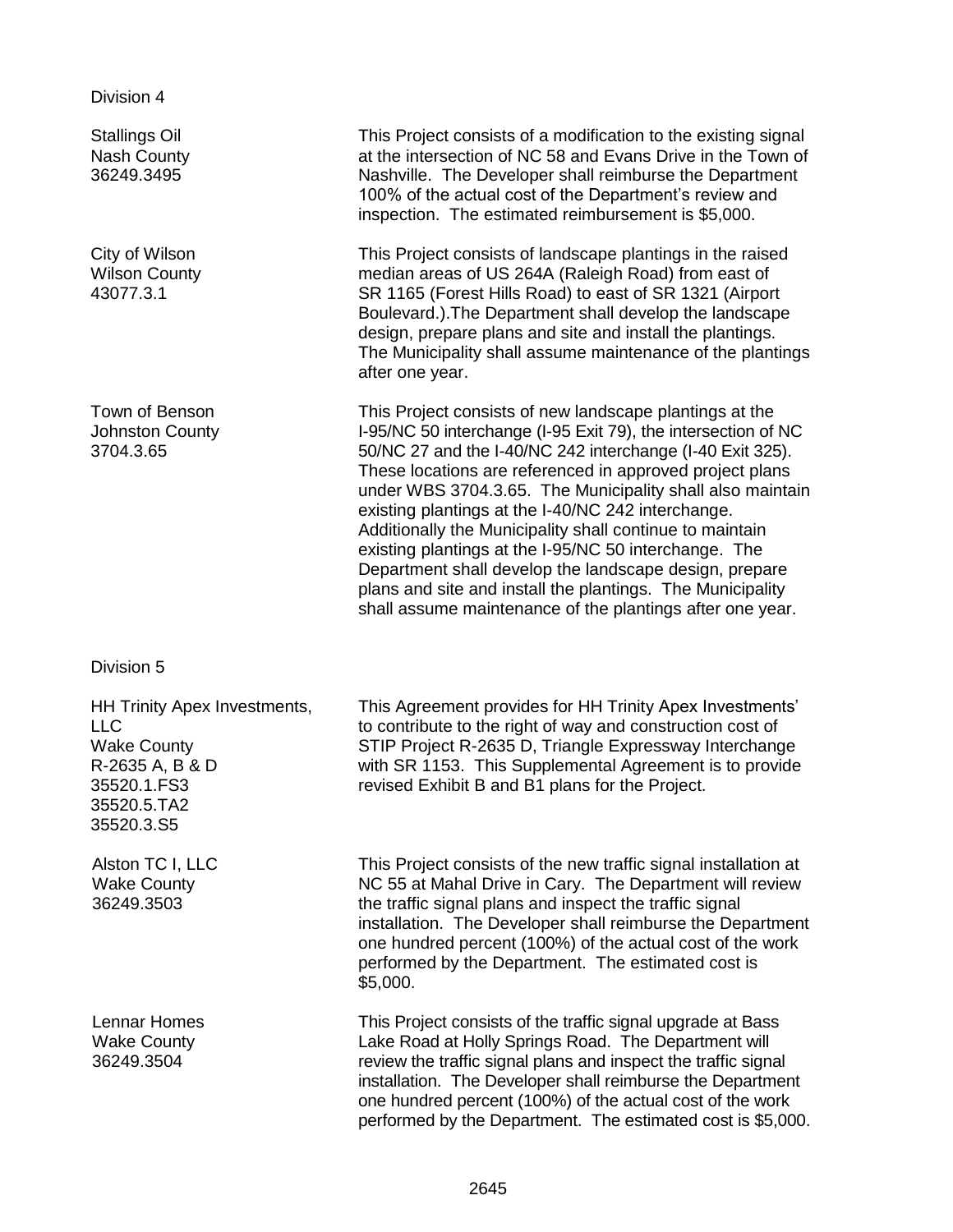| Town of Apex<br><b>Wake County</b><br>36249.3505                    | This Project consists of the review of the Town's design and<br>NEPA documentation for the Apex Peakway Southwest<br>Connector. The Municipality shall reimburse the Department<br>one hundred percent (100%) of the actual cost of the work<br>performed by the Department. The estimated cost is \$10,000.                                                                                                                                                                                                                                                                                                                                                                                             |
|---------------------------------------------------------------------|----------------------------------------------------------------------------------------------------------------------------------------------------------------------------------------------------------------------------------------------------------------------------------------------------------------------------------------------------------------------------------------------------------------------------------------------------------------------------------------------------------------------------------------------------------------------------------------------------------------------------------------------------------------------------------------------------------|
| Division 8                                                          |                                                                                                                                                                                                                                                                                                                                                                                                                                                                                                                                                                                                                                                                                                          |
| City of Asheboro<br><b>Randolph County</b><br>36249.3497            | This Agreement is to provide de-icing salt to the<br>Municipality for the safe and efficient utilization of<br>transportation systems in the City of Asheboro. The<br>Municipality shall reimburse the Department 100% of the<br>actual cost of the de-icing salt. The estimated<br>reimbursement to the Department is \$105.95 per ton.                                                                                                                                                                                                                                                                                                                                                                 |
| Town of Mount Gilead<br><b>Montgomery County</b><br>3608.3.10       | This Project consists of construction of concrete sidewalk<br>along NC 73 (North Main Street) in Mount Gilead. This<br>Supplemental Agreement is to establish that the<br>Department shall be responsible for project construction<br>and contract administration.                                                                                                                                                                                                                                                                                                                                                                                                                                       |
| Division 9                                                          |                                                                                                                                                                                                                                                                                                                                                                                                                                                                                                                                                                                                                                                                                                          |
| <b>Stokes County</b><br>2300001565                                  | This Project is for installation of a Sanitary Sewer/Water line<br>on NCDOT property at 2485 Highway NC 8/89 in Stokes<br>County. This Supplemental Agreement is to extend the<br>completion date to October 7, 2015 in lieu of July 22, 2015.                                                                                                                                                                                                                                                                                                                                                                                                                                                           |
| Division 10                                                         |                                                                                                                                                                                                                                                                                                                                                                                                                                                                                                                                                                                                                                                                                                          |
| Town of Harrisburg<br><b>Cabarrus County</b><br>36249.3502          | This Project consists of the installation of a coordinated traffic<br>signal at the intersection of NC 49 and Cedar Drive (municipal<br>street) in Harrisburg. The Municipality shall reimburse the<br>Department one hundred percent (100%) of the actual cost of<br>the review and inspection work performed by the Department.<br>The estimated reimbursement is \$5,000.                                                                                                                                                                                                                                                                                                                             |
| <b>Town of Cornelius</b><br><b>Mecklenburg County</b><br>36249.3496 | This Project consists of the proposed installation of an<br>interchange on I-77 at Westmoreland Road (SR 2147) in<br>Cornelius. The Municipality will reimburse the Department for<br>administrative costs for review of an Interchange Access<br>Report, environmental documents and Project preliminary<br>design. If the Municipality decides to proceed with right of way<br>acquisition, utility relocations, and construction, a supplemental<br>agreement will be required before Department participation.<br>The Municipality shall reimburse the Department one hundred<br>percent (100%) of the actual cost for work performed by the<br>Department. The estimated reimbursement is \$25,000. |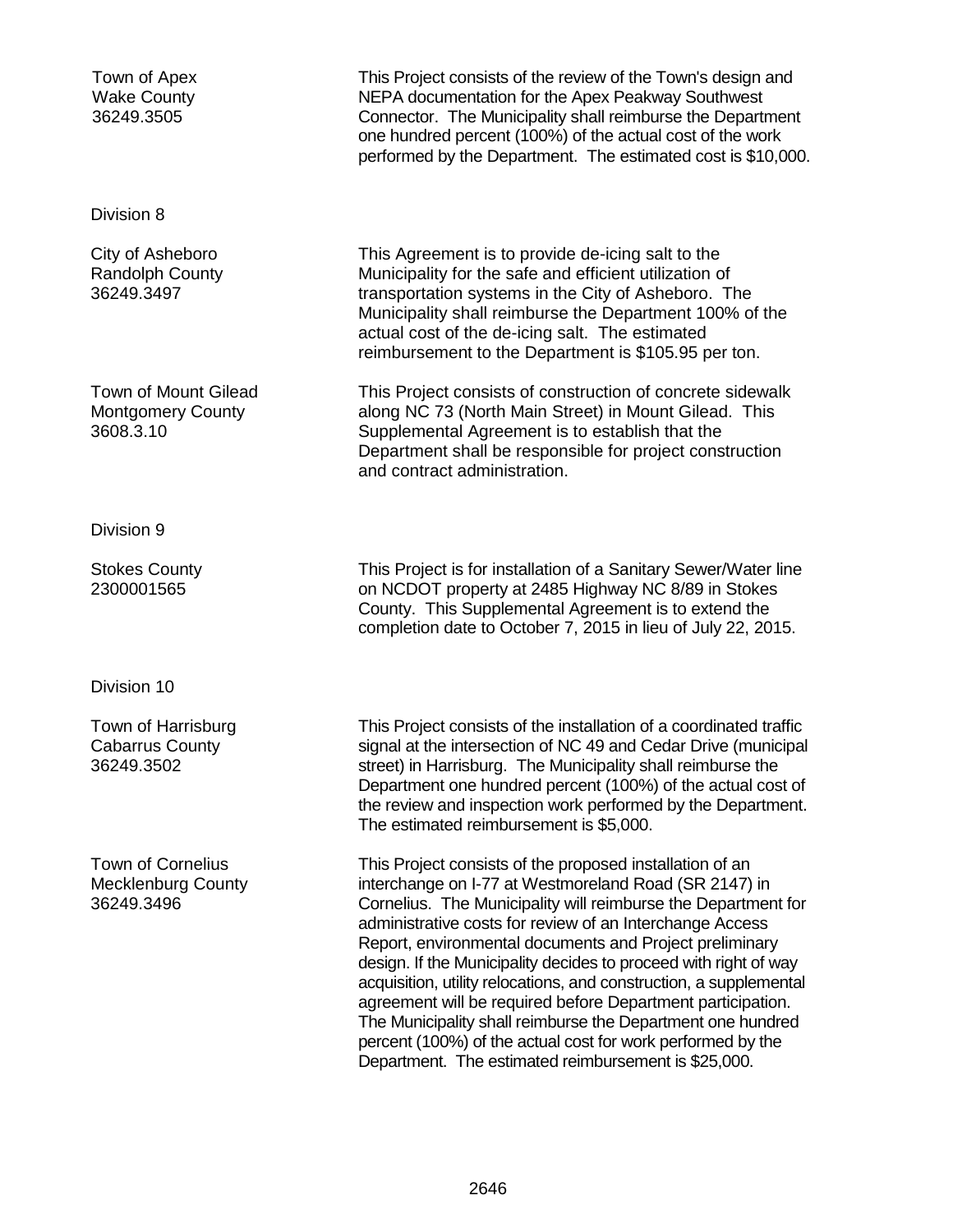| Goode Development<br>Corporation<br><b>Mecklenburg County</b><br>34749.3.GV4         | This Project consists of the installation of one additional left-<br>turn lane on the eastbound US 74 Ramp at Idlewild Road and<br>modifications to the pavement marking on the approaches of<br>US 74/Conference Drive at Idlewild Road. The Developer<br>shall reimburse the Department one hundred percent (100%)<br>of the actual cost of modifications and construction work. The<br>estimated reimbursement is \$58,279.92.    |
|--------------------------------------------------------------------------------------|--------------------------------------------------------------------------------------------------------------------------------------------------------------------------------------------------------------------------------------------------------------------------------------------------------------------------------------------------------------------------------------------------------------------------------------|
| RiverOaks Land, LLC<br><b>Cabarrus County</b><br>40373.3.F2                          | The Project consists of widening on Derita Road (SR 1445)<br>for right-turn lanes, curb and gutter, sidewalk, traffic<br>signalization and other related improvements required for<br>the RiverOaks Business Park development in Concord.<br>The Developer shall reimburse the Department one<br>hundred percent (100%) of the actual cost for<br>improvements and construction work. The estimated<br>reimbursement is \$325,500.00 |
| Division 11                                                                          |                                                                                                                                                                                                                                                                                                                                                                                                                                      |
| Town of Wilkesboro<br><b>Wilkes County</b><br>36249.3506                             | This Project consists of furnishing and installing signs for<br>"2015 Women's 2A Basketball State Champions" on existing<br>directional signs on NC 16/18 at Moravian Falls Road in<br>Wilkesboro. The Municipality shall reimburse the<br>Department one hundred percent (100%) of the actual cost<br>of the work performed by the Department. The estimated<br>cost of the work is \$885.                                          |
| Division 12                                                                          |                                                                                                                                                                                                                                                                                                                                                                                                                                      |
| <b>Town of Mooresville</b><br><b>Iredell County</b><br>3712.3.11                     | This Project consists of maintaining the landscape<br>improvements in the quadrants at Exit 33, 35, and 36,<br>US 21, Brawley School Road, and NC 150 along I-77 in<br>Mooresville. The Municipality shall assume responsibility for<br>all maintenance and replacement of the landscape materials.                                                                                                                                  |
| <b>Wal-Mart Real Estate Business</b><br>Trust<br><b>Iredell County</b><br>36249.3499 | This Project consists of review and inspection for signal<br>installations on NC 3 (East Iredell Avenue) at Culp Street<br>and NC 3 (East Iredell Avenue at Harris Crossing<br>Boulevard/East Center Street) in Mooresville, Iredell County.<br>The Developer shall reimburse the Department one hundred<br>percent (100%) of the actual cost of all work performed by<br>the Department. The estimated cost is \$10,000.            |
| Division 13                                                                          |                                                                                                                                                                                                                                                                                                                                                                                                                                      |
| <b>Mars Hill University</b><br><b>Madison County</b><br>36249.3500                   | This Project consists of the relocation of a traffic signal<br>cabinet related to the construction of a new building on the<br>corner of Main Street and College Street in Mars Hill, NC.<br>The University shall reimburse the Department 100% of the<br>actual cost of all work performed by the Department. The<br>estimated cost is \$25,000.                                                                                    |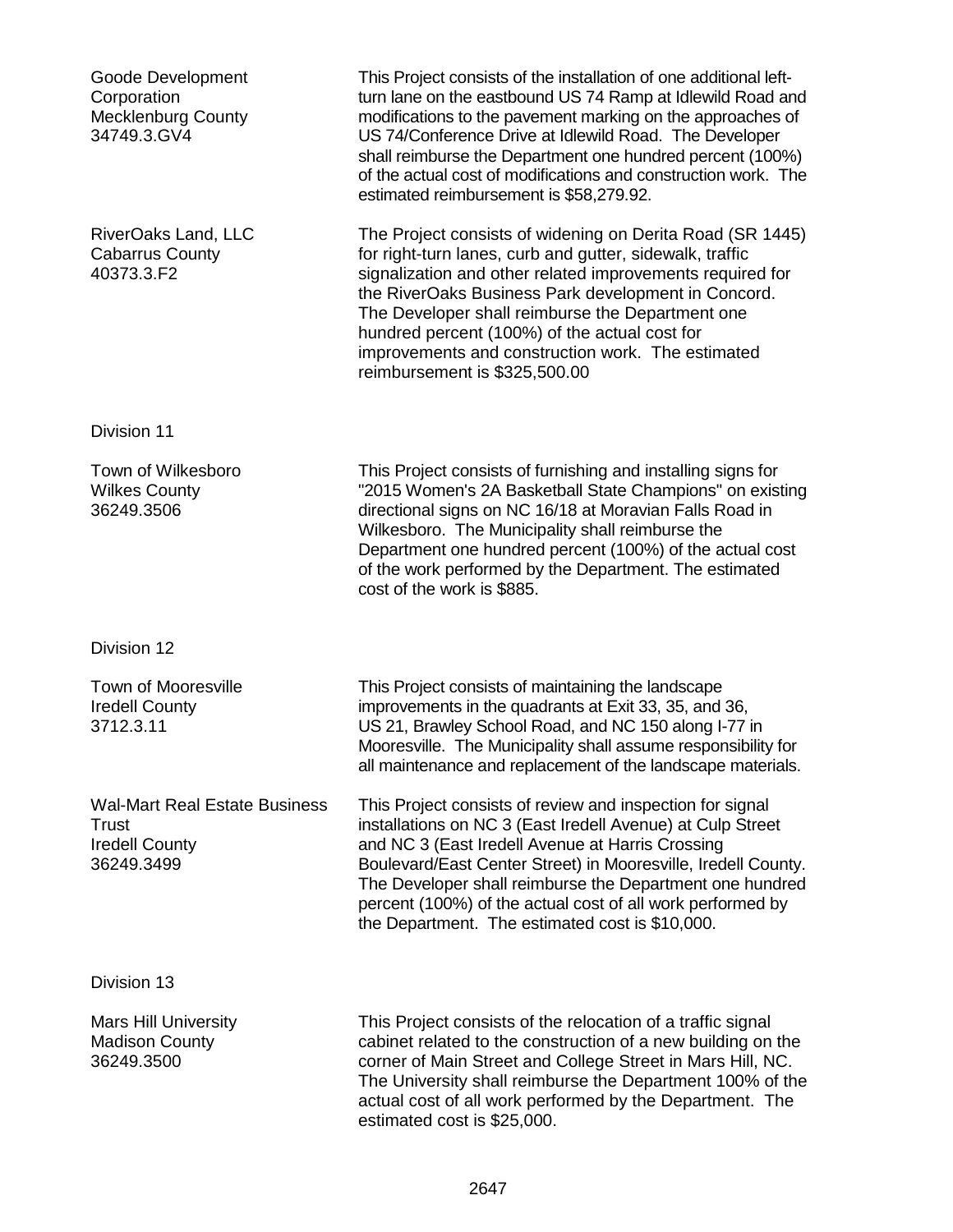Division 14

| <b>Macon County</b><br>36249.3501                           | This Project consists of placing double mat and seal<br>asphalt surface treatment on the entrance drive, parking<br>areas and greenway of the Parker Meadows Recreation<br>Facility in Macon County. The County shall reimburse the<br>Department 100% of the cost of work. The estimated cost<br>of the work is \$120,000.                          |
|-------------------------------------------------------------|------------------------------------------------------------------------------------------------------------------------------------------------------------------------------------------------------------------------------------------------------------------------------------------------------------------------------------------------------|
| <b>Cullowhee River Club</b><br>Jackson County<br>36249.3498 | The Project consists of review of an actuated flasher plans<br>for the proposed intersection of SR 1002 Old Cullowhee<br>Road and the Cullowhee River Club access drive. The<br>Developer shall reimburse the Department one hundred<br>percent (100%) of the actual cost of all work performed by<br>the Department, The estimated cost is \$5,000. |

## **Approval – Municipal Street System Changes**

A motion was made by Board Member Overholt, seconded by Board Member Palermo, to

approve the following:

## **Deletions from the State Highway System**

## **BOT approval of the following will be retroactive to June 30, 2015.**

| <b>Division</b> | County                | <b>Municipality</b> | Road    | <b>Termini</b>                                     | Length |
|-----------------|-----------------------|---------------------|---------|----------------------------------------------------|--------|
| 10              | Union<br>2015_07_M001 | <b>Stallings</b>    | SR 1401 | To delete (SR 1401) Community<br><b>Park Drive</b> | 0.23   |
|                 |                       |                     | SR 1419 | To delete (SR 1419) East Circle                    | 0.18   |
|                 |                       |                     | SR 1420 | To delete (SR 1420) Community<br><b>Park Drive</b> | 0.04   |
|                 |                       |                     | SR 1422 | To delete (SR 1422) West Circle                    | 0.07   |
|                 |                       |                     | SR 1437 | To delete (SR 1437) Fairforest Drive               | 0.35   |
|                 |                       |                     | SR 1438 | To delete (SR 1438) Stonehedge<br>Drive            | 0.13   |
|                 |                       |                     | SR 2305 | To delete (SR 2305) Gold Crest<br><b>Drive</b>     | 0.63   |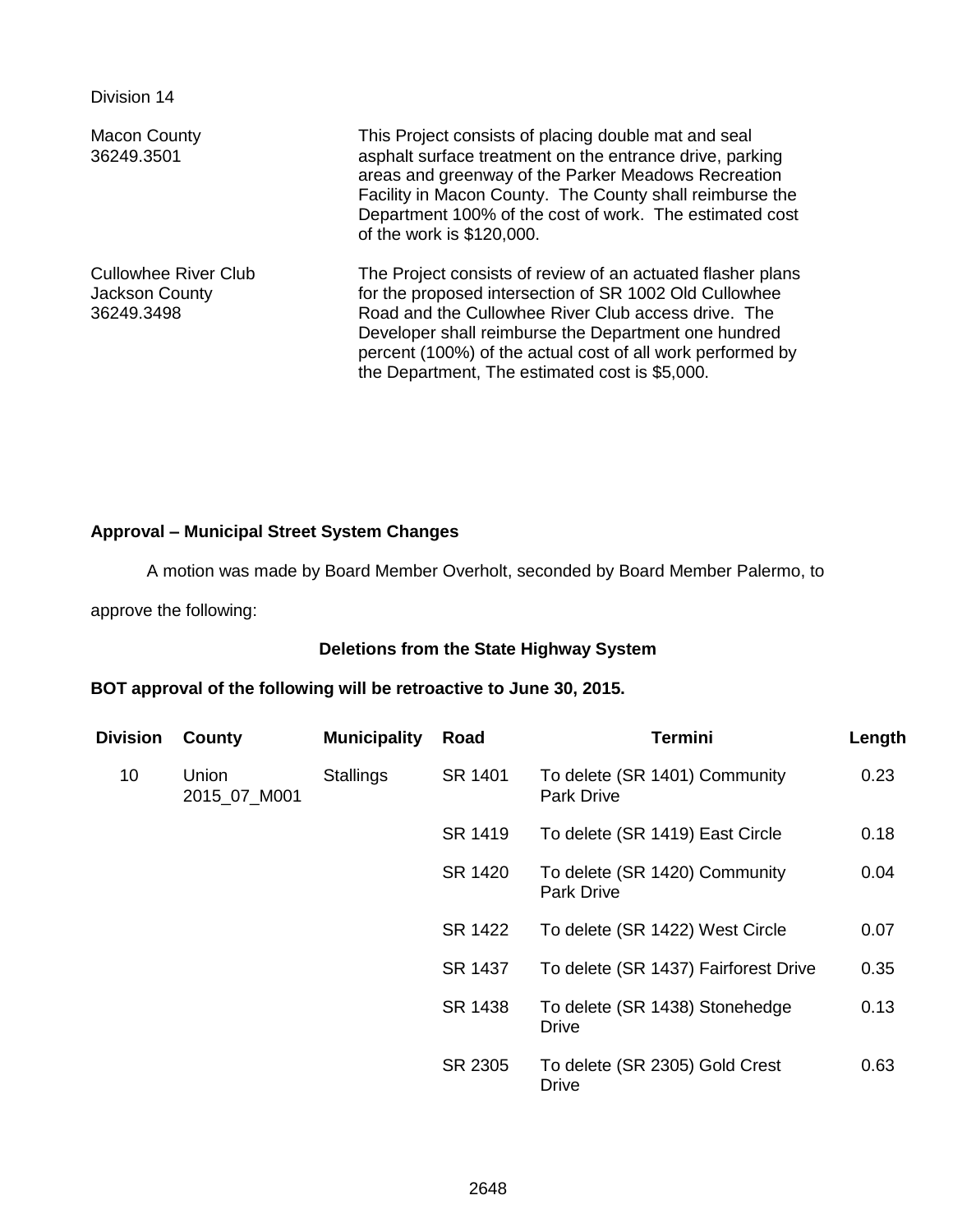|    |                               |                            | SR 2306 | To delete (SR 2306) Deepwood<br>Place               | 0.66 |
|----|-------------------------------|----------------------------|---------|-----------------------------------------------------|------|
|    |                               |                            | SR 2307 | To delete (SR 2307) Shaftwood<br>Place              | 0.27 |
|    |                               |                            | SR 2395 | To delete (SR 2395) Stallingswood<br>Road           | 0.25 |
|    |                               |                            | SR 2396 | To delete (SR 2396) Scarlet Street                  | 0.26 |
|    |                               |                            | SR 2397 | To delete (SR 2397) Carolyn Lane                    | 0.10 |
|    |                               |                            | SR 2417 | To delete (SR 2417) Gold Dust Lane                  | 0.06 |
|    |                               |                            | SR 2474 | To delete (SR 2474) Eaglecrest<br><b>Drive</b>      | 0.21 |
|    |                               |                            | SR 2475 | To delete (SR 2475) Falcons Ridge                   | 0.11 |
| 10 | Union<br>2015_07_M001         | <b>Stallings</b>           | SR 2476 | To delete (SR 2476) Hawksnest<br>Court              | 0.05 |
|    |                               |                            | SR 3081 | To delete (SR 3081) Lawrence<br><b>Daniel Drive</b> | 0.59 |
|    |                               |                            | SR 3082 | To delete (SR 3082) Stevens Schultz<br>Lane         | 0.07 |
|    |                               |                            | SR 3083 | To delete (SR 3083) Creek Court                     | 0.02 |
|    |                               |                            | SR 3084 | To delete (SR 3084) Brook Path<br>Lane              | 0.04 |
|    |                               |                            | SR 3712 | To delete (SR 3712) Cobblers Drive                  | 0.09 |
|    |                               |                            | SR 3713 | To delete (SR 3713) Butternut Lane                  | 0.21 |
| 11 | <b>Wilkes</b><br>2015_07_M001 | <b>North</b><br>Wilkesboro | SR 2611 | To delete (SR 2611) Industrial Park<br><b>Drive</b> | 0.50 |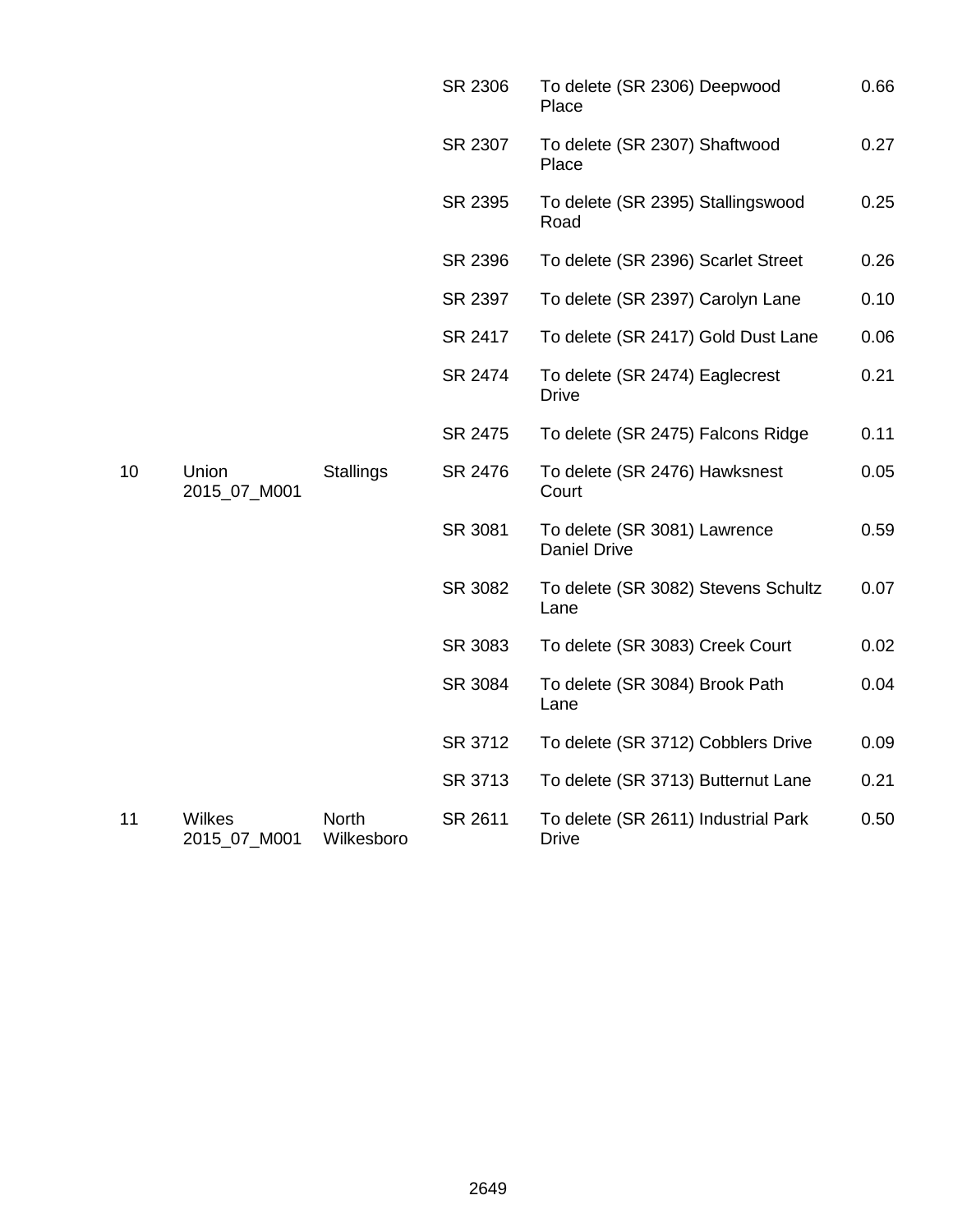## **Approval - Preliminary Right of Way Plans**

A motion was made by Board Member Overholt, seconded by Board Member Palermo, to approve the following:

The Preliminary Right of Way Plans for the below projects, including Secondary Roads and Industrial Access Roads, provide for the construction, design, drainage and control of access as shown on the respective plans.

Based upon the recommendations of the Manager of the Right of Way Unit, the Board finds that such rights of way as shown on these preliminary plans and drawings, including existing public dedicated right of way, are for a public use and are necessary for the construction of said projects.

The rights of way for the location, construction, relocation, and control of access of highways embraced in the below projects shall be as shown in detail on the preliminary right of ways plans and drawings for said projects on file in the Right of Way Branch in the Department of Transportation in Raleigh.

The Board finds such right of way acquisition to be necessary and hereby authorizes the Right of Way Branch to acquire right of way on the below projects either by negotiation or by condemnation through the Attorney General's Office.

### **(Division 7)**

#### **Guilford County; I.D. No. U-5306B; Project No. 47026.2.3:**

Greensboro – US 220 (Battleground Avenue) intersection with West Ridge Road

#### **(Division 10)**

**Cabarrus County; I.D. No. U-3440; Project No. 39010.2.2:** Kannapolis – NC 3, Proposed West Side Bypass (U-2900) to SR 1691 (Loop Road)

#### **(Division 12)**

**Gaston County; I.D. No. B-4751; Project No. 38523.2.3:** Bridge No. 203 over Stanley Creek on SR 1935

#### **PRELIMINARY RIGHT OF WAY PLANS 3 PROJECTS \$0.00**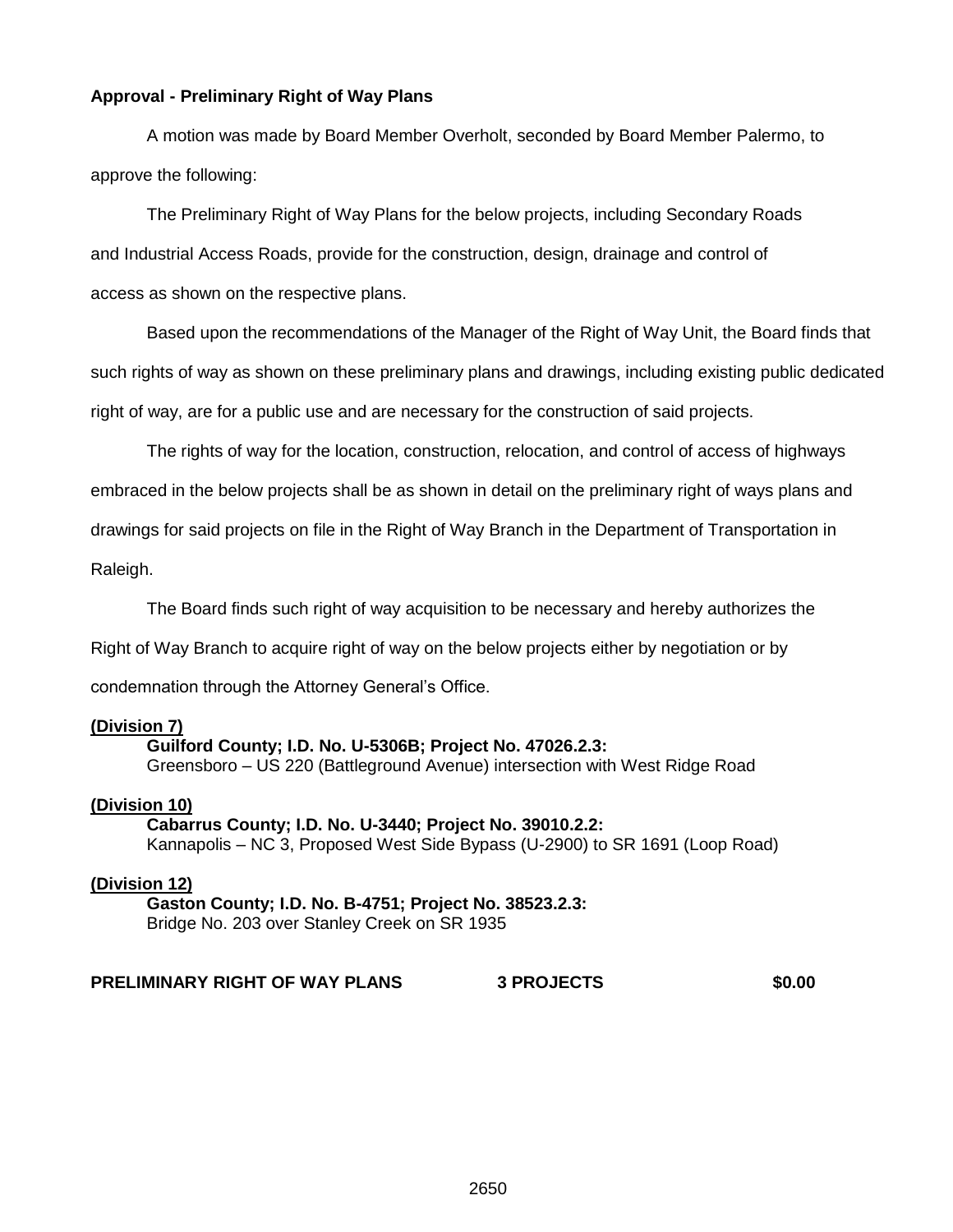## **Approval - Final Right of Way Plans**

A motion was made by Board Member Overholt, seconded by Board Member Palermo, to approve the following:

Right of way acquisition in accordance with the preliminary right of way plans on file in the Right

of Way Unit has been determined to be necessary for public use and was authorized by the Board.

Certain changes in the right of way have necessitated alteration of the preliminary right of way plans.

Final plans have been prepared and provide for the construction, design, drainage and control of access

for these projects. The Board finds that such rights of way and control of access as shown on the final

plans are for a public use and are necessary for construction. The sections of roads which were shown

on the preliminary plans as sections of roads to be abandoned are hereby abandoned and removed from

the State Highway System for Maintenance upon the completion and acceptance of the project.

The rights of way for the location, design and construction of highways embraced in the

following projects shall be as shown in detail on the final plans for said projects as follows:

## **(Division 5)**

### **Project No.34915.2.1; Durham County; I.D. No. U-3308:**

Grading, track work, paving, drainage, sidewalks, curb and gutter, retaining walls, signals and structures in Durham – NC 55 (Alston Ave) from NC 147 (Buck Dean Freeway) to North of US 70 Bus/NC 98 (Holloway St) with the right of way indicated upon the final plans for said project.

### **(Division 6)**

### **Project No. 44102.2.FS1; Cumberland County; I.D. No. W-5514:**

Grading, drainage, paving, signals and bridge preservation on SR 1007 (Owen Drive) from Walter Reed Road to US 301/Business 95 with the right of way indicated upon the final plans for said project.

### **(Division 10)**

### **Project No. 57500.2.FRA01; Mecklenburg County; I.D. No. U-5008:**

Grading, drainage, paving, walls and structure on SR 2975 (East Sugar Creek Road) over NS/NCRR Crossing No. 715 352H – Grade Separation with the right of way indicated upon the final plans for said project.

### **(Division 14)**

## **Project No. 42974.2.1; Jackson County; I.D. No. R-5206:**

Grading, drainage, paving and walls on SR 1449 (Cope Creek Road) from SR 1710 (East Cope Creek Road) to US 23/74 with the right of way indicated upon the final plans for said project.

**FINAL RIGHT OF WAY PLANS 4 PROJECTS \$0.00**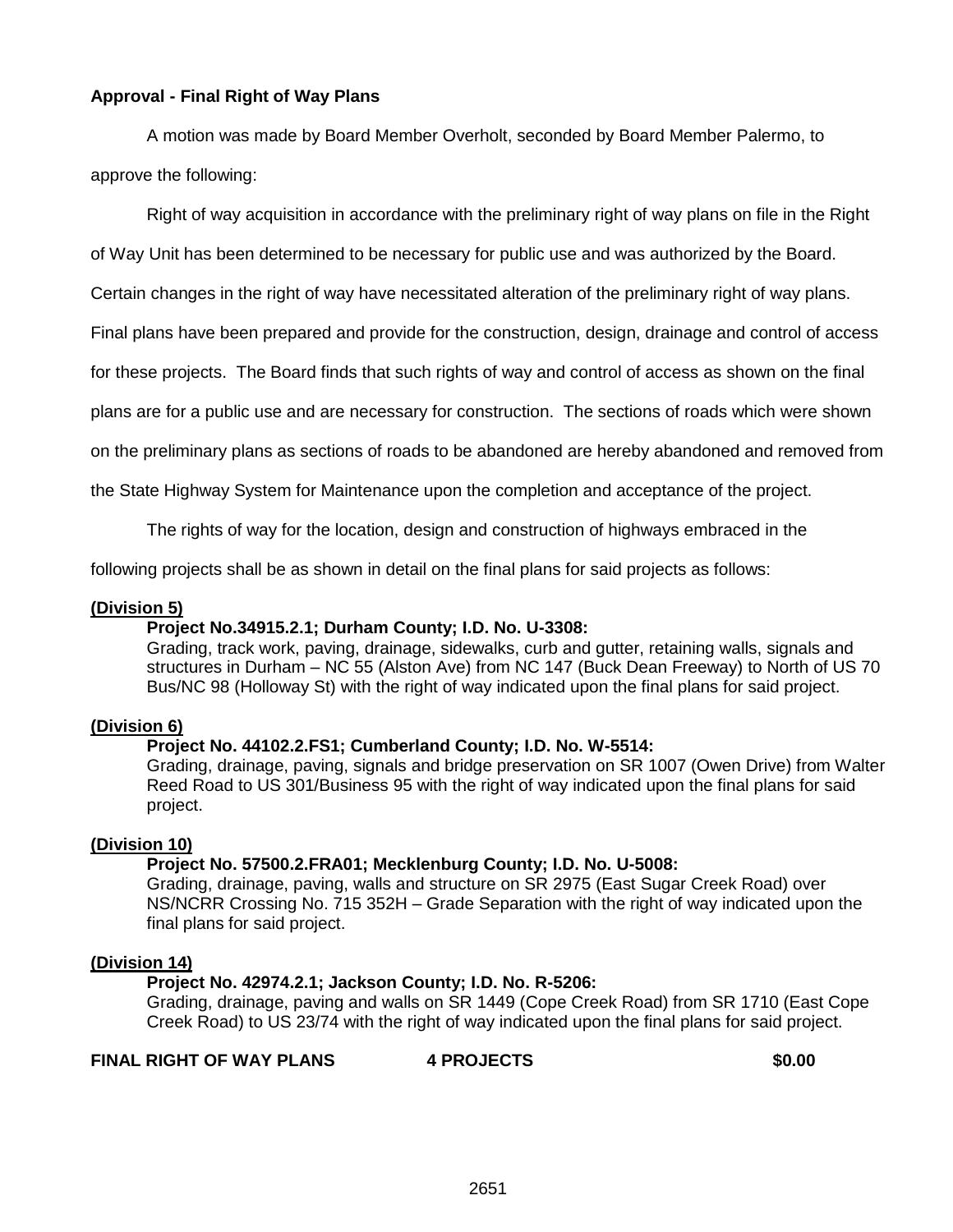## **Approval - Revisions of the Final Right of Way Plans**

A motion was made by Board Member Overholt, seconded by Board Member Palermo, to approve the following:

Right of way acquisition in accordance with the final right of way plans for the following projects has been determined to be necessary and authorized by the Board. Plans are on file at the Office of the Secretary to the Board of Transportation as an addendum to the minutes of the meetings hereinafter indicated.

Certain changes in right of way, construction and drainage easements, and control of access

have been necessitated by alterations in the construction plans of these projects. Amended plan sheets

for these projects have been prepared which provide for changes of certain right of way areas,

construction and drainage easements and control of access.

The Board finds that the revised areas of right of way, construction and drainage easements and

control of access, as shown on the amended plan sheets hereinafter set out, are for a public purpose

and are necessary for the construction of projects.

The right of way, construction and drainage easements and control of access are hereby revised

as shown on the plan sheets incorporated herein as an addendum, said projects, date of original final

approval, and revised right of way, easements and access being as follows:

### **(Division 3)**

## **Project No. 34953.2.2; I.D. No. U-3462; Brunswick County:**

Final Right of Way plans approved on the minutes of the March 5, 2009 Board of Transportation Meeting. Revised additional right of way, easements or control of access shown on plan sheet(s) 9 as presented at the July 8, 2015 Board of Transportation Meeting.

### **Project No. 34416.2.5; I.D. No. R-2303D; Sampson County:**

Final Right of Way plans approved on the minutes of the September 5, 2013 Board of Transportation Meeting. Revised additional right of way, easements or control of access shown on plan sheet(s) 36 as presented at the July 8, 2015 Board of Transportation Meeting.

### **(Division 11)**

## **Project No. 34402.2.6; I.D. No. R-2237C; Caldwell / Watauga Counties:**

Final Right of Way plans approved on the minutes of the December 1, 2011 Board of Transportation Meeting. Revised additional right of way, easements or control of access shown on plan sheet(s) 19 as presented at the July 8, 2015 Board of Transportation Meeting.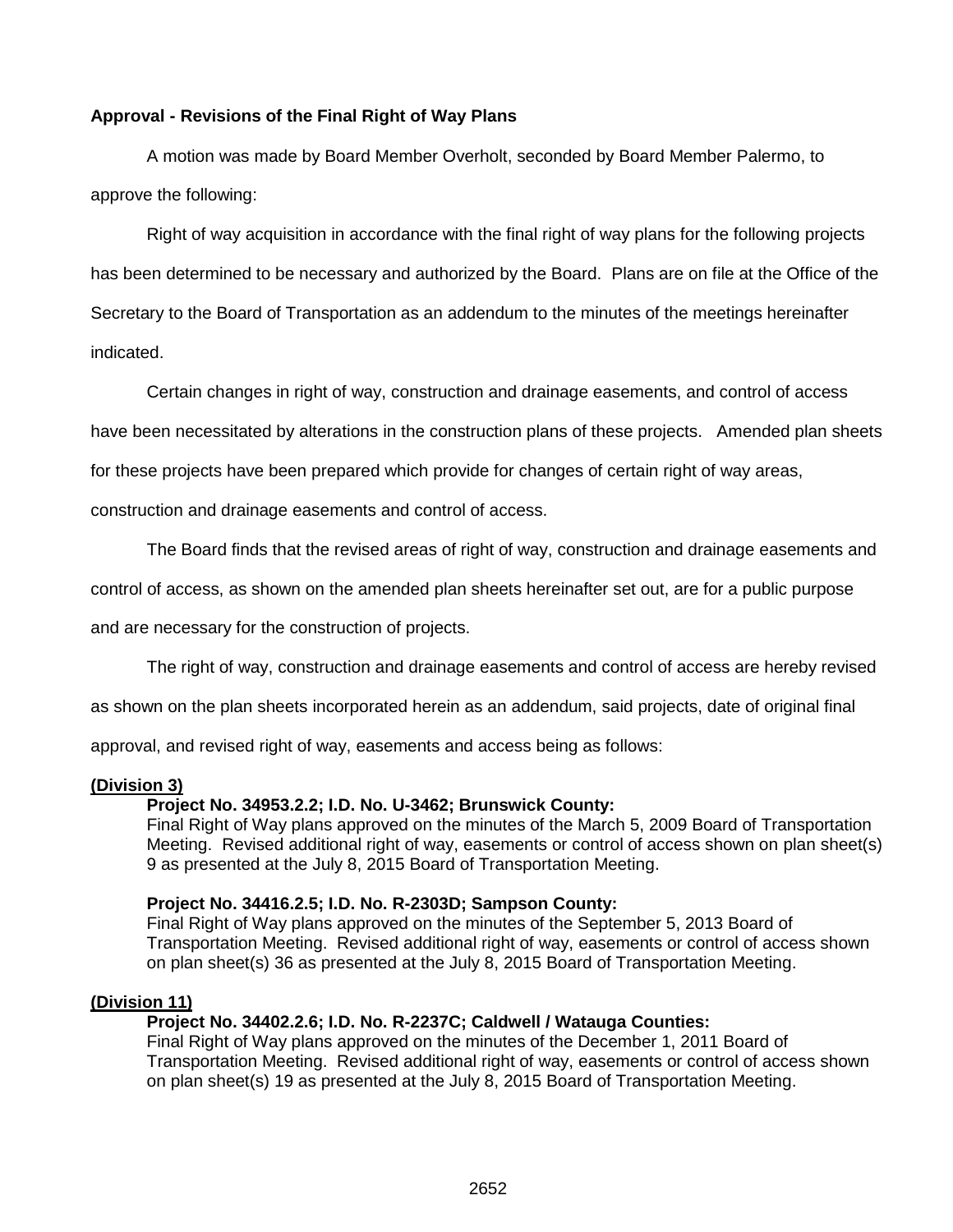## **(Division 12)**

## **Project No. 34497.2.8; I.D. No. R-2707B; Cleveland County:**

Final Right of Way plans approved on the minutes of the May 1, 2014 Board of Transportation Meeting. Revised additional right of way, easements or control of access shown on plan sheet(s) 5 as presented at the July 8, 2015 Board of Transportation Meeting.

**REVISION FINAL ROW PLANS 4 PROJECTS \$0.00**

## **Approval - Conveyance of Highway Right of Way Residues**

It is hereby resolved**,** based upon the recommendation of the Manager of the Right of

Way Unit, and on a motion by Board Member Overholt, seconded by Board Member Palermo, that the

following highway right of way conveyances are approved:

## **(Division 5)**

# **Project 8.1402106, Parcel R-2425B 065, US 401 from Raleigh South of SR 2041 (Spring Forest Road) to South of Northern Wake Expressway**

#### **Wake County**

Conveyance of an approximate 0.093-acre, landlocked residue area to Yathrib Oasis, LLC, the only interested adjacent owner, for the appraised value of \$750.00.

## **Project 39942.5.TA1, Parcel U-4763B 060, NC 147 (Triangle Expressway) and SR 1978 (Hopson Road)**

## **Durham County**

Conveyance of an approximate 0.982-acre residue area to Craig Davis Properties Inc. for the high bid of 265,000.00.

## **(Division 7)**

**Project 6.498008T, Parcels I-2402AA 136, 137, and 138, I-85 (Greensboro Bypass) from I-85 South of Greensboro to West of SR 3300 (Elm-Eugene Street) Guilford County**

Conveyance of an approximate 3.615-acre residue area to Sara Routh for the high bid amount of \$8,000.00.

**CONVEYANCE ROW RESIDUE 3 PROJECTS \$273,750.00**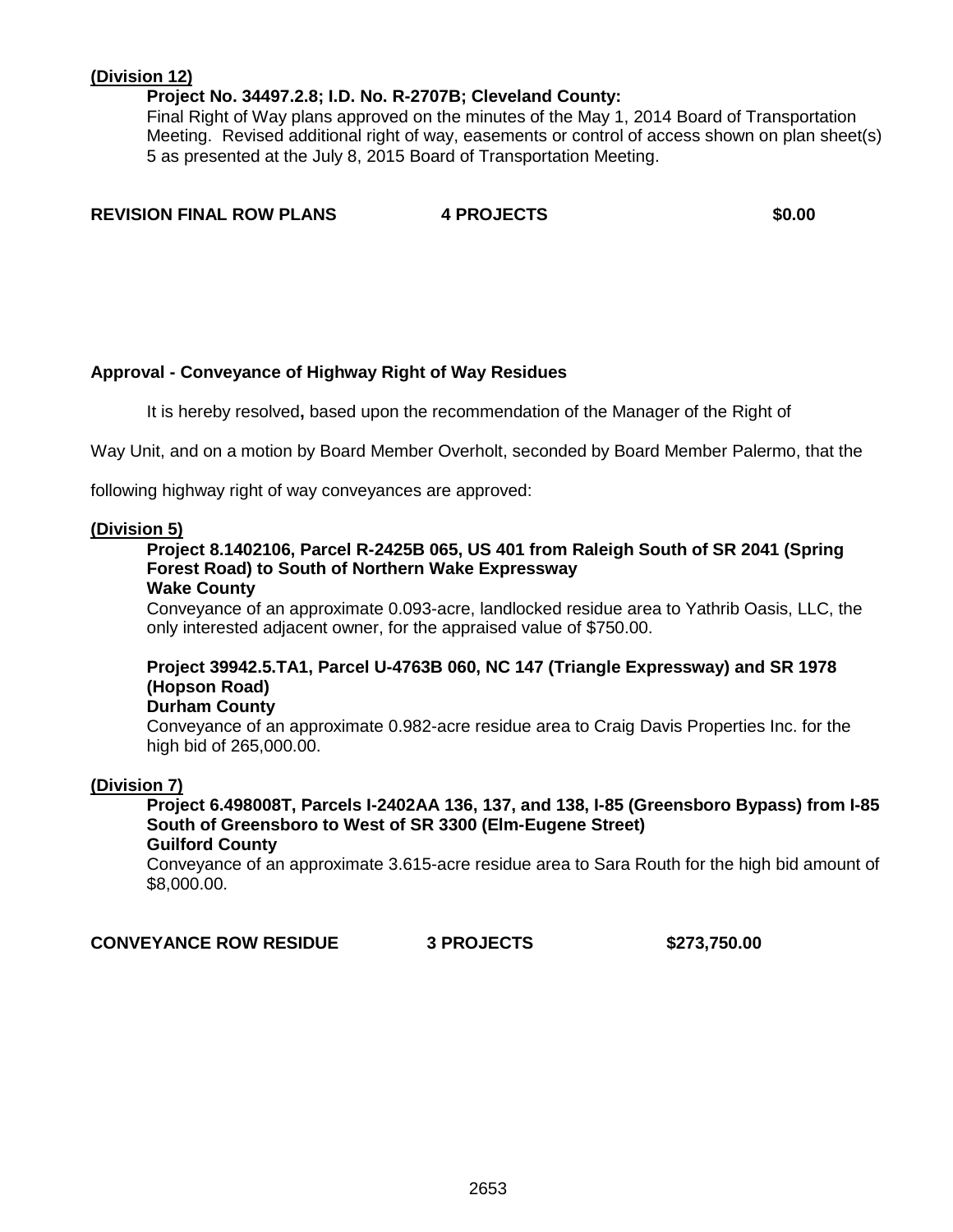## **Approval - Conveyance of Surplus Highway Right of Way**

It is hereby resolved**,** based upon the recommendation of the Manager of the Right of

Way Unit, and on a motion by Board Member Overholt, seconded by Board Member Palermo, that the

following highway right of way conveyances are approved:

## **(Division 5)**

**Project 33819.2.1, Parcel B-4656 004, Bridge 492 over SR 1012 (Western Boulevard) on SR 1011 (Hillsborough Street)**

## **Wake County**

Conveyance of an approximate 0.105-acre surplus right of way area to Christ First Christian Fellowship Center (CFCFC), Inc. for the appraised value of \$37,650.00.

## **(Division 7)**

**Project 8.15359, Parcel 005, Alleyway between Market Street and Friendly Avenue in Greensboro**

## **Guilford County**

Conveyance of an approximate 0.151-acre surplus right of way area to Thomas Blake and wife, Venaway Blake for no monetary consideration.

## **(Division 11)**

**Project 9.8110419, Parcel U-214A 060, US 321 (Blowing Rock Road) near NC 105 in Boone Watauga County**

Abandonment of an approximate 0.009-acre permanent drainage easement area to The Standard at Boone, LLC for no monetary consideration.

**CONVEYANCE OF SURPLUS HWY RIGHT OF WAY 3 PROJECTS \$37,650.00**

## **Approval - Easement from Federal to State Governmental Agency**

It is hereby resolved**,** based upon the recommendation of the Manager of the Right of

Way Unit, and on a motion by Board Member Overholt, seconded by Board Member Palermo, that the

following highway right of way conveyances are approved:

### **(Division 1)**

# **Project 32635.2.5; TIP No. B-2500**

**Dare County**

In support of the adjusted easement anticipated for the construction of the replacement of the Herbert C. Bonner Bridge, staff recommends approval of the Highway Easement Deed between the United States Department of the Interior – National Park Service and the North Carolina Department of Transportation, which reflects a new easement from the Cape Hatteras National Seashore of approximately 31.6 Acres and a reversion of existing NCDOT easement to the Cape Hatteras National Seashore of approximately 28.8 Acres.

## **APPROVAL OF EASEMENT FROM FED TO STATE AGENCY 1 PROJECT \$0.00**

**R-ITEM SUMMARY 18 PROJECTS TOTAL: \$311,400.00**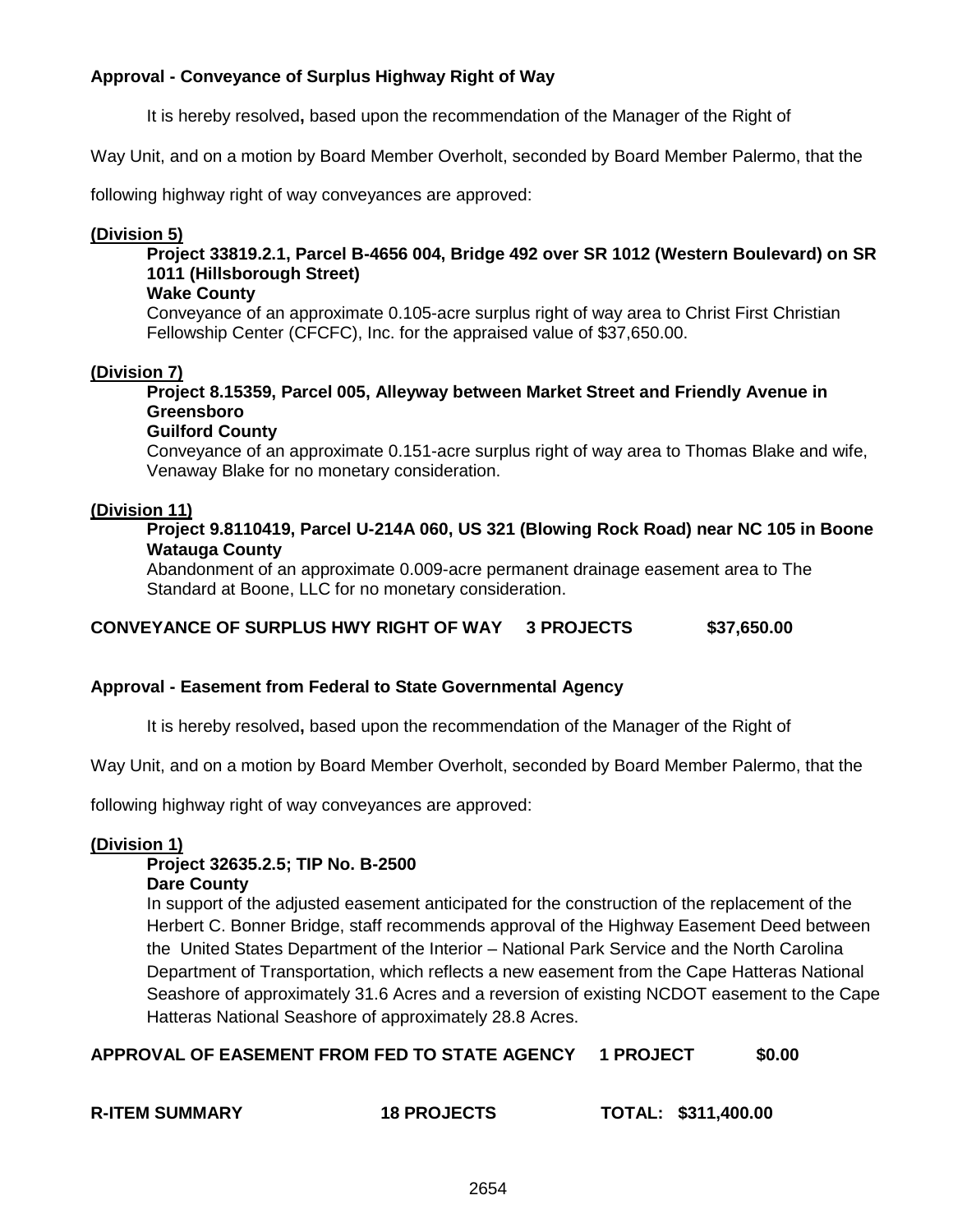## **Committee Reports**

Ned Curran – Chair of the Road Naming Committee, provided an update. The committee will bring before the Board in August a resolution to name bridge 266 on Cabarrus Avenue West over Norfolk Southern Railroad in Cabarrus County for Allen T. Small.

## **RESOLUTION FOR BLUE STAR MEMORIAL HIGHWAY**

Upon the recommendation of the Road Naming Committee, a motion was made by Board

Member Palermo, seconded by Board Member Alexander, to approve the following resolution:

**WHEREAS,** the Blue Star Memorial Highways is an expansive system of over 1,300 miles of highway that pay tribute to those who serve in the Armed Forces of the United States of America; and

**WHEREAS,** the Blue Star Memorial Highways honor all men and women who have defended, are currently defending, or who will defend the United States; and

**WHEREAS,** the Yadkin County Board of Commissioners has requested the North Carolina Department of Transportation add US 421 in Yadkin County to the Blue Star Memorial network; and

**WHEREAS,** the Town of Yadkinville has requested the North Carolina Department of Transportation add US 421 in the Town of Yadkinville corporate limits to the Blue Star Memorial Highways network; and

**WHEREAS,** the addition of US 421 in Yadkin County to the Blue Star Memorial Highway Network fills a gap in the Blue Star network.

### **NOW, THEREFORE, BE IT RESOLVED:**

That the North Carolina Board of Transportation names US 421 in Yadkin County a *Blue Star Memorial Highway.* 

That appropriate signs be erected at a suitable time.

Adopted, this the ninth day of July 2015 by the North Carolina Board of Transportation.

Ned Curren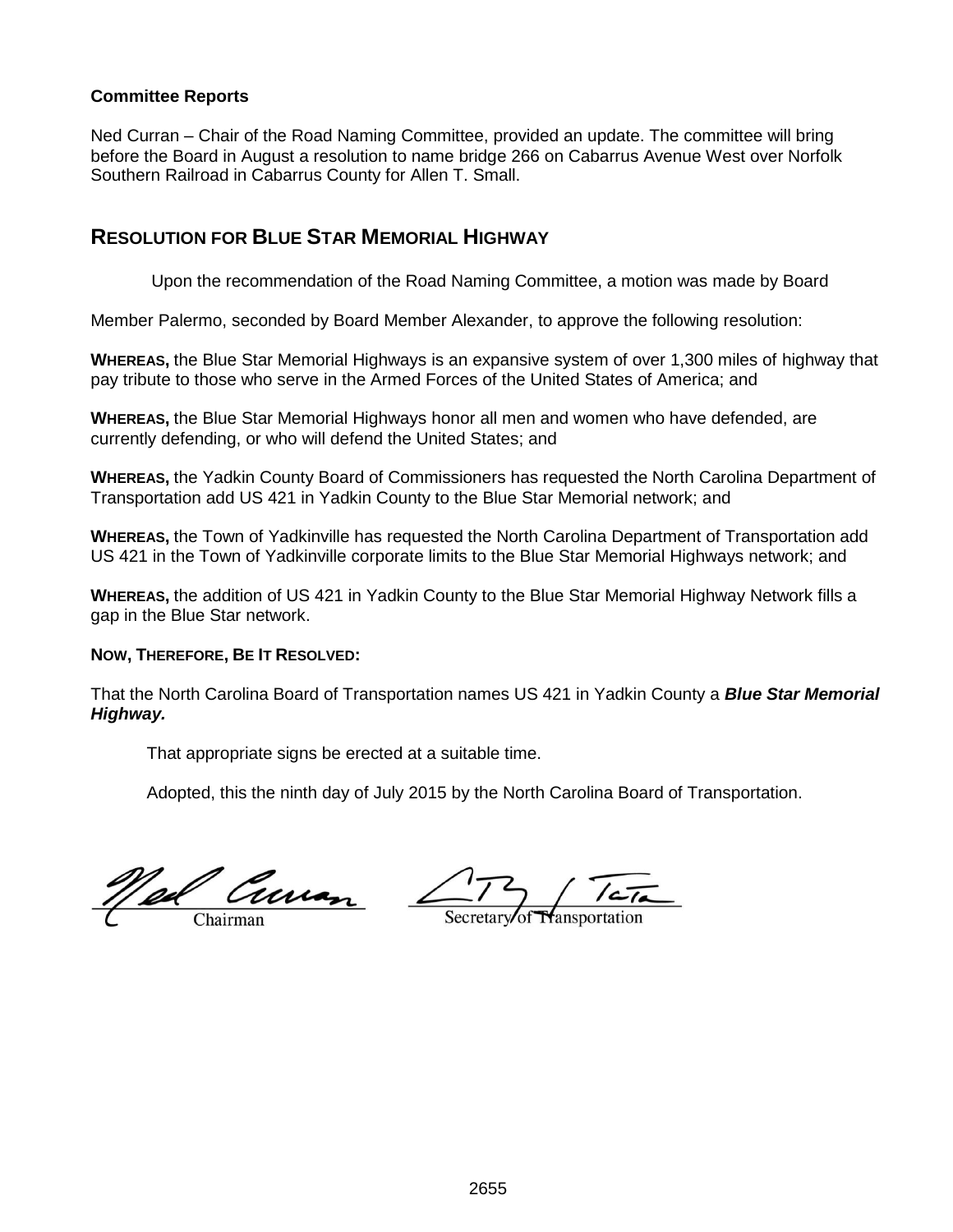# **RESOLUTION FOR JIM "CATFISH" HUNTER**

Upon the recommendation of the Road Naming Committee, a motion was made by Board

Member Fearing, seconded by Board Member Brown, to approve the following resolution:

**WHEREAS,** James Augustus Hunter, known nationally as Jim "Catfish" Hunter, was born in Perquimans County on August 8, 1946, attended public school in Perquimans County, and played baseball for Perquimans County High School; and

**WHEREAS,** in 1964, Jim "Catfish" Hunter upon graduation from Perquimans County High School, was drafted by the Kansas City Athletics, later to become the Oakland "A's", to begin his professional baseball career in the American Baseball League; and

**WHEREAS,** Jim "Catfish" Hunter was an Outstanding Pitcher for the Kansas City Athletics, the Oakland Athletics and the New York Yankees, winning 224 games which includes a perfect game on May 8, 1968 against the Minnesota Twins while playing for the Oakland Athletics and winning five world series games for the Oakland Athletics and the New York Yankees; and

**WHEREAS,** Jim "Catfish" Hunter was the 1974 recipient of the Cy Young Award and was elected to the Baseball Hall of Fame in Cooperstown, New York on January 14, 1987; and

**WHEREAS,** Jim "Catfish" Hunter has been a good neighbor, a friend and significant inspiration for children and adults; and

**WHEREAS,** Jim "Catfish" Hunter, Jimmy, was always a favorite native son of Perquimans County until his death on September 9, 1999 from ALS; and

**WHEREAS,** the Perquimans County Board of Commissioners and the Hertford Town Council desire to honor his memory.

## **NOW, THEREFORE, BE IT RESOLVED:**

That the North Carolina Board of Transportation remove the current designation from the bridge on Center Hill Highway (SR1110) to the bridge on the US 17 Bypass over Perquimans River in Perquimans County, naming it as the *Jim "Catfish" Hunter Bridge.*

That appropriate signs be erected at a suitable time.

Adopted, this the ninth day of July 2015 by the North Carolina Board of Transportation.

Ned Curran